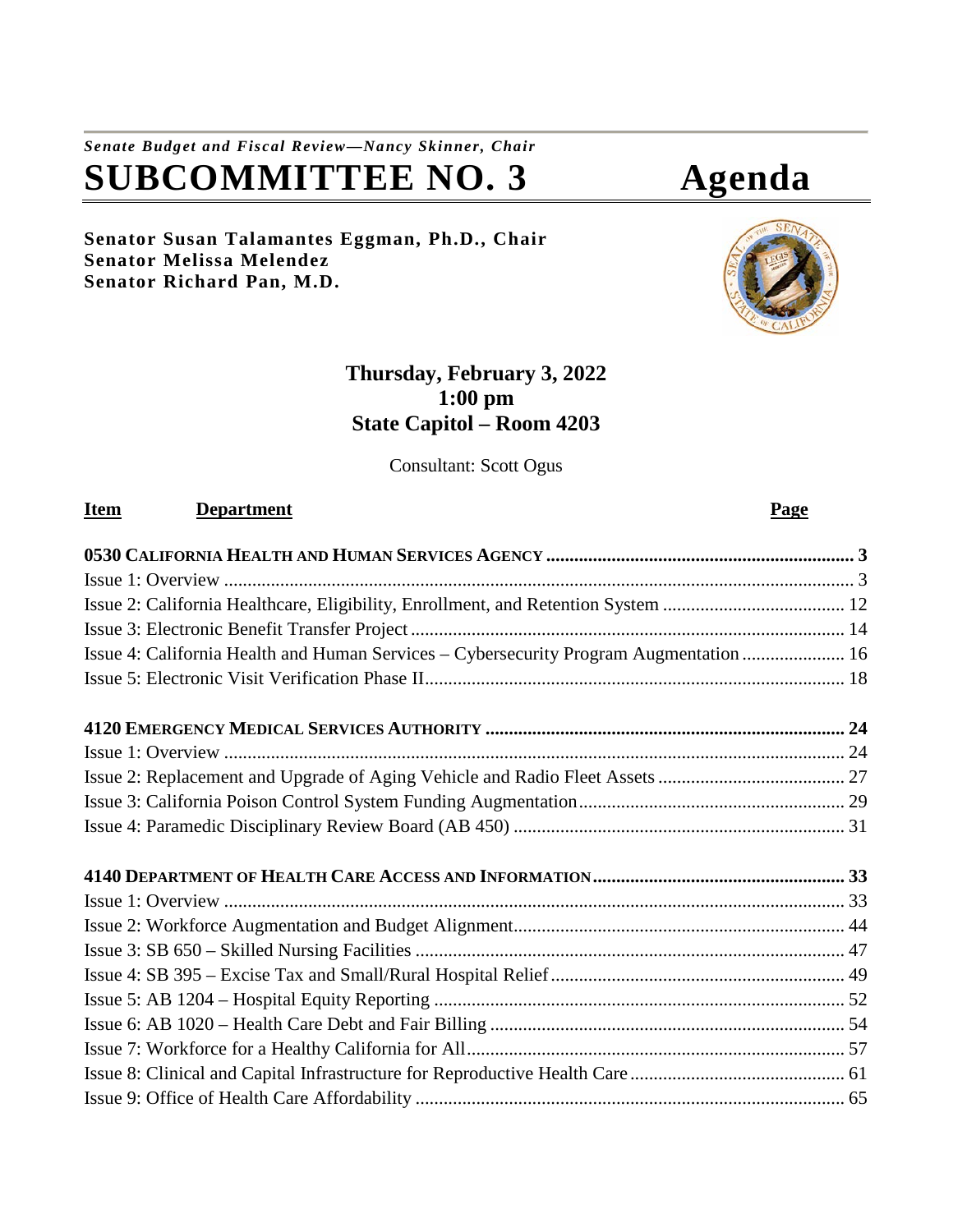| Issue 7: Health Care Coverage - Deductibles and Out-of-Pocket Expenses (SB 368)  91        |  |
|--------------------------------------------------------------------------------------------|--|
|                                                                                            |  |
|                                                                                            |  |
|                                                                                            |  |
|                                                                                            |  |
| 4560 MENTAL HEALTH SERVICES OVERSIGHT AND ACCOUNTABILITY COMMISSION 105                    |  |
|                                                                                            |  |
| Issue 2: Children and Youth Behavioral Health Initiative – Evidence Based BH Programs  109 |  |
| Issue 3: Mental Health Student Services Act Partnership Grant Program Augmentation 112     |  |
|                                                                                            |  |
|                                                                                            |  |
|                                                                                            |  |
| Issue 2: Bringing Coverage Within Reach – Marketplace Affordability and Access Report  122 |  |

## **PUBLIC COMMENT**

*Pursuant to the Americans with Disabilities Act, individuals who, because of a disability, need special assistance to attend or participate in a Senate Committee hearing, or in connection with other Senate services, may request assistance at the Senate Rules Committee, 1020 N Street, Suite 255 or by calling (916) 651-1505. Requests should be made one week in advance whenever possible.*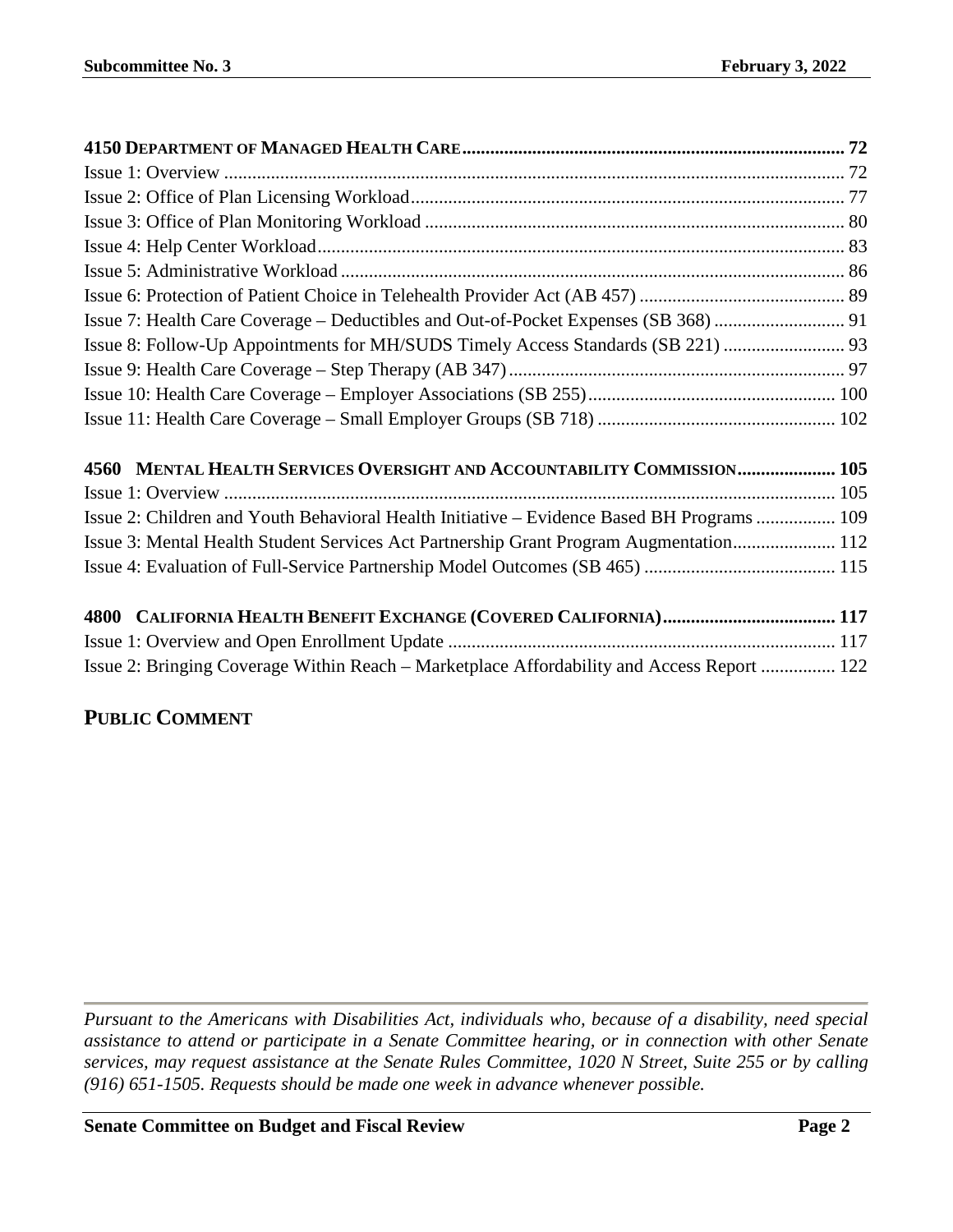## <span id="page-2-0"></span>**0530 CALIFORNIA HEALTH AND HUMAN SERVICES AGENCY**

#### <span id="page-2-1"></span>**Issue 1: Overview**



| California Health and Human Services Agency- Department Funding Summary<br>(dollars in thousands) |                          |                              |                           |                            |  |  |
|---------------------------------------------------------------------------------------------------|--------------------------|------------------------------|---------------------------|----------------------------|--|--|
| <b>Fund Source</b>                                                                                | 2020-21<br><b>Actual</b> | 2021-22<br><b>Budget Act</b> | 2021-22<br><b>Revised</b> | 2022-23<br><b>Proposed</b> |  |  |
| <b>General Fund</b>                                                                               | \$5,628                  | \$22,493                     | \$105,254                 | \$41,202                   |  |  |
| <b>Federal Funds</b>                                                                              | \$12,236                 | \$13,415                     | \$13,415                  | \$13,446                   |  |  |
| <b>Other Funds</b>                                                                                | \$425,728                | \$488,472                    | \$555,674                 | \$479,480                  |  |  |
| <b>Total Department Funding:</b>                                                                  | \$443,592                | \$524,380                    | \$674,343                 | \$534,128                  |  |  |
| <b>Total Authorized Positions:</b>                                                                | 341.3                    | 376.7                        | 489.5                     | 508.5                      |  |  |
| <b>Other Funds Detail:</b>                                                                        |                          |                              |                           |                            |  |  |
| <b>Reimbursements (0995)</b>                                                                      | \$5,050                  | \$4,131                      | \$4,978                   | \$4,185                    |  |  |
| <b>Office of Patient Advocate Trust Fund (3209)</b>                                               | \$1,971                  | \$2,205                      | \$2,236                   | \$2,231                    |  |  |
| Data Insights and Innovation Fund (3377)                                                          | 80                       | \$443                        | \$443                     | \$443                      |  |  |
| <b>Central Service Cost Recovery Fund (9740)</b>                                                  | \$5,105                  | \$5,105                      | \$5,135                   | \$2,894                    |  |  |
| <b>California HHS Automation Fund (9745)</b>                                                      | \$413,602                | \$476,588                    | \$542,882                 | \$469,727                  |  |  |

**Senate Committee on Budget and Fiscal Review <b>Page 3 Page 3**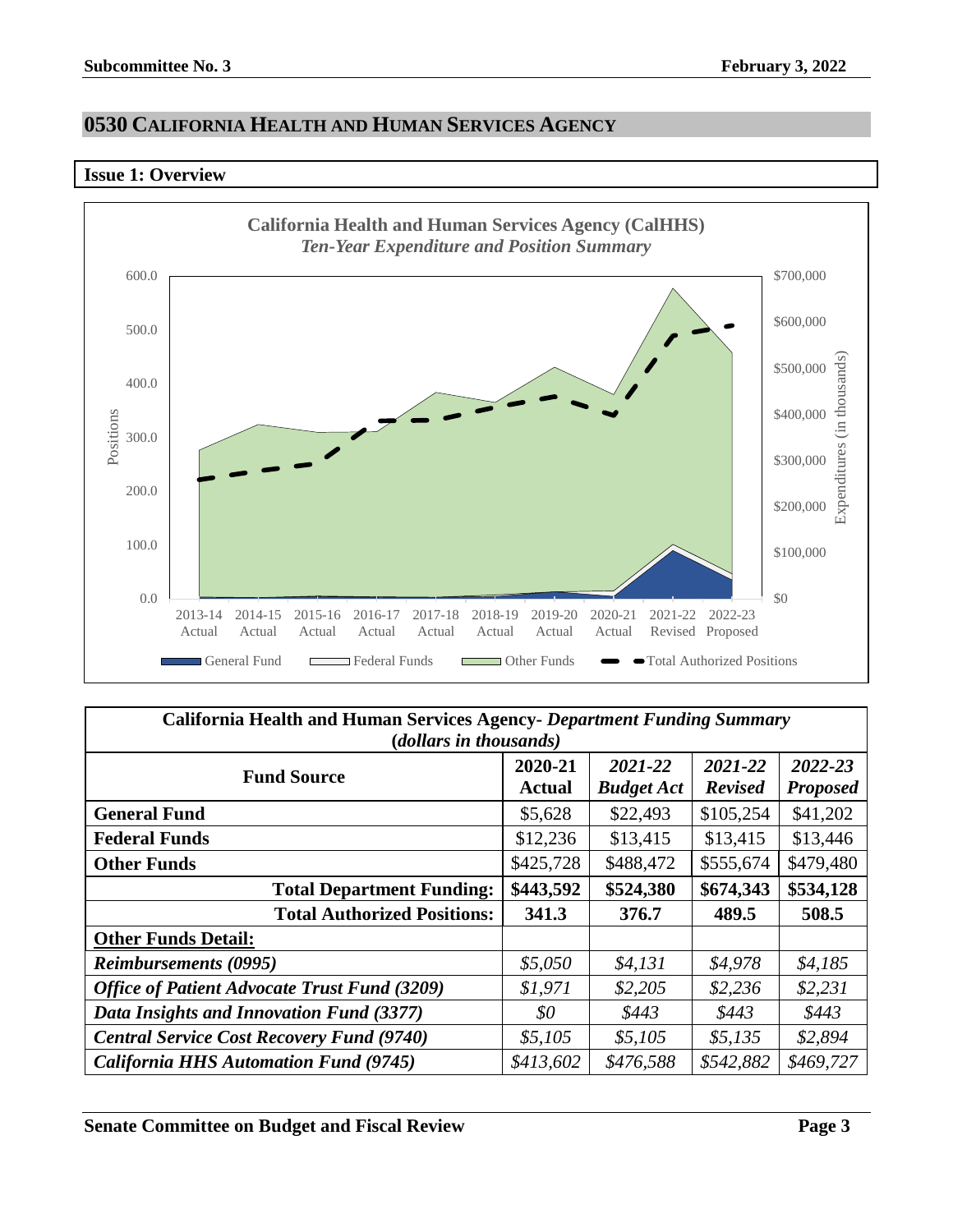**Background.** The California Health and Human Services Agency (CalHHS) oversees twelve departments and five offices that provide a range of health care services, social services, mental health services, alcohol and drug services, income assistance, and public health services to Californians. CalHHS is administered by a cabinet-level Secretary of Health and Human Services, appointed by the Governor and confirmed by the California State Senate. According to CalHHS, its primary mission is to provide policy leadership and direction to the departments, boards, and programs it oversees, to reduce duplication and fragmentation among departments in policy development and implementation, to improve coordination among departments on common programs, to ensure programmatic integrity, and to advance the Governor's priorities on health and human services issues.

The departments and other entities within CalHHS include:

- Department of Aging (CDA)
- Department of Public Health (DPH)
- Department of Child Support Services (DCSS)
- Department of Community Services and Development (CSD)
- Department of Developmental Services (DDS)
- Emergency Medical Services Authority (EMSA)
- Department of Health Care Services (DHCS)
- Department of Managed Health Care (DMHC)
- Department of State Hospitals (DSH)
- Department of Rehabilitation (DOR)
- Department of Social Services (DSS)
- Department of Health Care Access and Information (HCAI)

Within CalHHS there are several other entities administered by appointed commissions or governing boards, including:

- State Council on Developmental Disabilities
- Commission on Aging
- California Senior Legislature
- California Children and Families Commission
- California Health Benefit Exchange (Covered California)
- State Independent Living Council

CalHHS also oversees the allocation of funds to local governments under 1991 and 2011 State-Local Realignment.

Within the organizational structure of CalHHS are five offices and the Center for Data Insights and Innovation.

**Office of the Secretary of Health and Human Services.** The Office of the Secretary formulates and coordinates policy among the Agency's departments, and communicates with the Legislature, stakeholders, and the public about issues relating to the state's health and human services programs. The Office of the Secretary is composed of six distinct offices or units, including: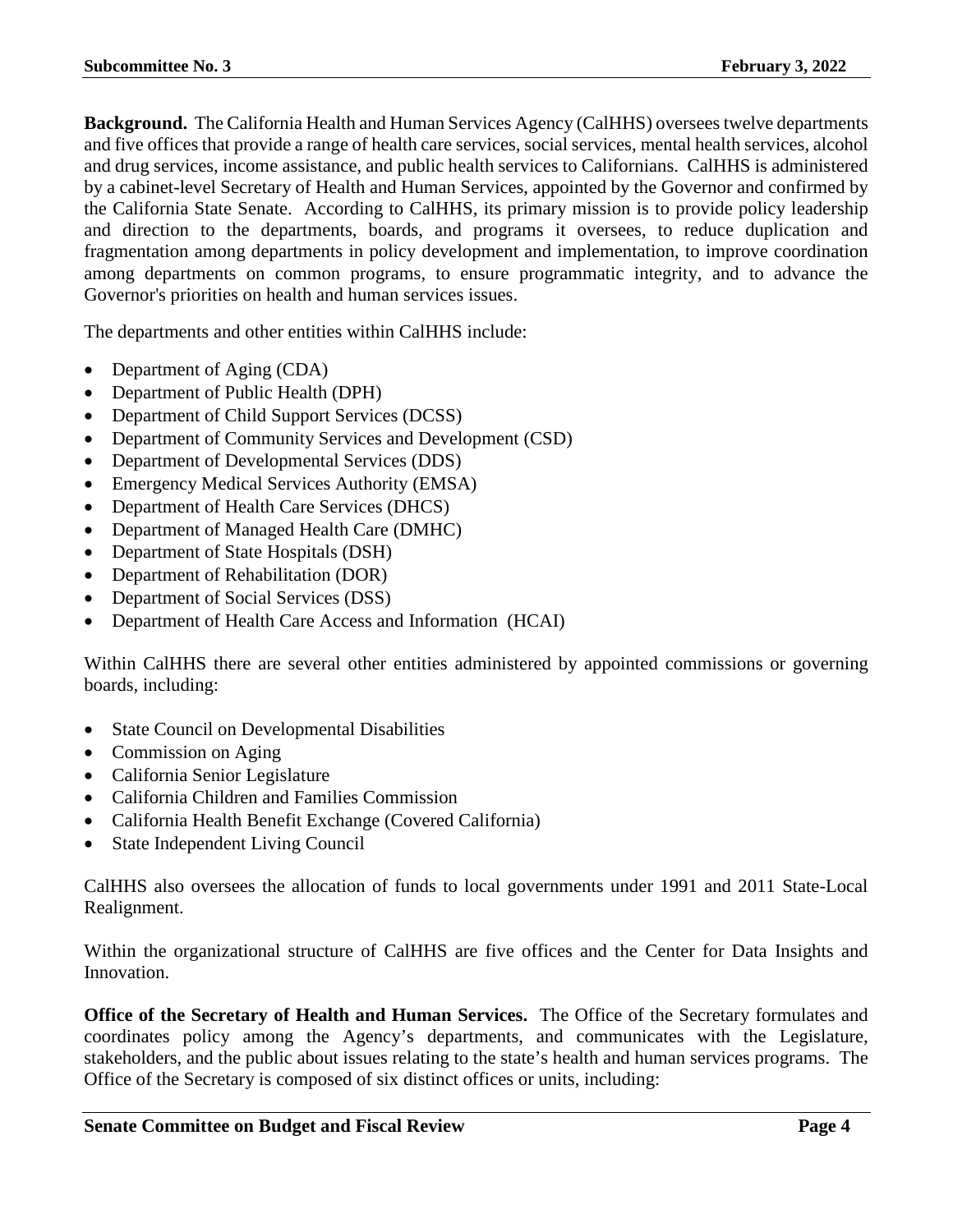- Office of Legislative Affairs The Office of Legislative Affairs provides coordination, oversight, and management of proposed legislation and ensures the Administration's legislative priorities are developed and implemented. The office provides policy guidance, instruction, and direction to health and human services departments and entities, and coordinates with the Governor's Office on legislative positions.
- Office of External Affairs The Office of External Affairs manages ongoing public information and public affairs functions and provides guidance and direction to public information officers in health and human services departments and entities. The office serves as the official Agency spokesperson to respond to media inquiries, and coordinates with the Governor's Office communication staff on significant and sensitive media issues.
- Office of the Agency General Counsel The Office of the Agency General Counsel provides legal counsel to the Office of the Secretary and senior Agency staff, coordinates with the Governor's Office of Legal Affairs and with the Chief Counsels in health and human services departments and entities.
- Office of Program and Fiscal Affairs The Office of Program and Fiscal Affairs is responsible for formulating, analyzing, revising, and evaluating the program and fiscal impacts of major health and human services policies of the Administration. This work includes assessment of all policy, legislative, fiscal, and other issues that have implications among health and human services departments and agencies, as well as other state agencies.
- Administration Unit The Administration Unit manages personnel, human resources, training, and internal budget issues.
- Office of the Agency Information Officer The Office of the Agency Information Officer supports health and human services departments and entities to successfully deliver data and technology solutions through portfolio support, enterprise architecture, information security, agency governance, and horizontal integration activities.
- Office of Policy and Strategic Planning The Office of Policy and Strategic Planning is responsible for driving measurable outcomes on CalHHS guiding principles and strategic priorities through system alignment and program integration across the agency's departments and offices. The Office works on a set of initiatives to advance equity, address the social determinants of health, and ensure a whole person approach.

**Office of Systems Integration (OSI).** The Office of Systems Integration (OSI) procures, manages, and delivers technology systems that support the delivery of health and human services to Californians. OSI manages a portfolio of large, complex information technology (IT) projects, providing project management, oversight, procurement, and support services for these projects and coordinating communication, collaboration, and decision-making among project stakeholders and program sponsors. After the procurement phase, OSI oversees the design, development, governance, and implementation of IT systems that support the administration of health and human services programs in California.

**Office of the Surgeon General (OSG).** The Office of the Surgeon General (OSG) was established in 2019 to advise the Governor, serve as a leading spokesperson on matters of public health, and drive solutions to the state's most pressing public health challenges. The OSG, led by California's first Surgeon General, Dr. Nadine Burke Harris, has established early childhood, health equity, adverse childhood experiences (ACEs), and toxic stress as key priorities. The Surgeon General has set a goal to reduce ACEs and toxic stress by half in one generation.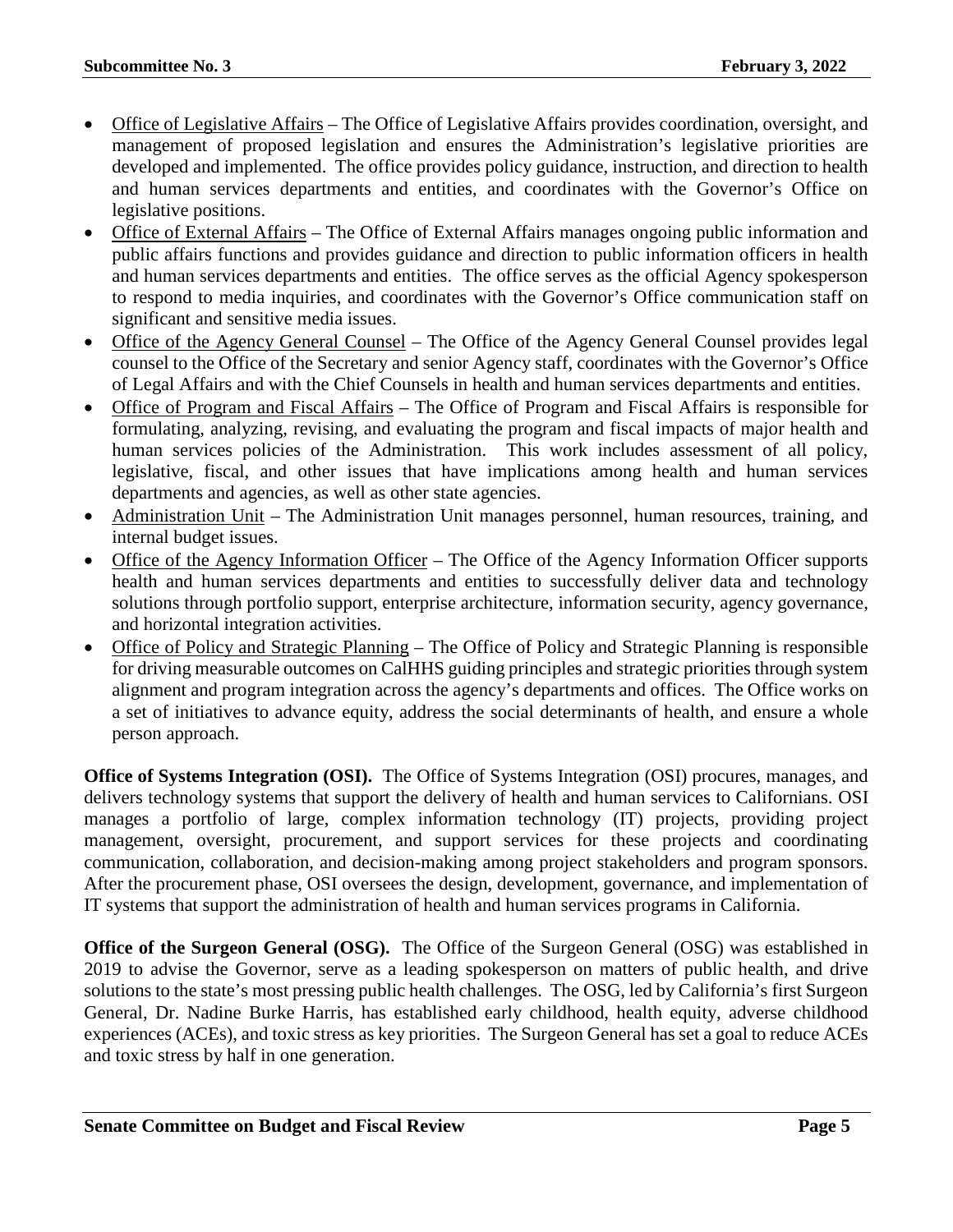**Office of Law Enforcement Support (OLES).** The Office of Law Enforcement Support (OLES) was established in 2014 to provide monitoring and oversight of law enforcement personnel serving in the Office of Protective Services at DSH and DDS. OLES develops training protocols, policies, and procedures for law enforcement officers operating at DSH and DDS, and investigates incidents involving law enforcement personnel at state hospitals or developmental centers.

**Office of Youth and Community Restoration (OYCR).** The Office of Youth and Community Restoration (OYCR) supports the transition of justice involved youth being served in local communities by promoting a youth continuum of services that are trauma responsive and culturally informed, using public health approaches that support positive youth development, building the capacity of communitybased approaches, and reducing the justice involvement of youth. The OYCR also assesses the efficacy of local programs, provides technical assistance and support, reviews local Juvenile Justice Realignment Grants, fulfills statutory obligations of an Ombudsperson, and develops policy recommendations.

**Center for Data Insights and Innovation (CDII).** The Center for Data Insights and Innovation (CDII) was established in 2021 to advance CalHHS data initiatives and help turn data into insights, knowledge, and action. The Center combines functions from the previous Office of Health Information Integrity (CalOHII), Committee for the Protection of Human Subjects (CPHS), Office of the Patient Advocate (OPA), and Office of Innovation. These functions include ensuring state department compliance with the Health Insurance Portability and Accountability Act (HIPAA) and other related state and federal privacy laws, health plan and medical group report cards evaluating health care quality and the patient experience, and reporting on health care consumer and patient assistance centers by state agencies (Department of Managed Health Care, Medi-Cal, Department of Insurance, and Covered California). CDII also administers the CalHHS Open Data Portal, which provides public access to non-confidential health and human services data.

## **2021 BUDGET ACT INVESTMENTS – IMPLEMENTATION UPDATES**

The 2021 Budget Act included several important investments in the CalHHS budget. The subcommittee is monitoring implementation of the following investments:

**Children and Youth Behavioral Health Initiative – Statewide Coordination and Oversight.** The 2021 Budget Act included expenditure authority of \$1.4 billion (\$1 billion General Fund, \$100 million Coronavirus Fiscal Recovery Fund or CFRF, \$222 million federal funds, and \$105 million Mental Health Services Fund) in 2021-22, \$1.3 billion (\$769.2 million General Fund, \$429 million CFRF, and \$124 million federal funds) in 2022-23, \$275.2 million (\$175.2 million General Fund and \$100 million federal funds) in 2023-24, \$262.1 million (\$156.1 million General Fund and \$106 million federal funds) in 2024- 25, and \$227.1 million (\$121.1 million General Fund and \$106 million federal funds) in 2025-26, to support the Children and Youth Behavioral Health Initiative and other interventions to support behavioral health services for students. The total investment over five years is \$3.5 billion and includes the following components for implementation by CalHHS:

• *Coordination, Subject Matter Expertise, and Evaluation.* \$10 million General Fund in 2021-22, \$20 million General Fund in 2022-23, \$10 million General Fund in 2024-25, and \$10 million General Fund in 2025-26 for the California Health and Human Services Agency (CalHHS) for coordination, subject matter expertise, and evaluation of the initiative.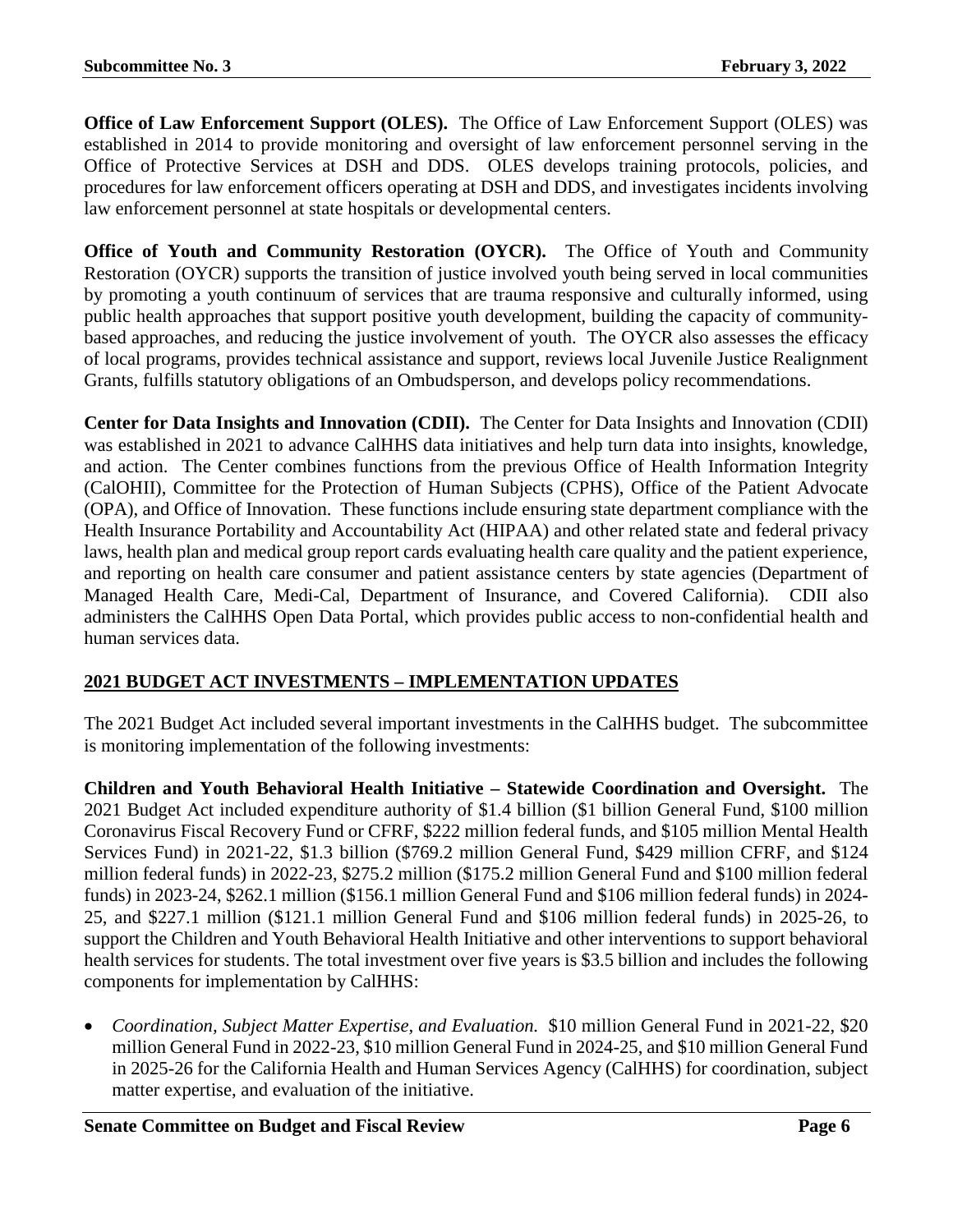• *ACEs and Toxic Stress Awareness Campaign.* \$25.1 million General Fund in 2021-22 and \$100,000 General Fund in 2022-23 through 2025-26 for the Office of the Surgeon General (OSG) to conduct a public education campaign to raise awareness about prevention, signs, and self-care strategies for adverse childhood experiences (ACEs) and toxic stress.

#### Implementation Updates

- *Coordination, Subject Matter Expertise, and Evaluation.* On October 26, 2021, the Governor appointed Melissa Stafford Jones as the Director of the Children and Youth Behavioral Health Initiative at CalHHS. The Director will also be supported by an Assistant Secretary for the initiative. CalHHS reports it has accomplished the following activities in support of the initiative over the past three months:
	- o Drafted an initial governance model for the initiative.
	- o Drafted an initial landscape analysis focused on state children and youth behavioral health efforts.
	- o Launched initial input gathering across several types of stakeholders, including education partners and youth. These efforts have included listening sessions, digital diaries, engagement in selected working sessions, and youth engagement expert interviews.
	- o Released an initiative program brief, and drafted additional standard communications materials.
	- o Shared initiative priorities and five-year milestones with the CalHHS Behavioral Health Task Force.
	- o Drafted scope of work and explored procurement of external subject matter expertise for strategic communications, marketing, and landscape analysis.
- *Aces and Toxic Stress Awareness Campaign.* According to CalHHS, the Office of the Surgeon General has promoted the initiative via multiple media outlets, podcasts, and presentations to stakeholder groups.

**Equity and Language Access Proposals.** The 2021 Budget Act included several investments to achieve more equitable outcomes in health and human services programs. These initiatives were as follows:

- *Equity Dashboard.*The 2021 Budget Act included three positions and General Fund expenditure authority of \$3.2 million in 2021-22 and \$1.1 million annually thereafter for CalHHS; and five positions and expenditure authority of \$967,000 (\$484,000 General Fund and \$483,000 federal funds) in 2021-22 and \$922,000 (\$461,000 General Fund and \$461,000 federal funds) annually thereafter for DHCS, to develop and release an equity dashboard to better understand disparities among programs and services in health and human services departments and entities. The dashboard will be part of CalHHS' Open Data Portal and will identify data gaps by race, ethnicity, sexual orientation, and gender identity.
- *Workforce Equity Training.* The 2021 Budget Act included General Fund expenditure authority of \$2.5 million in 2021-22 and 2022-23 to expand training opportunities in health and human services departments and other entities to identify and eliminate barriers to an inclusive, just and sustainable society. Staff will receive racial equity training to ensure state programs and services are respectful and mindful of the communities being served.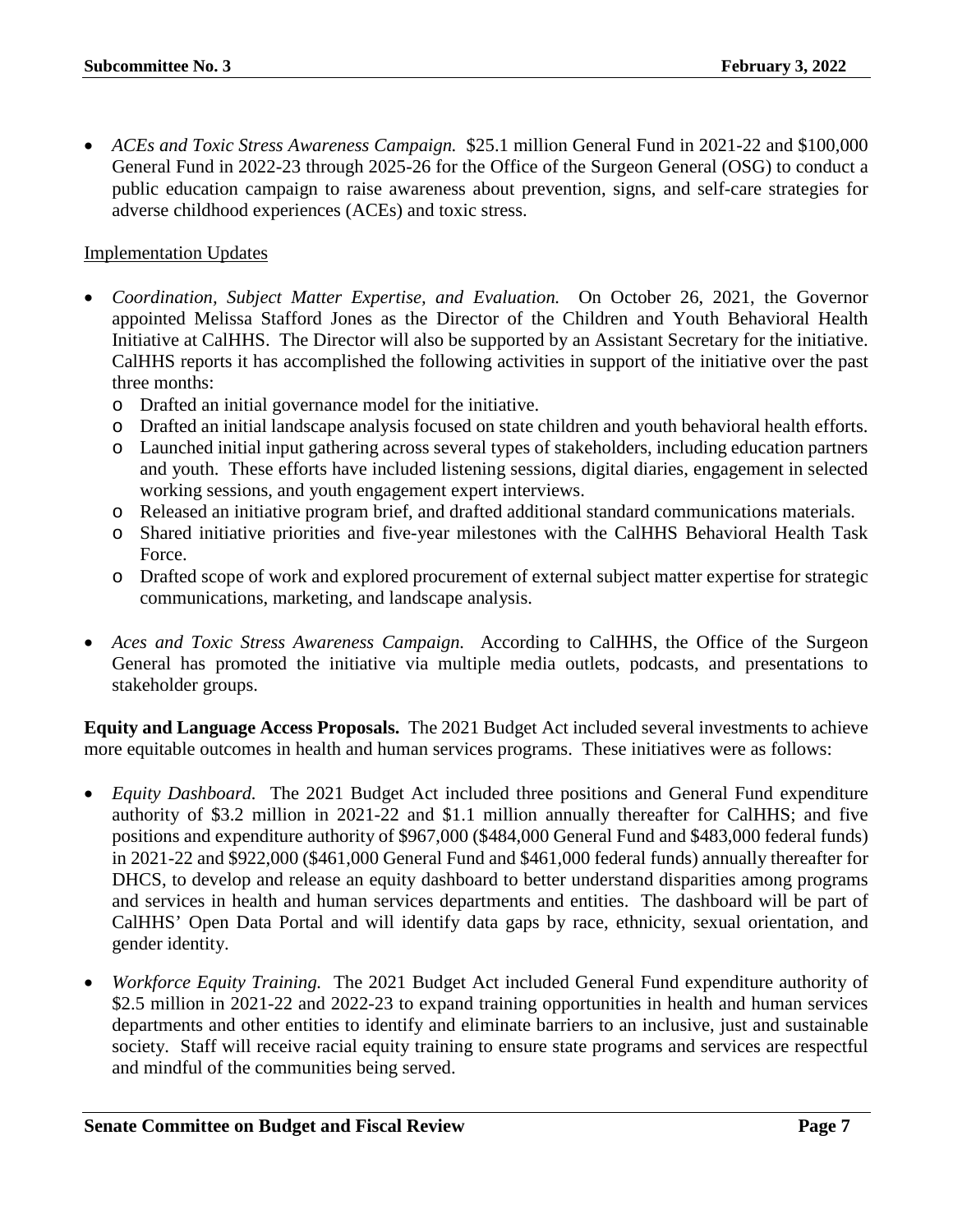- *Language Access Resources.* The 2021 Budget Act included General Fund expenditure authority of \$307,000 in 2021-22 and 2022-23 to develop and implement an agency-wide language access policy and protocol framework that considers legal compliance; operational aspects of translation and interpretation; bilingual staff testing, classification, and related human resources requirements; and engagement with community stakeholders and partners.
- *Language Access Services.* The 2021 Budget Act included General Fund expenditure authority of \$20 million, available until June 30, 2024, for activities to improve and deliver language access services in health and human services program. Prior to expenditure of these funds, CalHHS is required to complete a language access framework and a report to the Legislature detailing the framework components and how these additional resources will be utilized in health and human services departments to support language access planning and implementation.
- *Post-COVID Equity Analysis.* The 2021 Budget Act included one position and General Fund expenditure authority of \$1.7 million in 2021-22 and \$154,000 annually thereafter to conduct a retrospective analysis of the intersection of the COVID-19 pandemic and health disparities and inequities.

#### Implementation Updates

- *Language Access Framework.* On August 31, 2021, CalHHS submitted its Language Access Framework and Spending Plan Report. The report indicates CalHHS will adopt a Language Access Policy that applies to CalHHS departments and offices and will consider the following:
	- o The ability to translate and/or adapt vital documents intended for statewide use into the top 15 to 20 languages spoken by Californians with limited English proficiency.
	- o The provision of essential website content intended for a statewide audience in the top 15 to 20 languages and American Sign Language.
	- o The provision of free oral and sign language interpretation services upon request for all public contacts.
	- o The process of noticing to the public of the availability of free language assistance services.
	- o The development of department-level language assistance plans that address federal and state language access requirements, including guidance under Title VI of the Civil Rights Act of 1964 and the requirements of the Dymally-Alatorre Bilingual Services Act.
	- o Permanent establishment of the agency's Language Access Work Group, composed of representatives from CalHHS departments and offices, as a standing internal work group to further engage on language access policy and process development.
	- o Participation in the statewide Language Access Task Force co-chaired by the Department of Human Resources (CalHR) and the Department of Social Services (DSS).
	- o Review of available data on languages spoken by limited English proficiency Californians to generate a list of threshold languages for vital document and essential website content translation and adaptation.
	- o Facilitate streamlining of interpretation and translation/adaptation functions currently housed within CalHHS departments or offices.
	- o Continue to explore how state and federal laws and regulations align to promote policies and practices that ensure language access.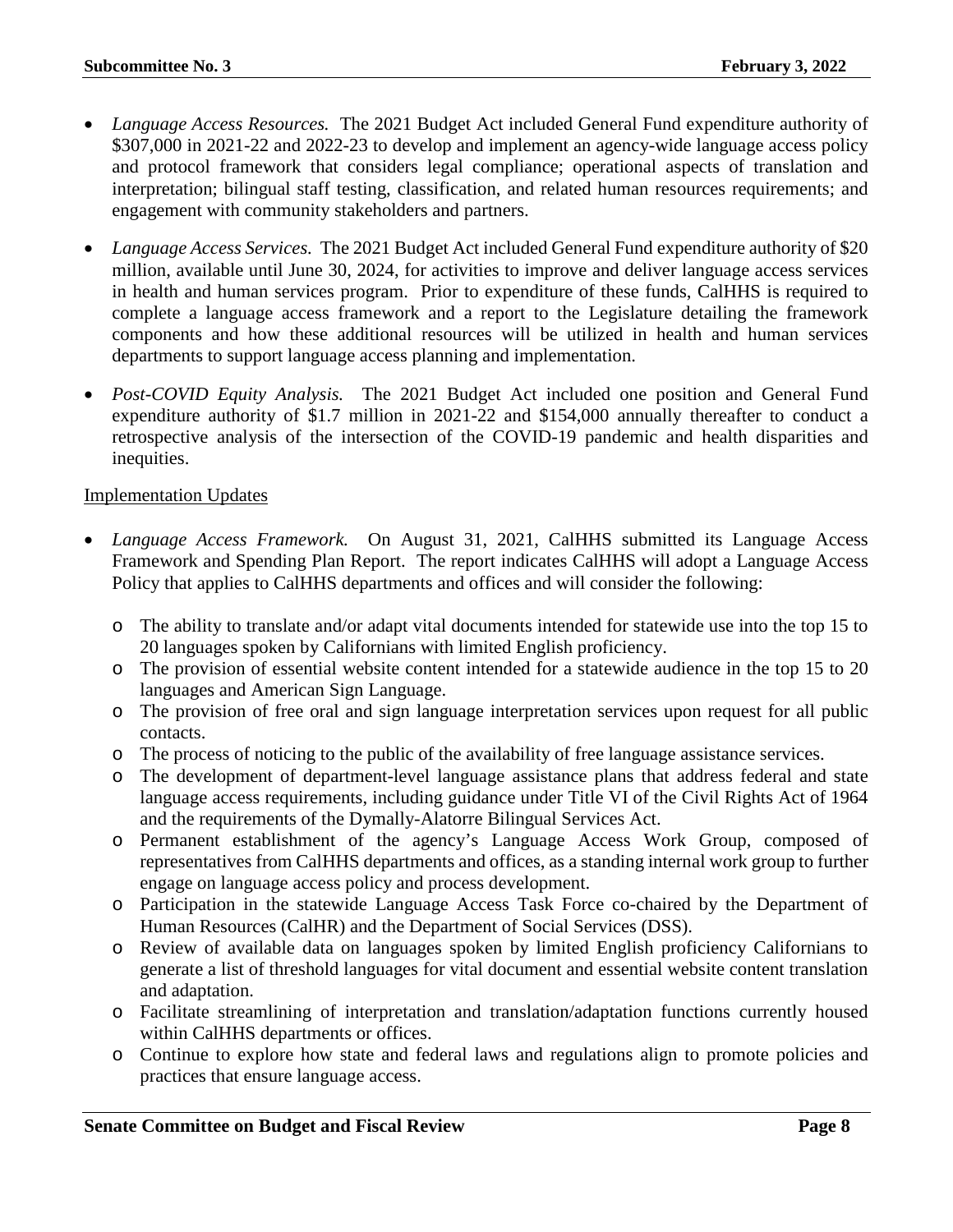- *Language Access Services – Spending Plan.* In its Language Access Framework and Spending Plan Report, CalHHS also indicated how it intends to allocate the \$20 million included in the 2021 Budget Act to improve language access. CalHHS will transfer the majority of these funds to the Department of Social Services to lead agency-wide implementation of the Framework. \$2.9 million will be spent in 2021-22, and \$8.6 million in 2022-23 and 2023-24. DSS will continue to lead the Language Access Work Group and will establish 22 positions to coordinate language access activities, with 20 at DSS and one each at DPH and DHCS. These positions will do the following:
	- o **One Attorney III** position will provide legal support and advice to CalHHS and DSS on language access issues, including the interplay of federal and state legal and regulatory frameworks, rulemaking, and contracting requirements.
	- o **One Staff Services Manager (SSM) II** position will oversee translation and adaptation functions to support expanded translation and adaptation capacity and quality control available to all CalHHS departments.
	- o **One SSM II** position will serve as CalHHS Language Access Coordinator, leading the Language Access Work Group and the development, adoption, implementation, and monitoring of the CalHHS Language Access Policy. The position would also coordinate agency-level stakeholder engagement, and supervise and coordinate the work of department-level Language Access Coordinators.
	- o **Three SSM I Specialist** positions will serve as the Language Access Coordinators for the three largest CalHHS departments (DSS, DHCS, and DPH). These coordinators will lead development and oversee implementation of each department's Language Assistance Plan, including collaborating with programs to identify vital documents and website content for translation and adaptation, as well as points of public contact in need of oral and sign language interpretation services, and periodic program-specific language needs assessments.
	- o **Two SSM I Specialist** positions will serve as Language Access Coordinators for small- and medium-sized CalHHS departments, providing coordination and technical assistance to support the development and implementation of department-level Language Assistance Plans.
	- o **Two SSM I** positions will oversee an additional translation and adaptation unit and an interpretation unit within DSS, creating added capacity to be made available to other CalHHS departments.
	- o **Five Associate Governmental Program Analysts (AGPAs)** will serve as translators and translation/adaptation contract liaisons, adding capacity and enhancing quality of translated or adapted materials for CalHHS departments.
	- o **Four AGPAs** will serve as Spanish language and ASL interpreters, providing interpretation for CalHHS departments' stakeholder meetings and other public events, and coordinate provision of contract interpreters.
	- o **One AGPA** will serve as a contract analyst, expanding administrative capacity of DSS to request bids, execute, and manage consolidated agency-wide language services vendor contracts.
	- o **One Office Technician** will provide administrative and clerical support.
	- o **One Accounting Officer** will support processing and payment of vendor invoices and other accounting functions.

In addition, funds will be allocated to contracts to provide CalHHS and its departments and offices with expanded translation, adaptation, field testing, interpretation, and language access technical assistance.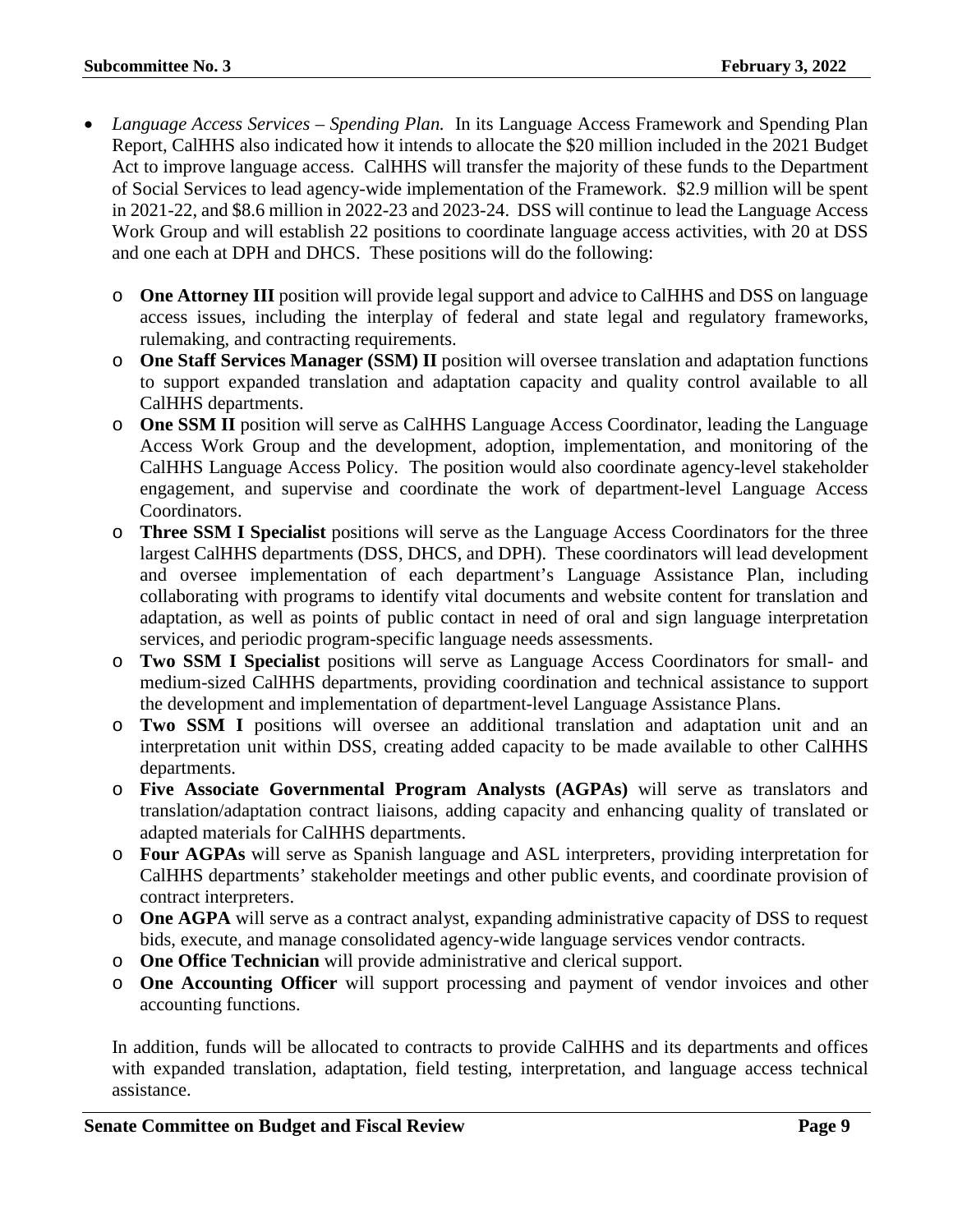According to CalHHS, between September and December 2021, CalHHS and DSS planned to recruit and hire the language access staff, reconvene the Language Access Work Group, define the initial baseline list of languages for translation and adaptation, and execute interagency agreements.

Between January and June 2022, CalHHS and DSS plan to brief legislative staff on the CalHHS Language Access Policy prior to adoption and after review by stakeholders, adopt the Language Access Policy, develop department-level Language Assistance Plans, develop and refine the methodology for determining and updating the baseline list of languages, build and expand DSS translation/adaptation/interpretation processes to offer to CalHHS departments, and provide ongoing technical assistance to department Language Assistance Plans through the Language Access Work Group.

Between July 2022 and July 2024, CalHHS and DSS plan to implement department-level Language Assistance Plans, provide ongoing translation/adaptation/interpretation services to CalHHS departments, provide ongoing technical assistance for Language Assistance Plan implementation, conduct ongoing stakeholder engagement to support continuous quality improvement, continue updating and improving language data and baseline list of languages, review Language Access Policy implementation across CalHHS departments and determine necessary permanent resources, and provide updates to legislative staff on progress through budget briefings.

**Health Information Data Exchange Framework.** The 2021 Budget Act included General Fund expenditure authority of \$2.5 million in 2021-22, and the Legislature approved trailer bill language to establish a California Health and Human Services Data Exchange Framework to include a single data sharing agreement and common set of policies and procedures to govern the exchange of health information among health care entities and state departments and agencies.

#### Implementation Updates

- In August 2021, the Secretary appointed an expert stakeholder advisory group to inform development of the CalHHS Data Exchange Framework. The stakeholder advisory group includes representatives of health care payers, hospitals, physicians, clinics, nonprofit organizations, counties, consumer groups, organized labor, and information exchange organizations.
- The stakeholder advisory group has met five times since its establishment, with four additional meetings scheduled monthly until July 2022.
- According to CalHHS, the state will establish a single data sharing agreement by July 1, 2022.
- By January 31, 2023, CalHHS and the California State Association of Counties will encourage as many county health, public health, and social services providers to connect to the Data Exchange Framework to exchange health information in real time with participating health care entities. In addition, the Data Exchange Framework data sharing agreement will be executed by general acute care hospitals, physician organizations and medical groups, skilled nursing facilities, health care service plans and disability insurers, Medi-Cal managed care plans, clinical laboratories, and acute psychiatric hospitals.
- By January 31, 2024, all participating entities will exchange health information or provide access to health information to and from every other entity in real time for treatment, payment, or health care operations.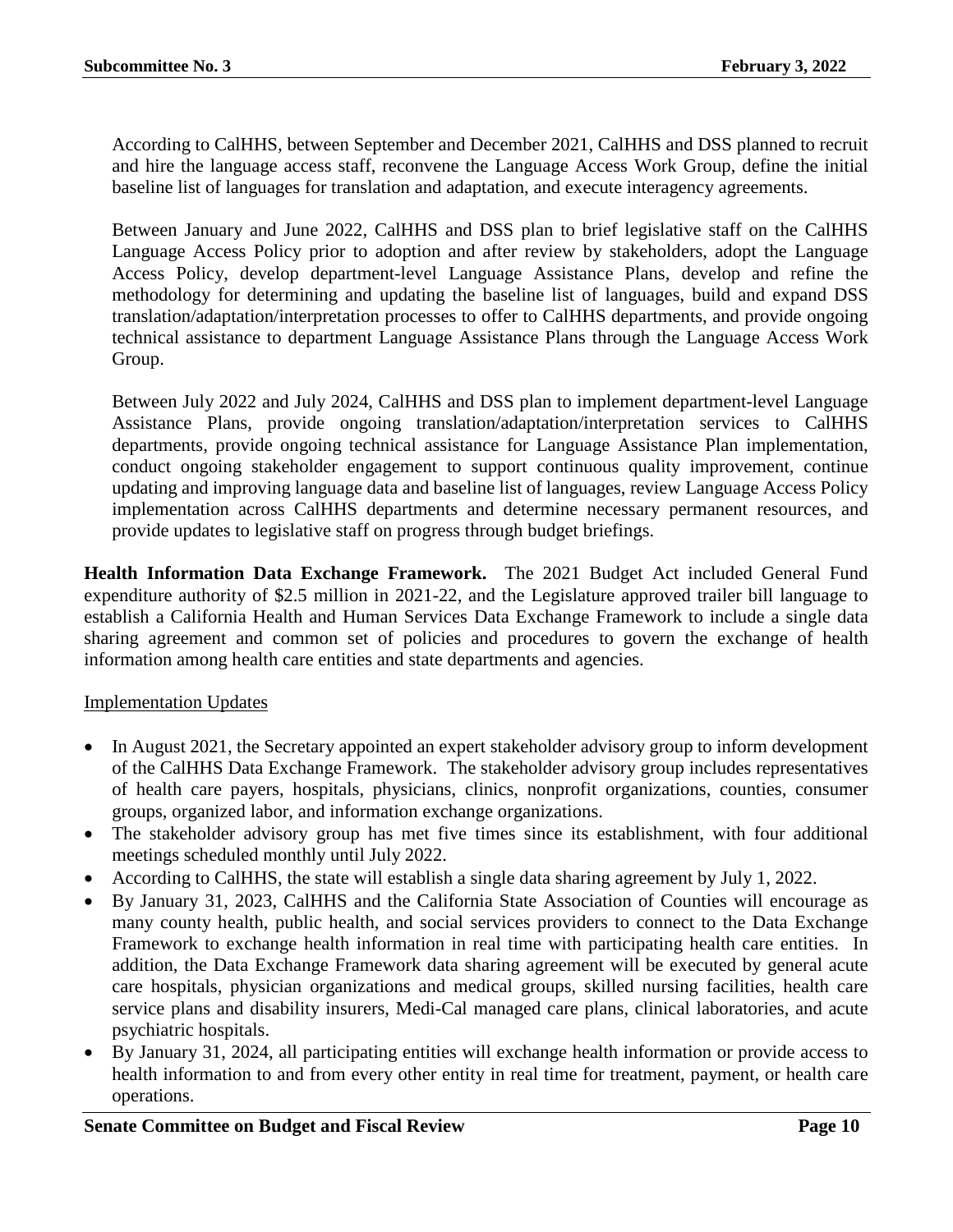**Subcommittee Staff Comment—**This is an informational item.

**Questions.** The subcommittee has requested CalHHS to respond to the following:

- 1. Please provide a brief overview of the CalHHS mission and its oversight of key departments and other entities.
- 2. Please provide an update on implementation of the following 2021 Budget Act investments:
	- a. Children and Youth Behavioral Health Initiative Statewide Coordination and Oversight
	- b. Equity and Language Access Proposals
	- c. Health Information Data Exchange Framework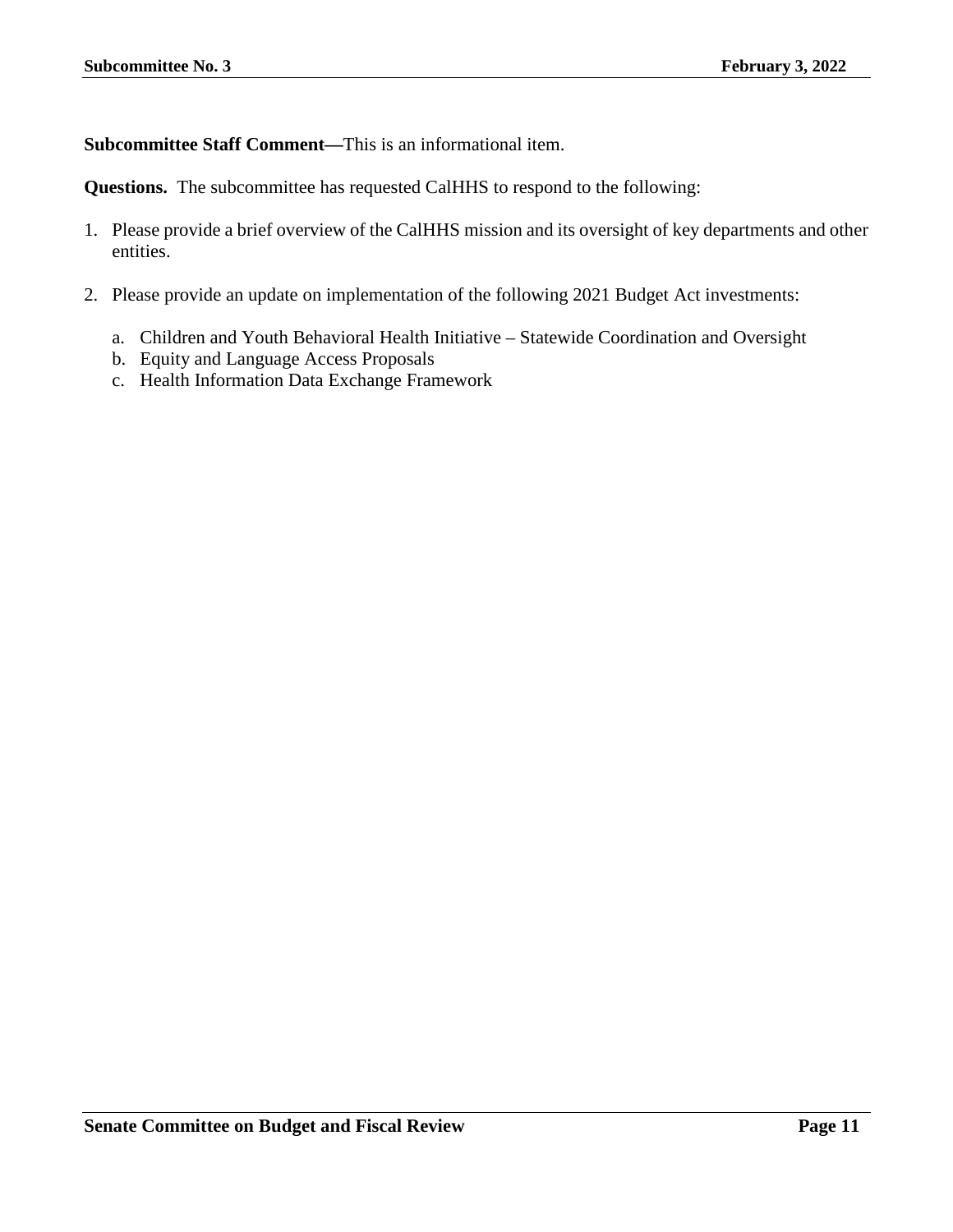#### <span id="page-11-0"></span>**Issue 2: California Healthcare, Eligibility, Enrollment, and Retention System**

**Budget Change Proposal – Governor's Budget.** The CalHHS Office of Systems Integration (OSI) requests six positions and expenditure authority from the California Health and Human Services Automation Fund of \$1.3 million annually. If approved, these positions and resources would allow OSI to support the stabilization of critical services within the California Healthcare, Eligibility, Enrollment, and Retention System (CalHEERS).

| <b>Program Funding Request Summary (CalHHS-OSI)</b> |             |               |  |  |
|-----------------------------------------------------|-------------|---------------|--|--|
| <b>Fund Source</b>                                  | 2022-23     | $2023 - 24^*$ |  |  |
| 9745 – CHHS Automation Fund                         | \$1,300,000 | \$1,300,000   |  |  |
| <b>Total Funding Request:</b>                       | \$1,300,000 | \$1,300,000   |  |  |
| <b>Total Requested Positions:</b>                   | 6.0         | 6.0           |  |  |

**\*** Positions and resources ongoing after 2023-24.

**Background.** Established by AB 1602 (Perez) and SB 900 (Alquist), Chapters 655 and 659, Statutes of 2010, the California Healthcare Eligibility, Enrollment, and Retention System (CalHEERS) serves as the consolidated system support for eligibility, enrollment, and retention for the Covered California health benefits exchange and the Medi-Cal program. Sponsored by Covered California, the Department of Health Care Services (DHCS), and 13 program partners, CalHEERS streamlines resources from which individuals and small businesses are able to research, compare, check their eligibility for, and purchase health coverage. CalHEERS supports the maintenance, operations, and ongoing business of both Covered California and DHCS by supporting account creation, consumer application, eligibility rules, and health plan selection for insurance affordability programs. CalHEERS also interfaces via the Electronic Health Information Transfer (eHIT) with the Statewide Automated Welfare Systems (SAWS) for Modified Adjusted Gross Income (MAGI) Medi-Cal eligibility, enrollment, and reporting; and provides data for potential eligibility to other programs, such as non-MAGI Medi-Cal, CalFresh, and California Work Opportunities and Responsibility for Kids (CalWORKs).

To implement the CalHEERS system, Covered California and DHCS selected Accenture, LLP, as the prime vendor in June 2012, with the system going live to the public 15 months later on October 1, 2013. The Accenture contract expired in June 2020 and, after a three-year competitive procurement process, the CalHEERS project awarded a new systems integrator (SI) contract for ongoing system development, maintenance, and operations to Deloitte, LLC.

**Resource Request.** OSI requests six positions and expenditure authority from the California Health and Human Services Automation Fund of \$1.3 million annually to support the stabilization of critical services within the California Healthcare, Eligibility, Enrollment, and Retention System (CalHEERS). Specifically, OSI requests positions and resources for the following purposes:

User Acceptance Testing (UAT) Unit

• **One Information Technology (IT) Supervisor II** and **two IT Specialist I** positions would provide leadership and support to the User Acceptance Testing (UAT) Unit, which supports the CalHEERS portal, change and configuration management system, SharePoint collaboration sites, system testing, integration testing, regression testing, smoke testing, user acceptance testing, Americans with Disabilities Act compliance testing, mobile testing, advocate testing, data warehousing, automation,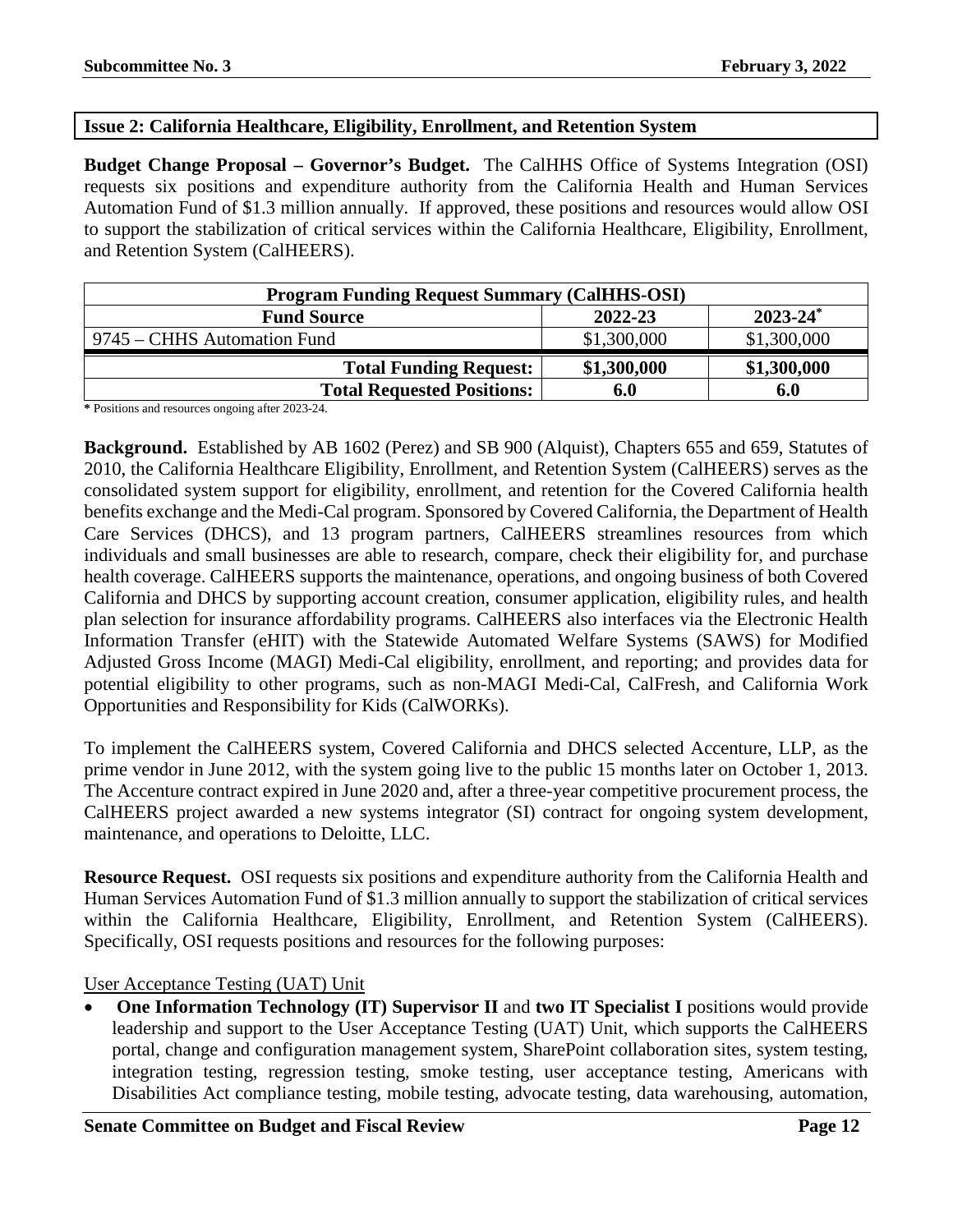disaster recovery, incident triage, and daily incident and problem management. According to OSI, the UAT unit was originally established to only perform UAT functions. However, the scope of testing has continued to change since CalHEERS went live in 2013 and now includes testing related to defect fixes, and testing and oversight of the SI vendor, Deloitte.

#### Functional Business Analysis (FBA) Unit

• **One IT Specialist I** position would provide state oversight, expertise, and knowledge of system functional design for major releases, minor releases, monthly releases through Waterfall, and a new collection of principles with HCD and Agile methodology. According to OSI, changes to state and federal funding for Affordable Care Act programs has resulted in additional change requests for system enhancements. In 2021-22, the Functional Business Analysis (FBA) unit is expecting to design approximately 90 sponsor-requested system enhancements, an increase of 26 percent compared to 2020-21.

#### Operational Readiness Unit

**One IT Supervisor II** position would provide state oversight for incident management, production system monitoring, Help Desk, carriers, security and cyber security, configuration management operations, responding to and tracking systems and application errors, lead post releases command center, and monitor bridge to field questions and issues. This position would oversee the Operations team and be responsible to plan, organize, and direct the activities of the state and the SI, ensuring CalHEERS system and technical operations management activities are conducted in accordance with project management plans, industry standards, and OSI best practices.

#### Enterprise Infrastructure Team

**One IT Specialist II** position would serve as the technical lead for the CalHEERS cloud migration, ensuring the state moves in the direction of industry best practices, drives the strategic direction of all cloud transformation and enhancements, as well as assessing all change requests and technical requests.

**Subcommittee Staff Comment and Recommendation—Hold Open.** Subcommittee staff recommends holding this item open to allow continued discussions in advance of the May Revision.

**Questions.** The subcommittee has requested OSI to respond to the following: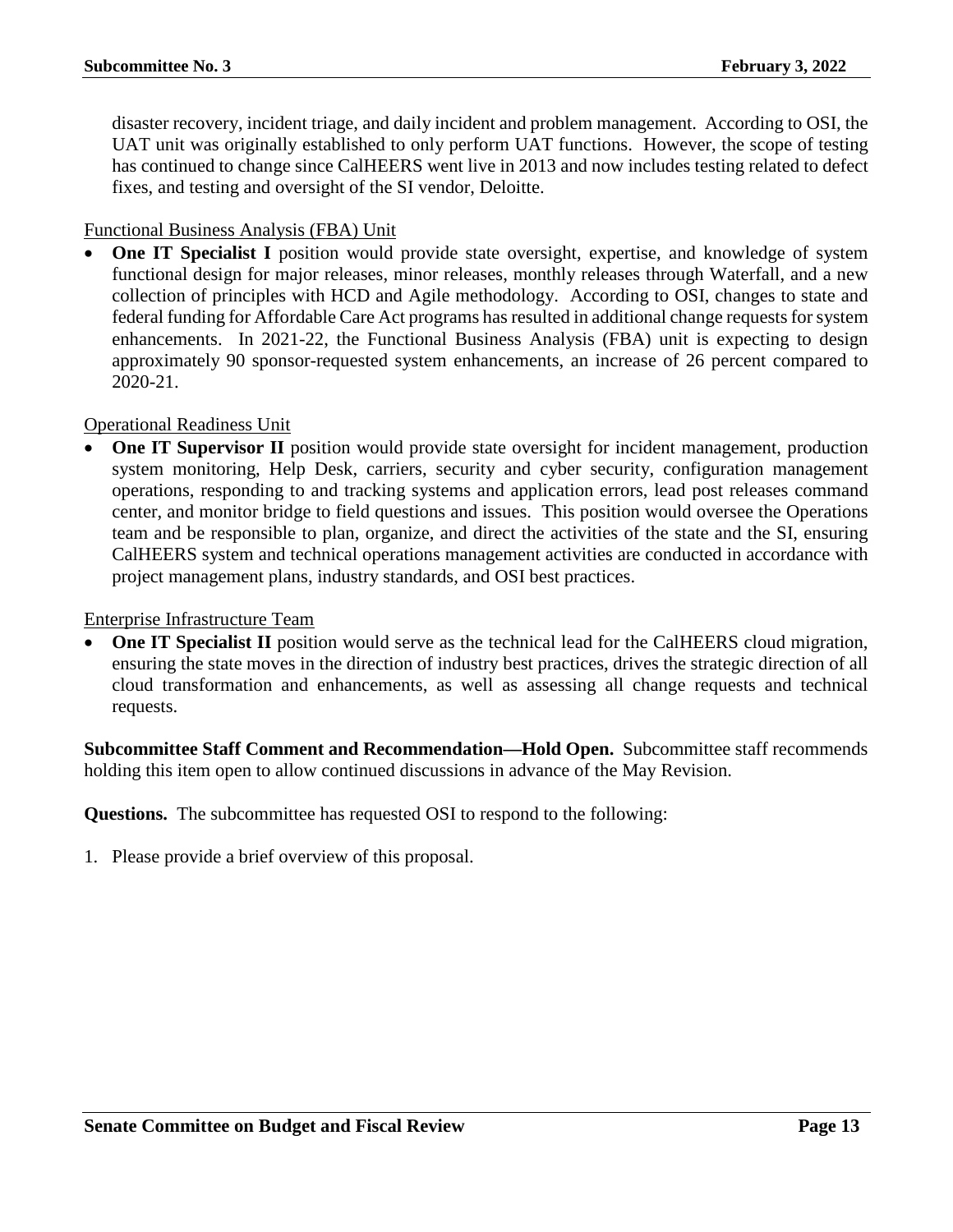#### <span id="page-13-0"></span>**Issue 3: Electronic Benefit Transfer Project**

**Budget Change Proposal – Governor's Budget.** The CalHHS Office of Systems Integration (OSI) requests three positions and expenditure authority from the California Health and Human Services Automation Fund of \$480,000 in 2022-23 and 2023-24. If approved, these positions and resources would allow OSI to effectively manage three new electronic benefit transfer (EBT) projects, meet stakeholder demands, and maintain the level of operations required for the state's benefit recipients.

| <b>Program Funding Request Summary (CalHHS-OSI)</b> |           |            |  |  |  |
|-----------------------------------------------------|-----------|------------|--|--|--|
| 2023-24<br>2022-23<br><b>Fund Source</b>            |           |            |  |  |  |
| 9745 – CHHS Automation Fund                         | \$480,000 | \$480,000  |  |  |  |
| <b>Total Funding Request:</b>                       | \$480,000 | \$480,000  |  |  |  |
| <b>Total Requested Positions:</b>                   | 3.0       | <b>3.0</b> |  |  |  |

**Background.** The California Electronic Benefit Transfer (EBT) Project is responsible for automating the issuance, delivery, redemption, settlement, and reconciliation of California's public food and cash program benefits. The EBT Project supports the CalFresh program, the Women, Infants, and Children (WIC) Program, the California Work Opportunity and Responsibility to Kids (CalWORKs) Program, the Refugee Cash Assistance Program, the State Utility Assistance Subsidy (SUAS, formerly LI-HEAP), the Cash Assistance Program for Immigrants, and General Assistance/General Relief. The California EBT system provides recipients with electronic access to food, cash and WIC benefits using magnetic-strip cards at point-of-sale (POS) terminals and automated teller machines (ATMs). California EBT issues close to \$12 billion annually in food and cash aid benefits to more than two million EBT cardholders enrolled in California public benefit programs.

According to OSI, the California EBT Project has evolved from a maintenance and operations organization to being a multi-service organization for automated benefit issuance, complex data analytics on benefit redemption, and stakeholder management. In addition, the project now supports three new programs: Online Purchasing, Pandemic EBT (P-EBT), and Summer EBT.

Online Purchasing enables individuals and families to purchase groceries online using their EBT card at participating retailers. Implemented as a pilot project in a few states prior to the pandemic, California implemented Online Purchasing, including Amazon and Walmart, within weeks of federal expansion of authority during the pandemic. Online Purchasing is now a permanent program for EBT services and, according to OSI, is rapidly expanding to include other retailers.

P-EBT and Summer EBT were implemented during the pandemic by the Department of Social Services (DSS), the Department of Education (DOE), and the California EBT Project to enable children who would otherwise receive free or reduced-price meals at school to receive extra food benefits when schools are closed. P-EBT provides the benefit during the regular school year, while Summer EBT provides the benefit during the summer months. According to OSI, P-EBT has served nearly 7.5 million children since it was implemented in May 2020, and the program was expanded and extended by the federal American Rescue Plan Act of 2021 to include Summer EBT.

**Resource Request.** OSI requests three positions and expenditure authority from the California Health and Human Services Automation Fund of \$480,000 in 2022-23 and 2023-24 to manage the three new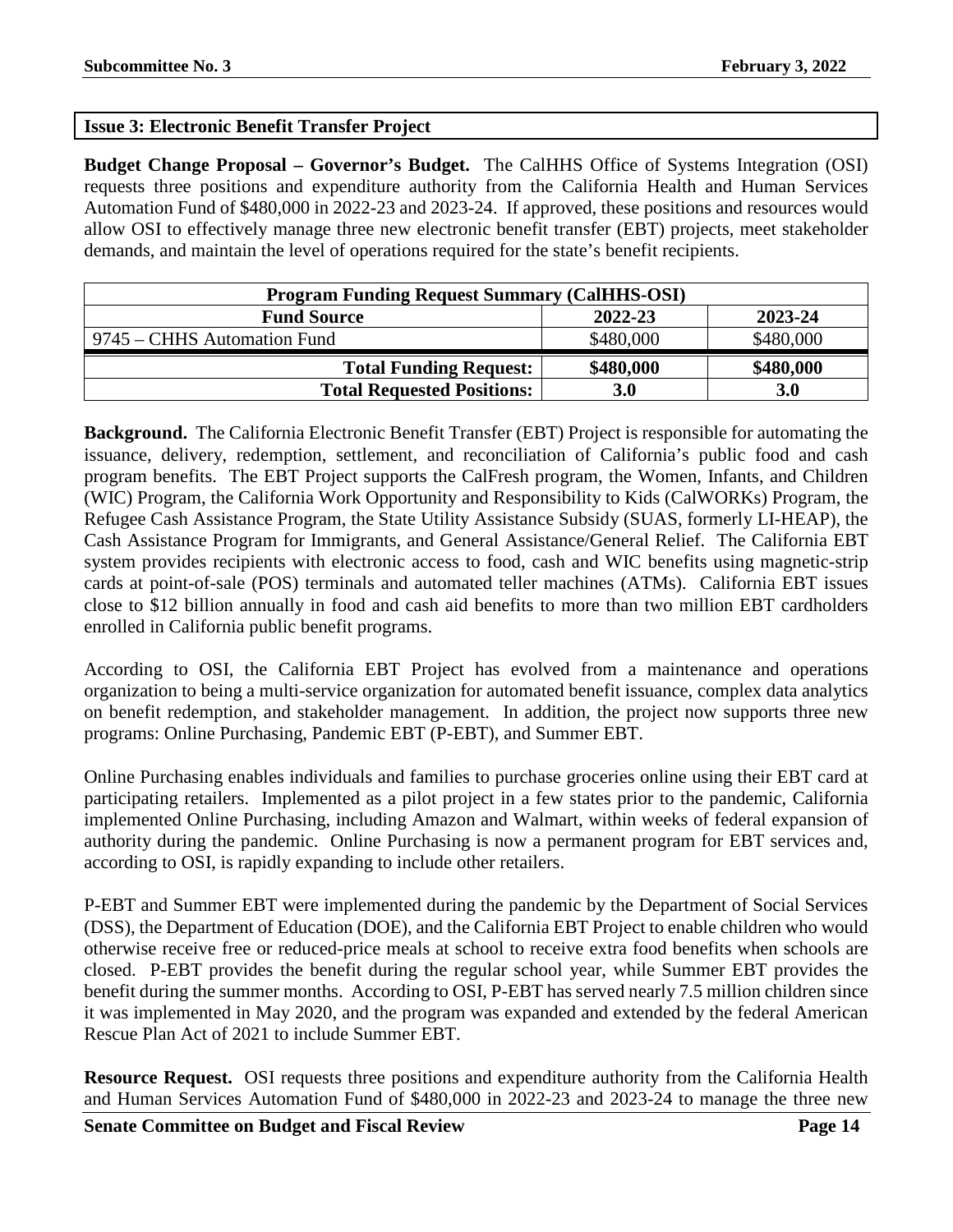electronic benefit transfer (EBT) projects, meet stakeholder demands, and maintain the level of operations required for the state's benefit recipients. Specifically, OSI requests positions and resources for the following purposes:

Online Purchasing Coordinator

**One IT Specialist I** position would serve as the Online Purchasing Coordinator, acting as the lead technical specialist responsible for complex activities related to EBT Online Purchasing. The position would coordinate and participate in testing activities, and coordinate all Online Purchasing communications with stakeholders, such as retailers, the United States Department of Agriculture Food and Nutrition Service, counties and the state.

P-EBT and Summer EBT Lead

• **One IT Specialist I** position would serve as P-EBT and Summer EBT Lead, acting as the lead technical specialist for complex activities related to P-EBT and Summer EBT. The position would coordinate and participate in testing activities, and coordinate all P-EBT and Summer EBT communications with stakeholders.

#### P-EBT and Summer EBT Testing Lead

• **One IT Specialist I** position would serve as P-EBT and Summer EBT Testing Lead, working with the EBT Test Manager to test EBT system changes in the test environment for P-EBT and Summer EBT, ensure system requirements related to these two programs are testable, consistent, and traceable, and track and test bug fixes and software releases.

**Subcommittee Staff Comment and Recommendation—Hold Open.** Subcommittee staff recommends holding this item open to allow continued discussions in advance of the May Revision.

**Questions.** The subcommittee has requested OSI to respond to the following: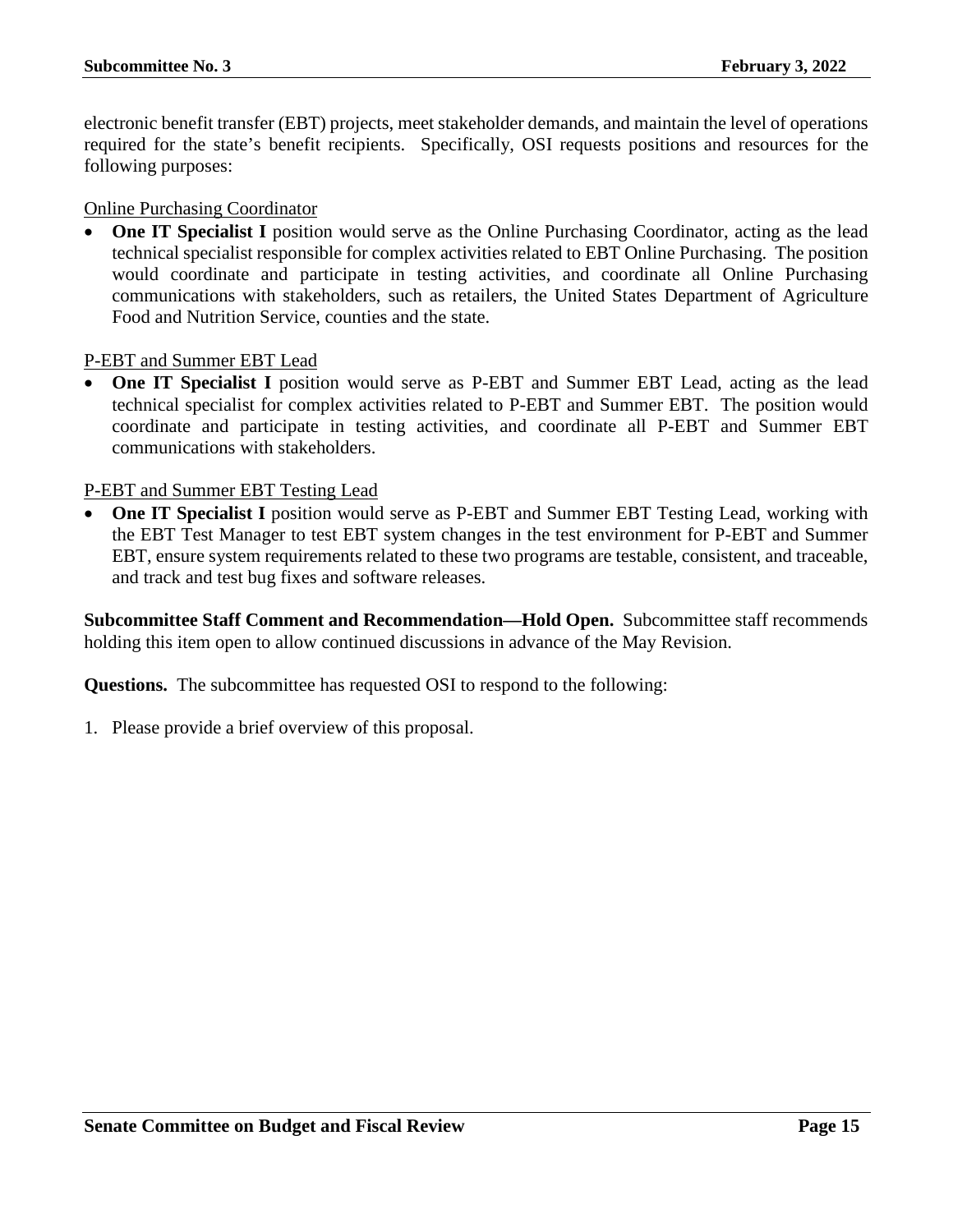#### <span id="page-15-0"></span>**Issue 4: California Health and Human Services – Cybersecurity Program Augmentation**

**Budget Change Proposal – Governor's Budget.** The CalHHS Office of Systems Integration (OSI) requests two positions and expenditure authority from the California Health and Human Services Automation Fund of \$993,000 annually. If approved, these positions and resources would allow OSI to respond to cybersecurity attacks and address security and privacy risks identified by state and other security assessments.

| <b>Program Funding Request Summary (CalHHS-OSI)</b> |            |            |  |  |  |
|-----------------------------------------------------|------------|------------|--|--|--|
| $2023 - 24^*$<br><b>Fund Source</b><br>2022-23      |            |            |  |  |  |
| 9745 – CHHS Automation Fund                         | \$993,000  | \$993,000  |  |  |  |
| <b>Total Funding Request:</b>                       | \$993,000  | \$993,000  |  |  |  |
| <b>Total Requested Positions:</b>                   | <b>2.0</b> | <b>2.0</b> |  |  |  |

**\*** Positions and resources ongoing after 2023-24.

**Background.** AB 670 (Irwin), Chapter 518, Statutes of 2015, authorizes the California Department of Technology (CDT) to conduct independent security assessments of state departments and agencies, requiring no fewer than 35 assessments be conducted annually. AB 670 requires CDT to prioritize for assessment state departments or agencies that are at higher risk due to handling of personally identifiable information or health information protected by law, handling of confidential financial data, or levels of compliance with certain information security and management practices. Independent security assessments are conducted by the Cyber Network Defense (CND) Team at the California Military Department. In addition to requirements under AB 670, State Administrative Manual Section 5300 requires each state entity to be responsible for establishing an information security program to effectively manage risk, provide protection of information assets and prevent illegal activity, fraud, waste, and abuse.

AB 2813 (Irwin), Chapter 768, Statutes of 2018, established the California Cybersecurity Integration Center (Cal-CSIC) within the Office of Emergency Services (CalOES). Cal-CSIC's primary mission is to reduce the likelihood and severity of cyber incidents that could damage California's economy, its critical infrastructure, or public and private sector computer networks. Cal-CSIC serves as the central organizing hub of state government cybersecurity activities and coordinates information sharing with local, state, and federal agencies, tribal governments, utilities and other service providers, academic institutions, and nongovernmental organizations. CalHHS is one of 12 federal, state, and higher education entities that comprise the governance structure of Cal-CSIC.

Within CalHHS, the Office of the Agency Information Officer (OAIO) supervises all information technology and telecommunications activities within the agency, including information security, technology, and telecommunications personnel, contractors, systems, assets, projects, purchases, and contracts. The OAIO supports agency departments to enhance programs through successful delivery of data and technology solutions through portfolio support, enterprise architecture, agency information security, and agency governance activities. The OAIO also monitors agency departments' compliance with state and federal information security and privacy regulations.

**Resource Request.** OSI requests two positions and expenditure authority from the California Health and Human Services Automation Fund of \$993,000 annually to respond to cybersecurity attacks and address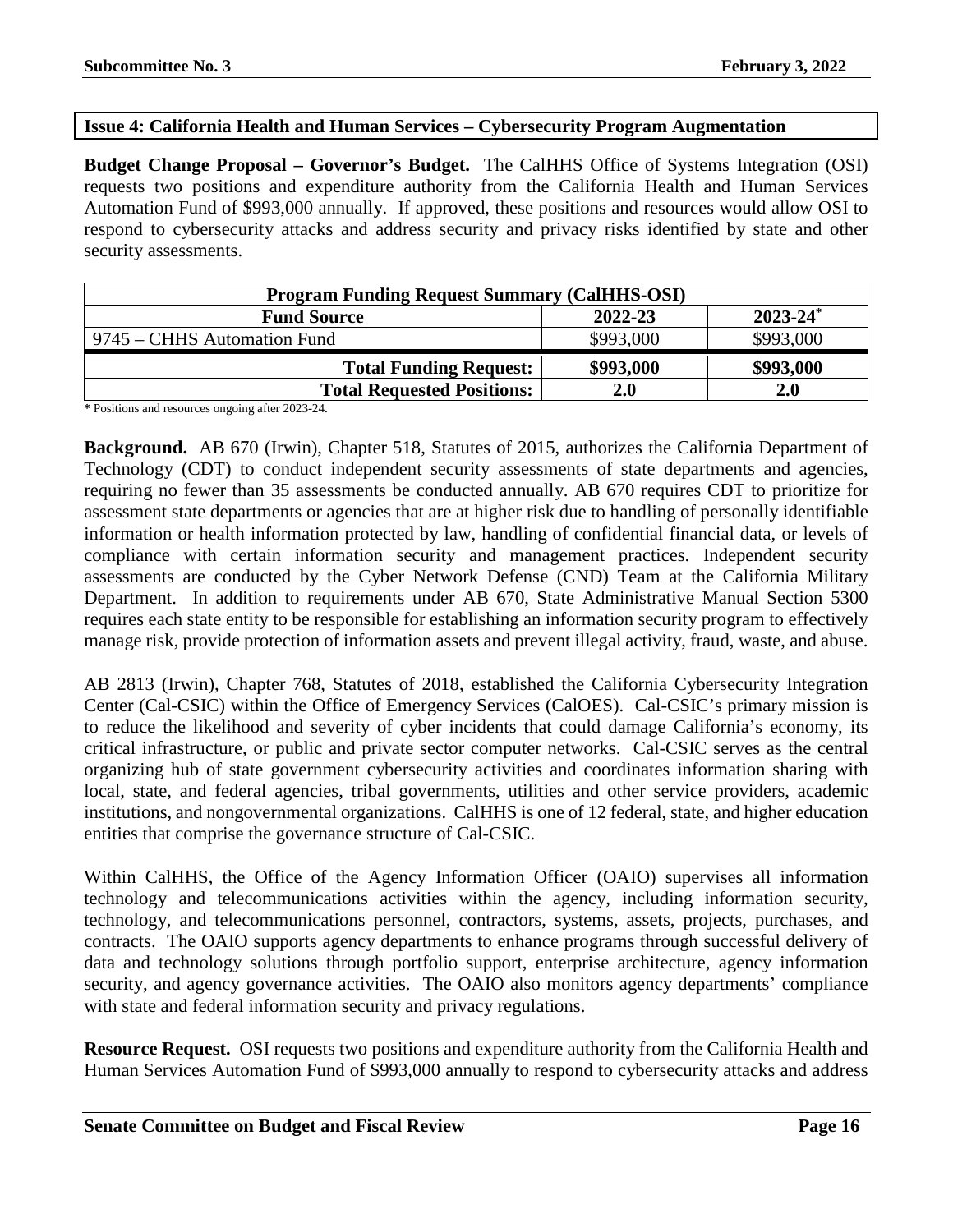security and privacy risks identified by state and other security assessments. Specifically, OSI requests the following positions and resources:

Deputy Agency Information Officer

**One IT Specialist II** position would serve as Deputy Agency Information Security Officer to assist CalHHS and agency departments with cybersecurity tasks and efforts, and serve as the specialized technical expert to assist with agency oversight responsibilities and compliance activities with state and federal information security and privacy regulations.

Cal-CSIC Representative

• **One IT Specialist III** position would serve as a specialized technical expert advisor on cybersecurity threats and provide guidance and advice on methods to investigate, document, and report on cybersecurity issues and emerging trends. The position would provide actionable technical and tactical cyber information and intelligence to federal, state, local, tribal, and territorial governmental and private sector partners. This position would also provide backup to the Agency Information Security Officer representing CalHHS at the Cal-CSIC.

Consulting Services

• \$600,000 annually would support consulting services to engage with agency departments to create more standardization and identify opportunities for collaboration on implementation of cybersecurity efforts.

**Subcommittee Staff Comment and Recommendation—Hold Open.** Subcommittee staff recommends holding this item open to allow continued discussions in advance of the May Revision.

**Questions.** The subcommittee has requested OSI to respond to the following: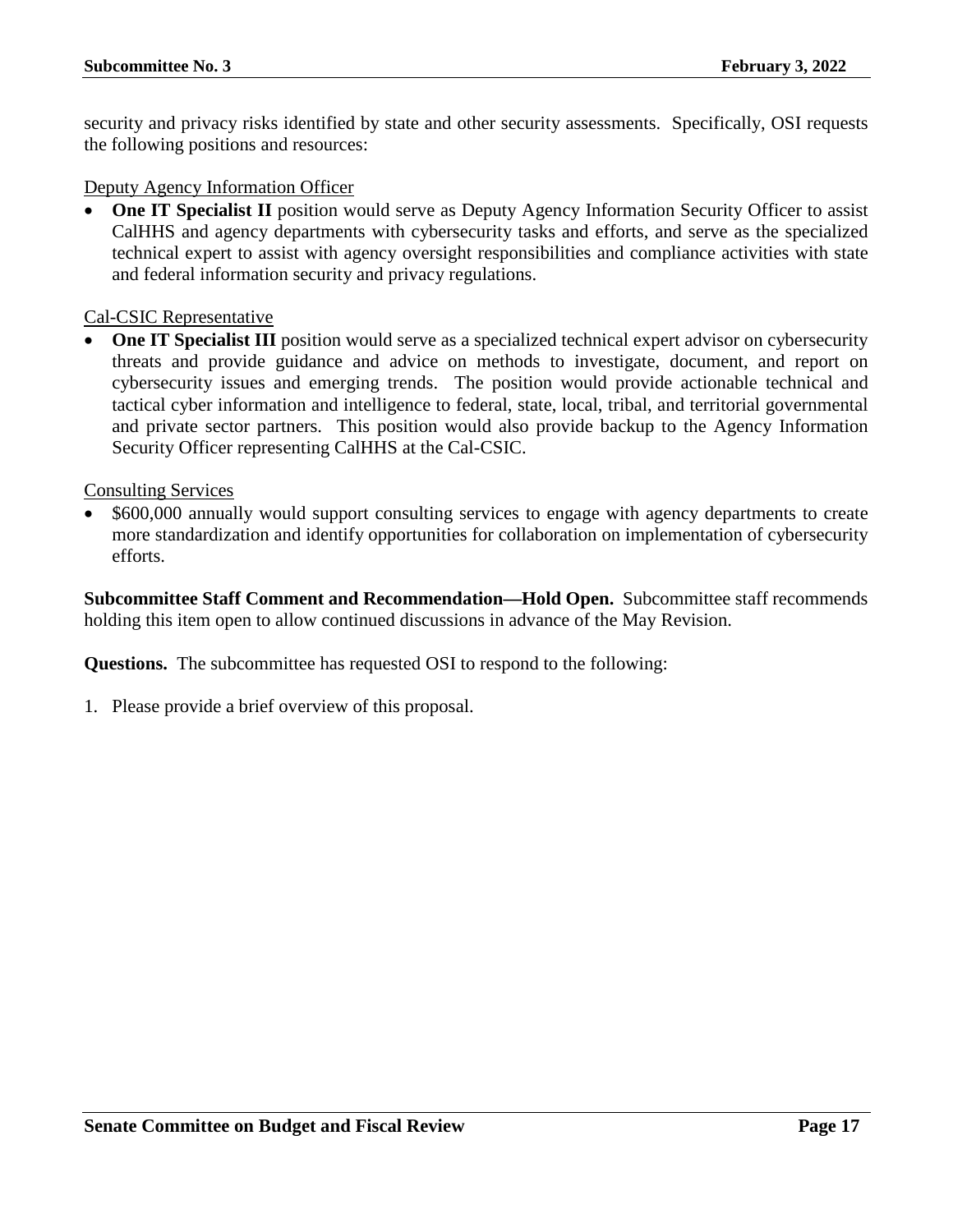#### <span id="page-17-0"></span>**Issue 5: Electronic Visit Verification Phase II**

**Budget Change Proposal – Governor's Budget.** The Office of Systems Integration (OSI), the Department of Health Care Services (DHCS), and the Department of Developmental Services (DDS) request 16 positions (six at OSI, six at DHCS, and four at DDS) and total expenditure authority of \$13 million (\$3 million General Fund and \$10 million federal funds) in 2022-23, \$11.3 million (\$3 million General Fund and \$8.2 million federal funds) in 2023-24, \$9.3 million (\$2.5 million General Fund and \$6.8 million federal funds) in 2024-25, \$9.4 million (\$2.6 million General Fund and \$6.8 million federal funds) in 2025-26, and \$9.1 million (\$2.5 million General Fund and \$6.7 million federal funds) in 2026- 27. If approved, these resources would continue the multi-departmental effort for the second phase (Phase II) of implementation of Electronic Visit Verification for personal care services and home health care services.

| <b>Program Funding Request Summary (CalHHS-OSI)</b>   |              |             |  |  |  |
|-------------------------------------------------------|--------------|-------------|--|--|--|
| $2022 - 23^*$<br>$2023 - 24$ **<br><b>Fund Source</b> |              |             |  |  |  |
| 9745 – CHHS Automation Fund                           | \$10,342,000 | \$9,240,000 |  |  |  |
| <b>Total Funding Request:</b>                         | \$10,342,000 | \$9,240,000 |  |  |  |
| <b>Total Requested Positions:</b>                     | 6.0          | 6.0         |  |  |  |

**\*** Transfers from other Departments (included below): DHCS: \$5,171,000; DDS: \$5,171,000

\*\* Additional fiscal year resources requested for OSI: 2024-25: \$7,567,000; 2025-26: \$7,665,000; 2026-27: \$7,413,000

| <b>Program Funding Request Summary (DHCS)</b>                                                                                                                                                                                                                                                                                                                                  |              |                |  |  |
|--------------------------------------------------------------------------------------------------------------------------------------------------------------------------------------------------------------------------------------------------------------------------------------------------------------------------------------------------------------------------------|--------------|----------------|--|--|
| <b>Fund Source</b>                                                                                                                                                                                                                                                                                                                                                             | 2022-23      | $2023 - 24$ ** |  |  |
| $0001$ – General Fund                                                                                                                                                                                                                                                                                                                                                          | \$710,000    | \$590,000      |  |  |
| 0890 – Federal Trust Fund <sup>*</sup>                                                                                                                                                                                                                                                                                                                                         | \$9,972,000  | \$8,240,000    |  |  |
| <b>Total Funding Request:</b>                                                                                                                                                                                                                                                                                                                                                  | \$10,682,000 | \$8,830,000    |  |  |
| <b>Total Requested Positions:</b><br>$\mathbf{r}$ , $\mathbf{r}$ , $\mathbf{r}$ , $\mathbf{r}$ , $\mathbf{r}$ , $\mathbf{r}$ , $\mathbf{r}$ , $\mathbf{r}$ , $\mathbf{r}$ , $\mathbf{r}$ , $\mathbf{r}$ , $\mathbf{r}$ , $\mathbf{r}$ , $\mathbf{r}$ , $\mathbf{r}$ , $\mathbf{r}$ , $\mathbf{r}$ , $\mathbf{r}$ , $\mathbf{r}$ , $\mathbf{r}$ ,<br>$\cdots$ $\cdots$ $\cdots$ | 6.0          | 6.0            |  |  |

**\*** Federal Trust Fund appropriation includes transfer of federal Medicaid matching funds to DDS, reflected below as Reimbursements. \*\* Additional fiscal year resources requested for DHCS: 2024-25: \$7,247,000; 2025-26: \$7,323,000; 2026-27: \$7,128,000

| <b>Program Funding Request Summary (DDS)</b>    |             |             |  |  |  |
|-------------------------------------------------|-------------|-------------|--|--|--|
| $2023 - 24$ **<br>2022-23<br><b>Fund Source</b> |             |             |  |  |  |
| $0001$ – General Fund                           | \$2,335,000 | \$2,424,000 |  |  |  |
| $0995 -$ Reimbursements <sup>*</sup>            | \$3,574,000 | \$2,934000  |  |  |  |
| <b>Total Funding Request:</b>                   | \$5,909,000 | \$5,358,000 |  |  |  |
| <b>Total Requested Positions:</b>               | 4.0         | 4.0         |  |  |  |

**\*** Reimbursements are the result of federal matching funds transferred from DHCS and are included in the totals attributed to the DHCS request.

\*\* Additional fiscal year resources requested for DDS: 2024-25: \$4,521,000; 2025-26: \$4,570,000; 2026-27: \$4,444,000

**Background.** The federal  $21<sup>st</sup>$  $21<sup>st</sup>$  $21<sup>st</sup>$  Century CURES Act<sup>1</sup> requires states to implement an electronic visit verification system for all Medicaid-funded Personal Care Services (PCS) by January 1, 2020, and for all Home Health Care Services (HHCS) by January 1, 2023. Federal law defines an electronic visit verification (EVV) system as a system under which PCS or HHCS visits are electronically verified, including the type of service performed, the individual receiving the service, the date of the service, the

<span id="page-17-1"></span><sup>&</sup>lt;sup>1</sup> 42 United States Code Subsection (/), added by 21<sup>st</sup> Century CURES Act (HR 34, 114<sup>th</sup> Congress, 2015-16)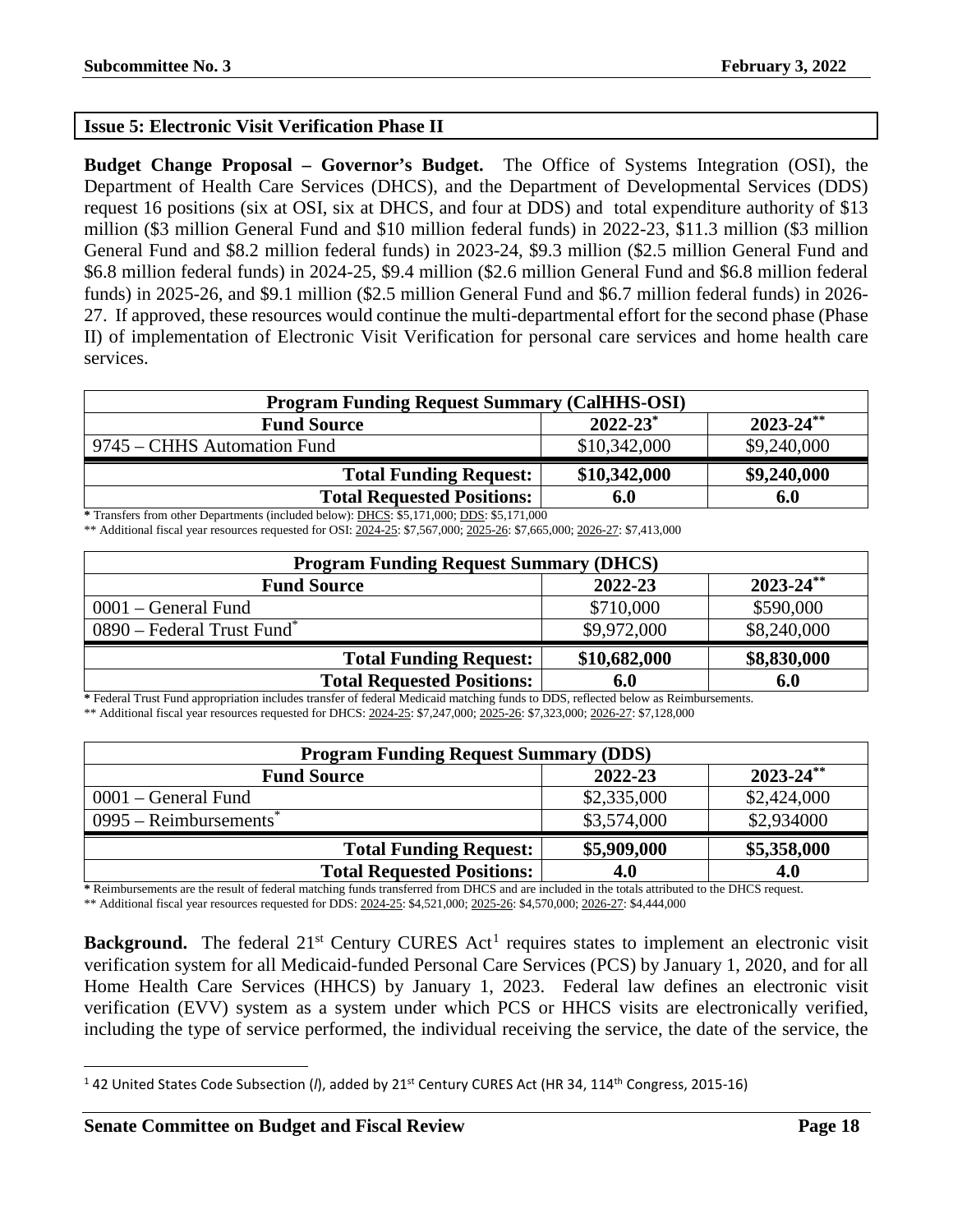location of service delivery, the individual providing the service, and the time the service begins and ends. Programs serving Medi-Cal beneficiaries that would be required to implement an EVV system include waiver services for individuals with developmental disabilities administered by DDS, In-Home Supportive Services (IHSS) administered by DSS, Waiver Personal Care Services and Home Health Care Services administered by DHCS, the Multipurpose Senior Services Program administered by DHCS and CDA, and AIDS Medi-Cal Waiver services administered by DHCS and DPH. These services are offered under one of two models:

- Self-Directed Model Services provided under a self-directed model are those in which the service recipient is responsible for hiring and managing direct care workers.
- Agency Model Services provided under an agency model use a provider agency or vendor to recruit, hire, and manage direct care workers.

The Administration plans to implement EVV in two phases. Phase I included implementation for the selfdirected model components of the IHSS (DSS) and Waiver Personal Care Services (DHCS) programs, which currently use the Case Management Information and Payrolling Systems (CMIPS II) and Electronic Time Sheet (ETS) System. DSS reported that, as of October 2020, 95 percent of IHSS and Waiver Personal Care Services providers and recipients were enrolled in the EVV system.

Phase II includes non-IHSS and non-Waiver Personal Care Services self-directed model components, as well as the agency model components of the IHSS and Waiver Personal Care Services programs.

| <b>Department</b>                                 | <b>Program</b>                                                        |   | Agency<br><b>Model</b> | <b>PCS</b>   | <b>HHCS</b> |
|---------------------------------------------------|-----------------------------------------------------------------------|---|------------------------|--------------|-------------|
| <b>DDS</b>                                        | 1915 (c) DD Waiver                                                    | Χ | Χ                      | Χ            | X           |
| <b>DDS</b>                                        | 1915 (i) State Plan Services                                          | X | X                      | X            | X           |
| <b>DDS</b>                                        | 1915 (c) Waiver Self-Determination Program                            | X | X                      | X            | X           |
| <b>DHCS</b>                                       | 1915 (c) Home- and Community-Based<br>X<br><b>Alternatives Waiver</b> |   | X                      | $\mathbf{X}$ | X           |
| <b>DHCS</b>                                       | Home Health Care Services                                             |   | X                      |              | X           |
| <b>DHCS</b>                                       | Waiver Personal Care Services Agency Model                            |   | X                      | X            | X           |
| MSSP 1915 (c) and 1115 Waivers<br><b>CDA/DHCS</b> |                                                                       |   | X                      | X            |             |
| <b>DPH/DHCS</b>                                   | 1915 (c) AIDS Medi-Cal Waiver                                         |   | X                      | X            | X           |
| <b>DSS</b>                                        | <b>IHSS Agency Model</b>                                              |   | X                      | X            |             |

#### **Electronic Visit Verification Phase II Programs**

Under the 21<sup>st</sup> Century CURES Act, states that do not adopt EVV for PCS programs by January 1, 2020, are subject to an incremental decrease in the federal match available for these programs of 0.25 percent in 2020, 0.5 percent in 2021, 0.75 percent in 2022, and one percent annually thereafter. States that do not adopt EVV for HHCS by January 1, 2023, would be subject to an additional decrease in federal match of 0.25 percent in 2023 and 2024, 0.5 percent in 2025, 0.75 percent in 2026, and 1 percent annually thereafter. The CURES Act allows a state to apply for a one-year exemption from the federal match reduction if the state made a good faith effort to comply and has encountered unavoidable delays. DHCS requested and the federal government approved a one-year exemption under this provision, delaying any reduction in federal matching funds until 2021. A state may only apply for a single, one-year exemption. According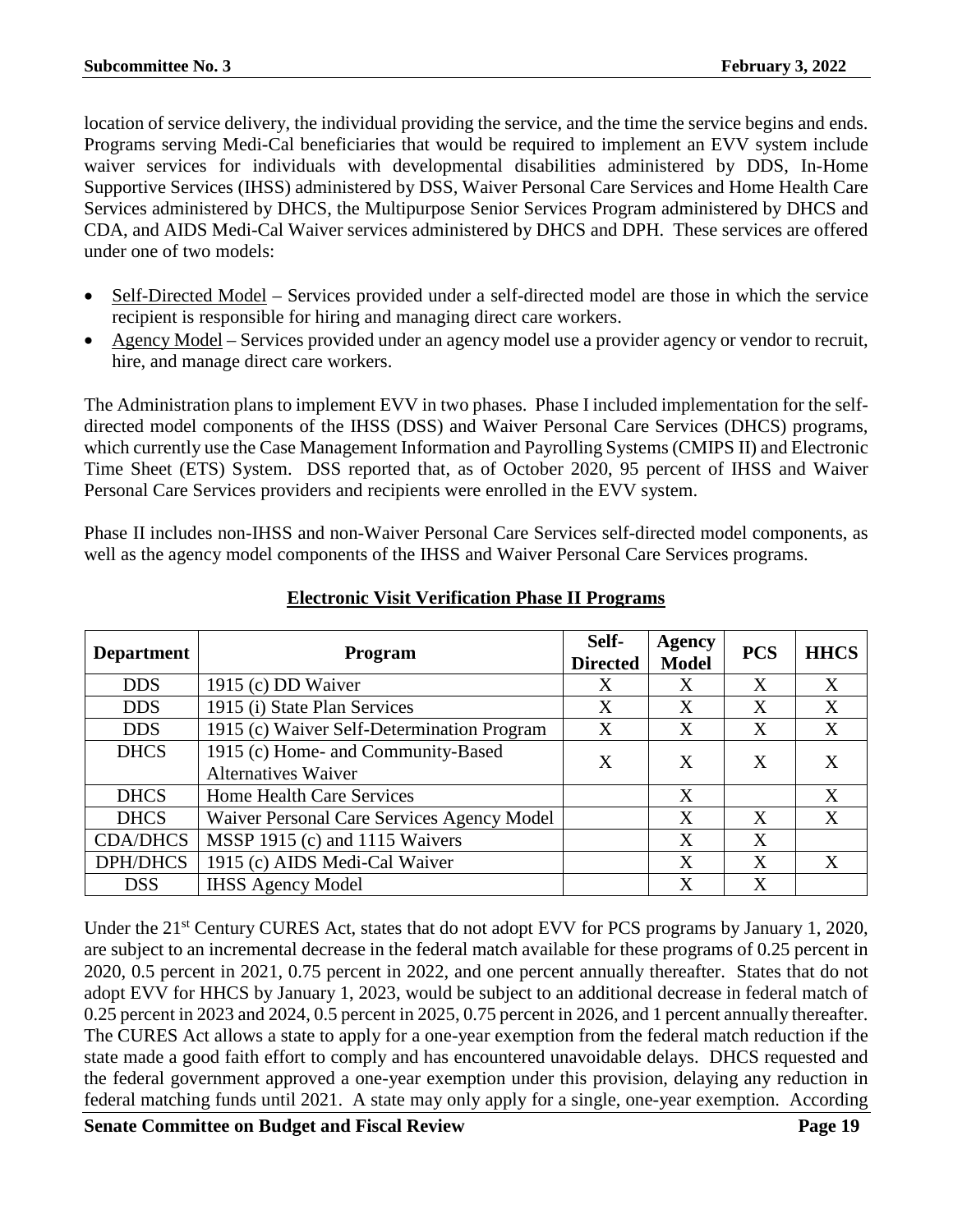to DHCS, the state's failure to implement EVV by January 1, 2021, will result in the following reductions in federal matching funds for Medi-Cal services:

| Electronic Visit Verification Delay – Federal Matching Fund Penalties by Department |                  |                  |  |  |
|-------------------------------------------------------------------------------------|------------------|------------------|--|--|
| <b>Department</b>                                                                   | 2020-21          | 2021-22          |  |  |
| Department of Social Services                                                       | (\$14,781,000)   | $(\$42,649,000)$ |  |  |
| Department of Developmental Services                                                | $(\$5,219,000)$  | (\$10,144,000)   |  |  |
| Department of Health Care Services                                                  | $(\$417,000)$    | $(\$761,000)$    |  |  |
| Department of Aging                                                                 | $(\$31,000)$     | $(\$55,000)$     |  |  |
| Department of Public Health                                                         | (\$11,000)       | $(\$20,000)$     |  |  |
| <b>TOTAL</b>                                                                        | $(\$20,459,000)$ | $(\$53,629,000)$ |  |  |

**EVV Phase II Implementation Progress.** According to OSI, the EVV Phase II project has been working towards implementation by January 1, 2022. The project completed its selection process for an EVV Solution contractor in May 2021 and submitted its Implementation Advanced Planning Document (IAPD) and draft EVV contract to the federal Centers for Medicare and Medicaid Services (CMS) for approval in June 2021. The project also submitted its Stage 4 Project Readiness and Approval documentation to the California Department of Technology, as part of its Project Approval Lifecycle (PAL) process, in June 2021. According to a presentation made by OSI and the affected departments to stakeholders, the EVV portal (CalEVV) is available for personal care services providers to register. All PCS providers must use either the CalEVV system or an alternate EVV system by January 1, 2022. HHCS providers will be required to use CalEVV or an alternate EVV system by January 1, 2023.

**Resource Request.** OSI, DHCS, and DDS request 16 positions (six at OSI, six at DHCS, and four at DDS) and total expenditure authority of \$13 million (\$3 million General Fund and \$10 million federal funds) in 2022-23, \$11.3 million (\$3 million General Fund and \$8.2 million federal funds) in 2023-24, \$9.3 million (\$2.5 million General Fund and \$6.8 million federal funds) in 2024-25, \$9.4 million (\$2.6 million General Fund and \$6.8 million federal funds) in 2025-26, and \$9.1 million (\$2.5 million General Fund and \$6.7 million federal funds) in 2026-27, to continue the multi-departmental effort for the second phase (Phase II) of implementation of Electronic Visit Verification for personal care services and home health care services.

The resources included in this request are comprised of a conversion of 16 of 19 existing position equivalents to permanent, a continuation of three existing position equivalents at DHCS, as well as new contract and solution vendor resources for the project. The allocation of funds and position equivalents in this request for each of these departments are as follows:

| Department/Office | <b>General Fund</b> | <b>Federal Funds/</b><br><b>Reimbursements</b> | <b>TOTAL FUNDS</b> | <b>Permanent</b><br><b>Positions</b> |
|-------------------|---------------------|------------------------------------------------|--------------------|--------------------------------------|
| $OSI^*$           | ™\$-                | [\$-]                                          | [\$10,342,000]     | 6.0                                  |
| <b>DHCS</b>       | \$710,000           | \$6,398,000                                    | \$7,108,000        | 6.0                                  |
| <b>DDS</b>        | \$2,335,000         | \$3,574,000                                    | \$5,909,000        | 4.0                                  |
| <b>Total</b>      | \$3,045,000         | \$9,972,000                                    | \$13,017,000       | 16.0                                 |

\* OSI Allocation is non-add, as this allocation is the result of a transfer from DHCS and DDS of \$5,171,000 each for a total of \$10,342,000 of the approved funding to OSI to fund contract costs and six positions. The remaining funds in these departments

#### **Senate Committee on Budget and Fiscal Review Page 20**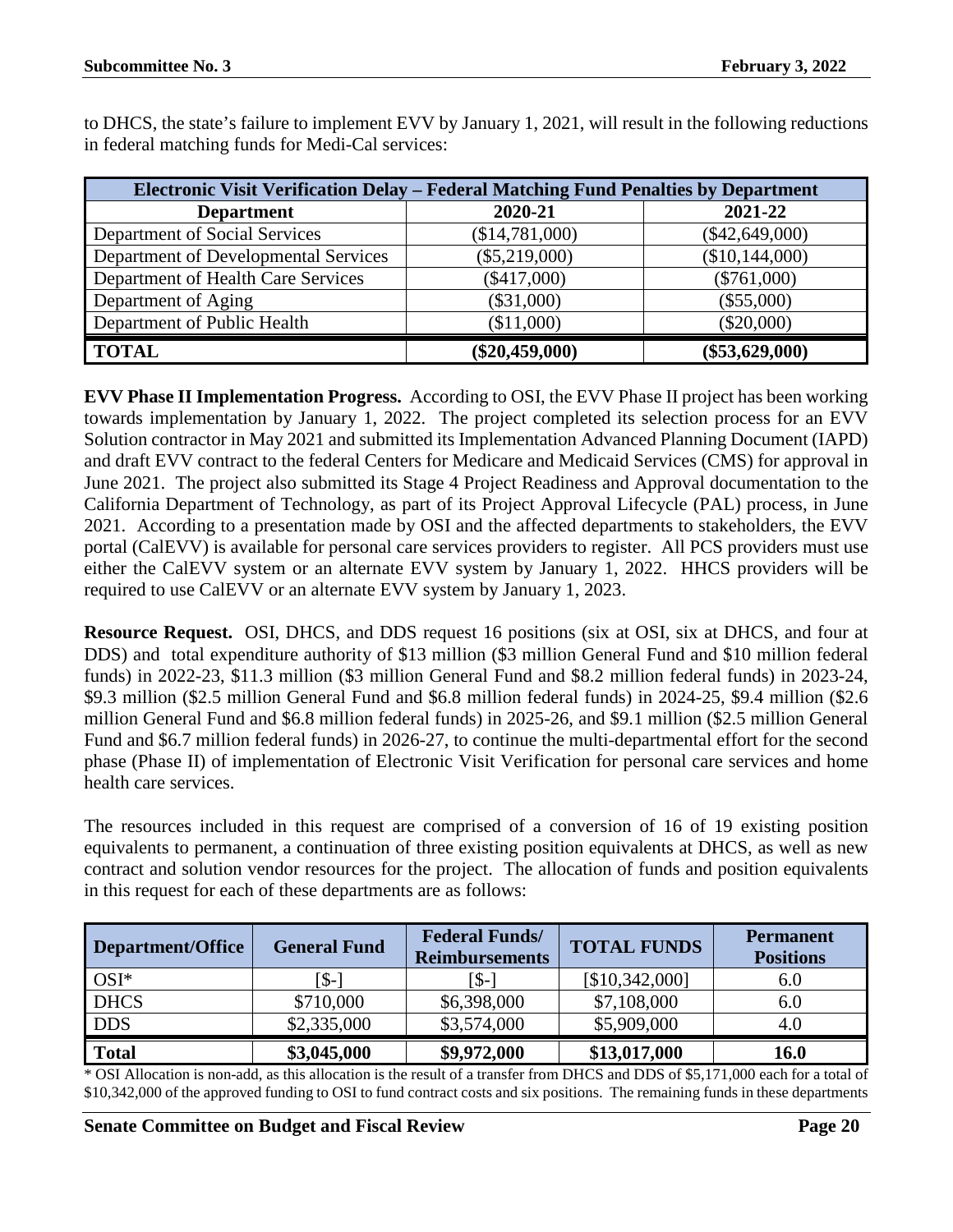(\$1.9 million at DHCS and \$738,000 at DDS) support the requested positions and positions equivalents for 2022-23 (six positions and three position equivalents at DHCS, and four positions at DDS). In addition, the DDS federal funds are reflected as reimbursements from DHCS, the single state Medicaid agency, which claims federal matching funds on behalf of DDS.

**Project Team Staff Resources – \$2.9 million.** The Project Team is composed of a mix of state and consultant staff, including six positions at OSI, six positions and three position equivalents at DHCS, and four positions at DDS. These positions are conversions or extensions of resources received in the 2018- 19, 2020-21, and 2021-22 fiscal years. Specifically, the positions and position equivalents requested by department/office are as follows:

### OSI

- *Project Director.* **One IT Manager II** position would serve as Project Director, providing leadership and strategic direction to the project.
- *Technical Manager.* **One IT Manager I** position would serve as technical manager for the project, managing technical details of prime and ancillary contracts, reviewing contract deliverables, overseeing contractor implementation performance and other processes, and facilitating collaboration on security matters with internal and external stakeholders.
- *Fiscal and Budget Specialist.* **One Staff Services Manager (SSM) I** position would serve as fiscal and budget specialist, processing and tracking invoices and expenditures, and monitoring and documenting various fiscal activities.
- *Contracts and Procurement Lead.* **One IT Specialist I** position would serve as contracts and procurement lead, helping develop solicitation and other procurement documents, and managing and monitoring consultant contracts.
- *Procurement Analyst.* **One IT Specialist I** position would serve as a procurement analyst, providing technical expertise to the project on competitive IT procurements, and state and federal approval documentation.
- *Project Support/Librarian.* **One IT Associate** would serve as project support and librarian, acting as the project's document management specialist, managing project documents, administering the project's document and content management application, supporting review of contract deliverables, and otherwise supporting the project management team.

#### DHCS

- *Program Manager.* Resources equivalent to **one SSM II** position would serve as Program Manager for the EVV Unit within the Health Care Delivery Systems Division, acting as the primary point of contact between executive management and stakeholders, and managing and administering the EVV Training Program.
- *Program Specialist (HPS I).* **One Health Program Specialist (HPS) I** position would serve as program specialist, developing and maintaining policy and planning documents, participating as program subject matter expert, developing project and other reports, developing training and technical assistance materials, conducting needs assessments and performing utilization reviews of the EVV system.
- *Program Specialists (AGPA).* **Two Associate Governmental Program Analysts (AGPA) and**  resources equivalent to **one AGPA** would serve as program specialists, coordinating stakeholder meetings, developing and maintaining policies and procedures, helping to prepare and develop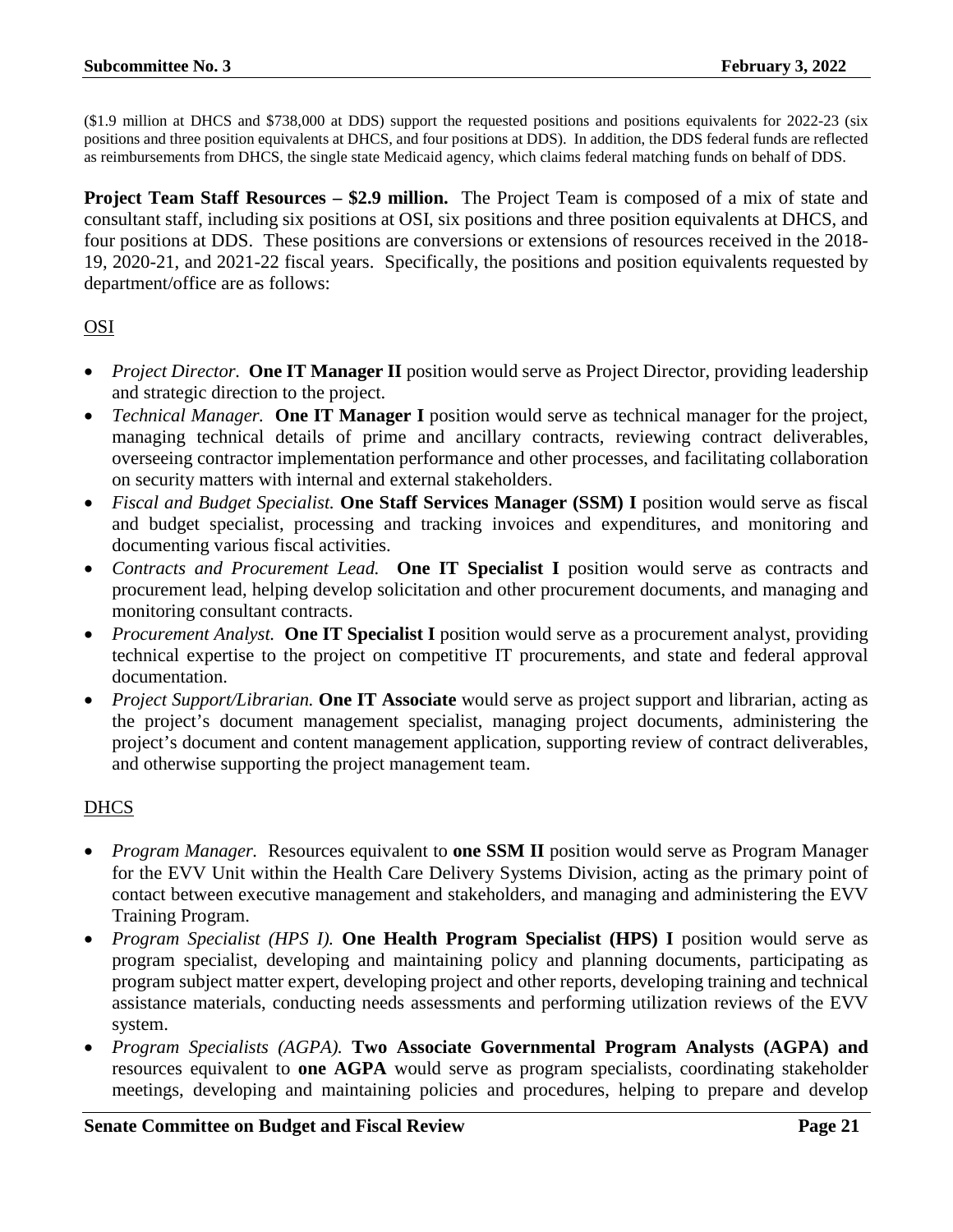department bulletins and other notices, responding to inquiries from state departments and stakeholders, and supporting and monitoring contracts and other documents.

- *Project Manager.* Resources equivalent to **one IT Specialist II** position would serve as project manager, providing project management functions, facilitating meetings and reporting to the California Department of Technology, reviewing standards and programming for IT solution, and ensuring compliance with state and federal privacy laws.
- *Technology Specialist/Lead.* **Three IT Specialist II** positions would serve as technology specialist/lead (one in the CA-MMIS Division, one in the Information Management Division, and one in the Enterprise Technology Services Division), documenting systems architecture and interfaces, identifying and tracking technical issues and risks, maintaining the Information Systems Security Plan and other information assessments, participating in risk management activities and review activities, and reviewing deliverables.

#### DDS

- *Program Manager.* **One Community Program Specialist IV** position would serve as Program Manager for the EVV Unit, overseeing development of EVV regulations and procedures, serving as subject matter expert on EVV regulations and procedures, handling sensitive legislative or regulatory issues, coordinating stakeholder engagement, and managing the EVV Training Program.
- *Project Manager.* **One IT Specialist II** position would serve as project manager, facilitating meetings and reporting to DDS management, performing business analysis of federal EVV legislation, ensuring compliance with state and federal privacy laws, and reviewing programming results.
- *Technical Architect/Analyst.* **One IT Specialist II** position would serve as technical architect/analyst, documenting systems architecture and interfaces with the EVV system, identifying and tracking technical issues and risks associated with the EVV system, advising the project team on enhancements and changes, completing and maintaining the Information Systems Security Plan and other information security assessments, and acting as the departmental technical liaison to the EVV project.
- *Program Specialist.* **One AGPA** would serve as program specialist, coordinating and assisting with EVV implementation planning, working with the solution contractor to develop or amend the EVV training plan and other materials, analyzing and evaluating progress and completion of projects and assignments, and compiling data for use in reports and other tracking activities.

**Consultant Contracts - \$2.9 million.** In addition to the positions and positions equivalents, OSI and DHCS are requesting \$2.9 million consultant contracts for project management, business analysis, testing, technical support, solution certification services, independent verification and validation services, and interdepartmental consulting costs for the California Department of Technology Office of Statewide Project Delivery project oversight.

**EVV Solution Vendor Services - \$6.3 million.** OSI is requesting \$6.3 million to continue support for the EVV Phase II Solution contractor, which began implementation of the EVV Phase II project in September 2021. According to OSI, the amount requested is based on the vendor's proposed solution, implementation, and service operation costs for a five year contract.

**Operating Expenses and Equipment (OE&E).** OSI, DHCS, and DDS are also requesting \$937,000 for other operating expenses and equipment, including general expenses, printing, communications, travel,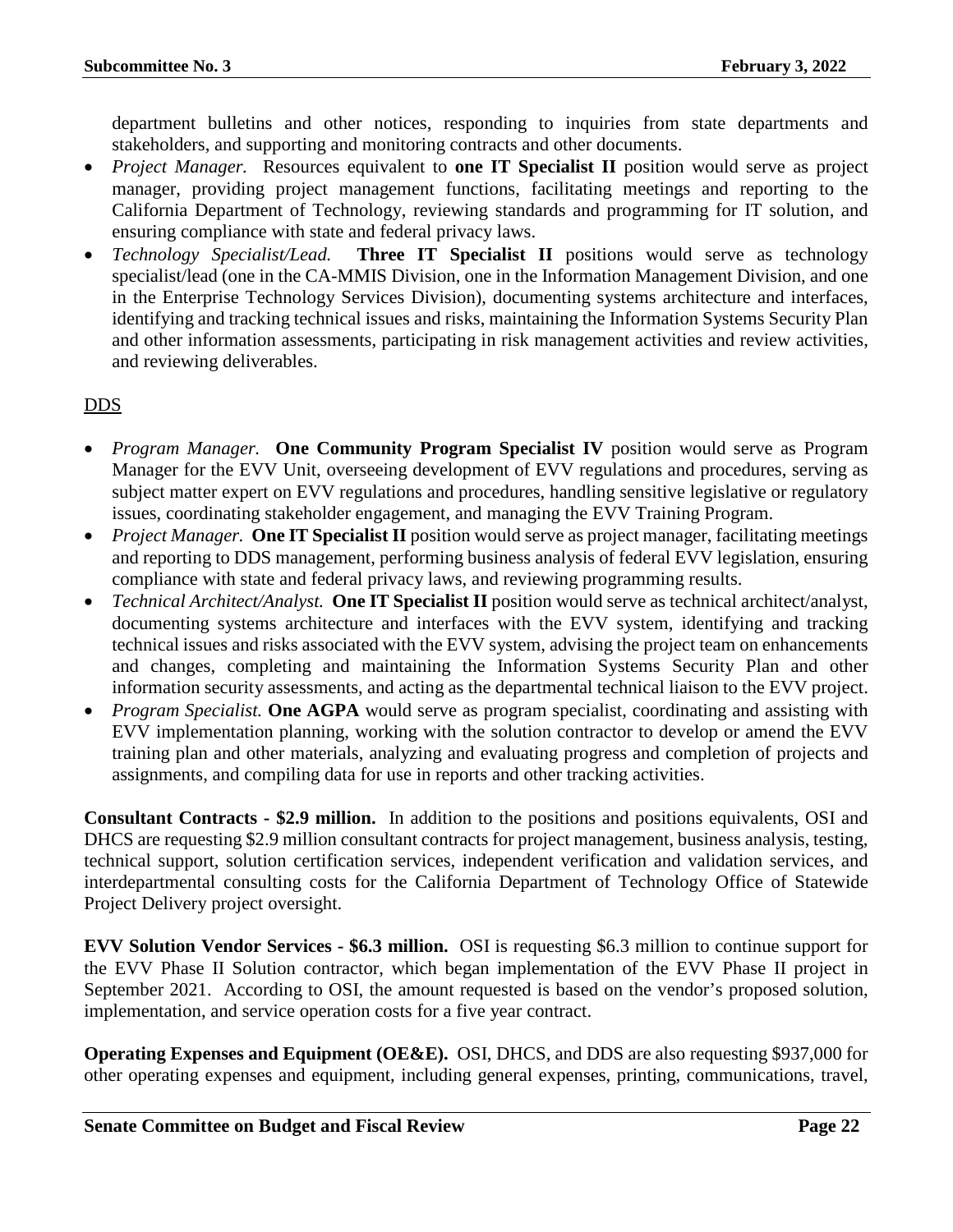training, facilities, and administrative support costs. Of this amount, OSI would receive \$651,000, DHCS would receive \$198,000, and DDS would receive \$88,000.

**Subcommittee Staff Comment and Recommendation—Hold Open.** Subcommittee staff recommends holding this item open to allow continued discussions in advance of the May Revision.

**Questions.** The subcommittee has requested OSI, DHCS, and DDS to respond to the following: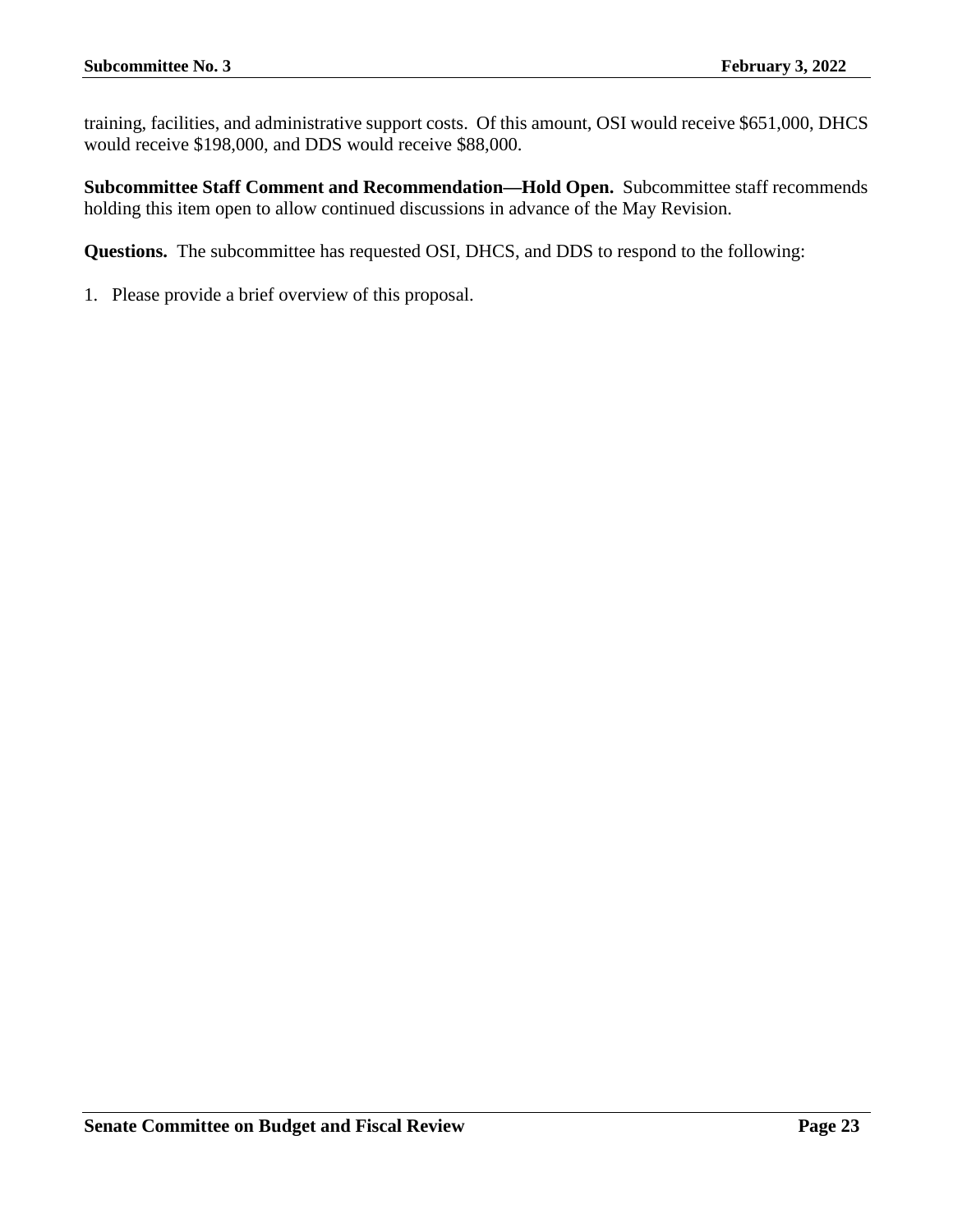## <span id="page-23-0"></span>**4120 EMERGENCY MEDICAL SERVICES AUTHORITY**

#### <span id="page-23-1"></span>**Issue 1: Overview**



| <b>Emergency Medical Services Authority - Department Funding Summary</b><br>(dollars in thousands) |                   |                              |                           |                            |  |  |
|----------------------------------------------------------------------------------------------------|-------------------|------------------------------|---------------------------|----------------------------|--|--|
| <b>Fund Source</b>                                                                                 | 2020-21<br>Actual | 2021-22<br><b>Budget Act</b> | 2021-22<br><b>Revised</b> | 2022-23<br><b>Proposed</b> |  |  |
| <b>General Fund</b>                                                                                | \$76,092          | \$12,154                     | \$60,098                  | \$32,790                   |  |  |
| <b>Federal Funds</b>                                                                               | \$2,854           | \$4,861                      | \$4,946                   | \$4,466                    |  |  |
| <b>Other Funds</b>                                                                                 | \$19,888          | \$20,353                     | \$20,349                  | \$21,436                   |  |  |
| <b>Total Department Funding:</b>                                                                   | \$98,834          | \$37,368                     | \$85,393                  | \$58,692                   |  |  |
| <b>Total Authorized Positions:</b>                                                                 | 292.3             | 74.8                         | <b>110</b>                | 112                        |  |  |
| <b>Other Funds Detail:</b>                                                                         |                   |                              |                           |                            |  |  |
| <b>EMS Training Prog. Approval Fund (0194)</b>                                                     | \$82              | \$150                        | \$158                     | \$241                      |  |  |
| <b>EMS Personnel Fund (0312)</b>                                                                   | \$2,633           | \$2,796                      | \$2,645                   | \$3,644                    |  |  |
| <b>Reimbursements (0995)</b>                                                                       | \$15,774          | \$15,738                     | \$15,832                  | \$15,837                   |  |  |
| <b>EMT Certification Fund (3137)</b>                                                               | \$1,399           | \$1,669                      | \$1,714                   | \$1,714                    |  |  |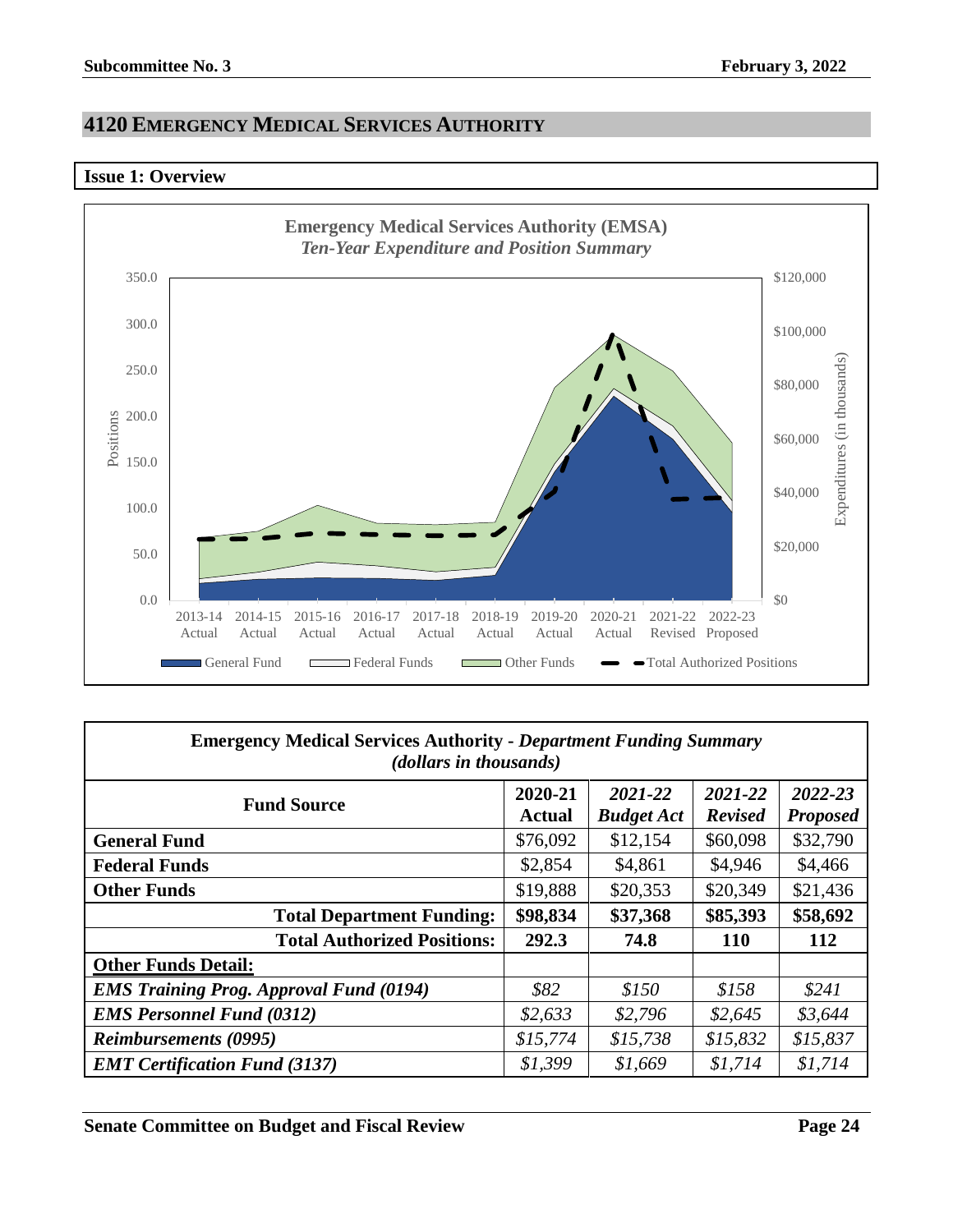**Background.** The Emergency Medical Services Authority (EMSA), authorized by the Emergency Medical Services System and Prehospital Emergency Care Act, administers a statewide system of coordinated emergency medical care, injury prevention, and disaster medical response that integrates public health, public safety, and health care services. Prior to the establishment of EMSA in 1980, California did not have a central state agency responsible for ensuring the development and coordination of emergency medical services (EMS) programs statewide. For example, many jurisdictions maintained their own certification requirements for paramedics, emergency medical technicians (EMTs), and other emergency personnel, requiring individuals certified to provide emergency services in one county to retest and re-certify to new standards to provide emergency services in a different county. EMSA is organized into three program divisions: the Disaster Medical Services Division, the EMS Personnel Division, and the EMS Systems Division.

**Disaster Medical Services Division.** The Disaster Medical Services Division coordinates California's medical response to major disasters by carrying out EMSA's mandate to provide medical resources to local governments in support of their disaster response efforts. The division coordinates with the Governor's Office of Emergency Services, the Office of Homeland Security, the California National Guard, the Department of Public Health, and other local, state, and federal agencies, private sector hospitals, ambulance companies, and medical supply vendors, to promote and improve disaster preparedness and emergency medical response in California.

**EMS Personnel Division.** The EMS Personnel Division is responsible for the certification, licensing, and discipline of all active paramedics throughout the state. The division develops and implements regulations that set training standards and the scope of practice for various levels of personnel; sets standards for and approves training programs in pediatric first aid, cardiopulmonary resuscitation (CPR), and preventive health practices for child day care providers and school bus drivers; and develops standards for emergency medical dispatcher training, pre-arrival emergency care instructions, and epinephrine autoinjector training.

**EMS Systems Division.** The EMS Systems Division is in charge of developing and implementing EMS systems throughout California, including supporting local Health Information Exchange projects that will allow the state to collect more meaningful data so emergency medical services providers can deliver better patient care. The division oversees system development and implementation by the local EMS agencies, the statewide trauma system, and emergency medical dispatcher and communication standards. It establishes regulations and guidelines for local agencies, reviews and approves local plans to ensure they meet minimum state standards, coordinates injury and illness prevention activities with the Department of Public Health and the Office of Traffic Safety, manages the state's EMS data and quality improvement processes, conducts Ambulance Exclusive Operating Area evaluations, and oversees the operation of California's Poison Control System and EMS for Children programs.

## **2021 BUDGET ACT INVESTMENTS – IMPLEMENTATION UPDATES**

The 2021 Budget Act included several important investments in the EMSA budget. The subcommittee is monitoring implementation of the following investment:

**California Physician Orders for Life Sustaining Treatment (POLST) eRegistry Act.** The 2021 Budget Act included General Fund expenditure authority of \$10 million in 2021-22 and \$750,000 annually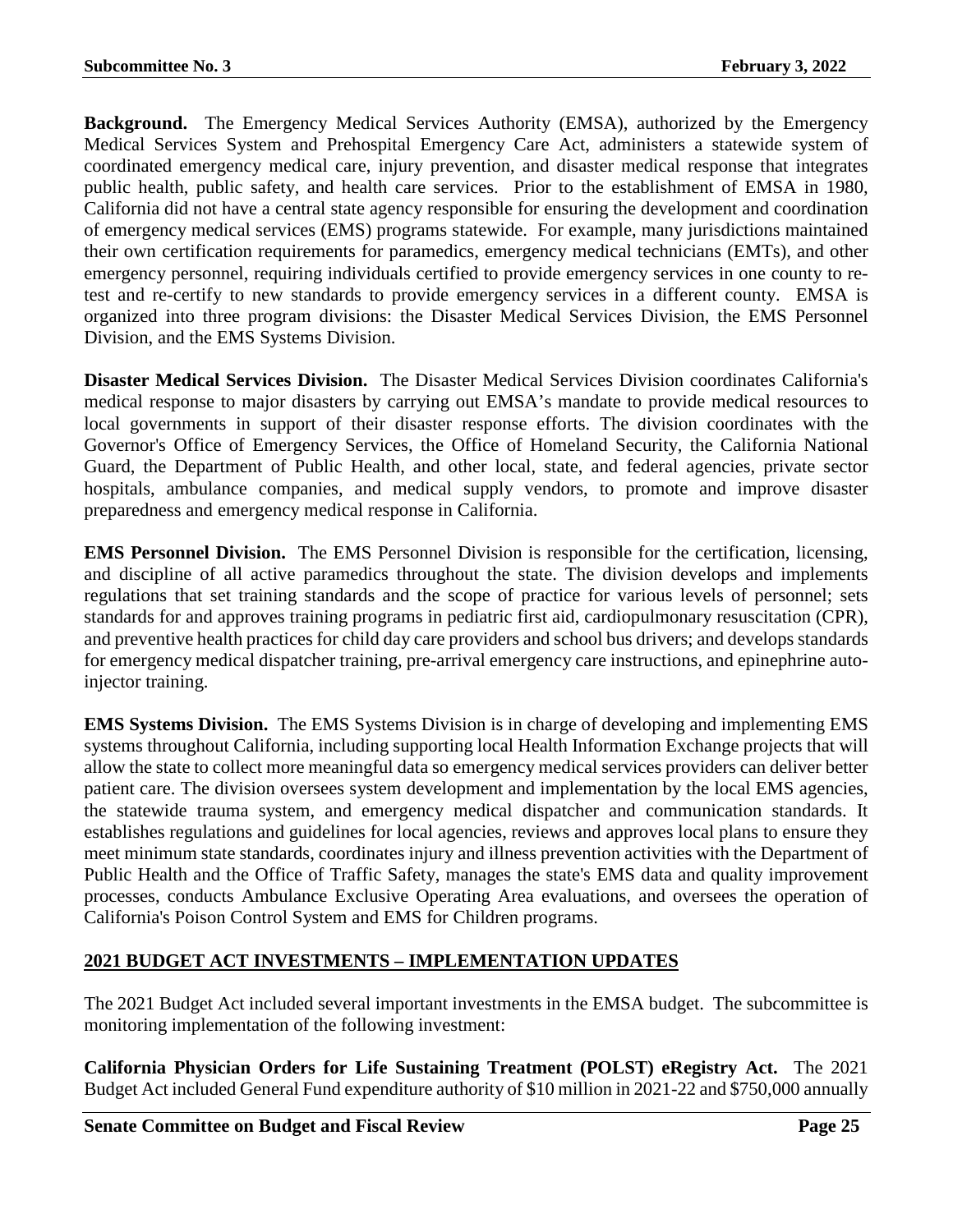thereafter, and the Legislature approved trailer bill language, the California POLST eRegistry Act, for EMSA to implement a statewide electronic registry system to collect information about Physician Orders for Life Sustaining Treatment (POLST) received from health care providers.

Implementation Update

- Under the provisions of the California POLST eRegistry Act, EMSA will adopt regulations for operation of the POLST eRegistry System, including standards and procedures for submission and dissemination of electronic POLST information, user identity verification, and standards to ensure accuracy and protect confidentiality.
- The POLST eRegistry system will incorporate the authority's existing Advance Health Care Directive Registry and will be implemented in conjunction with the proposed California Emergency Medical Services Data Resource System (CEDRS), EMSA's emergency medical services data interoperability system project.

**Subcommittee Staff Comment—**This is an informational item.

**Questions.** The subcommittee has requested EMSA to respond to the following:

- 1. Please provide a brief overview of the Authority's mission and programs.
- 2. Please provide an update on implementation of the following 2021 Budget Act investments:
	- a. California Physician Orders for Life Sustaining Treatment (POLST) eRegistry Act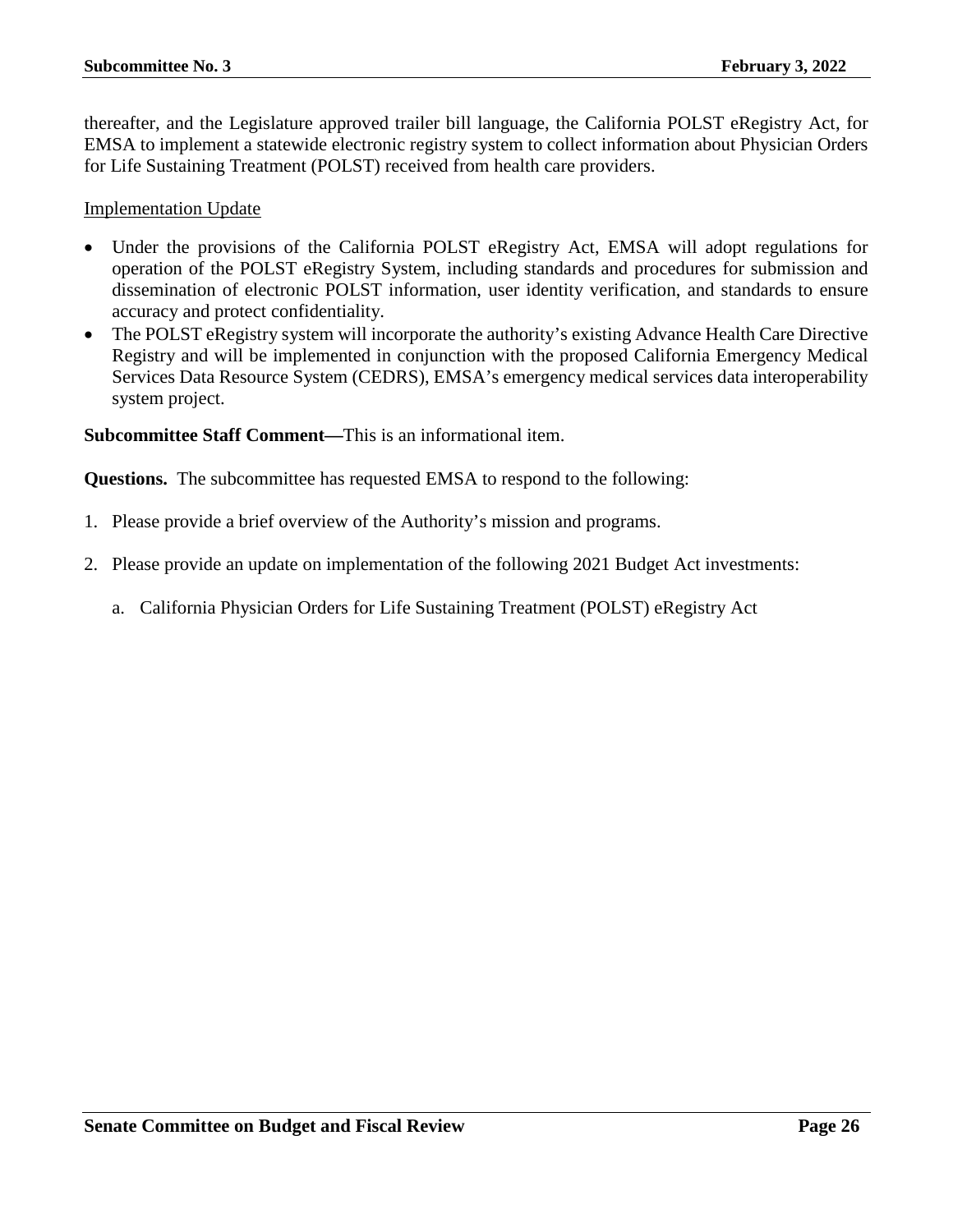#### <span id="page-26-0"></span>**Issue 2: Replacement and Upgrade of Aging Vehicle and Radio Fleet Assets**

**Budget Change Proposal – Governor's Budget.** EMSA requests General Fund expenditure authority of \$8.7 million in 2022-23 and \$50,000 annually thereafter. If approved, these resources would allow EMSA to replace and upgrade emergency medical response fleet equipment and radio assets.

| <b>Program Funding Request Summary</b> |                    |               |  |  |
|----------------------------------------|--------------------|---------------|--|--|
| <b>Fund Source</b>                     | 2022-23            | $2023 - 24^*$ |  |  |
| $0001$ – General Fund                  | \$8,644,000        | \$50,000      |  |  |
| <b>Total Funding Request:</b>          | \$8,664,000        | \$50,000      |  |  |
| <b>Total Requested Positions:</b>      | $\boldsymbol{0.0}$ | 0.0           |  |  |

\* Resources ongoing after 2023-24.

**Background.** The EMSA Disaster Medical Services (DMS) Division is tasked with disaster medical response planning, preparedness, and mitigation to quickly mobilize to support federal, state, regional, and local stakeholders. During disasters, the DMS Division is responsible for coordinating and deploying assets and personnel, including EMSA staff, California Medical Assistance Teams (CAL-MAT), Mission Support Teams (MST), mobile medical shelters, DMS vehicles, medical caches and other supplies, biomedical equipment (e.g. ventilators, intravenous infusion pumps, hospital beds, oxygen cylinders), pharmaceuticals, and communication equipment caches.

According to EMSA, over the past several years the DMS Division has responded to an increasing number of statewide disaster responses, including extreme weather events, drought, wildfires, earthquakes, and infectious disease outbreaks. EMSA reports these response efforts have tested the limits of its vehicle and radio equipment, with old and ineffective equipment, inappropriate supplies, and inadequate communications tools placing EMSA and CAL-MAT logistics and field staff in unsafe and compromising conditions.

**Resource Request.** EMSA requests General Fund expenditure authority of \$8.7 million in 2022-23 and \$50,000 annually thereafter to replace and upgrade emergency medical response fleet equipment and radio assets. EMSA believes these resources will supply and equip the DMS Division to effectively manage its increased responsibilities and address deficits in its statewide medical and health response capabilities by replacing old, outdated, and safe equipment, bringing current equipment up to proper safety and operational standards, and enhancing statewide cross-agency interoperability. Specifically, EMSA requests resources for the following purposes:

- *Fleet Asset Replacement.* \$1.9 million would support the replacement of fleet assets. According to EMSA, many of its current vehicles and equipment require parts that are difficult to find and require costly repairs, technology upgrades and environmental emissions retrofitting. These resources would replace the following vehicles:
	- o One-ton crew cab pickup truck with tow package \$85,000
	- o Tandem axle, rear-load cargo trailers \$10,000 (two trailers at \$5,000 each)
	- o DCA 125 kW Tier 4 clean-energy generators \$711,000 (nine generators at \$79,000 each)
	- o MQP power Whisper Watt 70 kW generators \$300,000 (five generators at \$60,000 each)
	- o Box trucks with lift gates \$333,000 (three box trucks at \$111,000 each)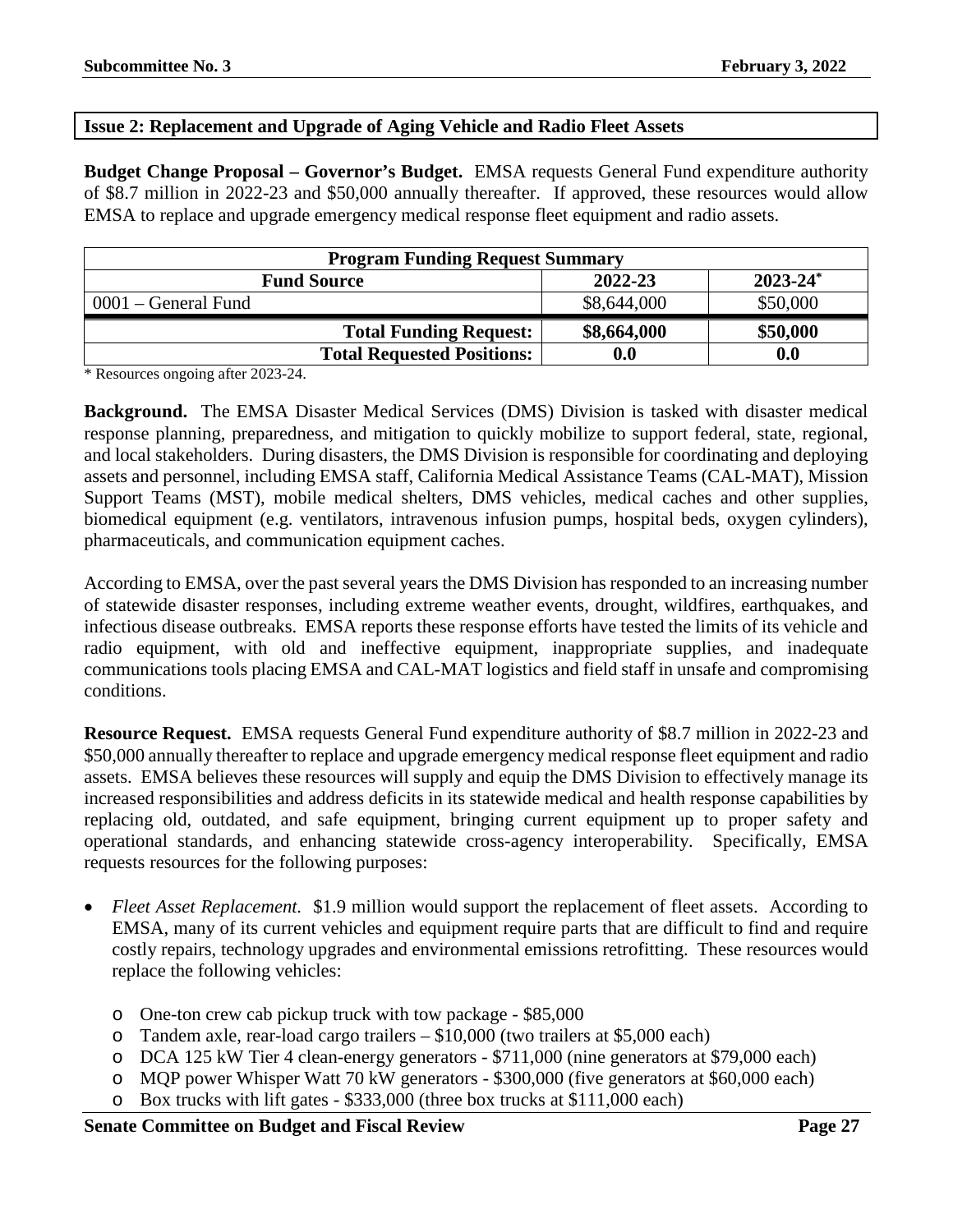- o Refrigerator box trucks with lift gate \$441,000 (three box trucks at \$147,000 each)
- *Existing Fleet Asset Safety Upgrades.* \$64,000 would support full equipment and standardization of eight existing sport utility vehicles with safety emergency light/siren packages, radio packages, and safety emergency striping. Specifically, the upgrades would be as follows:
	- o Radio package \$24,000 (eight packages at \$3,000 each)
	- o Emergency light package \$28,000 (eight packages at \$3,500 each)
	- o Striping package \$12,000 (eight packages at \$1,500 each)
- *Radio Cache Replacement with New CRIS System.* \$6.6 million one-time and \$50,000 ongoing would support replacement of outdated radio assets and alignment with the California Radio Interoperability System (CRIS), a statewide public safety radio system administered by the California Office of Emergency Services (CalOES) that provides agencies the ability to communicate seamlessly. Specifically, these resources would support the following equipment purchases:
	- o APX 800 Quad Band Handheld Radios with Encryption \$4.9 million (350 radios at \$14,000 each)
	- o APX 8500 Quad Band Mobile Radios with Encryption \$1.1 million (100 radios at \$11,000 each)
	- o Compact rapid deployable "Pod Runner" unit \$70,000
	- o Radio programming \$470,000 (450 programs at \$1,044 each)
	- o CRIS yearly subscription \$50,000 (450 subscriptions at \$111 each) *ongoing*
	- o Training for EMSA DMS staff on radio operations, procedures, and protocols \$30,000 (450 students at \$66 each)
- *Mobile Communications Vehicle (C3) Upgrades.* \$100,000 would support upgrade of equipment for the EMSA C3 communications vehicle including mobile communications, audio/visual (AV) and IT upgrades. According to EMSA, much of the technology in the C3 is outdated, in disrepair, and unusable. In addition, the technology lacks proper security and encryption features and the vehicle itself requires repairs to siding, roof, and interior, and maintenance of mechanical features. Specifically these resources would support the following:
	- o New communications equipment \$5,000
	- o New furniture upgrades \$20,000
	- o New AV equipment \$15,000
	- o Cosmetic and mechanical repairs \$15,000
	- o IT equipment upgrades \$25,000
	- o Electrical system repairs and upgrades \$20,000

**Subcommittee Staff Comment and Recommendation—Hold Open.** Subcommittee staff recommends holding this item open to allow continued discussions in advance of the May Revision.

**Questions.** The subcommittee has requested EMSA to respond to the following: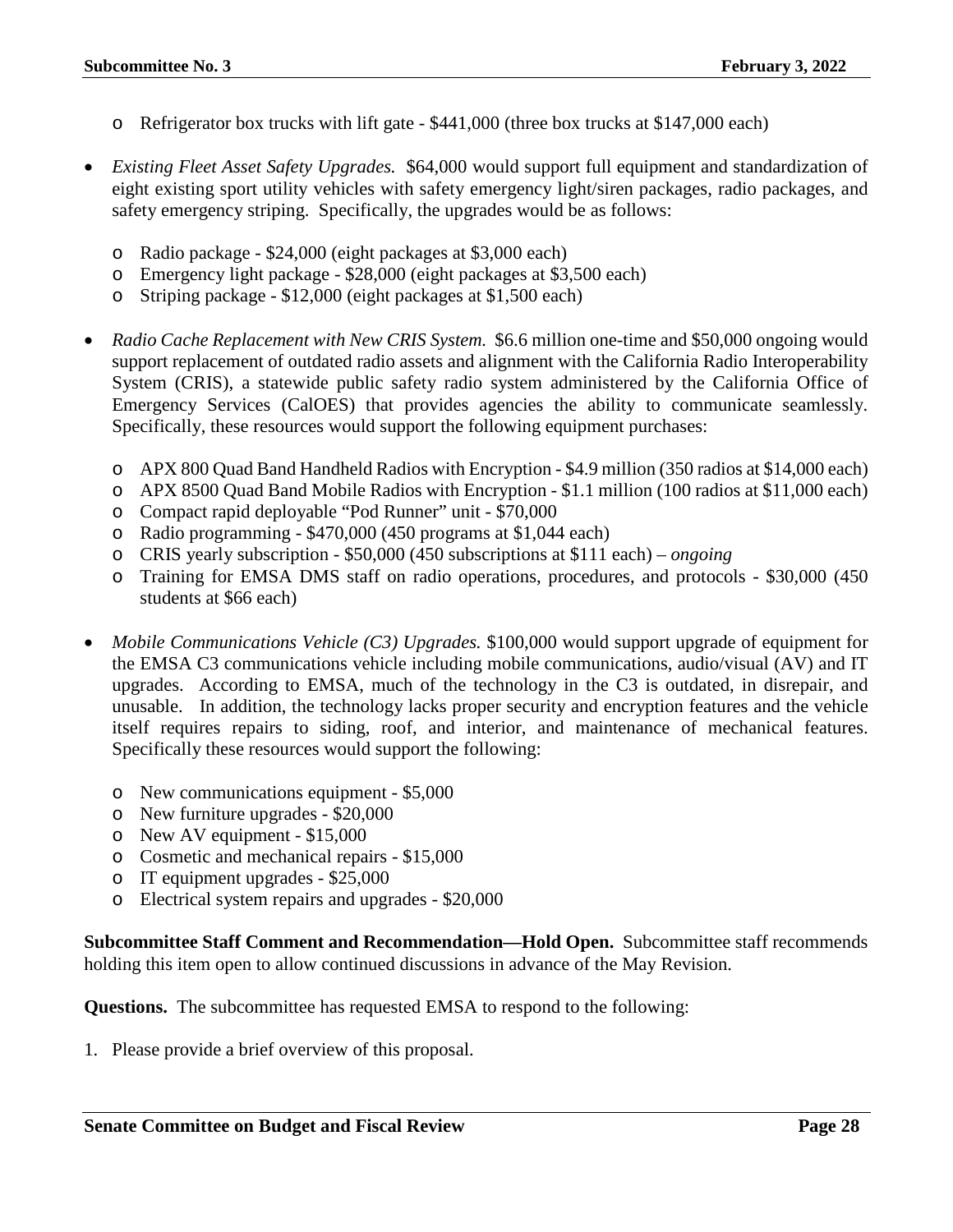#### <span id="page-28-0"></span>**Issue 3: California Poison Control System Funding Augmentation**

**Budget Change Proposal – Governor's Budget.** EMSA requests General Fund expenditure authority of \$1.1 million in 2022-23, \$1.5 million in 2023-24, and expenditure authority of \$2.1 million (\$1.7 million General Fund and \$349,000 reimbursements) annually thereafter. If approved, these resources would support increased salaries and benefit expenses for the California Poison Control System.

| <b>Program Funding Request Summary</b> |                    |              |  |  |  |
|----------------------------------------|--------------------|--------------|--|--|--|
| <b>Fund Source</b>                     | 2022-23            | $2023 - 24*$ |  |  |  |
| 0001 – General Fund                    | \$1,056,000        | \$1,470,000  |  |  |  |
| <b>Total Funding Request:</b>          | \$1,056,000        | \$1,470,000  |  |  |  |
| <b>Total Requested Positions:</b>      | $\boldsymbol{0.0}$ | 0.0          |  |  |  |

\* Additional fiscal year resources requested: 2024-25 and ongoing: \$2,064,000 (including \$349,000 reimbursements)

**Background.** The California Poison Control System (CPCS) is a statewide network of health care professionals that provide free, immediate, confidential expert information and treatment advice or referrals through a public toll-free hotline accessible 24 hours a day, seven days a week. The system also maintains 24 hour hotline numbers for medical professionals, police, and emergency medical services. The CPCS is comprised of four Poison Control Centers (PCC): 1) Fresno/Madera Division (Valley Children's Hospital), 2) Sacramento Division (UC Davis Medical Center), 3) San Diego Division (UC San Diego Medical Center), and 4) San Francisco Division (Zuckerberg San Francisco General Hospital and Trauma Center).

The CPCS is able to provide help and information related to: 1) the ingestion of toxic household products, plants, medications, and street drugs; 2) snake, insect, and spider bites; 3) allergic reactions to household products and medications; 4) medication/drug identification; 5) exposure to pesticides; and 6) reportable disease monitoring. CPS also provides a poison health education and outreach program to raise awareness of the public hotline and potential exposure risks in target populations across the state. The CPCS health education program educates and trains health professionals, such as physicians, nurses and prehospital EMS personnel.

**University of California Collective Bargaining Agreement.** According to EMSA, approximately 74 percent of CPCS staff are represented under a collective bargaining agreement with the University of California (UC) Office of the President. 43 licensed pharmacists, one registered clinical nurse, and seven pharmacy technicians across the four CPCS centers are covered by a collective bargaining agreement and receive contracted pay increases twice a year for an annual average increase of 4.1 percent. Four other positions are covered under another collective bargaining agreement that also contains mandatory pay increases. The UC Office of the President also mandates pay increases for staff not represented by a union to alleviate salary compression and to keep up with market rates for comparable jobs. In addition, as salaries increase, benefit expenses increase proportionally.

**Local Assistance Resource Request.** EMSA requests General Fund expenditure authority of \$1.1 million in 2022-23, \$1.5 million in 2023-24, and expenditure authority of \$2.1 million (\$1.7 million General Fund and \$349,000 reimbursements) annually thereafter to support increased salaries and benefit expenses for the California Poison Control System. According to EMSA, these resources would also be used to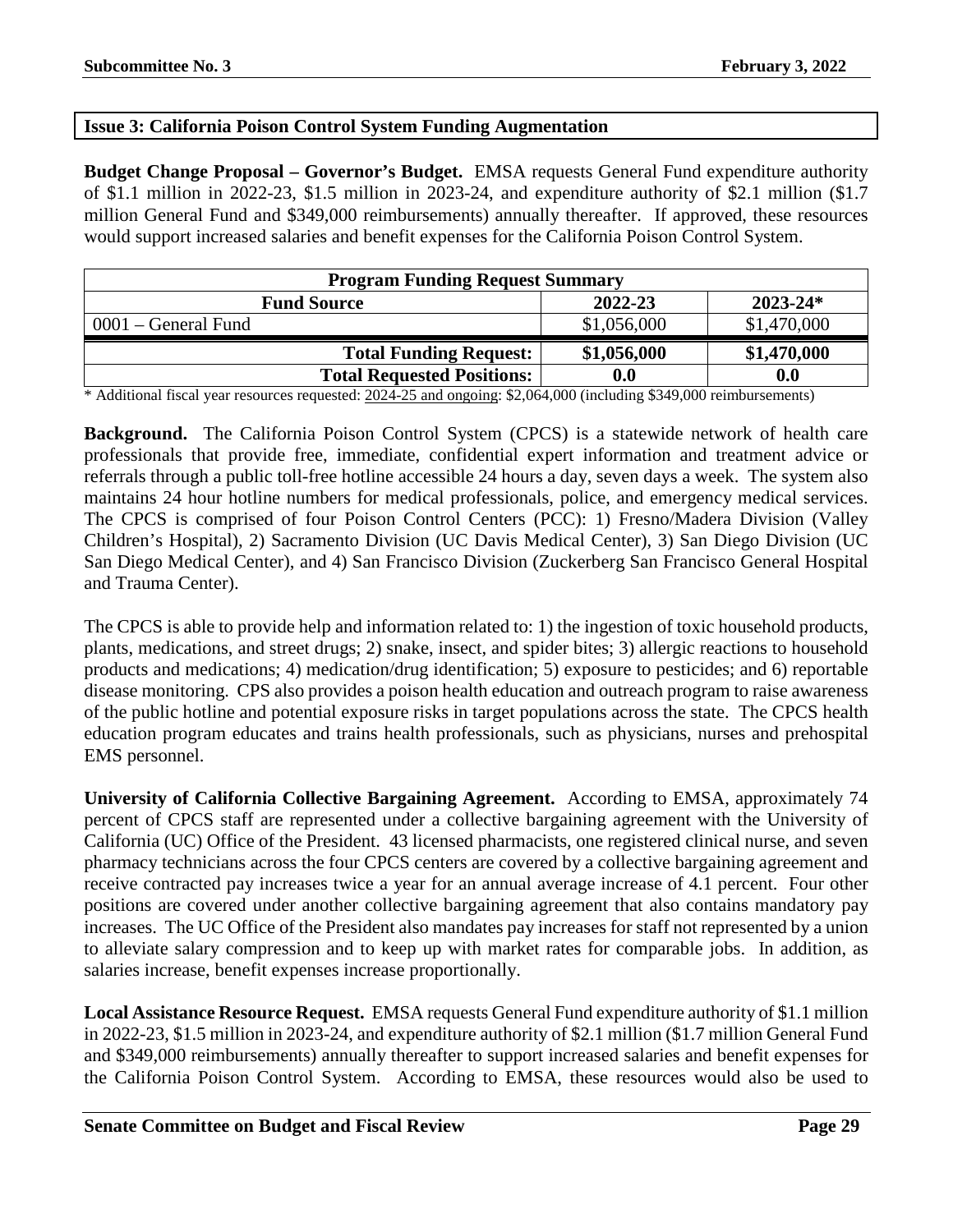leverage federal Title XXI funding to support the increased salary and benefit costs resulting from the UC Office of the President collective bargaining agreements.

**Subcommittee Staff Comment and Recommendation—Hold Open.** Subcommittee staff recommends holding this item open to allow continued discussions in advance of the May Revision.

**Questions.** The subcommittee has requested EMSA to respond to the following: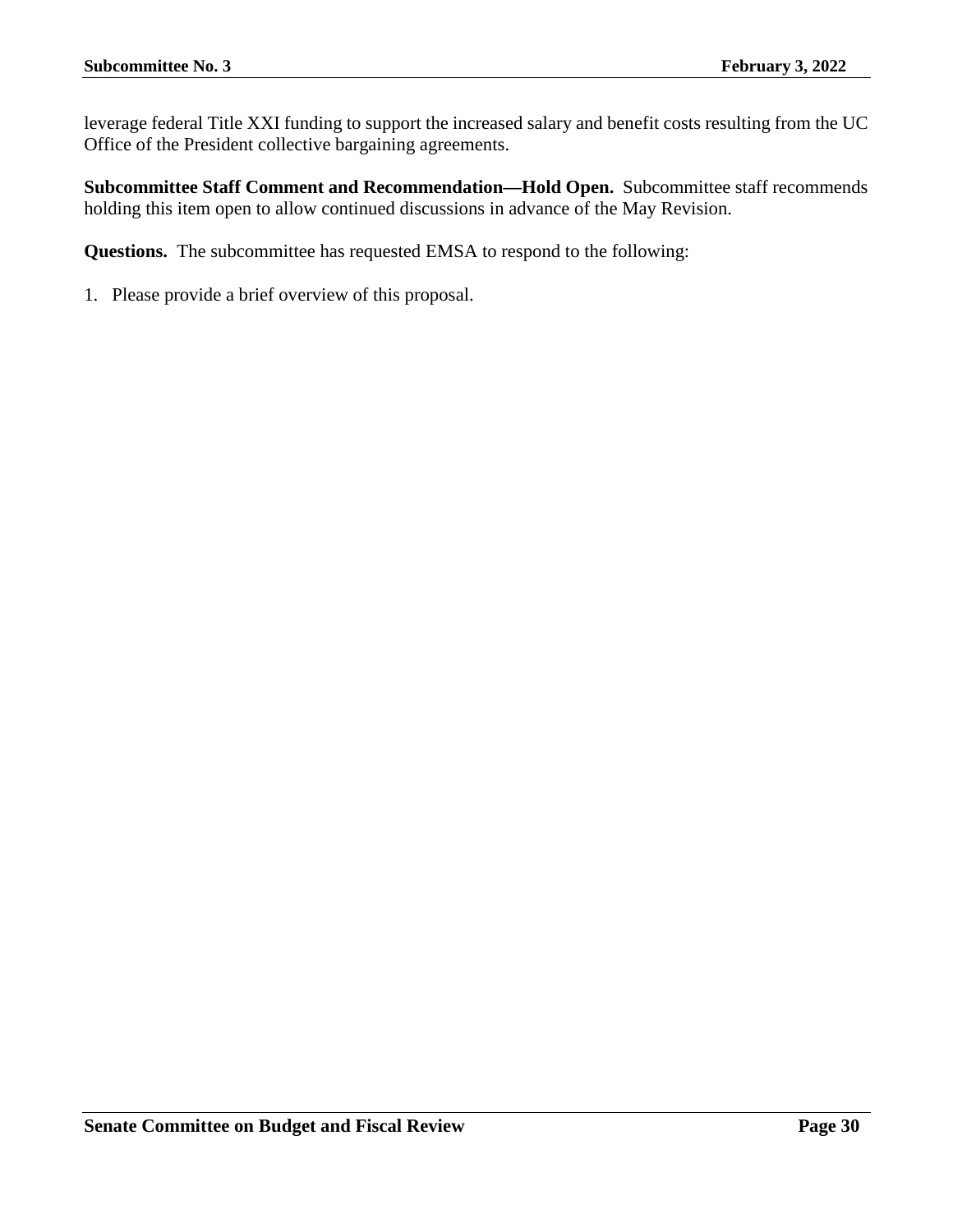#### <span id="page-30-0"></span>**Issue 4: Paramedic Disciplinary Review Board (AB 450)**

**Budget Change Proposal – Governor's Budget.** EMSA requests three positions and expenditure authority from the Emergency Medical Services Personnel (EMSP) Fund of \$703,000 in 2022-23 and \$665,000 annually thereafter. If approved, these positions and resources would allow EMSA to establish the Paramedic Disciplinary Review Board, pursuant to the requirements of AB 450 (Gonzalez), Chapter 463, Statutes. Of 2021.

| <b>Program Funding Request Summary</b> |           |               |  |  |  |
|----------------------------------------|-----------|---------------|--|--|--|
| <b>Fund Source</b>                     | 2022-23   | $2023 - 24^*$ |  |  |  |
| 0312 – EMS Personnel Fund              | \$703,000 | \$665,000     |  |  |  |
| <b>Total Funding Request:</b>          | \$703,000 | \$665,000     |  |  |  |
| <b>Total Requested Positions:</b>      | 3.0       | <b>3.0</b>    |  |  |  |

\* Positions and resources ongoing after 2023-24.

**Background.** State law authorizes EMSA to deny, suspend, or revoke the license of a paramedic upon a finding of an action by the paramedic of a threat to the public health and safety, including: fraud, gross negligence, repeated negligent acts, incompetence, addiction to or excessive use of controlled substances, functioning outside the supervision of medical control, conviction of a crime related to licensee qualifications, functions or duties; patient abuse, sex-related offenses, or other unprofessional conduct listed in statute. When EMSA issues a disciplinary action or denial of a license, the licensee or applicant may appeal through a process governed by the Administrative Procedures Act, conducted by an independent and neutral administrative law judge appointed by the Office of Administrative Hearings and Appeals. The judge issues a proposed decision affirming, revising, or dismissing the action, which can ultimately be adopted or modified by the EMSA Director.

AB 450 (Gonzalez), Chapter 463, Statutes of 2021, establishes the Paramedic Disciplinary Review Board within EMSA to manage appeals of licensing actions. The board is composed of seven members, including a physician certified in emergency medicine, four licensed field paramedics, and two members of the public. The board may act on appeals of EMSA licensing actions and is required to develop criteria to aid in appeals determinations, including progressive discipline criteria that includes all of the following: 1) the nature and duties of a paramedic, 2) the time that has elapsed since the licensee's offense, 3) the nature and gravity of the offense, 4) the employer-imposed discipline for the offense, 5) the licensee's prior disciplinary record, 6) mitigating evidence, 7) prior warnings to the licensee on record or prior remediation, 8) the actual harm to the patient or the public, 9) evidence of the licensee's rehabilitation, 10) evidence of an expungement proceeding, 11) the licensee's compliance with the terms of a criminal sentence or court order, 12) aggravating evidence, and 13) the licensee's overall criminal record.

**Staffing and Resource Request.** EMSA requests three positions and expenditure authority from the Emergency Medical Services Personnel (EMSP) Fund of \$703,000 in 2022-23 and \$665,000 annually thereafter to establish the Paramedic Disciplinary Review Board, pursuant to the requirements of AB 450. Specifically, EMSA is requesting the following positions and resources:

• *Executive Officer.* **One Career Executive Officer (CEA) Level A** would serve as Executive Officer, performing duties delegated by the board, and overseeing administrative, human resources, contracting, and procurement functions. The Executive Officer would also serve as a representative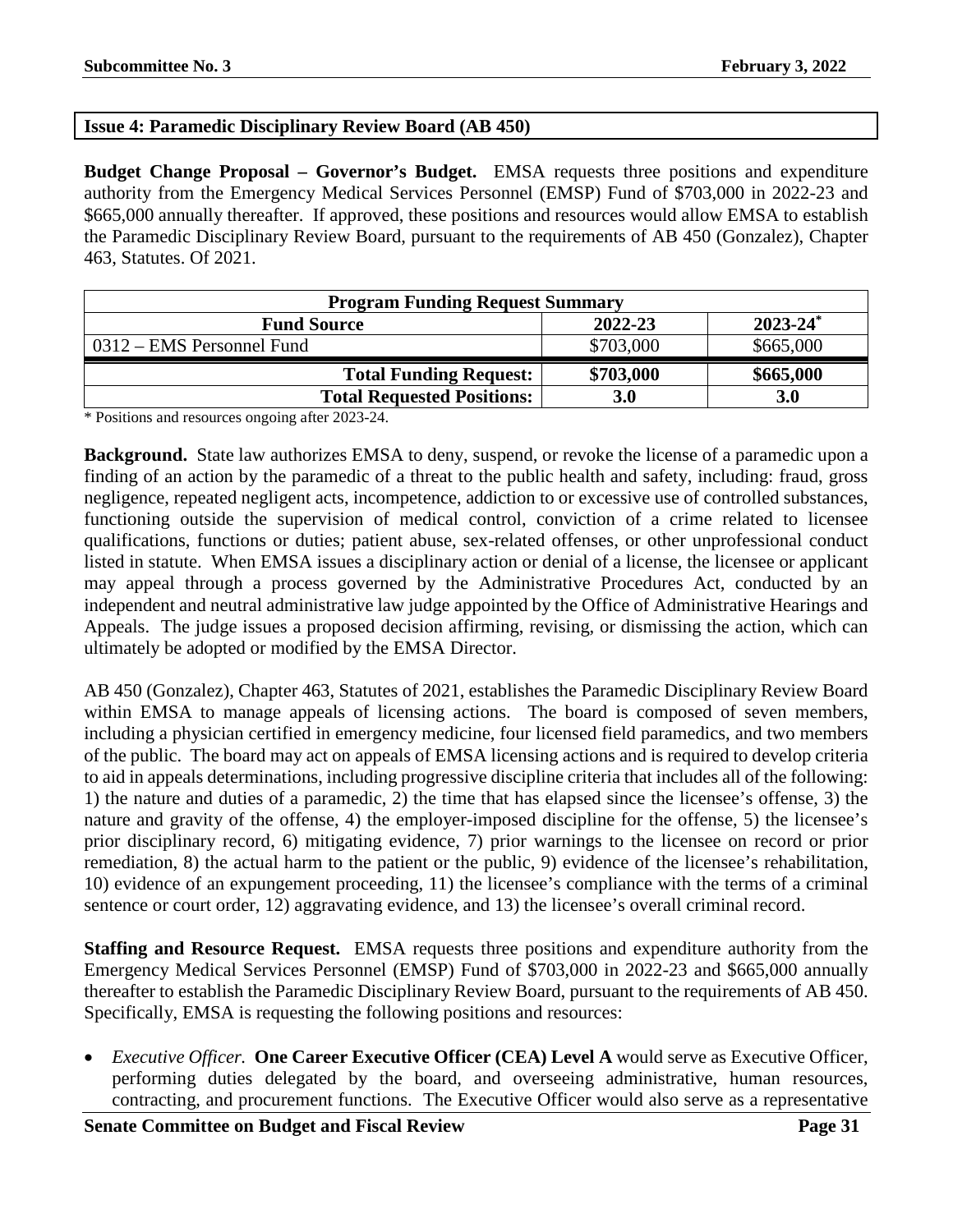of the board, act as liaison between EMSA and the board, provide oversight, operationalize the requirements of AB 450, and promulgate regulations to clarify the requirements of AB 450.

- *AGPA*. **One AGPA** would be responsible for administrative support and coordination of the board's activities, arranging travel, completing expense and reimbursement reports, and formatting and redacting legal documents.
- *Attorney.* **One Attorney I** position would serve as the board's legal representation to advise on its decisions, issue administrative fines, serve as board representative in interactions with EMSA, local EMS agencies, and individuals subject to disciplinary action, as well as attending administrative hearings and representing the board upon appeal of decisions to Superior Court.
- *Board Member Expenses.* In addition to the staff resources, EMSA is requesting \$49,000 for regular administrative and operational costs for the board. Board members will be reimbursed for each day spent in discharge of official duties, including travel and other expenses. EMSA estimates expenditures of \$1,000 per board member per quarterly meeting for per diem and in-state travel costs, as well as meeting room rental costs of \$1,000 per meeting. EMSA also estimates expenditures of \$2,425 per board member for one-time equipment, supplies, fingerprinting and background checks to ensure confidentiality of proceedings and prevention of the release of personally identifiable information.

**EMS Personnel Fund Condition and Paramedic Licensing Fee Increase.** According to EMSA, the EMS Personnel Fund recently phased in an overall fee increase of \$50 per license type over the 2020-21 and 2021-22 fiscal years to support EMSA's existing paramedic licensing and enforcement activities. Current fees are \$300 for initial issuance or reinstatement and \$250 for renewal of a paramedic license. EMSA estimates that expenses related to establishing and maintaining the board required by AB 450 may create insolvency issues in the EMS Personnel Fund. As a result, EMSA will require an increase in paramedic licensing fees of \$65 per license by January 1, 2023, to keep the EMS Personnel Fund solvent and support the board's activities and operations.

**Subcommittee Staff Comment and Recommendation—Hold Open.** Subcommittee staff recommends holding this item open to allow continued discussions in advance of the May Revision.

**Questions.** The subcommittee has requested EMSA to respond to the following: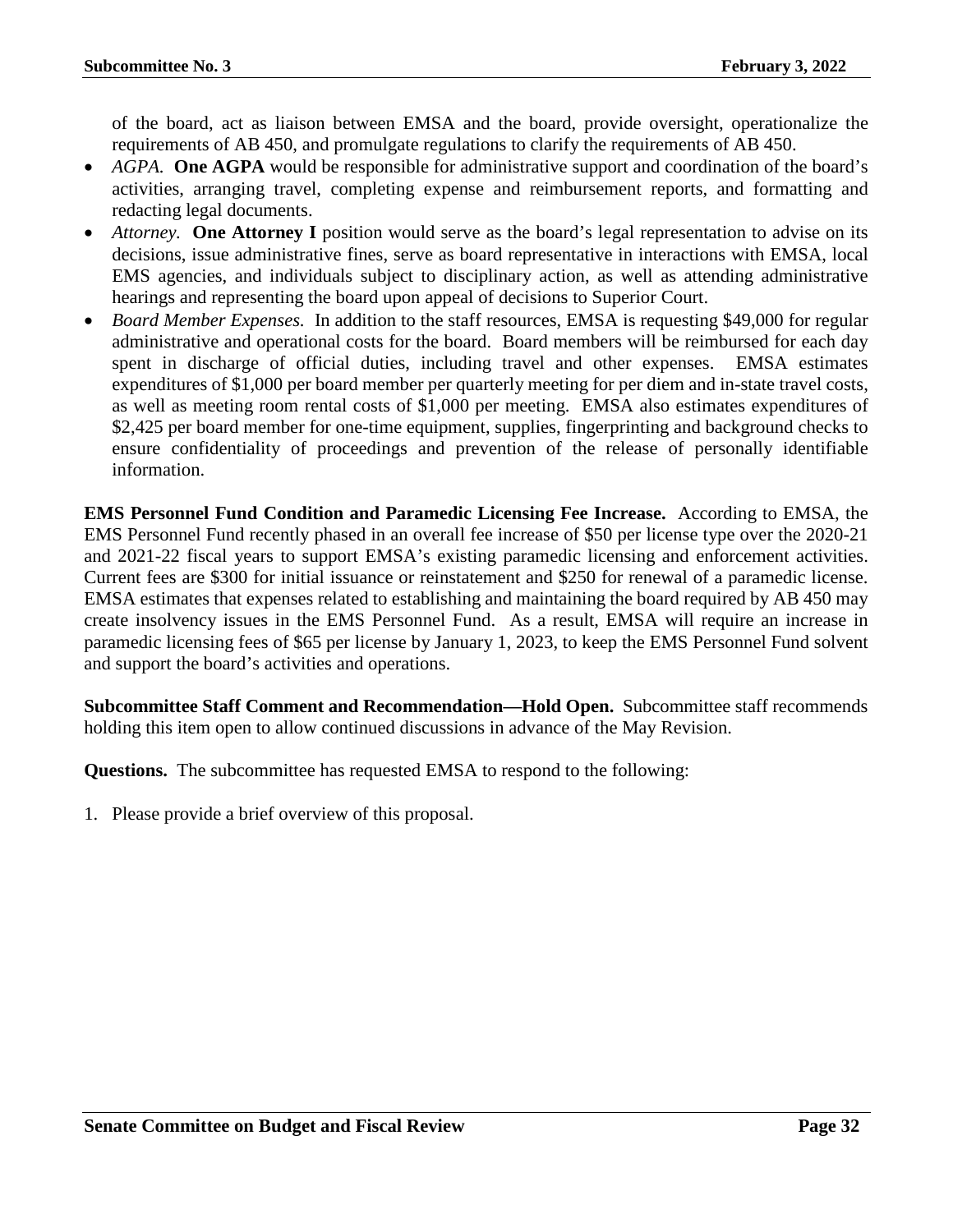## <span id="page-32-0"></span>**4140 DEPARTMENT OF HEALTH CARE ACCESS AND INFORMATION**

#### <span id="page-32-1"></span>**Issue 1: Overview**



| <b>Department of Health Care Access and Information - Department Funding Summary</b><br>( <i>dollars in thousands</i> ) |                   |                                 |                           |                            |  |  |  |
|-------------------------------------------------------------------------------------------------------------------------|-------------------|---------------------------------|---------------------------|----------------------------|--|--|--|
| <b>Fund Source</b>                                                                                                      | 2020-21<br>Actual | 2021-22<br><b>Budget</b><br>Act | 2021-22<br><b>Revised</b> | 2022-23<br><b>Proposed</b> |  |  |  |
| <b>General Fund</b>                                                                                                     | \$67,676          | \$36,333                        | \$877,579                 | \$543,304                  |  |  |  |
| <b>Federal Funds</b>                                                                                                    | \$1,694           | \$1,573                         | \$16,225                  | \$2,850                    |  |  |  |
| <b>Other Funds</b>                                                                                                      | \$177,919         | \$147,479                       | \$218,844                 | \$142,866                  |  |  |  |
| <b>Total Department Funding:</b>                                                                                        | \$247,289         | \$185,385                       | \$1,112,648               | \$689,020                  |  |  |  |
| <b>Total Authorized Positions:</b>                                                                                      | 428.9             | 484.9                           | 509.1                     | 533.2                      |  |  |  |
| <b>Other Funds Detail:</b>                                                                                              |                   |                                 |                           |                            |  |  |  |
| <b>Hospital Building Fund (0121)</b>                                                                                    | \$64,248          | \$68,587                        | \$70,849                  | \$70,012                   |  |  |  |
| CA Health Data and Planning Fund (0143)                                                                                 | \$37,860          | \$46,771                        | \$37,526                  | \$42,022                   |  |  |  |
| <b>Registered Nurse Education Fund (0181)</b>                                                                           | \$2,194           | \$2,205                         | \$2,237                   | \$2,158                    |  |  |  |
| <b>Health Facility Const. Loan Ins. Fund (0518)</b>                                                                     | \$5,040           | \$5,234                         | \$5,393                   | \$5,350                    |  |  |  |

**Senate Committee on Budget and Fiscal Review Page 33**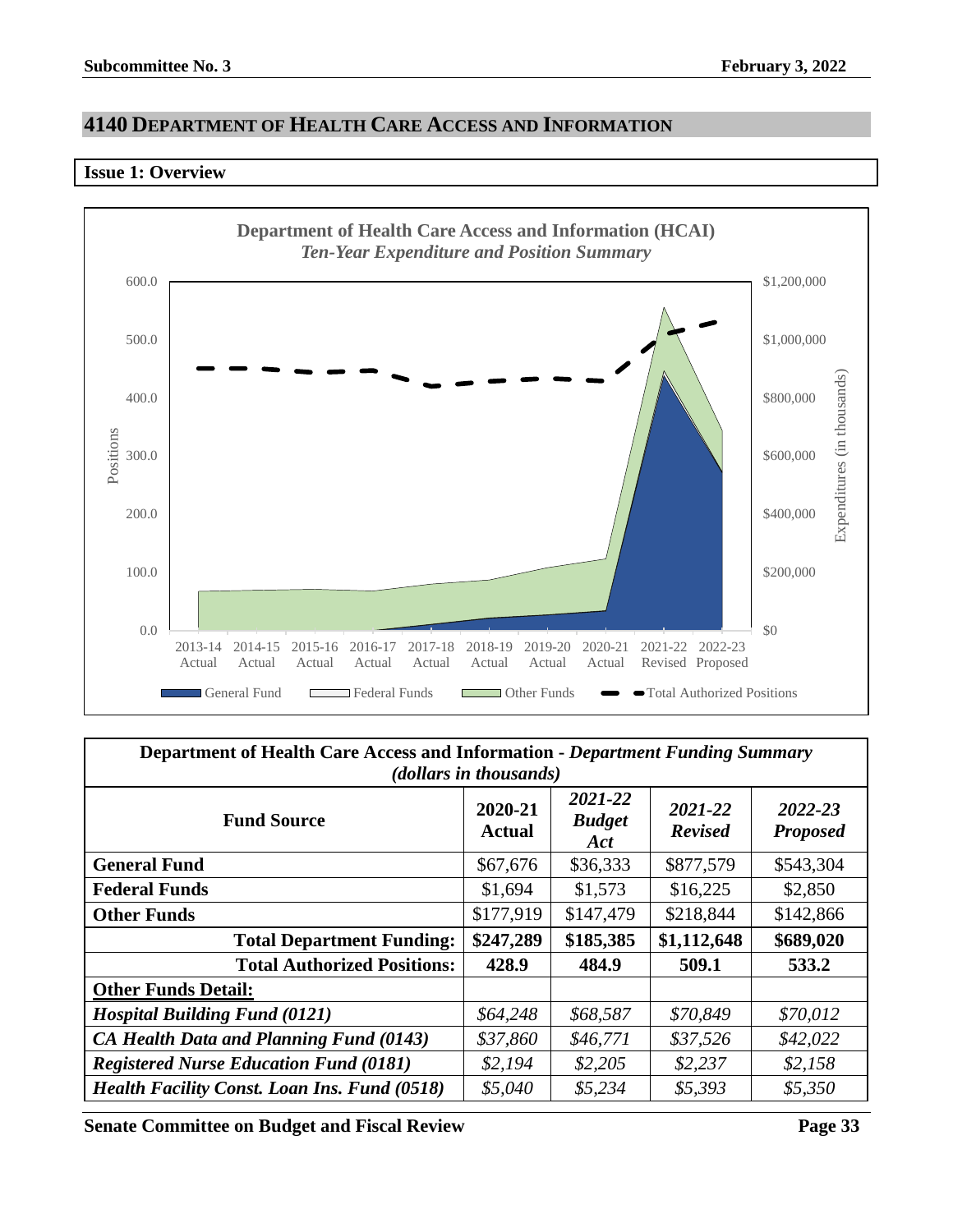| <b>Health Professions Education Fund (0829)</b>   | \$10,864 | \$10,724 | \$11,500 | \$3,102 |
|---------------------------------------------------|----------|----------|----------|---------|
| <b>Medically Underserved Account/Phys (8034)</b>  | \$4,401  | \$4,404  | \$4,422  | \$4,416 |
| <b>Reimbursements (0995)</b>                      | \$4,150  | \$5,903  | \$8,193  | \$8,580 |
| <b>Mental Health Practitioner Ed. Fund (3064)</b> | \$817    | \$829    | \$841    | \$762   |
| <b>Vocational Nurse Education Fund (3068)</b>     | \$225    | \$228    | \$235    | \$235   |
| <b>Mental Health Services Fund (3085)</b>         | \$48,120 | \$2,594  | \$2,648  | \$2,566 |
| <b>Small and Rural Hosp Relief Fund (3391)</b>    | \$0      | \$0      | \$0      | \$2,442 |
| CA E-Cig Excise Tax fund (3394)                   | 80       | \$0      | \$0      | \$1,221 |
| <b>HCBS American Rescue Plan Fund (8507)</b>      | 80       | $\$0$    | \$75,000 | \$0     |

**Background.** The Department of Health Care Access and Information (HCAI) collects and disseminates information about California's healthcare infrastructure, promotes an equitably distributed healthcare workforce, and publishes information about healthcare outcomes. HCAI also monitors the construction, renovation, and seismic safety of hospitals and skilled nursing facilities and provides loan insurance to facilitate the capital needs of California's not-for-profit healthcare facilities.

**Reorganization and Recast of Office of Statewide Health Planning and Development.** The 2021 Budget Act included revised position and expenditure authority and trailer bill language to reorganize and recast the former Office of Statewide Health Planning and Development (OSHPD) into HCAI.

**Health Care Workforce Development Division.** HCAI administers programs designed to increase access to healthcare for underserved populations and provide a culturally competent healthcare workforce. Specifically, HCAI encourages demographically underrepresented groups to pursue healthcare careers, incentivizes primary care and mental health professionals to work in underserved communities, evaluates new and expanded roles for health professionals and new health delivery alternatives, designates health professional shortage areas, and serves as the state's central repository of health education and workforce data.

HCAI awards scholarships and loan repayments to aspiring health professionals and graduate students who agree to provide direct patient care in medically underserved areas for one to four years. HCAI serves as California's Primary Care Office supporting the state's healthcare workforce through pipeline development, training and placement, financial incentives, systems redesign, and research and policy with a focus on underserved and diverse communities.

*Song-Brown Program.* The Song-Brown Health Care Workforce Training Act (Song-Brown Program) was established in 1973 to increase the number of family physicians to provide needed medical services to the people of California. The program encourages universities and primary care health professionals to provide healthcare in medically underserved areas and provides financial support to family medicine, internal medicine, OB/GYN, and pediatric residency programs, as well as family nurse practitioner, physician assistant, and registered nurse education programs throughout California. The Song-Brown program is aided by the California Health Workforce Education and Training Council, which consists of 17 members including representatives of the Department of Health Care Services, HCAI, the University of California, the California State University system, and the California Community College system.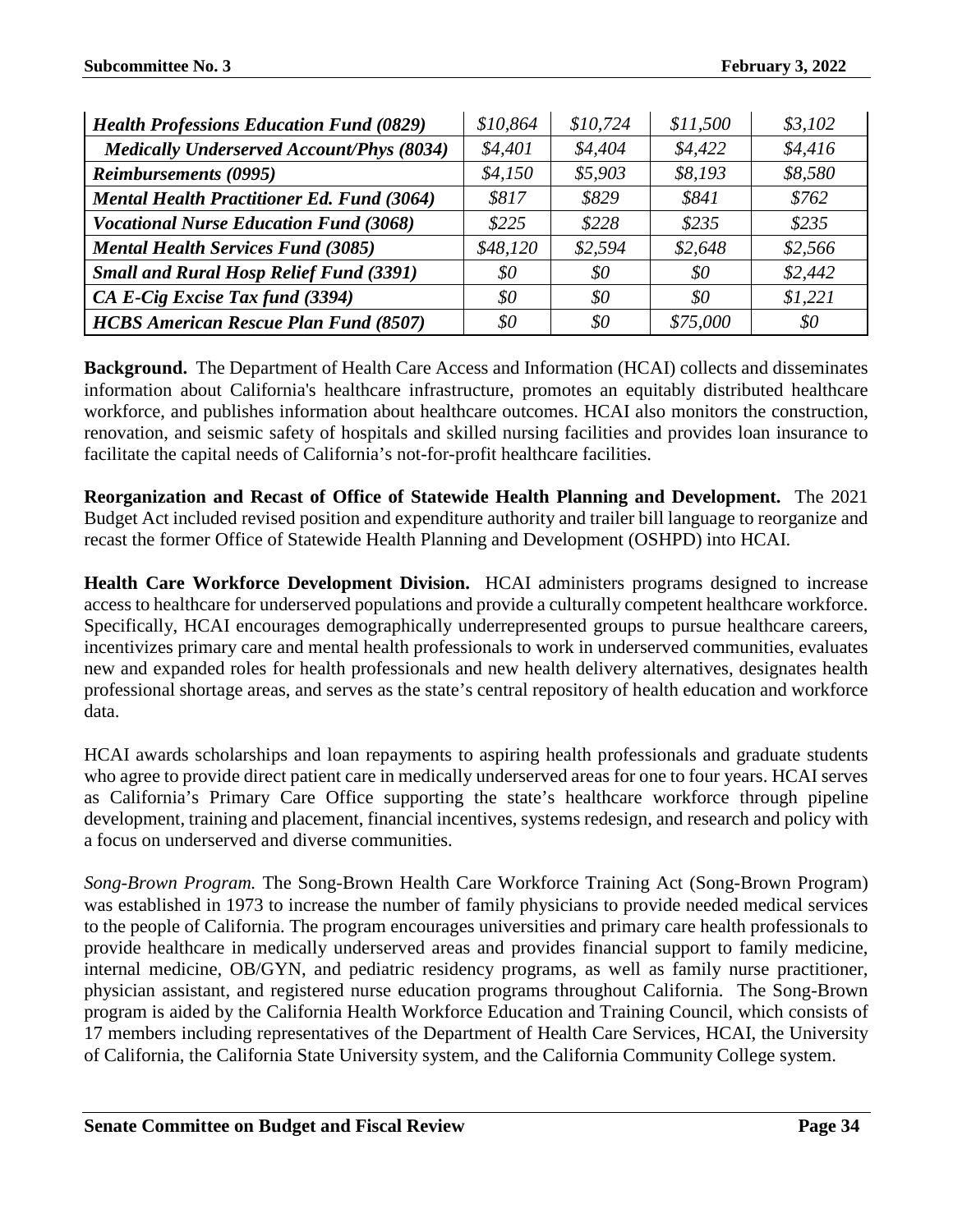The 2017 Budget Act authorized \$33.3 million annually over three years for augmentation of health care workforce initiatives at HCAI. In the 2020 Budget Act, this allocation was extended permanently. The \$33.3 million annual allocation provides up to \$18.7 million for existing primary care residency slots, up to \$3.3 million for new primary care residency slots at existing residency programs, up to \$5.7 million for primary care residency slots at teaching health centers, up to \$3.3 million for newly accredited primary care residency programs, up to \$333,000 for the State Loan Repayment Program, and up to \$2 million for HCAI state operations costs. Unspent funds in each of these categories from prior years are available for expenditure for the subsequent five fiscal years. For example unspent funds from 2017-18 are available until June 30, 2023, and unspent funds from 2018-19 are available until June 30, 2024. According to HCAI, the Song-Brown program awarded the following in 2021-22:

- 1) *Existing Primary Care Residency Slots* \$20.8 million to support 166 existing residency slots
- 2) *New Primary Care Residency Programs* \$3.2 million to support four new programs.
- 3) *Teaching Health Centers (THC)* \$5.9 million to support 47 residency slots at existing THCs
- 4) *New Primary Care Residency Slots at Existing Programs* \$5.4 million to support 18 new residency slots in existing programs

| Song-Brown: Existing Primary Care Residency Slots Awards - September 2021 |           |                                                    |           |  |
|---------------------------------------------------------------------------|-----------|----------------------------------------------------|-----------|--|
| <b>Residency Program Name</b>                                             | Award     | <b>Residency Program Name</b>                      | Award     |  |
| Adventist Health Hanford Family Medicine                                  | \$250,000 | Riverside Community Hospital Internal<br>Medicine  | \$375,000 |  |
| Adventist Health Tulare Family Medicine                                   | \$250,000 | RUHS/UC Riverside Family Medicine                  | \$375,000 |  |
| AltaMed Family Medicine                                                   | \$375,000 | San Joaquin General Hospital Family<br>Medicine    | \$625,000 |  |
| Arrowhead Family Medicine                                                 | \$250,000 | San Joaquin General Hospital Internal<br>Medicine  | \$125,000 |  |
| Arrowhead Internal Medicine                                               | \$125,000 | San Ysidro Health Internal Medicine                | \$375,000 |  |
| California Hospital Med. Center Family Medicine                           | \$375,000 | Santa Rosa Family Medicine                         | \$625,000 |  |
| Charles R. Drew University Family Medicine                                | \$625,000 | Scripps Mercy, Chula Vista Family<br>Medicine      | \$625,000 |  |
| Contra Costa County Family Medicine                                       | \$375,000 | Shasta Community Health Ctr Family<br>Medicine     | \$125,000 |  |
| Desert Regional Medical Center Family Medicine                            | \$250,000 | St. Joseph's Med Ctr Stockton Family<br>Medicine   | \$125,000 |  |
| Dignity/Methodist Hosp. Sacramento Family<br>Medicine                     | \$125,000 | Stanford-O'Connor Family Medicine                  | \$370,000 |  |
| Eisenhower Health Family Medicine                                         | \$125,000 | <b>UC Davis Family Medicine</b>                    | \$125,000 |  |
| Eisenhower Health Internal Medicine                                       | \$125,000 | <b>UC Davis Internal Medicine</b>                  | \$250,000 |  |
| <b>Emanate Health Family Medicine</b>                                     | \$375,000 | <b>UC Davis Pediatric</b>                          | \$125,000 |  |
| Family Health Ctrs of San Diego Family<br>Medicine                        | \$375,000 | UC Irvine Family Medicine                          | \$375,000 |  |
| Glendale Adventist Family Medicine                                        | \$125,000 | UC Irvine/CHOC Pediatric                           | \$250,000 |  |
| Harbor-UCLA Family Medicine                                               | \$625,000 | <b>UCLA Family Medicine</b>                        | \$125,000 |  |
| Harbor-UCLA Pediatrics                                                    | \$125,000 | <b>UCLA Pediatrics</b>                             | \$125,000 |  |
| Kaiser Permanente Fontana Family Medicine                                 | \$125,000 | <b>UCR Saint Bernadine Family Medicine</b>         | \$375,000 |  |
| Kaiser Permanente Los Angeles Family Medicine                             | \$250,000 | <b>UCSF Benioff Children's Hospital Pediatrics</b> | \$125,000 |  |
| Kaiser Permanente Woodland Hills Family<br>Medicine                       | \$125,000 | <b>UCSF OB/GYN</b>                                 | \$375,000 |  |

**Senate Committee on Budget and Fiscal Review Page 35**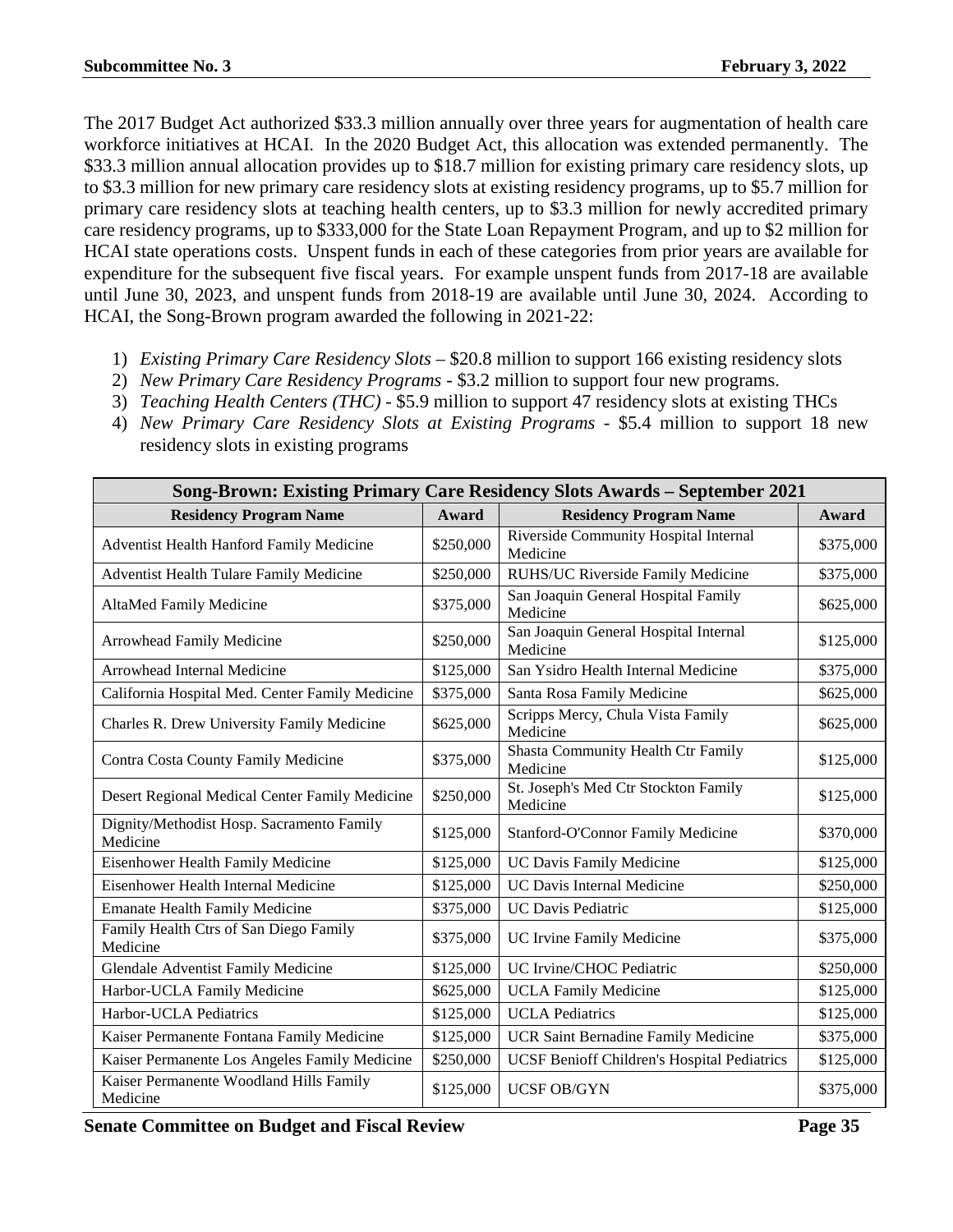| Kaweah Delta Health Care Dist. Family Medicine    | \$625,000 | <b>UCSF-Fresno Family Medicine</b>                 | \$375,000 |
|---------------------------------------------------|-----------|----------------------------------------------------|-----------|
| Kern Medical Center OB/GYN                        | \$375,000 | <b>UCSF</b> Internal Medicine                      | \$125,000 |
| Kern Medical Internal Medicine                    | \$625,000 | <b>UCSF-Fresno OB/GYN</b>                          | \$250,000 |
| <b>KPC Health Family Medicine</b>                 | \$250,000 | <b>UCSF-Fresno Pediatrics</b>                      | \$250,000 |
| Lifelong Medical Care Family Medicine             | \$375,000 | UCSF-SFGH Hospital Family Medicine                 | \$625,000 |
| Loma Linda University Pediatrics                  | \$250,000 | UC San Diego Family Medicine                       | \$125,000 |
| Loma Linda-Inland Empire Family Medicine          | \$125,000 | UHS Southern California Family Medicine            | \$250,000 |
| Loma Linda-Inland Empire Pediatrics               | \$125,000 | Valley Family Medicine (Modesto)                   | \$250,000 |
| Loma Linda-Inland Empire OB/GYN                   | \$250,000 | Valley Health Team Family Medicine                 | \$500,000 |
| Long Beach Memorial Family Medicine               | \$125,000 | Ventura County Medical Center Family<br>Medicine   | \$250,000 |
| Marian Regional Medical Ctr Family Medicine       | \$125,000 | White Memorial Medical Center Family<br>Medicine   | \$625,000 |
| Natividad Medical Center Family Medicine          | \$375,000 | White Memorial Medical Center Internal<br>Medicine | \$125,000 |
| Olive View-UCLA Medical Ctr. Internal<br>Medicine | \$125,000 | White Memorial Medical Center OB/GYN               | \$250,000 |
| Pomona Valley Hospital Med Ctr Family<br>Medicine | \$375,000 |                                                    |           |
| Rio Bravo Family Medicine                         | \$625,000 | <b>TOTAL - \$20,750,000</b>                        |           |
| Riverside Community Hosp./UCR Family<br>Medicine  | \$625,000 | <b>Slots Funded - 166</b>                          |           |

| Song-Brown: New Primary Care Residency Slots Awards – September 2021 |           |                               |           |
|----------------------------------------------------------------------|-----------|-------------------------------|-----------|
| <b>Residency Program Name</b>                                        | Award     | <b>Residency Program Name</b> | Award     |
| Keck Medicine - Family Medicine                                      | \$800,000 | <b>RUHS</b> Internal Medicine | \$800,000 |
| MLK Community Hospital Internal Medicine                             | \$800,000 | <b>TOTAL - \$3,200,000</b>    |           |
| Mission Community Hospital Family Medicine                           | \$800,000 | <b>Programs Funded – 4</b>    |           |

| Song-Brown: Teaching Health Center Awards - September 2021 |           |                                                 |           |  |
|------------------------------------------------------------|-----------|-------------------------------------------------|-----------|--|
| <b>Residency Program Name</b>                              | Award     | <b>Residency Program Name</b>                   | Award     |  |
| AltaMed Family Medicine                                    | \$625,000 | San Ysidro Health Internal Medicine             | \$625,000 |  |
| Family Health Ctrs San Diego Family<br>Medicine            | \$625,000 | Shasta Community Health Ctr. Family<br>Medicine | \$250,000 |  |
| LifeLong Medical Care Family Medicine                      | \$625,000 | Valley Family Medicine (Modesto)                | \$625,000 |  |
| Loma Linda-Inland Empire Family Medicine                   | \$625,000 | Valley Health Team Family Medicine              | \$500,000 |  |
| Loma Linda-Inland Empire Pediatrics                        | \$625,000 | TOTAL - \$5,875,000                             |           |  |
| Rio Bravo Family Medicine                                  | \$750,000 | <b>Slots Funded - 47</b>                        |           |  |

| Song-Brown: New Primary Care Slots for Existing Programs – September 2021 |           |                                           |           |  |
|---------------------------------------------------------------------------|-----------|-------------------------------------------|-----------|--|
| <b>Residency Program Name</b>                                             | Award     | <b>Residency Program Name</b>             | Award     |  |
| Arrowhead Internal Medicine                                               | \$900,000 | Rio Bravo Family Medicine                 | \$600,000 |  |
| Kern Medical Internal Medicine                                            | \$900,000 | Scripps Mercy Chula Vista Family Medicine | \$300,000 |  |
| Kern Medical OB/GYN                                                       | \$300,000 | <b>Stanford Pediatrics</b>                | \$900,000 |  |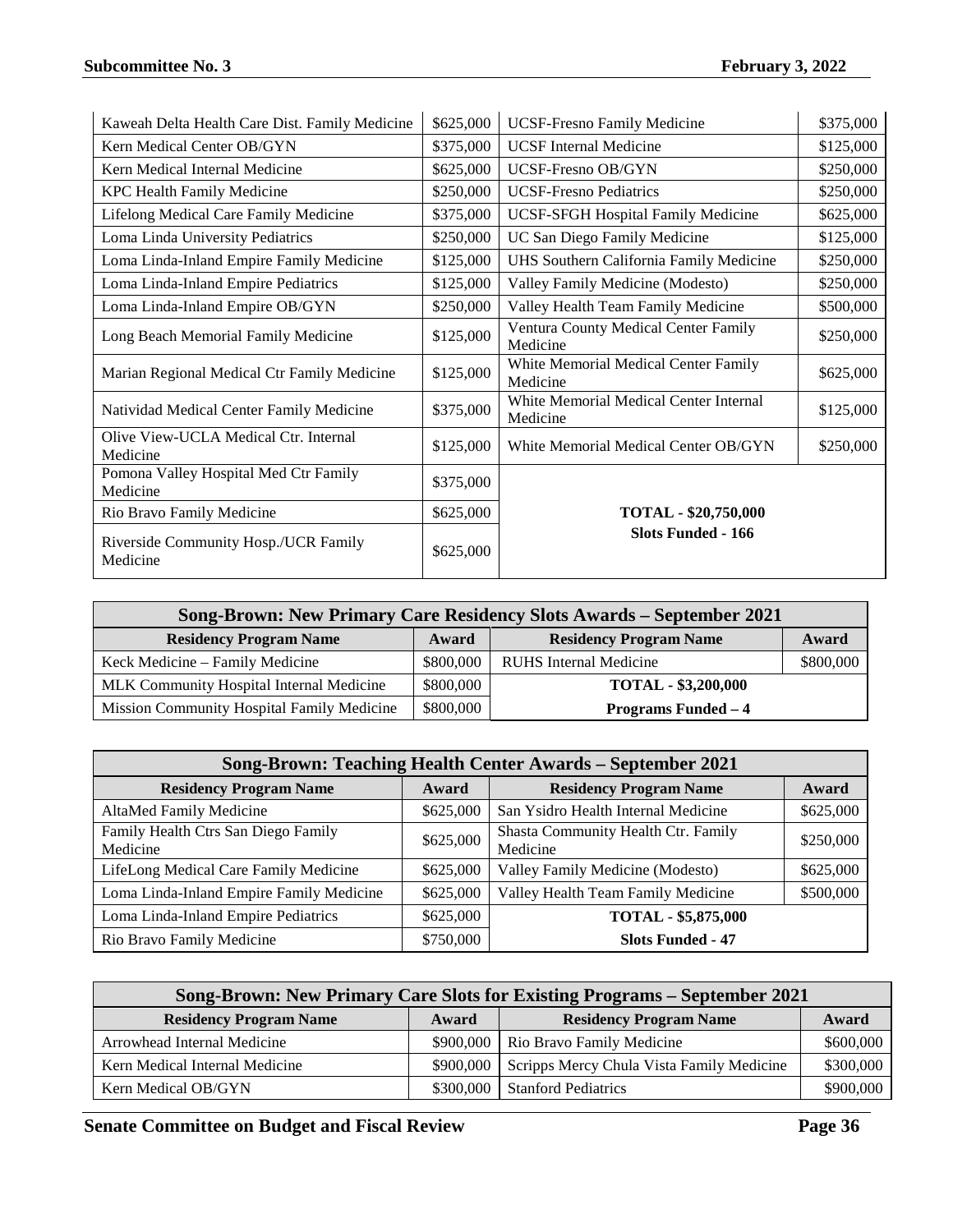| Loma Linda-Inland Empire Family Medicine | \$900,000 | <b>TOTAL - \$5,400,000</b> |
|------------------------------------------|-----------|----------------------------|
| Pomona Valley Hospital Family Medicine   | \$600,000 | Slots Funded - 18          |

*Workforce Education and Training (WET) Program.* In 2004, voters approved Proposition 63, the Mental Health Services Act (MHSA), to change the way California treats mental illness by expanding the availability of innovative and preventative programs, reduce stigma and long-term adverse impacts for those suffering from untreated mental illness, and hold funded programs accountable for achieving those outcomes. The act directs the majority of revenues to county mental health programs for community services and supports, prevention and early intervention, innovative programs, WET, and capital facilities and technological needs. For WET programs, Proposition 63 allocated \$210 million to counties and \$234.5 million to the state over a ten-year period beginning in 2008. The state's WET programs were originally administered by the Department of Mental Health (DMH), which developed the first five-year plan for the program. After dissolution of DMH in 2012, program responsibility was transferred to HCAI, which developed the second five-year plan for 2014-2019 in coordination with the California Mental Health Planning Council.

*WET Program Five-Year Plan 2020-2025.* In February 2019, HCAI released the third five year WET plan covering the period from 2020-2025. After engaging with stakeholders, the report is meant to guide efforts to improve and expand the public mental health system (PMHS) workforce throughout California. The plan sets out the following goals and objectives:

### Goals

- 1. Increase the number of diverse, competent licensed and non-licensed professionals in the PMHS to address the needs of persons with serious mental illness.
- 2. Expand the capacity of California's current public mental health workforce to meet California's diverse and dynamic needs.
- 3. Facilitate a robust statewide, regional, and local infrastructure to develop the public mental health workforce.
- 4. Offer greater access to care at a lower level of intensity that enables consumers to maintain and maximize their overall well-being.
- 5. Support delivery of PMHS services for consumers within an integrated health system that encompasses physical health and substance use services.

### **Objectives**

- 1. Expand awareness and outreach efforts to effectively recruit racially, ethnically, and culturally diverse individuals into the PMHS workforce.
- 2. Identify and enhance curricula to train students at all levels in competencies that align with the full spectrum of California's diverse and dynamic PMHS needs.
- 3. Develop career pathways for individuals entering and advancing across new and existing PMHS professions.
- 4. Expand the capacity of postsecondary education to meet the identified PMHS workforce needs.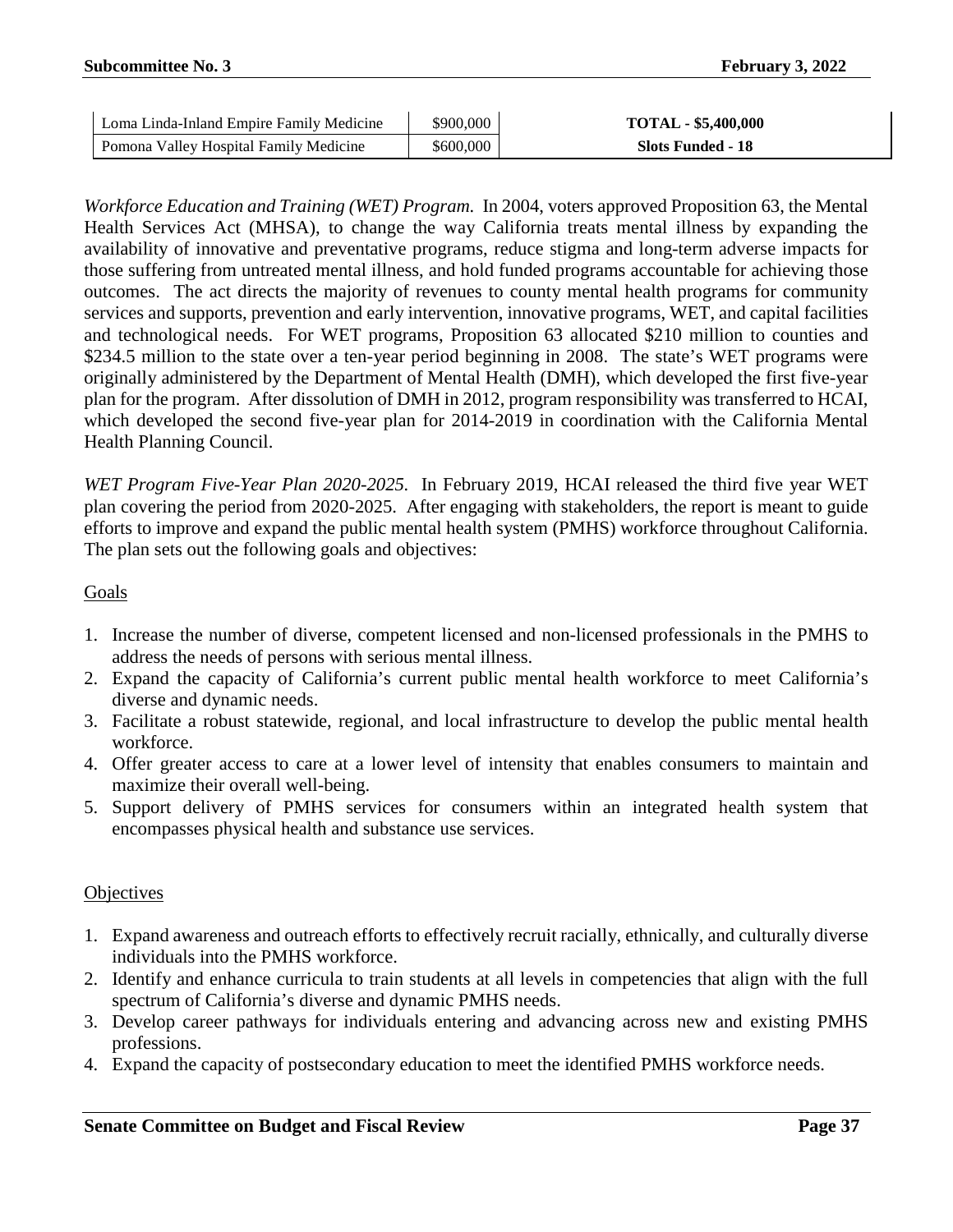- 5. Expand financial incentive programs for the PMHS workforce to equitably meet identified PMHS needs in underrepresented, underserved, unserved, and inappropriately served communities.
- 6. Expand education and training programs for the current PMHS workforce in competencies that align with the full spectrum of PMHS needs.
- 7. Increase the retention of PMHS workforce identified as high priority.
- 8. Evaluate methods to expand and enhance the quality of existing PMHS delivery systems to meet California's PMHS needs.
- 9. Develop and sustain new and existing collaborations and partnerships to strengthen recruitment, training, education, and retention of the PMHS workforce.
- 10. Explore stakeholder-identified policies that aim to further California's efforts to meet its PMHS needs.
- 11. Provide flexibility to allow local jurisdictions to meet their unique needs.
- 12. Standardize PMHS workforce education and training programs across the state.
- 13. Promote care that reduces demand for high-intensity PMHS services and workforce.

The 2019 Budget Act included a one-time allocation of \$60 million (\$35 million General Fund and \$25 million Mental Health Services Fund) to support implementation of the WET Program Five-Year Plan 2020-2025.

*State Loan Repayment Program.* The State Loan Repayment Program (SLRP) is a federally funded, staterun program that provides student loan repayment funding to healthcare professionals who commit to practicing in Health Professional Shortage Areas (HPSAs) in California. Professionals eligible for awards under SLRP include physicians (M.D. and D.O.), psychiatric nurse specialists, dentists, mental health counselors, registered dental hygienists, health service psychologists, nurse practitioners (primary care), licensed clinical social workers, physician assistants (primary care), licensed professional counselors, certified nurse midwives, marriage and family therapists, and pharmacists. Recipients must also, among other requirements, commit to a two-year (four-year, if half-time) initial service obligation at a SLRP Certified Eligible Site (CES) in one of the areas designated as an HPSA.

**Health Professions Education Foundation.** HCAI administers the Health Professions Education Foundation (HPEF), a  $501(c)(3)$  non-profit public benefit corporation established in 1987 through legislation. The HPEF offers scholarships and loan repayments for students and graduates willing to practice in underserved areas. The HPEF manages the following six scholarship and seven loan repayment programs:

| Program(s)                                          | <b>Eligible Professions</b>          |
|-----------------------------------------------------|--------------------------------------|
|                                                     | Community Health Worker, Medical     |
|                                                     | Assistant, Medical Imaging,          |
| Allied Healthcare Scholarship (AHSP)                | Occupational Therapy Assistant,      |
| Allied Healthcare Loan Repayment (AHLRP)            | Pharmacy Technician, Physical        |
|                                                     | Therapy Assistant, Radiation Therapy |
|                                                     | Technician, Radiologic Technician    |
| Vocational Nurse Scholarship (VNSP)                 | <b>Vocational Nurses</b>             |
| Licensed Vocational Nurse Loan Repayment (LVNLRP)   |                                      |
| LVN to Associate Degree Nursing Scholarship (LVN to | <b>Licensed Vocational Nurses</b>    |
| ADN)                                                |                                      |
| Associate Degree Nursing Scholarship (ADNSP)        | Nursing (Associate Degree students)  |

**Senate Committee on Budget and Fiscal Review Page 38**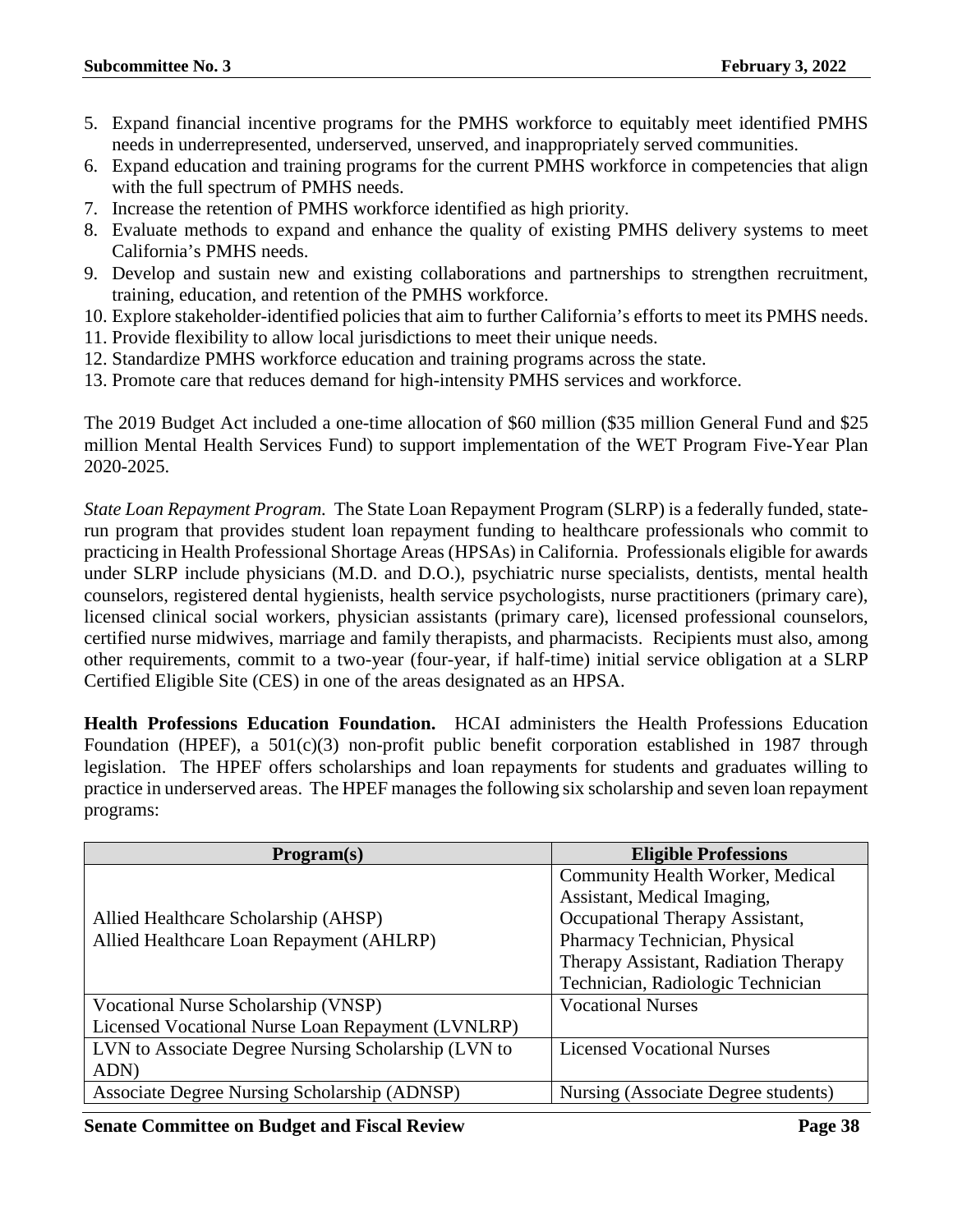| Bachelor of Science in Nursing Scholarship (BSNSP)<br>Bachelor of Science in Nursing Loan Repayment<br>(BSNLRP) | Nursing (Bachelor's Degree students)                                                                                                                                                                              |
|-----------------------------------------------------------------------------------------------------------------|-------------------------------------------------------------------------------------------------------------------------------------------------------------------------------------------------------------------|
| Advanced Practice Healthcare Scholarship (APHSP)<br>Advanced Practice Healthcare Loan Repayment (APHLRP)        | Certified Nurse Midwives, Clinical<br>Nurse Specialists, Dentists, Nurse<br>Practitioners, Occupational Therapists,<br>Pharmacists, Physical Therapists,<br>Physician Assistants, Speech Language<br>Pathologists |
| Licensed Mental Health Services Provider Education<br>(LMHSPEP)                                                 | Psychologists, Postdoctoral Psych.<br>Assistants, Postdoctoral Psych.<br>Trainees, Marriage and Family<br>Therapists, Clinical Social Workers,<br><b>Professional Clinical Counselors</b>                         |
| Mental Health Loan Assumption (MHLAP)                                                                           | Determined by counties                                                                                                                                                                                            |
| Steven M. Thompson Physician Corp Loan Repayment<br>(STLRP)                                                     | Primary care physicians (65 percent),<br>geriatric physicians (15 percent),<br>specialty physicians (up to 20 percent)                                                                                            |

HCAI plans to dissolve the HPEF and transfer its programs to the Healthcare Workforce Development Division. According to HCAI, the non-profit structure of HPEF is no longer necessary for operation of these programs.

**Facilities Development Division – Hospital Seismic Safety.** In 1971, the Sylmar earthquake struck the northeast San Fernando Valley, killing 64 people and causing significant damage to structures. In particular, the San Fernando Veterans Administration Hospital in Sylmar, constructed in 1926 with unreinforced concrete, collapsed resulting in the deaths of 44 individuals trapped inside the building. In addition, a more recently constructed psychiatric ward at Sylmar's Olive View Community Hospital collapsed during the quake, resulting in three deaths and the evacuation of more than 1,000 patients. In response to these tragic events, the Legislature approved the Alfred E. Alquist Hospital Facilities Seismic Safety Act (Alquist Act), which required hospitals to meet stringent construction standards to ensure they are reasonably capable of providing services to the public after a disaster. In 1983, the act was amended to transfer all hospital construction plan review responsibility from local governments to HCAI, creating the state's largest building department, the Facilities Development Division.

In 1994, the Northridge earthquake struck the San Fernando Valley again, resulting in major structural damage to many hospitals constructed prior to the Alquist Act, many of which were evacuated. In contrast, hospitals constructed in compliance with Alquist Act standards resisted the Northridge earthquake, suffering very little structural damage. In response, the Legislature approved SB 1953 (Alquist), Chapter 740, Statutes of 1994, which amended the Alquist Act to require hospitals to evaluate and rate all general acute care hospital buildings for seismic resistance according to standards developed by HCAI to measure a building's ability to withstand a major earthquake. SB 1953 and subsequent HCAI regulations also require hospitals to submit plans to either retrofit or relocate acute care operations according to specific timeframes. According to HCAI, there are approximately 470 general acute care and acute psychiatric hospitals comprised of 2,673 hospital buildings covered by the seismic safety provisions of SB 1953. In addition to oversight of seismic safety compliance for acute care hospitals, HCAI is also responsible for

**Senate Committee on Budget and Fiscal Review Page 39**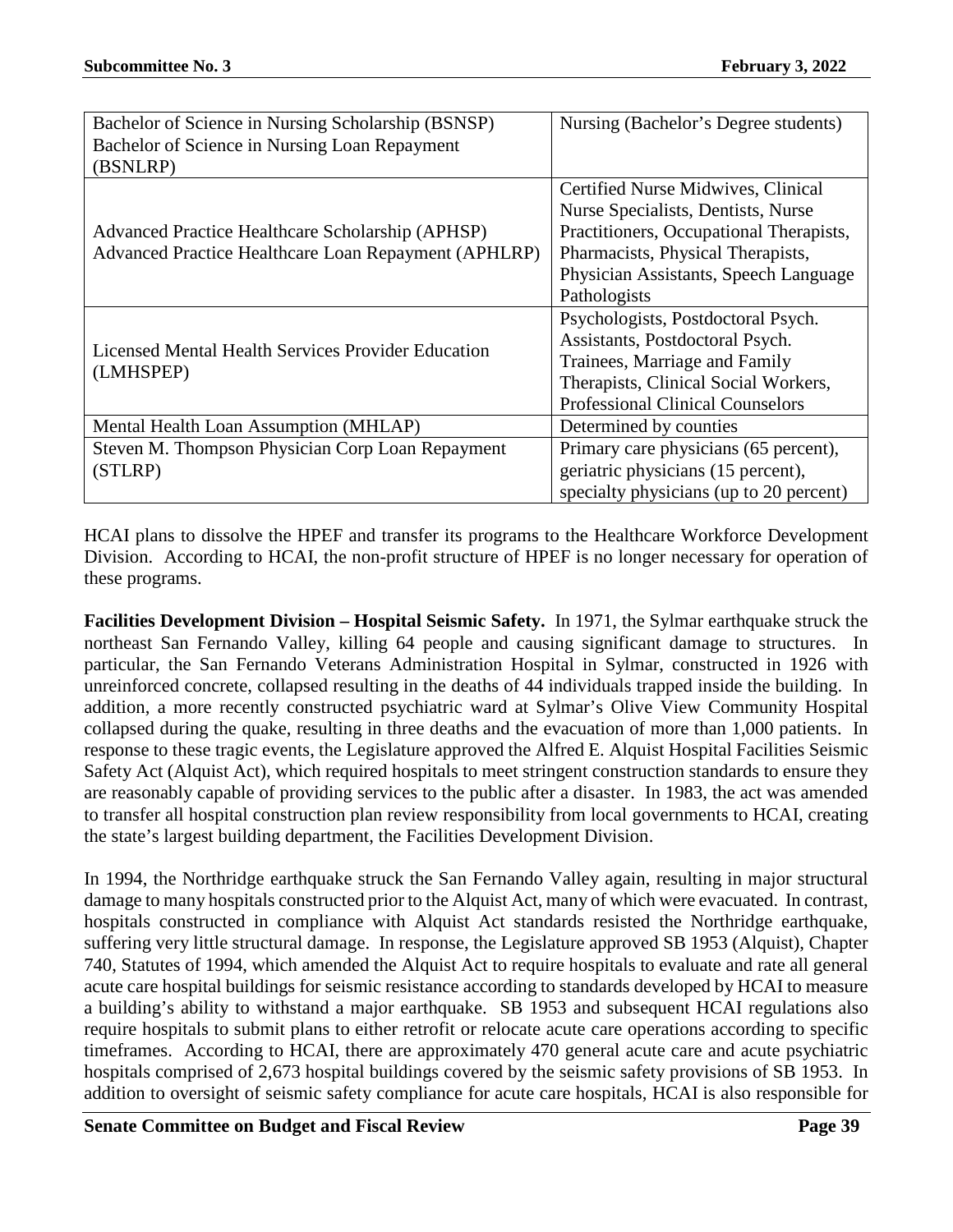ensuring seismic and building safety compliance for skilled nursing facilities and intermediate care facilities.

**Cal-Mortgage Loan Insurance Division.** HCAI's Cal-Mortgage Loan Insurance Division administers the California Health Facility Construction Loan Insurance Program. Cal-Mortgage provides credit enhancement for eligible health care facilities when they borrow money for capital needs. Cal-Mortgage insured loans are guaranteed by the "full faith and credit" of California, which permits borrowers to obtain lower interest rates. Eligible health facilities must be owned and operated by private, nonprofit public benefit corporations or political subdivisions such as cities, counties, healthcare districts or joint powers authorities. Health facilities eligible for Cal-Mortgage include hospitals, skilled nursing facilities, intermediate care facilities, public health centers, clinics, outpatient facilities, multi-level facilities, laboratories, community mental health centers, facilities for the treatment of chemical dependency, child day care facilities (in conjunction with a health facility), adult day health centers, group homes, facilities for individuals with developmental disabilities, and office or central service facilities (in conjunction with a health facility). As of November 30, 2021, Cal-Mortgage insures 67 loans with a total value of approximately \$1.7 billion.

**Information Services Division.** The Information Services Division (ISD) collects and disseminates timely and accurate healthcare quality, outcome, financial, and utilization data, and produces data analyses and other products.

*Information Technology Services and Support.* The division supports operations, data collection, and reporting functions through maintenance of technical infrastructure and enterprise systems, including IT customer support, project portfolio management, and enterprise architecture.

*Data Collection and Management.* The division collects and publicly discloses facility level data from more than 6,000 licensed healthcare facilities including hospitals, long-term care facilities, clinics, home health agencies, and hospices. These data include financial, utilization, patient characteristics, and services information. In addition, approximately 450 hospitals report demographic and utilization data on approximately 16 million inpatient, emergency department, ambulatory surgery patients, and by physician, about heart surgery patients.

*Healthcare Data Analytics*. The division produces more than 100 data products, including maps and graphs, summarizing rates, trends, and the geographic distribution of services. Risk-adjusted hospital and physician quality and outcome ratings for heart surgery and other procedures are also published. The division conducts a wide range of special studies on such topics as preventable hospital admissions and readmission, trends in care, and racial or ethnic disparities. The division also provides information to the public on non-profit hospital and community benefits, and hospital prices and discount policies.

*Engagement and Technical Assistance.* The division provides assistance to the members of the public seeking to use HCAI data and, upon request, can produce customized data sets or analyses for policymakers, news media, other state departments and stakeholders.

## **2021 BUDGET ACT INVESTMENTS – IMPLEMENTATION UPDATES**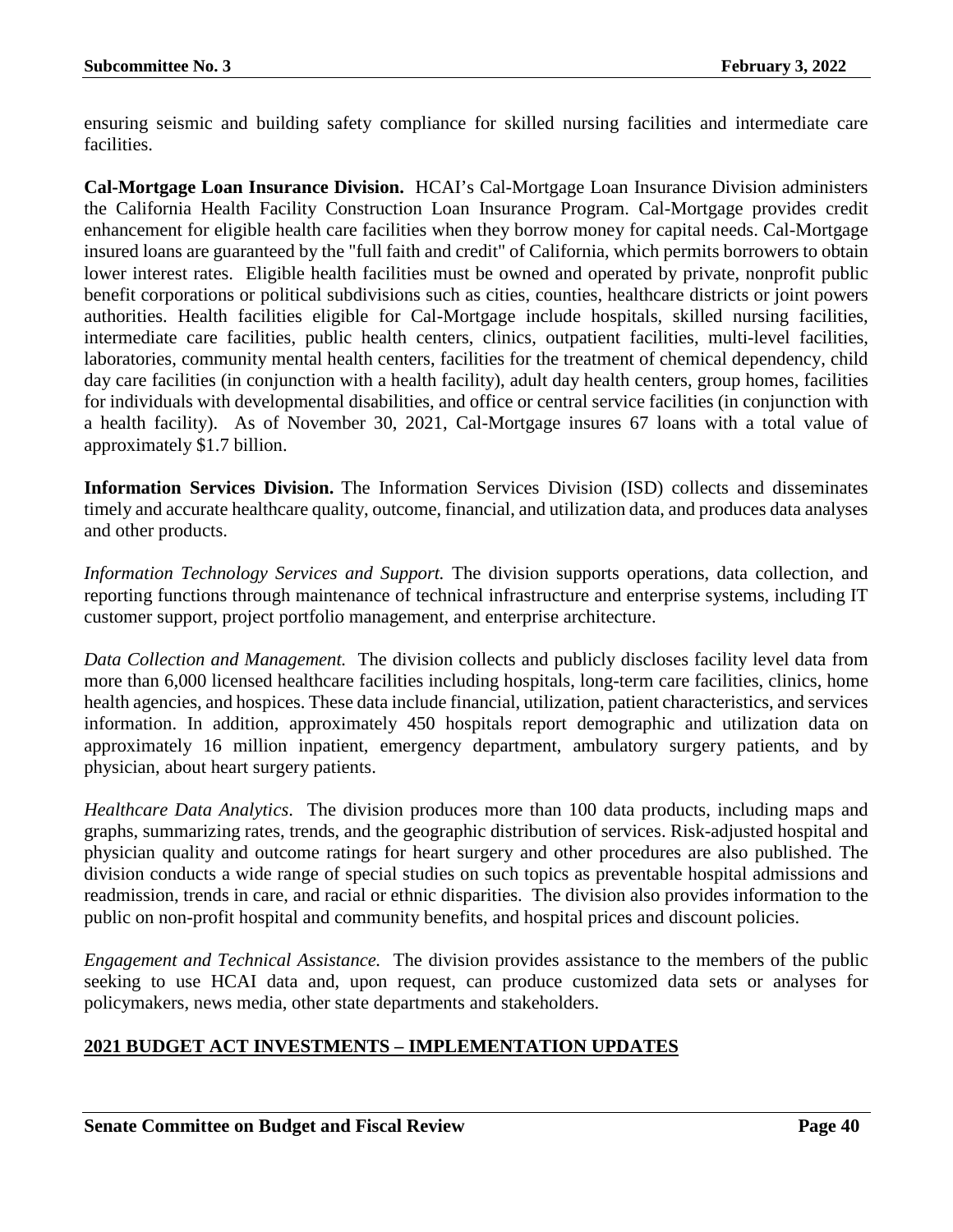The 2021 Budget Act included several important investments in the HCAI budget. The subcommittee is monitoring implementation of the following investments:

**Children and Youth Behavioral Health Initiative – Workforce Development Programs.** The 2021 Budget Act included expenditure authority of \$1.4 billion (\$1 billion General Fund, \$100 million Coronavirus Fiscal Recovery Fund or CFRF, \$222 million federal funds, and \$105 million Mental Health Services Fund) in 2021-22, \$1.3 billion (\$769.2 million General Fund, \$429 million CFRF, and \$124 million federal funds) in 2022-23, \$275.2 million (\$175.2 million General Fund and \$100 million federal funds) in 2023-24, \$262.1 million (\$156.1 million General Fund and \$106 million federal funds) in 2024- 25, and \$227.1 million (\$121.1 million General Fund and \$106 million federal funds) in 2025-26, to support the Children and Youth Behavioral Health Initiative and other interventions to support behavioral health services for students. The total investment over five years is \$3.5 billion and includes the following component for implementation by HCAI:

• *Behavioral Health Workforce Development.* \$600 million General Fund in 2021-22, \$125 million General Fund in 2022-23, and \$75 million General Fund in 2023-24 for HCAI to support programs to improve the capacity of the behavioral health workforce, including behavioral health counselors and coaches, substance use disorder counselors, psychiatric nurse practitioners, community health workers, psychosocial rehabilitation specialists, peer support specialists, and social workers.

### Implementation Update

- *Behavioral Health Workforce Development.* The workforce development investments in the Children and Youth Behavioral Health Initiative included support for nine individual programs. These programs and the department's progress toward implementation are as follows:
	- o School Behavioral Health Coaches and Counselors The 2021 Budget Act included \$267 million in 2021-22 and \$71.3 million in 2023-24 to create a school behavioral health coach and counselor workforce. HCAI reports it is in the process of developing a multi-year plan to launch and implement the behavioral health coach and counselor system in partnership with experts in education and behavioral health. The plan will be implemented in 2022-23, including a grant program for certification entities and scholarship or loan repayment programs for individuals to pursue behavioral health coach certification.
	- o Substance Use Disorder Workforce The 2021 Budget Act included \$26 million in 2021-22 and \$50 million in 2022-23 to develop the provider workforce for substance use disorder services. HCAI reports it plans to leverage existing scholarship, loan repayment, and grant program infrastructure to award SUD funds and increase the number of SUD providers. Program cycles to award SUD funds will open as soon as May 2022.
	- o Expand Training for Psychiatry and Social Workers The 2021 Budget Act included \$49.6 million in 2021-22 and \$21.5 million in 2022-23 to expand training capacity for psychiatrists and social workers. HCAI reports its existing psychiatry programs will be augmented with these resources. HCAI also reports it is in the process of conducting research into the social work landscape, specialties, and education requirements in partnership with industry experts to inform the design of the new program.
	- o Behavioral Health Workforce Pipeline The 2021 Budget Act included \$24 million in 2021-22 to build the pipeline of behavioral health providers. HCAI is planning to jointly administer these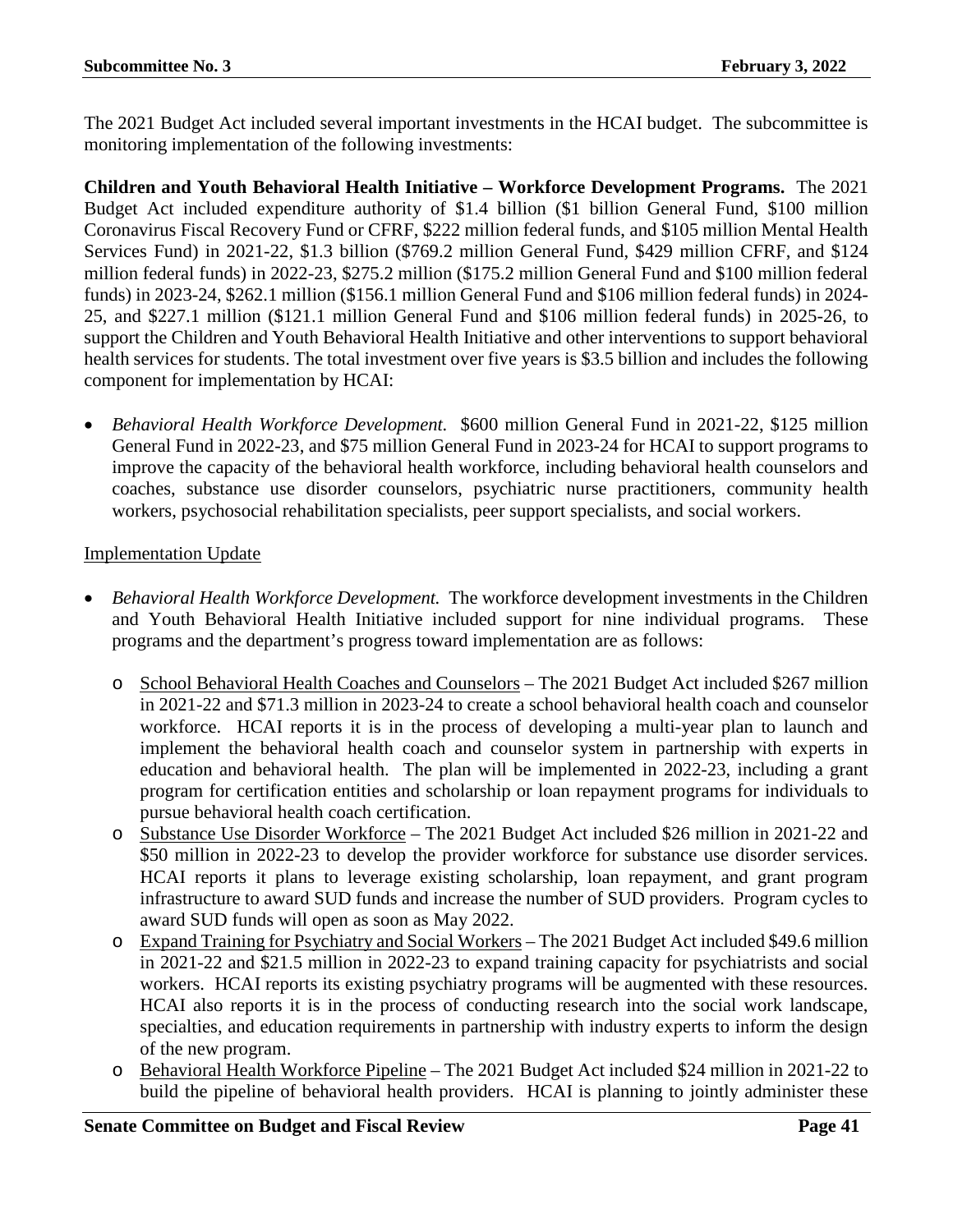funds through the new Health Career Professions Opportunity Program (HCOP), with a planned funding cycle launch in June 2022.

- o "Earn and Learn" Apprenticeship Models The 2021 Budget Act included \$9.5 million to support "earn and learn" apprenticeship models, which provide tuition support and on-the-job training at a behavioral health provider organization while attending school. HCAI reports it will use these funds in two phases: 1) a funding opportunity starting in July 2022 to expand existing "earn and learn" programs and 2) a funding opportunity starting as early as October 2022 to create new programs.
- o Training to Serve Justice- and System-Involved Youth The 2021 Budget Act included \$9.5 million in 2021-22 to support training of existing and new staff across a variety of sectors (e.g. child welfare, education, etc.) on effective behavioral health strategies with justice- and systeminvolved youth. HCAI reports it is meeting with stakeholders to determine programs to build capacity to serve this population.
- o Behavioral Health Training for Primary Care Providers The 2021 Budget Act included \$10 million to expand behavioral health training for primary care providers. In particular, HCAI reports it will use these funds to continue support for the Train New Trainers Psychiatry Fellowship Scholarship program. HCAI expects to award approximately \$2 million in scholarships this year.
- o Peer Personnel Training and Placement The 2021 Budget Act included \$14.2 million in 2021- 22 and \$14.3 million in 2022-23 to train, recruit, and provide stipends for youth peer support specialists. HCAI reports it will use the existing Peer Personnel Training and Placement program to train and certify new peer personnel serving children and youth, with a new funding cycle opening in spring 2022.
- o Augment Existing Behavioral Health Workforce Programs The 2021 Budget Act included \$165.3 million in 2021-22 and \$33 million in 2022-23 to expand existing loan repayment, stipend, and scholarship programs for behavioral health disciplines. HCAI reports this augmentation will begin in spring 2022. HCAI also reports it is planning to fund regional partnerships and community based organizations that want to offer scholarships, loan repayment, or stipend opportunities to their staff.

**Other Health Workforce Investments.** The 2021 Budget Act also included several other health workforce investments, for primary care physicians and nurses, geriatric and Alzheimer's providers, certified nursing assistants, and career pipeline programs.

## Implementation Updates

- *Other Health Workforce Investments.* HCAI reports the following progress on 2021 Budget Act investments:
	- o Song-Brown Health Care Workforce Training Program The 2021 Budget Act included General Fund expenditure authority of \$50 million in 2021-22 to provide additional awards to support and sustain new primary care residency programs through the Song-Brown Health Care Workforce Training Program. HCAI reports it is developing plans for augmenting the existing Song-Brown program and will open the grant cycle for additional residency slots in spring 2022.
	- o Nursing Pre-Licensure Program The 2021 Budget Act included General Fund expenditure authority of \$10 million in 2021-22 to support Board of Registered Nursing-approved prelicensure programs, with priority to public programs. HCAI reports it is completing the application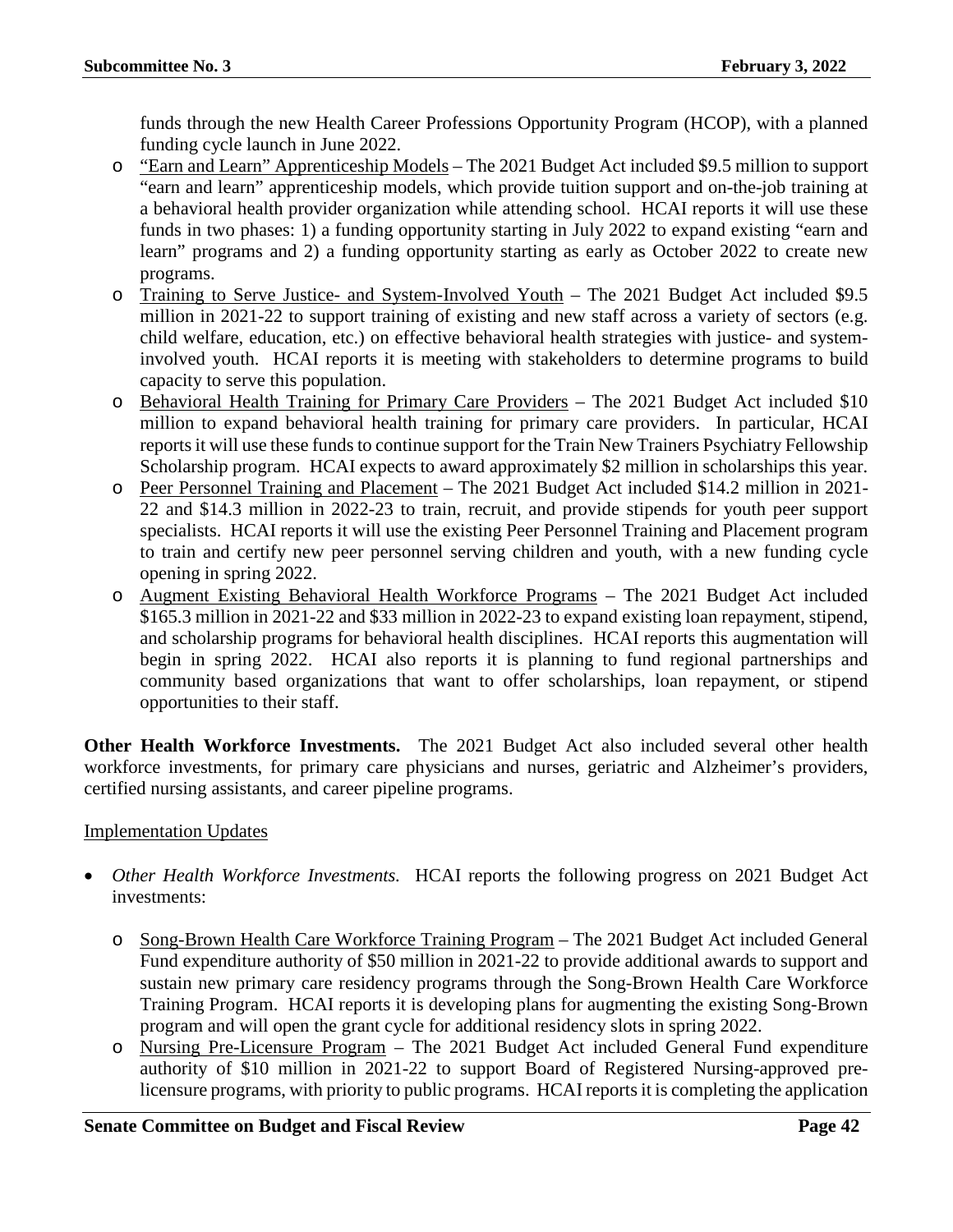cycle for the Song-Brown nursing program and will be using some of these funds to provide awards to public registered nursing programs.

- o Alzheimer's Workforce Programs The 2021 Budget Act included General Fund expenditure authority of \$8 million in 2021-22 to support Alzheimer's and geriatric care providers through existing health care workforce development programs. HCAI reports it has awarded \$2 million in loan repayments thus far for providers serving older adults.
- o Certified Nursing Assistant Workforce Programs The 2021 Budget Act included General Fund expenditure authority of \$45.5 million in 2021-22 to support certified nursing assistant (CNA) training programs. HCAI reports it has awarded a \$5 million grant to Empowered Aging to implement a CNA health career pathway program and is engaging with a consultant to build a needs assessment and landscape analysis for the remaining funding to determine how best to support and build the workforce. HCAI expects to open new funding cycles and award additional programs by the middle of 2022.
- o Health Professions Career Opportunity Program The 2021 Budget Act included General Fund expenditure authority of \$16 million in 2021-22 to support the Health Professions Career Opportunity Program to implement programs at colleges and universities for pipeline programs and post-baccalaureate opportunities for students from underrepresented regions and background to pursue health careers. HCAI reports it is developing plans for program implementation and will open a new funding cycle in the middle of 2022. HCAI reports it is also augmenting its Health Career Exploration Program with \$200,000 to support career exploration grants.

**Subcommittee Staff Comment**. This is an informational item.

**Questions.** The subcommittee has requested HCAI to respond to the following:

- 1. Please provide a brief overview of HCAI's mission and programs.
- 2. Please provide an update on implementation of the following 2021 Budget Act investments:
	- a. Children and Youth Behavioral Health Initiative Workforce Development Programs
	- b. Other Workforce Development Programs:
		- i. Song-Brown Healthcare Workforce Training Program
		- ii. Nursing Pre-Licensure Program
		- iii. Alzheimer's Workforce Programs
		- iv. Certified Nursing Assistant Workforce Programs
		- v. Health Professions Career Opportunity Program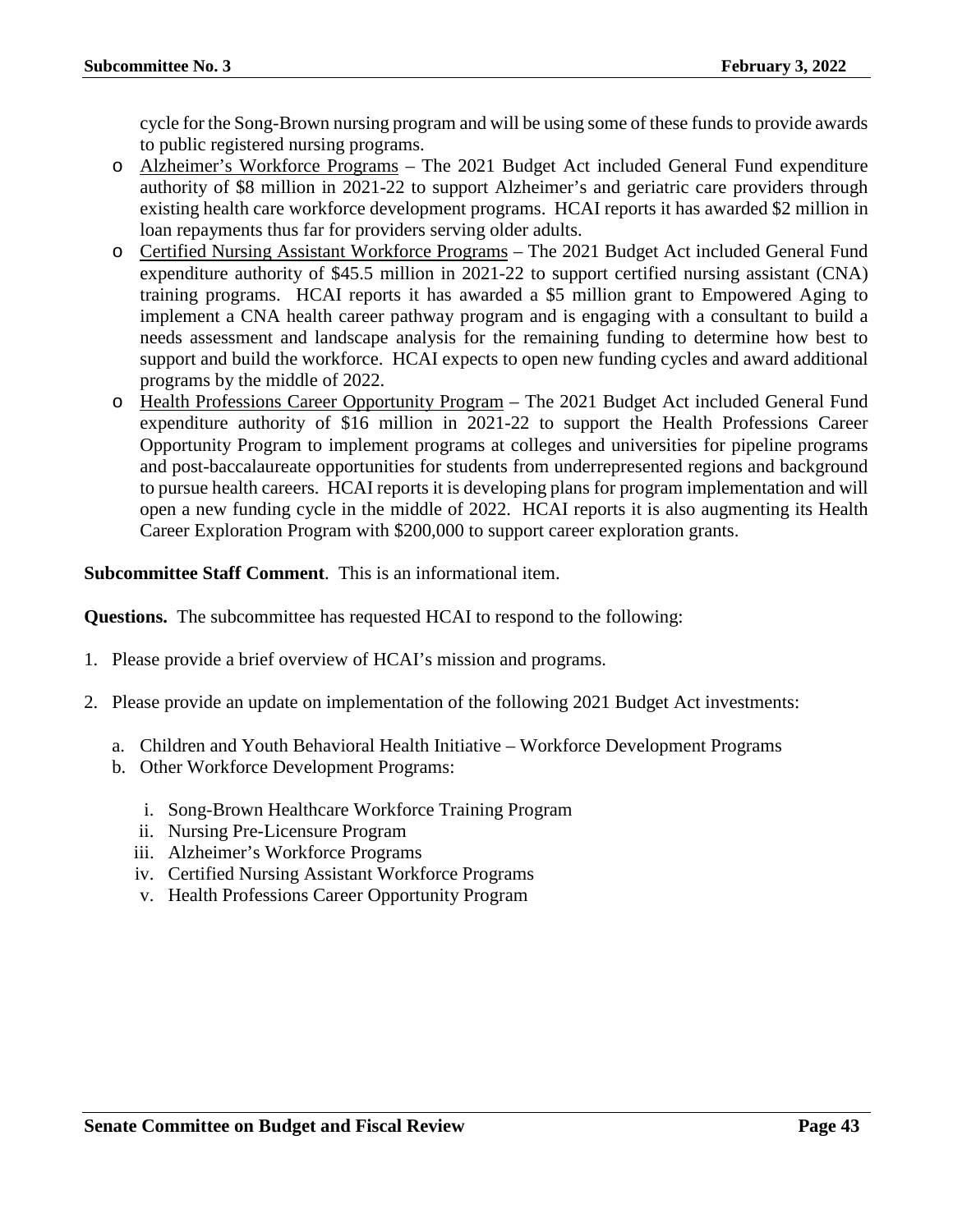### **Issue 2: Workforce Augmentation and Budget Alignment**

**Budget Change Proposal – Governor's Budget.** HCAI requests net expenditure authority from special funds and reimbursements of \$2.8 million in 2022-23 and \$2.7 million annually thereafter. If approved, these resources would allow HCAI to shift program funding for the Peer Personnel and Mini-Grants Programs from state operations to local assistance consistent with current practice, increase funding for the Mini-Grants Program and the Song-Brown Healthcare Workforce Training Program, and continue its service agreement to administer the County Medical Services Program Loan Repayment Program.

| <b>Program Funding Request Summary</b>  |               |                          |  |
|-----------------------------------------|---------------|--------------------------|--|
| <b>Fund Source</b>                      | 2022-23       | $2023 - 24$ <sup>*</sup> |  |
| <b>State Operations:</b>                |               |                          |  |
| 0143 – CA Health Data and Planning Fund | (\$100,000)   | (\$100,000)              |  |
| $0995 - Reimbursements$                 | \$290,000     | \$290,000                |  |
| 3085 – Mental Health Services Fund      | (\$1,810,000) | (\$1,810,000)            |  |
| <b>Local Assistance:</b>                |               |                          |  |
| 0143 – CA Health Data and Planning Fund | \$392,000     | \$30,000                 |  |
| $0995 - Reimbursements$                 | \$2,200,000   | \$2,200,000              |  |
| 3085 – Mental Health Services Fund      | \$2,000,000   | \$2,000,000              |  |
| <b>Total Funding Request:</b>           | \$2,782,000   | \$2,690,000              |  |
| <b>Total Requested Positions:</b>       | 0.0           | 0.0                      |  |

\* Expenditure authority changes ongoing after 2023-24.

**Background.** HCAI administers a wide variety of grant programs to support the education and training of primary care and behavioral health professionals. These programs are designed to address California's unmet needs for high quality health care providers with appropriate linguistic and cultural competencies in a diverse state. Workforce development programs may include support for residency programs, scholarships, tuition support, loan repayments, stipends, or other support for students, educational institutions, or health facilities.

**Peer Personnel Training and Placement Program.** HCAI administers the Peer Personnel Training and Placement Program, which funds organizations that support individuals with lived experience as a behavioral health services consumer, family member, or caregiver. Funded organizations conduct recruitment and outreach, career counseling, training, placement, and six months of support services. The program awarded \$6.7 million to 14 eligible organizations in 2021-22:

- Cal Voices \$500,000
- Crestwood Behavioral Health, Inc. \$420,000
- Emotional Health Association \$500,000
- Loma Linda University \$297,000
- Loyola Marymount University \$500,000
- Lutheran Social Services of Southern California \$492,000
- Mental Health Association of San Francisco \$500,000
- NAMI California \$486,000
- NAMI San Diego \$500,000

### **Senate Committee on Budget and Fiscal Review Page 44**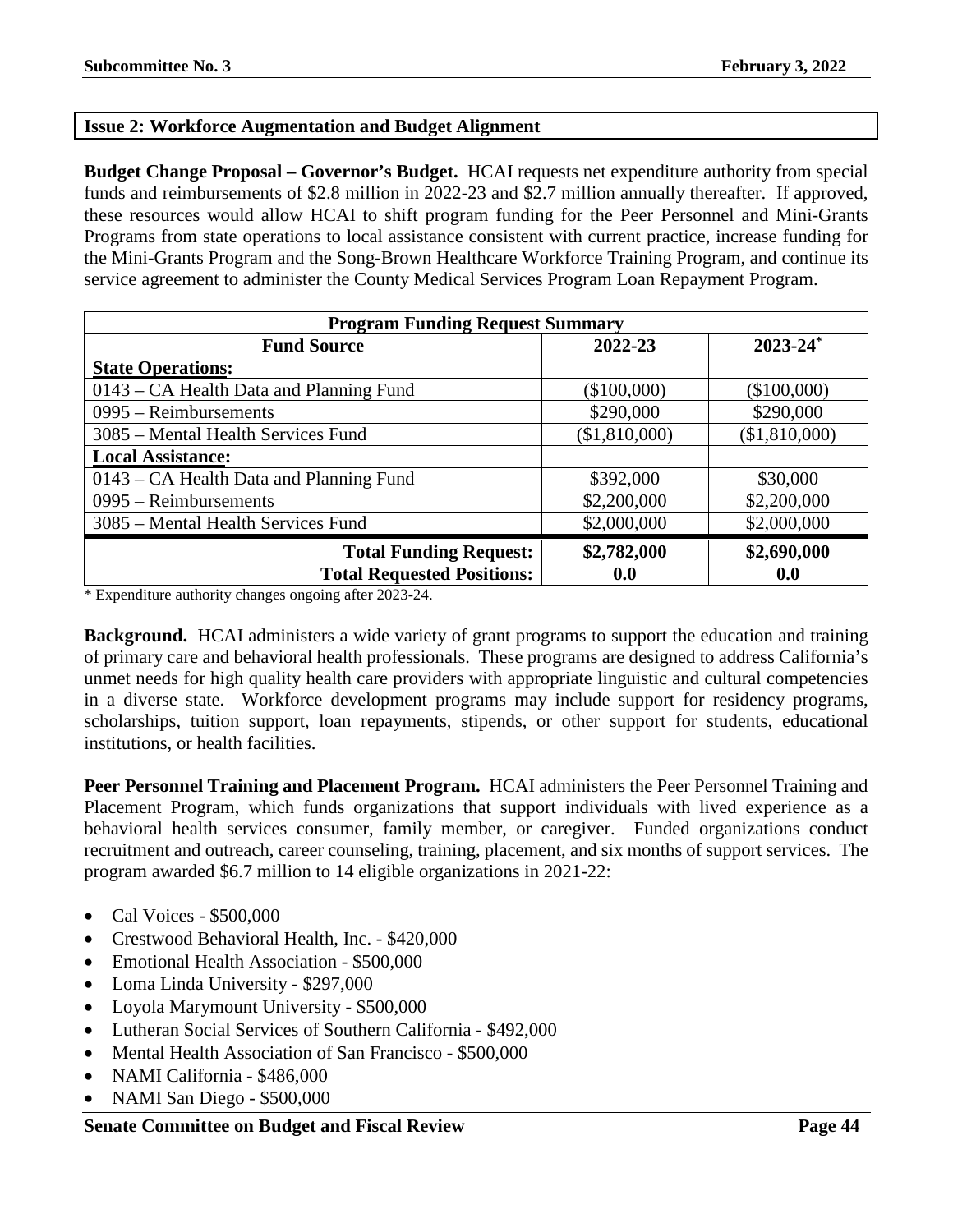- PRC \$500,000
- Project Return Peer Support Network \$498,000
- Recovery Innovations International \$500,000
- San Diego State University Research Foundation \$500,000
- Sterling Solutions \$494,000

**Health Careers Exploration Program.** The Health Careers Exploration Program (HCEP), formerly the Mini-Grants program, awards up to \$25,000 to organizations to support conferences, workshops, or career exploration activities, exposing students to health careers. The program is designed to strengthen educational and social foundations by providing direct and indirect program support for underrepresented or disadvantaged individuals interested in pursuing health careers. For the 2020-21 grant cycle, HCEP awarded \$108,000 to eight organizations:

- Alliance in Mentorship \$12,000
- Health Care Foundation for Ventura County \$15,000
- Kern Medical Center \$12,000
- Skyrocket, Inc. \$15,000
- The Regents of the University of California \$12,000
- UNITE-LA-INC \$15,000
- University of California, San Francisco \$15,000
- University of Southern California \$12,000

**Expenditure Authority Changes for Peer Personnel and HCEP Programs.** HCAI requests to shift \$2.1 million of expenditure authority from state operations to local assistance for the Peer Personnel Training and Placement Program and HCEP. According to HCAI, this requested net-zero shift would reflect the current operation of the program. In addition, HCAI requests additional expenditure authority of \$200,000 to allow HCEP to support more students and expand its geographic reach.

**County Medical Services Program Loan Repayment.** The County Medical Services Program (CMSP) provides health coverage for uninsured, low-income, indigent adults that are not otherwise eligible for other publicly funded health care programs, including Medi-Cal, in thirty-five mostly rural counties in California. Coverage is funded through 1991 Realignment revenue and the CMSP Governing Board, established in 1995, has program and fiscal responsibility for the program including setting eligibility standards, defining the scope of covered healthcare benefits, and determining payment rates for providers. CMSP counties include: Alpine, Amador, Butte, Calaveras, Colusa, Del Norte, El Dorado, Glenn, Humboldt, Imperial, Inyo, Kings, Lake, Lassen, Madera, Marin, Mariposa, Mendocino, Modoc, Mono, Napa, Nevada, Plumas, San Benito, Shasta, Sierra, Siskiyou, Solano, Sonoma, Sutter, Tehama, Trinity, Tuolumne, Yolo, and Yuba.

HCAI administers the CMSP Loan Repayment Program, which supports healthcare professionals working in one of the 35 CMSP counties including physicians, psychiatrists, physician assistants, nurse practitioners, and dentists. The program provides loan repayment awards up to \$50,000 per year in exchange for a two-year service obligation providing direct patient care at a contracted provider site in a CMSP county. In 2018-19, 55 applications were received, and 40 loan repayments were awarded. Each of the awards was for the maximum of \$50,000 per year for two years.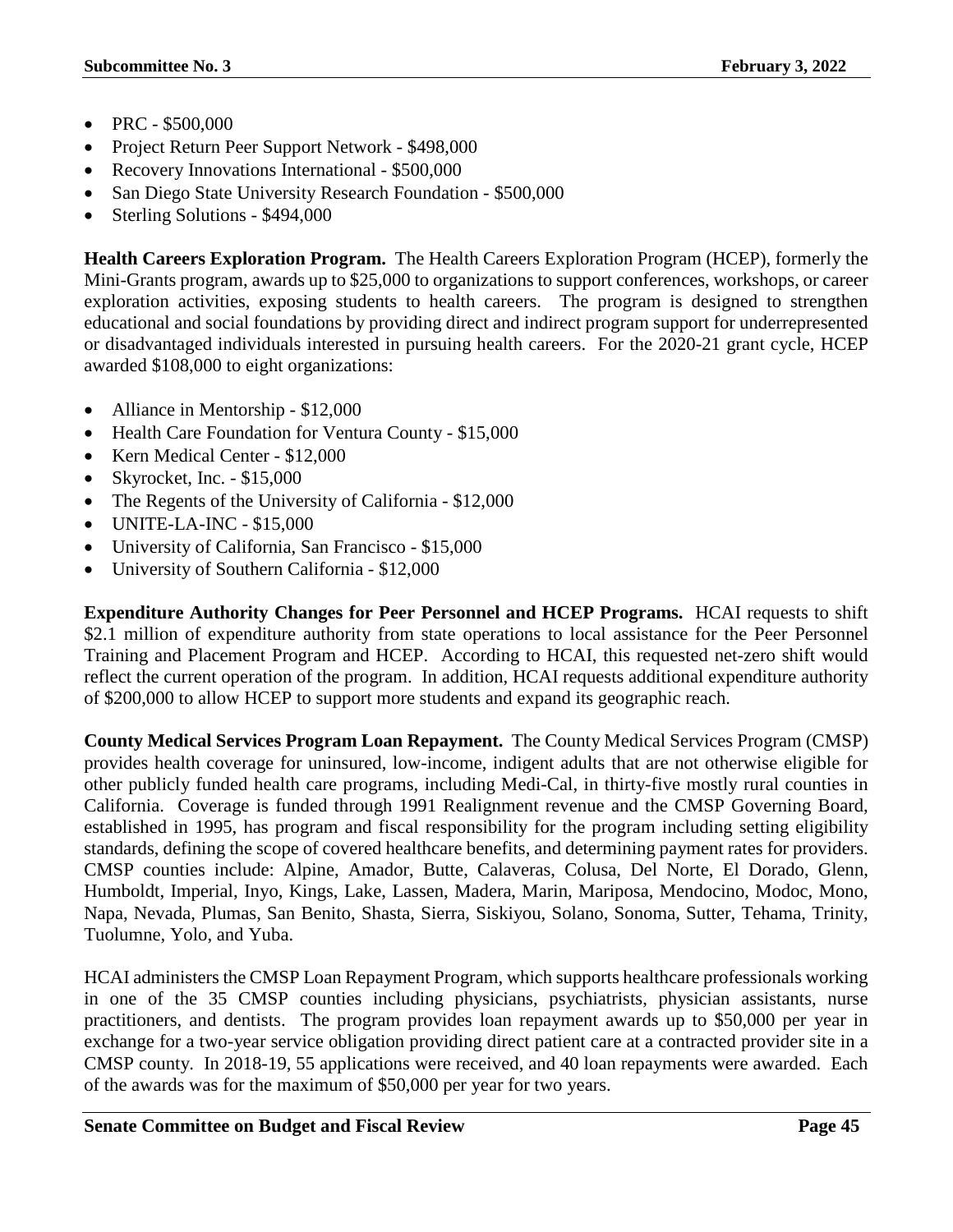CMSP provides funding to HCAI for the CMSP Loan Repayment Program through a service agreement that funds the costs of the loan repayment awards and administration of the program. The program began in 2016 with total funding of \$3.4 million over three years, expiring in 2019-20. In May 2019, HCAI and CMSP agreed to extend the termination date until 2022-23 and increase total reimbursement funding to \$4.7 million. In August 2019, the Department of Finance approved a request for increased reimbursement authority of \$2.2 million under Section 28.00 of the 2019 Budget Act for this purpose. The 2020 Budget Act included reimbursement authority of \$2.2 million in 2020-21, \$180,000 in 2021-22, and \$60,000 in 2022-23 to fund the remaining years of the agreement with CMSP.

HCAI reports it is in the process of entering into a service agreement with the CMSP Governing Board for additional funding in 2021-22 through 2025-26 totaling \$6.9 million. For 2021-22, HCAI indicates it will seek approval for funding through Control Section 28.00 authority in the 2021 Budget Act. For 2022- 23 until 2025-26, HCAI is requesting increased reimbursement authority of \$2.3 million to continue to administer the program on behalf of CMSP.

**Song-Brown Healthcare Workforce Training Program.** HCAI administers the Song-Brown Healthcare Workforce Training Program (Song-Brown), which aims to increase the number of students and residents receiving quality primary care education and training in areas of unmet need throughout California. The Song-Brown program supports primary care residency training programs, nurse practitioner and physician assistant training programs, and registered nursing programs. In 2021-22, Song-Brown awarded \$20.8 million to support 166 existing residency slots in existing programs, \$5.9 million to support 47 residency slots in teaching health centers, \$5.4 million to support 18 new residency slots in existing programs, and \$3.2 million to support six new residency programs. In 2021-22, Song-Brown awarded \$1.9 million to support 162 slots in family nurse practitioner and physician assistant training programs. In 2020-21, Song-Brown awarded \$2.7 million to support 122 registered nursing slots.

AB 3426 (Filante), Chapter 1130, Statutes of 1992, authorizes the collection and transfer of voluntary fees by the Medical Board of California for support of the Song-Brown Program. The University of California matches each dollar in collected fees. According to HCAI, yearly contributions from voluntary fees are increasing and will soon meet or surpass the department's reimbursement expenditure authority of \$400,000. HCAI requests an increase in reimbursement authority of \$200,000 to account for the increased voluntary fee collections to support the Song-Brown program.

HCAI also requests an increase in expenditure authority from the California Health Data and Planning Fund of \$92,106 to reflect the return of unspent grant funding awarded to the University of California San Francisco. According to HCAI, the increase in expenditure authority would allow these funds to be awarded to another program.

**Subcommittee Staff Comment and Recommendation—Hold Open.** Subcommittee staff recommends holding this item open to allow continued discussions in advance of the May Revision.

**Questions.** The subcommittee has requested HCAI to respond to the following: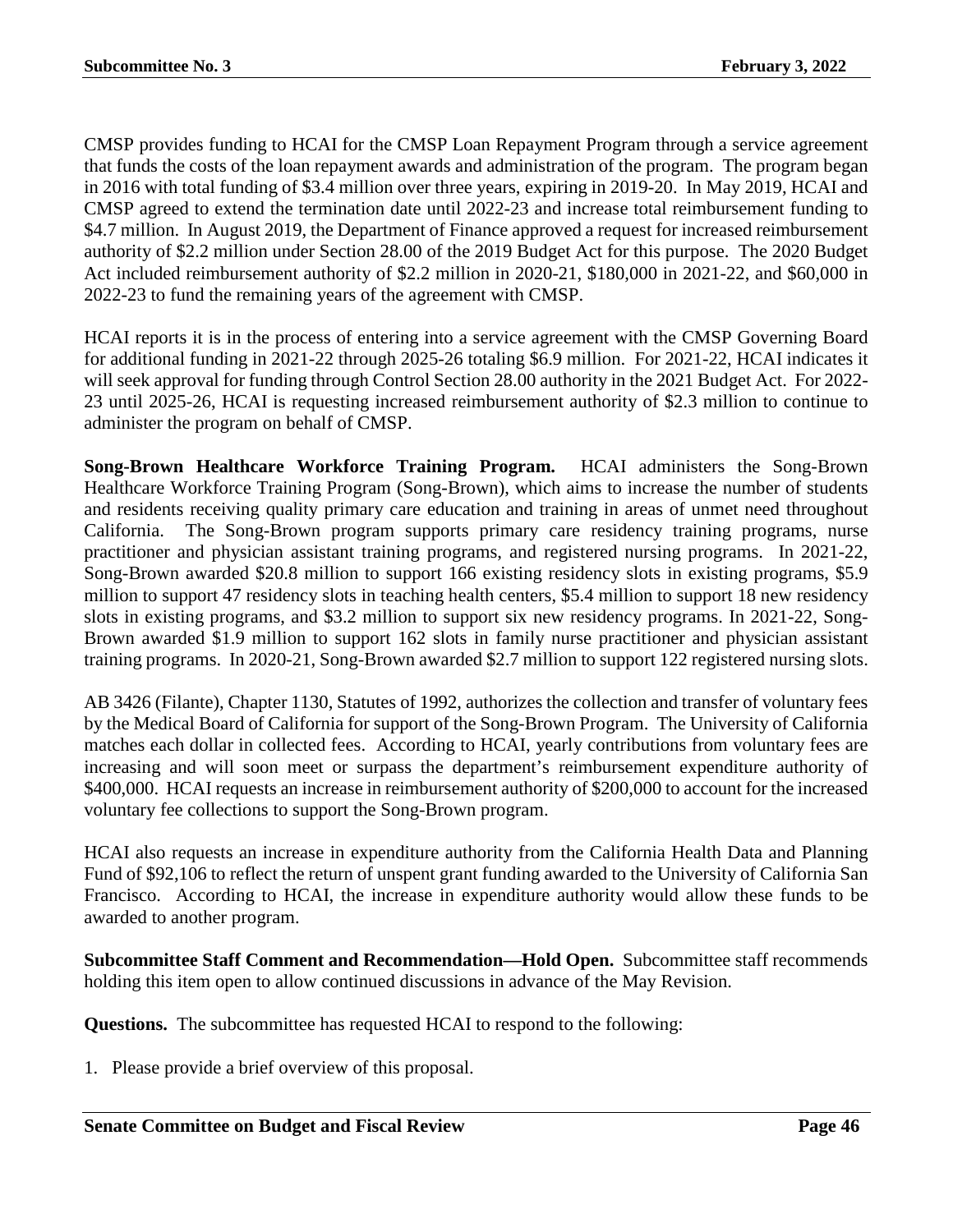# **Issue 3: SB 650 – Skilled Nursing Facilities**

**Budget Change Proposal – Governor's Budget.** HCAI requests four positions and expenditure authority from the California Health Data and Planning Fund of \$1.4 million in 2022-23, two additional positions and expenditure authority of \$1.2 million in 2023-24 and \$955,000 annually thereafter. If approved, these positions and resources would allow HCAI to receive and audit financial reports from skilled nursing facilities, pursuant to the requirements of SB 650 (Stern), Chapter 493, Statutes of 2021.

| <b>Program Funding Request Summary</b>          |             |             |  |  |
|-------------------------------------------------|-------------|-------------|--|--|
| $2023 - 24^*$<br>2022-23<br><b>Fund Source</b>  |             |             |  |  |
| 0143 – California Health Data and Planning Fund | \$1,433,000 | \$1,209,000 |  |  |
| <b>Total Funding Request:</b>                   | \$1,433,000 | \$1,209,000 |  |  |
| <b>Total Requested Positions:</b>               | 4.0         | 6.0         |  |  |

\* Additional fiscal year resources requested: 2024-25 and ongoing: \$955,000.

**Background.** According to HCAI, each skilled nursing facility licensed by the Department of Public Health is required to submit a Long-Term Care Facility Integrated Disclosure and Medi-Cal Cost Report within four months of the end of the fiscal year. Reports are prepared using HCAI-approved software and uploaded to HCAI's electronic reporting and auditing system. HCAI reviews reports for completeness, accuracy, and compliance with its uniform systems of accounting and reporting.

SB 650 (Stern), Chapter 493, Statutes of 2021, requires skilled nursing facilities to prepare and file an annual consolidated financial report with HCAI. The report must be reviewed by a certified public accountant and must include the following information:

- A balance sheet detailing the assets, liabilities, and net worth at the end of its fiscal year.
- A statement of income, expenses, and operating surplus or deficit for the annual fiscal period, and a statement of ancillary utilization and patient census.
- A statement detailing patient revenue by revenue center and by payer, such as Medicare, Medi-Cal, and other payers.
- A statement of cash flows, including ongoing and new capital expenditures and depreciation.
- A combined financial statement that includes all entities reported in the consolidated financial report.
- Certain information about related parties or other entities in which the facility's owner has at least a five percent interest.

SB 650 requires HCAI to post the reports and related documents on its website. In addition, HCAI is required to develop policies and procedures related to the format of the information submitted in the report and determine whether the report is complete. According to HCAI, while it is not required by SB 650 to determine if the report is accurate, HCAI is required to audit facility financial statements submitted under current law, including related party profit and loss statements. HCAI would be required to act on any information submitted with the reports required pursuant to SB 650.

**Staffing and Resource Request.** HCAI requests four positions and expenditure authority from the California Health Data and Planning Fund of \$1.4 million in 2022-23, two additional positions and expenditure authority of \$1.2 million in 2023-24 and \$955,000 annually thereafter to receive and audit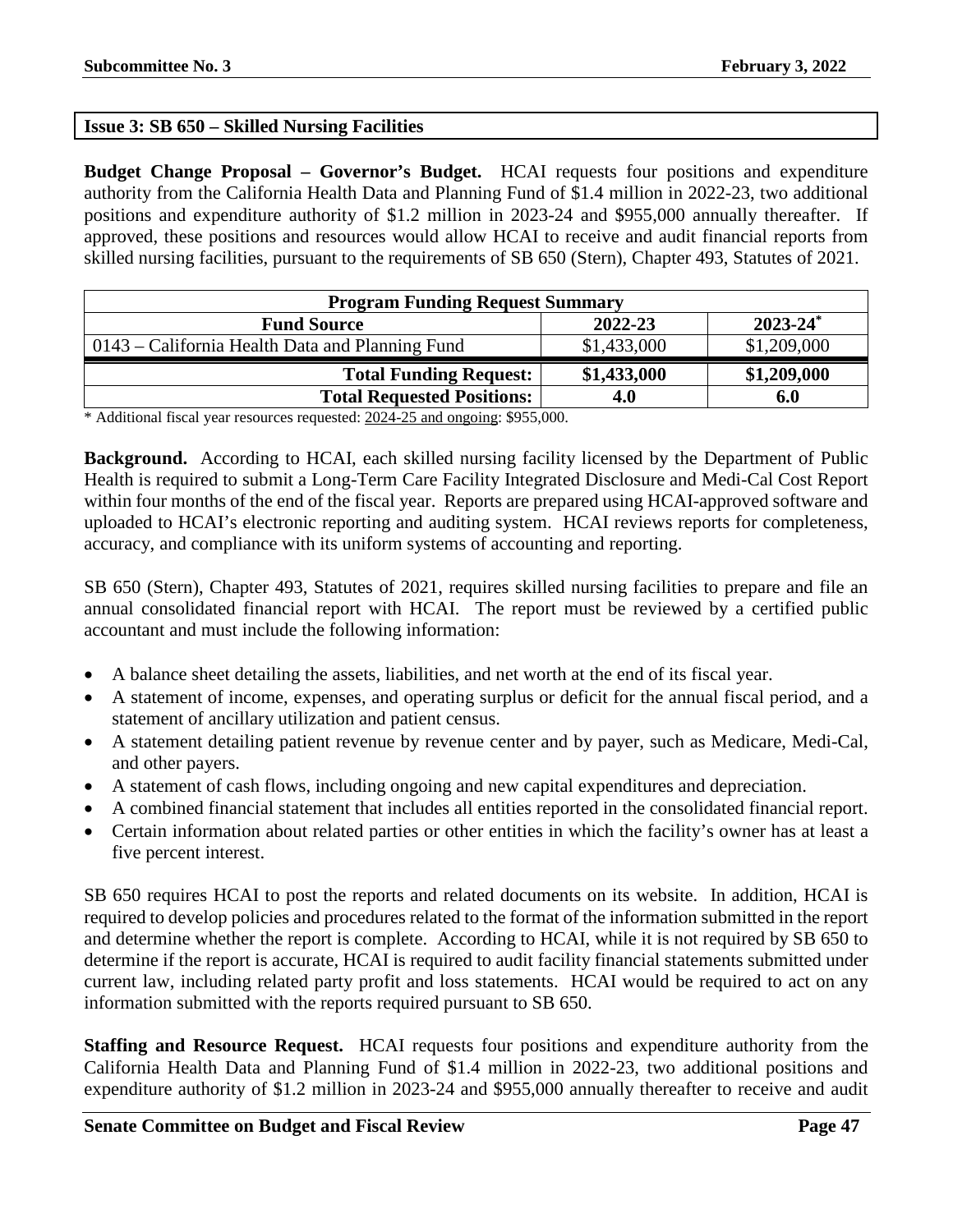financial reports from skilled nursing facilities, pursuant to the requirements of SB 650. Specifically, HCAI requests the following positions and resources:

- **One Health Program Auditor IV** position would design and maintain the accounting, reporting, and auditing system for related entity and consolidated reporting, including development and maintenance of program regulations.
- **One Health Program Auditor III** position would establish audit procedures and lead the staff level auditors in the review of submitted reports to determine completeness.
- **One Staff Services Analyst** would assist in the creation and maintenance of regulations, identify entities required to report, establish and maintain secure system accounts, and produce compliance records and reports.
- **One IT Specialist** would support the program in data application changes, engineering, maintenance, and continuous operations.
- **Two Health Program Auditor II** positions, beginning in 2023-24, would review submitted reports for completeness and compliance with established reporting requirements.
- **Information Technology Contracting Resources** \$750,000 in 2022-23 and \$250,000 in 2023-24 would support contract resources to modify existing data capture, storage and management solutions.

**Subcommittee Staff Comment and Recommendation—Hold Open.** Subcommittee staff recommends holding this item open to allow continued discussions in advance of the May Revision.

**Questions.** The subcommittee has requested HCAI to respond to the following: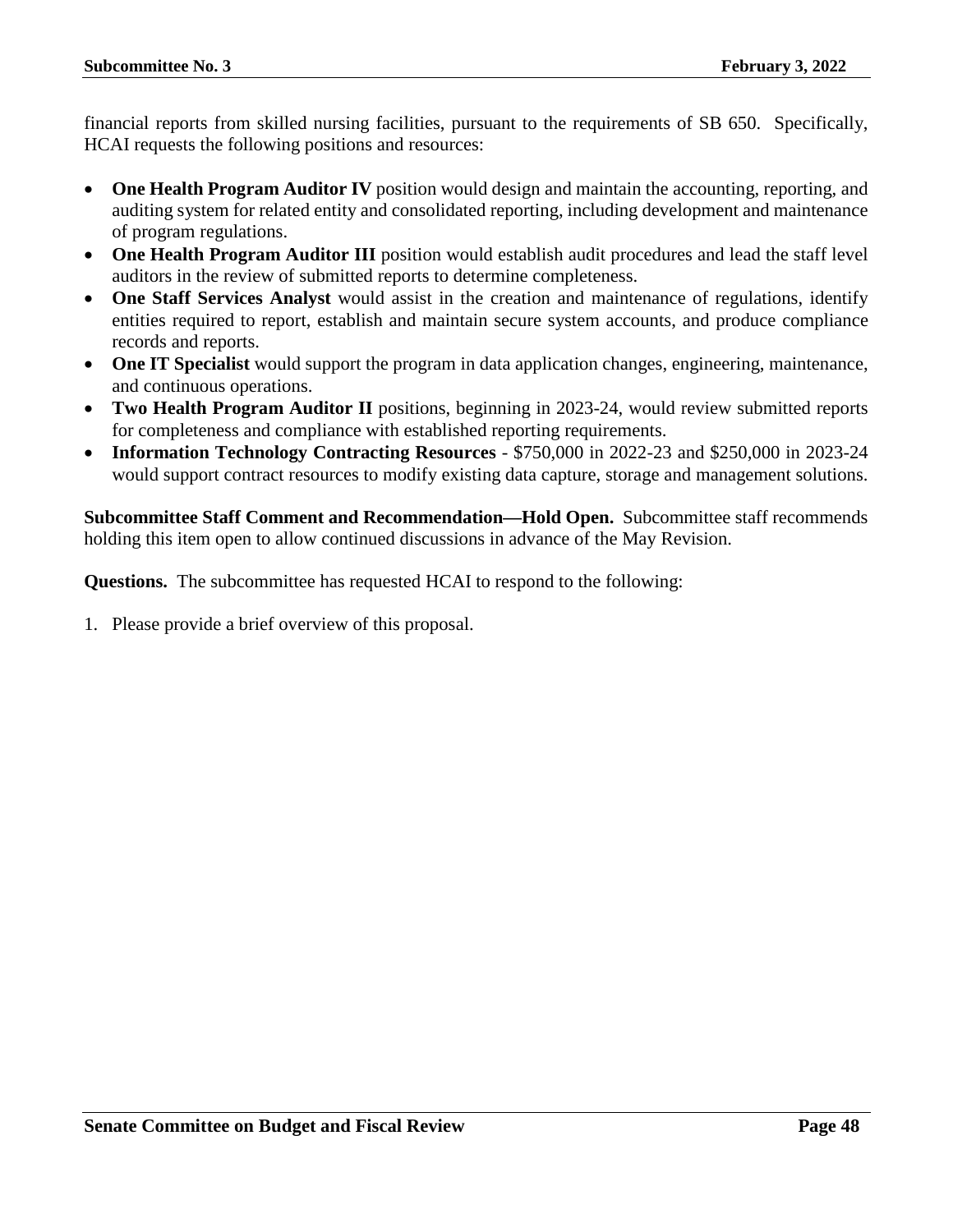## **Issue 4: SB 395 – Excise Tax and Small/Rural Hospital Relief**

**Budget Change Proposal – Governor's Budget.** HCAI requests four positions and expenditure authority from the Small and Rural Hospital Relief Fund of \$876,000 in 2022-23, \$842,000 in 2023-24, and \$684,000 annually thereafter. If approved, these positions and resources would allow HCAI to support administration of the Small and Rural Hospital Relief Program, which supports seismic upgrades for small, rural, and critical access hospitals, pursuant to the requirements of SB 395 (Caballero), Chapter 489, Statutes of 2021.

| <b>Program Funding Request Summary</b>                    |            |           |  |  |
|-----------------------------------------------------------|------------|-----------|--|--|
| $2023 - 24$ <sup>*</sup><br>2022-23<br><b>Fund Source</b> |            |           |  |  |
| 3391 – Small and Rural Hospital Relief Fund               | \$876,000  | \$842,000 |  |  |
| <b>Total Funding Request:</b>                             | \$876,000  | \$842,000 |  |  |
| <b>Total Requested Positions:</b>                         | $2.0^{**}$ | 4.0       |  |  |

\* Additional fiscal year resources requested: 2024-25 and ongoing: \$684,000

\*\* Four positions would begin January 1, 2023, resulting in a budget year request of 2.0 positions.

**Background.** SB 395 (Caballero), Chapter 489, Statutes of 2021, authorizes a tax of 12.5 percent on the sale of electronic cigarettes. SB 395 requires revenues from this tax to be deposited in the California Electronic Cigarette Excise Tax Fund and are continuously appropriated for the following purposes:

- *Health Education Account.* 18 percent of revenue will deposited in the Health Education Account to support tobacco control programs.
- *California Children and Families Trust Fund.* 12 percent of revenue will be deposited in the California Children and Families Trust Fund, which supports First 5 Commissions.
- *Proposition 56 Medi-Cal Physicians and Dentists Loan Repayment Program.* 48 percent of revenue will support the Proposition 56 Medi-Cal Physicians and Dentists Loan Repayment Program at the Department of Health Care Services (DHCS), which provides loan repayment awards of up to \$300,000 to physicians and dentists in exchange for a five-year service obligation and a commitment to maintain a patient caseload of 30 percent or more Medi-Cal beneficiaries. Of the revenue transferred to this program, 70 percent will be allocated for physicians and 30 percent for dentists.
- *Medical Education.* Seven percent of the revenue will support the joint program in medical education between the University of California, San Francisco (UCSF) School of Medicine, UCSF Fresno, and the University of California, Merced.
- *Health Professions Career Opportunity Program.* Five percent of the revenue will support the Health Professions Career Opportunity Program at HCAI, which exposes students to health careers by awarding grants to institutions to support conferences, workshops, or career exploration activities.
- *Small and Rural Hospital Relief Program.* Ten percent of the revenue will be transferred to the Small and Rural Hospital Relief Fund to support seismic safety upgrades for small, rural, and critical access hospitals.

**Health Professions Career Opportunity Program.** The Health Professions Career Opportunity Program (HCOP) at HCAI exposes students to health careers by awarding grants to institutions to support conferences, workshops, or career exploration activities. The 2021 Budget Act included resources and trailer bill language to also allow the program to create health career pipeline programs to support students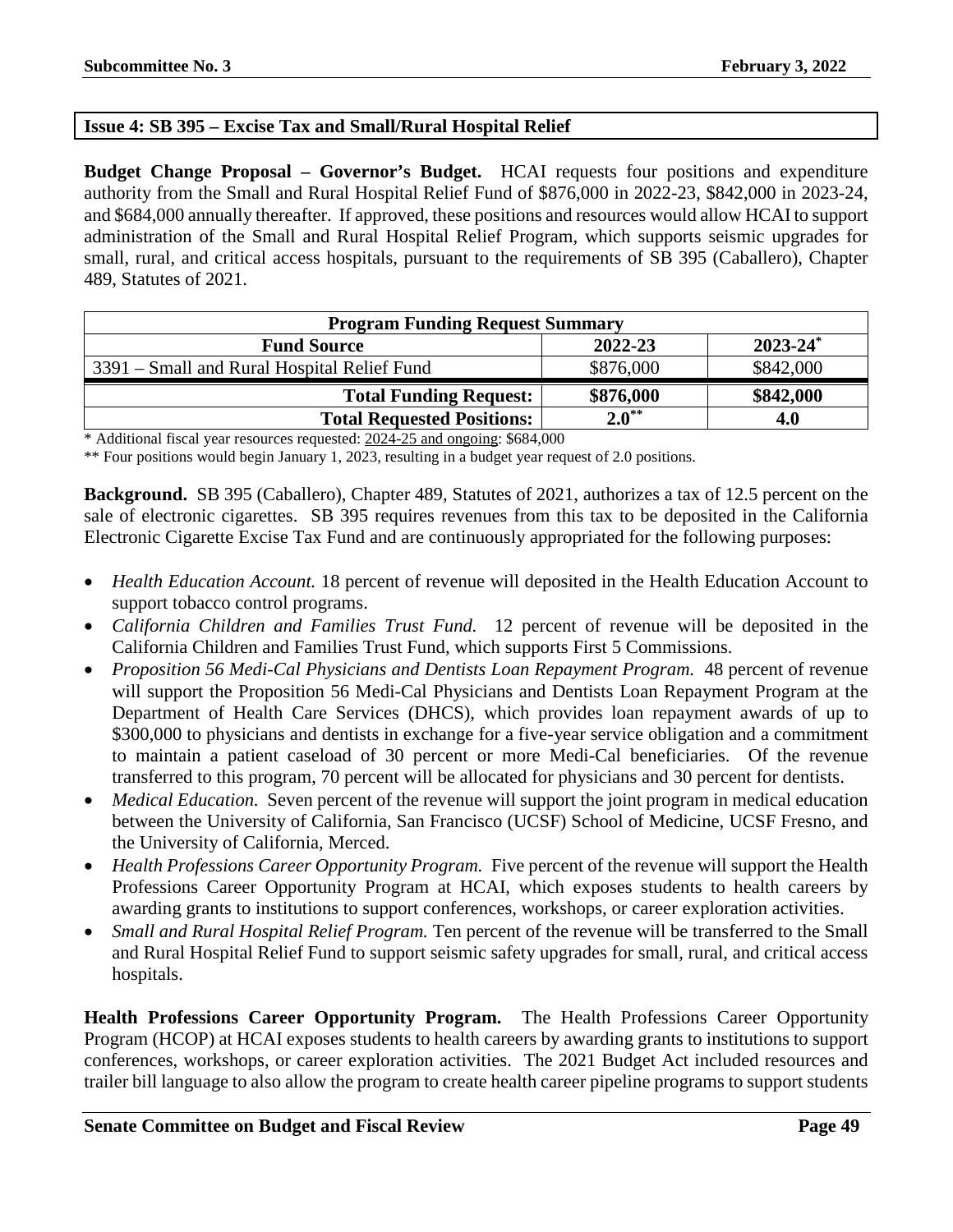from underrepresented regions and backgrounds through internships, post undergraduate fellowships, and post-baccalaureate scholarships. SB 395 requires five percent of revenue from the excise tax on electronic cigarettes to support HCOP. According to HCAI, the administration of this program can be absorbed within existing resources and, after implementation, may make a future staffing and resource request if needed.

**Small and Rural Hospital Relief Program.** In addition to implementation of the excise tax, SB 395 establishes the Small and Rural Hospital Relief Program. Currently, the Alfred E. Alquist Hospital Facilities Seismic Safety Act (Alquist Act) requires that hospitals be constructed to ensure the safety of patients and staff in the event of an earthquake and to ensure that hospitals are reasonably capable of remaining operational and providing services to the public after a seismic event. Hospitals must comply with the Alquist Act by January 1, 2030. HCAI is responsible for overseeing hospital compliance with the Alquist Act through the Seismic Compliance Unit of its Facilities Development Division. Under the requirements of SB 395, HCAI will provide grants to small, rural, and critical access hospitals to support seismic safety compliance with the Alquist Act if: 1) compliance imposes a financial burden on the hospital that could result in closure, and 2) hospital closure would substantially impact the accessibility of health care in the surrounding communities.

According to HCAI data, 50 out of 62 small and rural hospitals and 31 out of 36 critical care access hospitals have buildings that do not comply with the Alquist Act. Among these hospitals, there are a total of 223 buildings that require seismic upgrades for compliance by the 2030 deadline.

**Staffing and Resource Request for Small and Rural Hospital Relief Program.** HCAI requests four positions and expenditure authority from the Small and Rural Hospital Relief Fund of \$876,000 in 2022- 23, \$842,000 in 2023-24, and \$684,000 annually thereafter to supports administration of the Small and Rural Hospital Relief Program established by SB 395. Specifically, HCAI requests the following positions and resources:

Cal-Mortgage Loan Insurance Division – Two positions

- **One Associate Health Facility Construction Financing Analyst** would develop screening criteria and analyze applications and financial statements for hospital grants.
- **One Associate Governmental Program Analyst (AGPA)** would administer and monitor the contract with the managing entity and serve as point of contact.

## Facilities Development Division – Two positions

- **One Senior Structural Engineer** would establish the new program, develop and adopt regulations, create and align the application process and database, and serve as primary point of contact with the Cal-Mortgage Division.
- One AGPA would assist with establishment, implementation, and administration of the program and serve as liaison with the Cal-Mortgage Division through 2023-24.

Information Services Division - \$500,000 contract resources in 2022-23, \$100,000 annually thereafter

• HCAI requests expenditure authority of \$500,000 in 2022-23 and \$100,000 annually thereafter for a contractor to modify the existing business application report collections; perform project management, business analysis, and system design; and software engineering of existing toolsets.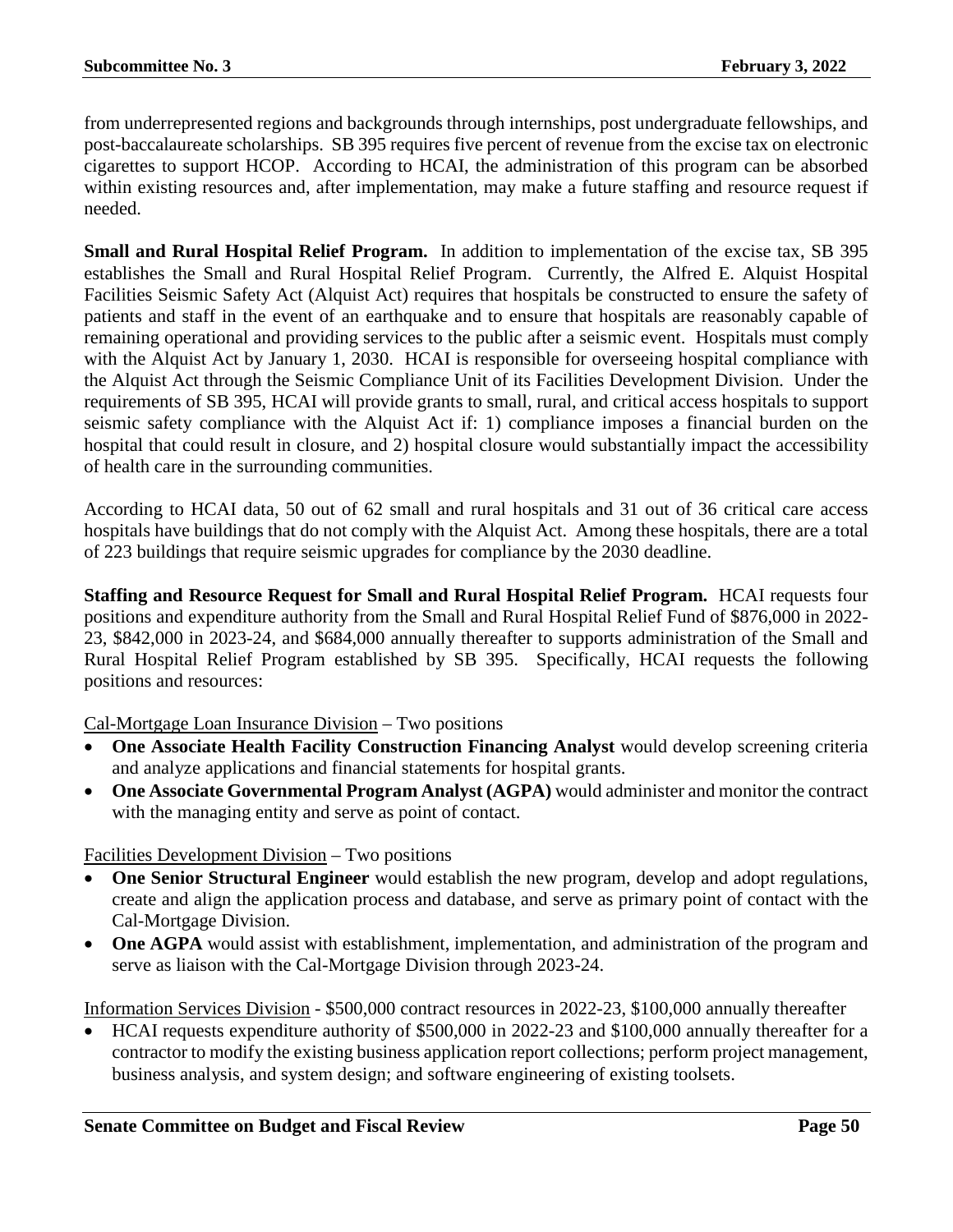**Subcommittee Staff Comment and Recommendation—Hold Open.** Subcommittee staff recommends holding this item open to allow continued discussions in advance of the May Revision.

**Questions.** The subcommittee has requested HCAI to respond to the following: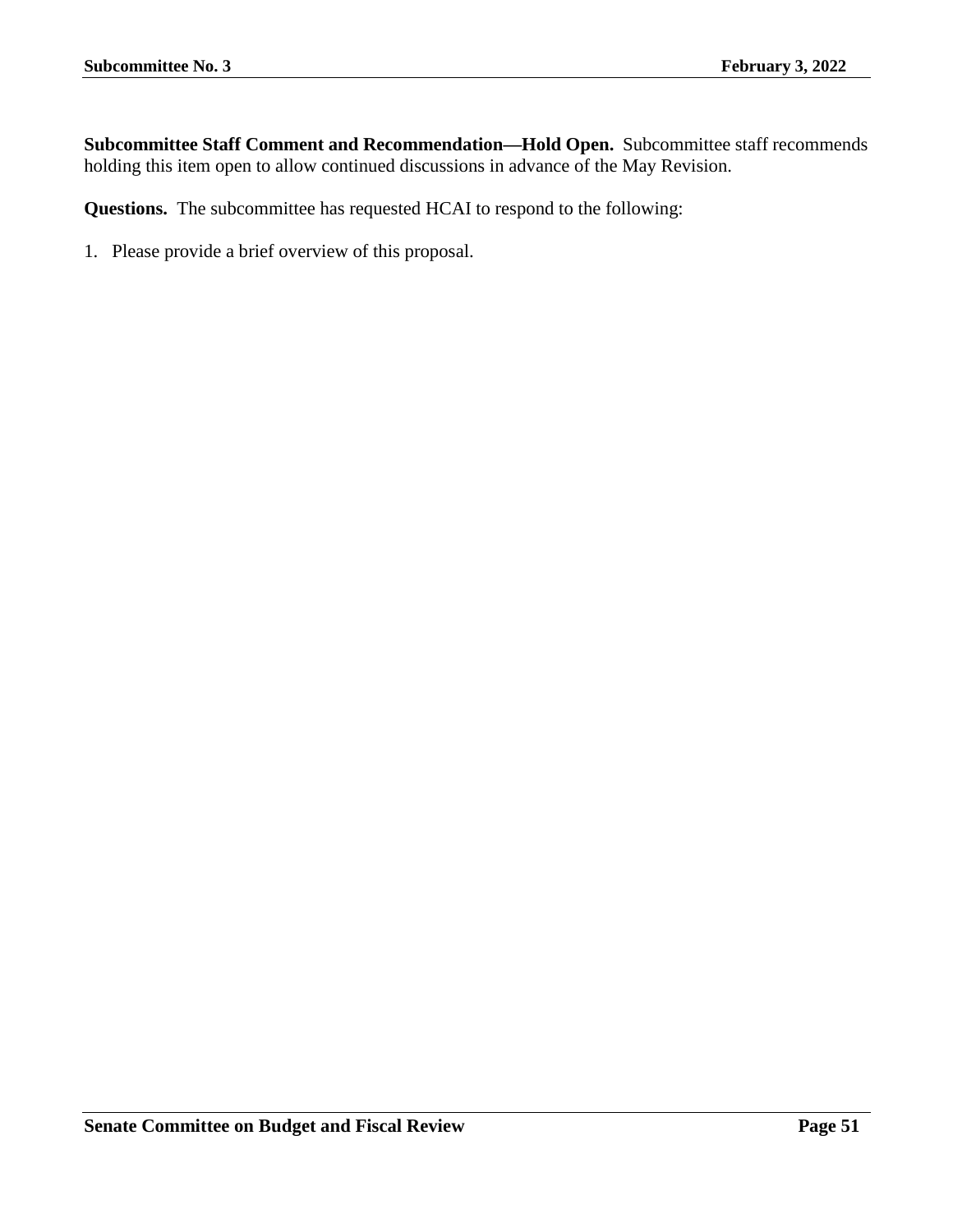# **Issue 5: AB 1204 – Hospital Equity Reporting**

**Budget Change Proposal – Governor's Budget.** HCAI requests two positions and expenditure authority from the California Health Data and Planning Fund of \$366,000 in 2022-23, two additional positions and expenditure authority of \$1.1 million in 2023-24, one additional position and expenditure authority of \$1.2 million in 2024-25, and \$861,000 annually thereafter. If approved, these positions and resources would allow HCAI to administer new requirements for hospitals to submit annual equity reports, pursuant to AB 1204 (Wicks), Chapter 751, Statutes of 2021.

| <b>Program Funding Request Summary</b>                    |           |           |  |  |
|-----------------------------------------------------------|-----------|-----------|--|--|
| $2023 - 24$ <sup>*</sup><br>2022-23<br><b>Fund Source</b> |           |           |  |  |
| 0143 – California Health Data and Planning Fund           | \$366,000 | \$842,000 |  |  |
| <b>Total Funding Request:</b>                             | \$366,000 | \$842,000 |  |  |
| <b>Total Requested Positions:</b>                         | 2.0       | 4.0       |  |  |

\* Additional fiscal year resources requested: 2024-25: \$1,223,000; 2025-26 and ongoing: \$861,000

**Background.** AB 1204 (Wicks), Chapter 751, Statutes of 2021, requires an acute hospital to prepare an annual equity report that includes an analysis of health status and access to care disparities for patients on the basis of age, sex, race, ethnicity, language, disability status, sexual orientation, gender identity, and payer. The equity report must include a plan to achieve reduction of the disparities identified in the report, with measurable objectives and specific timeframes. Hospitals will submit the report to HCAI, and AB 1204 authorizes HCAI to impose fines not to exceed \$5,000 against hospitals that do not comply with these reporting requirements. HCAI will make hospital equity reports available on its website.

In addition to collection, enforcement, and publication of hospital equity reporting, AB 1204 requires HCAI to convene a Health Care Equity Measures Advisory Committee. The committee's membership, appointed by the HCAI Director, will include: 1) associations representing public hospitals and health systems, 2) associations representing private hospitals and health systems, 3) organized labor, 4) organizations representing consumers, 5) organizations representing vulnerable populations, and 6) an HCAI representative. The committee will assist HCAI in reviewing and amending measures to be included in hospital equity reporting, including alignment and integration of measures developed by the federal Centers for Medicare and Medicaid Services (CMS) and the Agency for Healthcare Quality Research (AHRQ).

In addition to hospital equity reporting requirements, AB 1204 expands the definition of vulnerable populations for the purpose of hospital reporting of community benefits. The expanded definition now includes:

- Racial and ethnic groups experiencing disparate health outcomes, including Black/African American, American Indian, Alaska Native, Asian Indian, Cambodian, Chinese, Filipino, Hmong, Japanese, Korean, Laotian, Vietnamese, Native Hawaiian, Guamanian or Chamorro, Samoan, as well as individuals of Hispanic/Latino origin, including Mexican, Mexican American, Chicano, Salvadoran, Guatemalan, Cuban, and Puerto Rican.
- Socially disadvantaged groups, including: 1) the unhoused; 2) communities with inadequate access to clean air and water; 3) people with disabilities; 4) people identifying as lesbian, gay, bisexual, transgender, or queer; and 5) individuals with limited English proficiency.

**Senate Committee on Budget and Fiscal Review <b>Page 52 Page 52**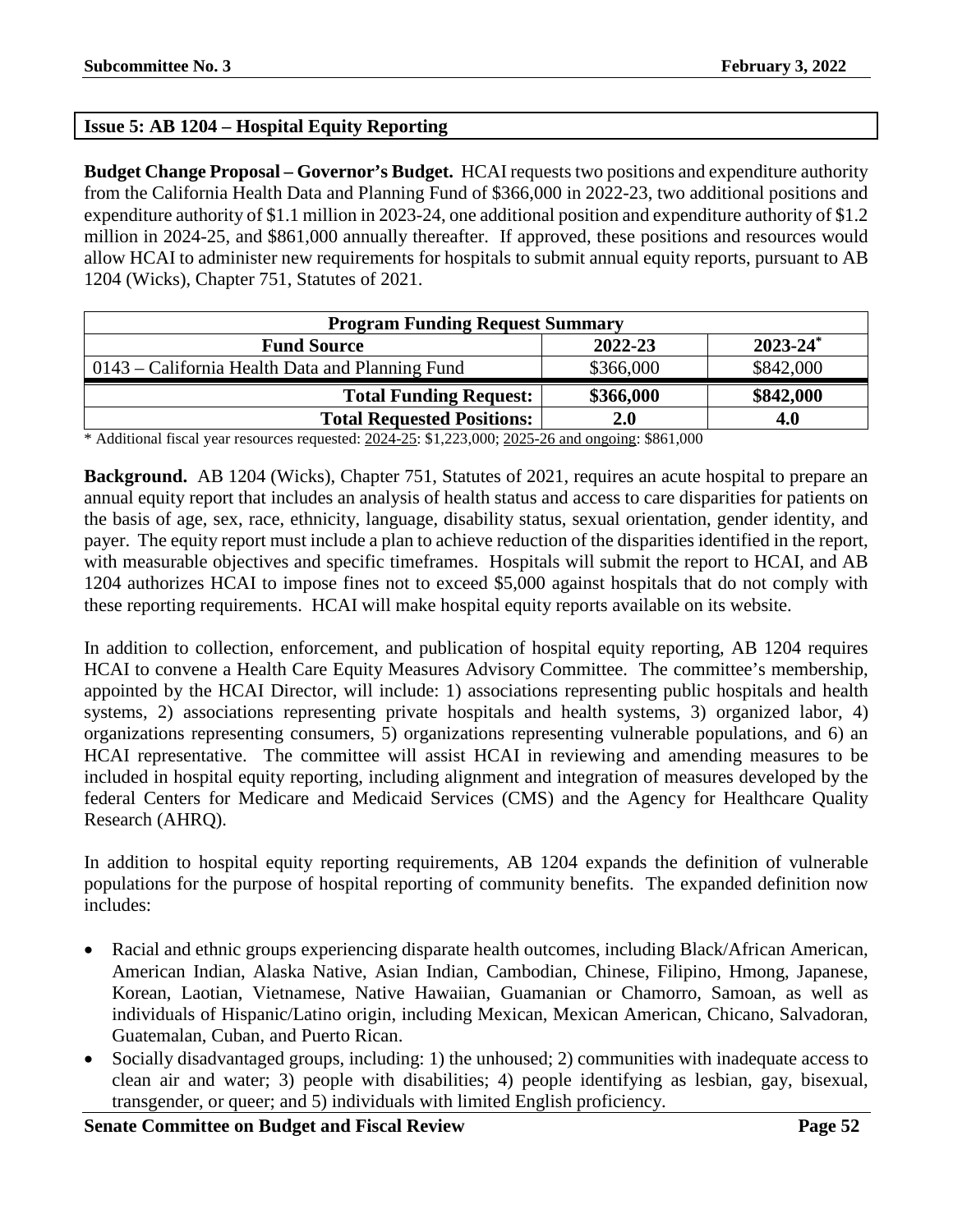**Staffing and Resource Request.** HCAI requests two positions and expenditure authority from the California Health Data and Planning Fund of \$366,000 in 2022-23, two additional positions and expenditure authority of \$1.1 million in 2023-24, one additional position and expenditure authority of \$1.2 million in 2024-25, and \$861,000 annually thereafter to administer new requirements for hospitals to submit annual equity reports, pursuant to AB 1204. Specifically, HCAI requests the following positions and resources:

### $2022-23$  – Two positions

- **One Health Program Specialist I** position would support analysis of equity reports, support the advisory committee in developing equity measures, and support development and updates to regulations.
- **One Research Scientist II** position would support statistical data de-identification and measure coding, support the advisory committee with subject matter expertise in its development of equity measures, and ensure equity report information posted to the HCAI website is de-identified and protective of personal privacy, pursuant to state and federal privacy laws.

 $2023-24$  – Two additional positions

- **One Associate Governmental Program Analyst (AGPA)** would support analysis of equity reports, issuance of fines, management of appeals, and technical assistance.
- **One Information Technology Specialist I** position would support data application changes, engineering, and maintenance; support system applications, system integration, application maintenance and operations, database administration; and research and evaluation of emerging technologies.

 $2024-25$  – One additional position

• One AGPA would support analysis of equity reports, issuance of fines, management of appeals, and technical assistance.

IT Consulting Services - \$360,000 in 2023-24 and 2024-25

• HCAI requests expenditure authority of \$360,000 in 2023-24 and 2024-25 for IT consulting to modify existing data capture, storage and management solutions, task and schedule planning, data analysis, technical integration of new data fields, testing, and modifications to reports.

**Subcommittee Staff Comment and Recommendation—Hold Open.** Subcommittee staff recommends holding this item open to allow continued discussions in advance of the May Revision.

**Questions.** The subcommittee has requested HCAI to respond to the following: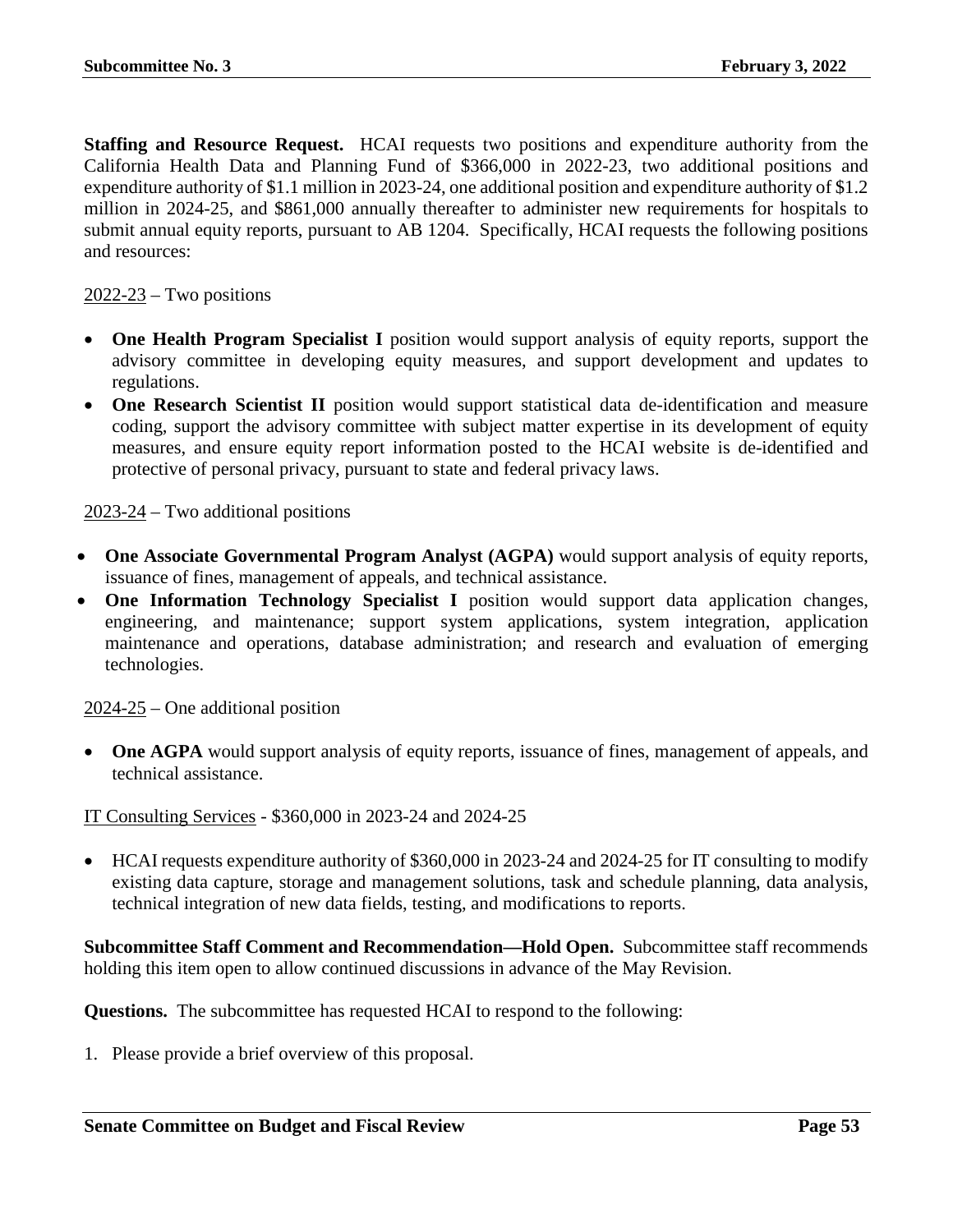# **Issue 6: AB 1020 – Health Care Debt and Fair Billing**

**Budget Change Proposal – Governor's Budget.** HCAI requests 16 positions and expenditure authority of \$3.9 million (\$2 million General Fund and \$2 million California Health Data and Planning Fund) in 2022-23, and two additional positions and \$3.6 million (\$1.8 million General Fund and \$1.8 million California Health Data and Planning Fund) annually thereafter. If approved, these positions and resources would allow HCAI to oversee and enforce new hospital requirements for discount payment and charity care policies, pursuant to AB 1020 (Friedman), Chapter 473, Statutes of 2021.

| <b>Program Funding Request Summary</b>          |             |               |  |
|-------------------------------------------------|-------------|---------------|--|
| <b>Fund Source</b>                              | 2022-23     | $2023 - 24^*$ |  |
| $0001$ – General Fund                           | \$1,951,000 | \$1,801,000   |  |
| 0143 – California Health Data and Planning Fund | \$1,967,000 | \$1,817,000   |  |
| <b>Total Funding Request:</b>                   | \$3,918,000 | \$3,618,000   |  |
| <b>Total Requested Positions:</b>               | <b>16.0</b> | <b>18.0</b>   |  |

\* Positions and resources ongoing after 2023-24.

**Background.** AB 774 (Chan), Chapter 755, Statutes of 2006, the Hospital Fair Pricing Act, requires all general acute care hospitals licensed in California to maintain understandable written policies regarding patient discount payment and charity care programs. At a minimum, uninsured patients with income at or below 400 percent of the federal level are eligible to apply for participation in a hospital's discount payment or charity care programs. Hospitals may also grant eligibility for patients with incomes over 400 percent of the federal poverty level for these programs. The hospital's policies must clearly state eligibility criteria, payment terms, and debt collection policies. Expected payments may not exceed the payment the hospital would receive under any government-sponsored health program (e.g. Medi-Cal, Medicare, etc.) in which the hospital participates. The Hospital Fair Pricing Act also requires a hospital to provide patients with a written notice about the hospital's financial assistance or charity care programs. In addition, the Act requires hospitals to provide a copy of its discount payment and charity care policies to HCAI, but authorized the Department of Public Health to enforce the remaining requirements through its oversight of hospital licensing. HCAI publishes links to hospitals' discount payment and charity care policies on its website [\(https://syfphr.hcai.ca.gov/FacilityList.aspx\)](https://syfphr.hcai.ca.gov/FacilityList.aspx).

According to a study published in Health Affairs, between 2004 and 2012, the net price actually paid for hospital care by uninsured patients shrank from six percent higher than Medicare prices to 68 percent lower than Medicare prices.<sup>[2](#page-53-0)</sup> In addition, hospitals have reduced the amount collected from uninsured patients and increased the overall percentage of services provided to uninsured patients. Another study found that, by 2011, 81 percent of hospitals charged Medicare rates or less to uninsured patients with incomes under 350 percent of the federal poverty level and 32 percent gave discounts for uninsured patients over [3](#page-53-1)50 percent of the federal poverty level.<sup>3</sup>

<span id="page-53-0"></span> <sup>2</sup> Bai G. "California's Hospital Fair Pricing Act Reduced the Prices Actually Paid by Uninsured Patients". *Health Affairs.* January 2015.

<span id="page-53-1"></span><sup>&</sup>lt;sup>3</sup> Melnick GA, Fonkych K. "Fair pricing law prompts most California hospitals to adopt policies to protect uninsured patients from high charges". *Health Affairs.* June 2013.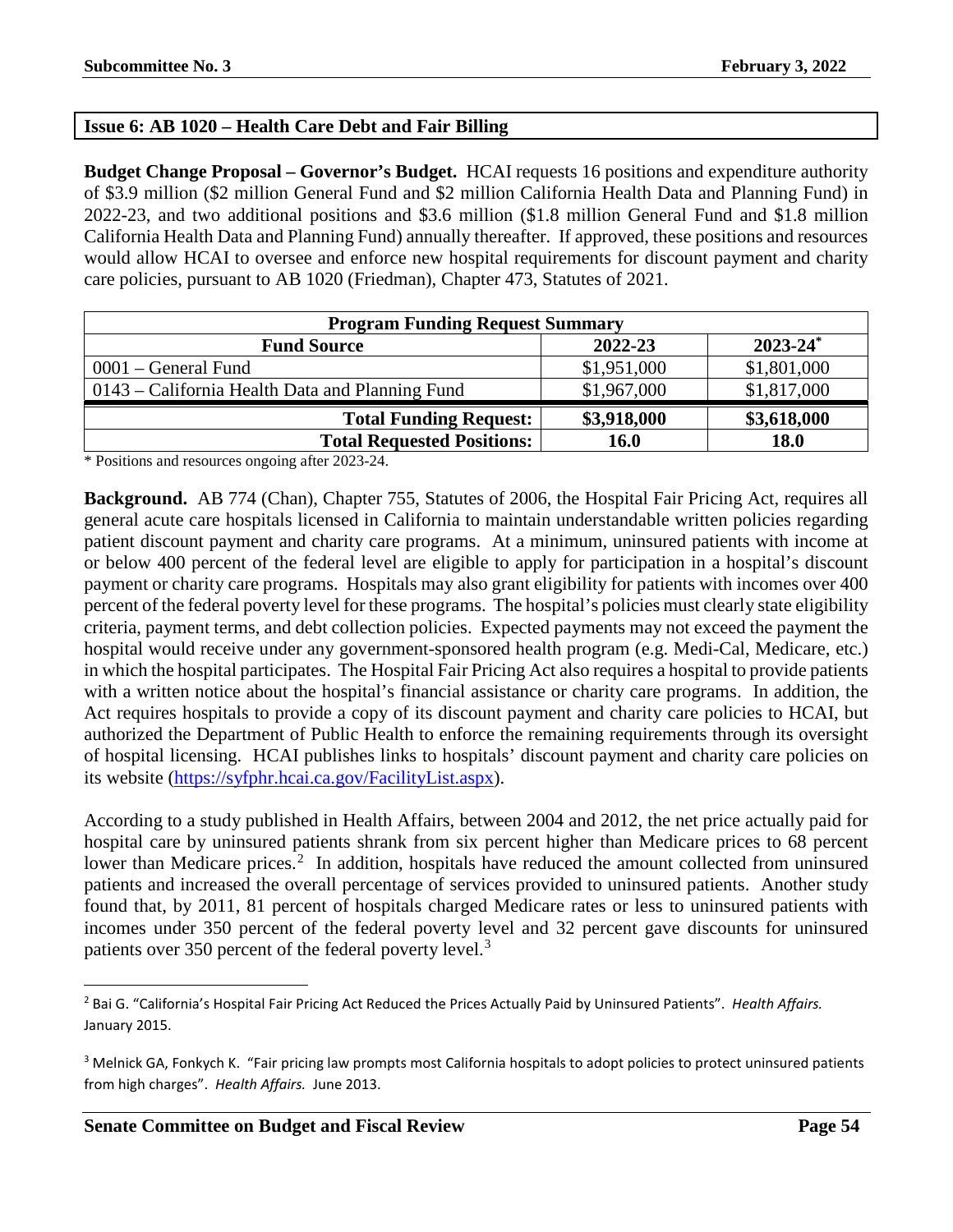**AB 1020 Updates Hospital Fair Pricing Act.** AB 1020 (Friedman), Chapter 473, Statutes of 2021, was introduced to address concerns that hospitals were withholding charity care from patients and that oversight and enforcement by the Department of Public Health was insufficient to ensure hospitals are complying with the Hospital Fair Pricing Act. AB 1020 restricts debt collection practices, including requirements on hospitals prior to referring debt to a collection agency, as well as requirements on debt collectors to provide information to consumers prior to collections. AB 1020 also increased the eligibility threshold for participation in discount payment or charity care programs from 350 to 400 percent of the federal poverty level and requires hospitals to post their program policies on their own website.

In addition to these reforms, AB 1020 transfers oversight responsibility for the Hospital Fair Pricing Act as amended to HCAI on January 1, 2024, and authorizes the imposition of administrative penalties on hospitals for violations of the Act. HCAI is required to investigate complaints that a hospital has not complied with the Act, including reviewing patient eligibility for discount payment or charity care programs and other hospital compliance requirements. If HCAI determines a violation has occurred, it may impose an administrative penalty of up to \$40,000, depending on certain criteria, including: 1) actual financial harm to patients; 2) the nature, scope, and severity of the violation; 3) the facility's history of compliance with related state and federal law and regulations; 4) factors beyond the facility's control; 5) the demonstrated willfulness of the violation; 6) the extent to which the facility detected the violation and took steps to correct it and prevent future violations; and 7) any applicable special circumstances of protecting access to quality care in small or rural hospitals.

**Staffing and Resource Request.** HCAI requests 16 positions and expenditure authority of \$3.9 million (\$2 million General Fund and \$2 million California Health Data and Planning Fund) in 2022-23, and two additional positions and \$3.6 million (\$1.8 million General Fund and \$1.8 million California Health Data and Planning Fund) annually thereafter to oversee and enforce new hospital requirements for discount payment and charity care policies, pursuant to AB 1020. Specifically, HCAI requests the following positions and resources:

## Program Staff – Seven positions

- **One Staff Services Manager II** position would direct the work of the new program, oversee program operations, and would be responsible for developing and implementing efficient and effective program policies and procedures.
- **One Associate Governmental Program Analyst (AGPA)** and **One Staff Services Analyst (SSA)**  would process and log patient complaints, make recommendations on administrative and programrelated issues, tabulate and analyze data, and prepare reports.
- **Four Associate Health Program Advisors** would support planning, implementation, monitoring, and evaluation of the program, as well as perform financial analysis of patient billing complaints including eligibility determinations and penalty determinations.

### Legal Staff – Five positions

• **One Assistant Chief Counsel** would lead a team of attorneys, as well as the program staff unit described above, and would be responsible for assignment of reviews and determinations of patient complaints and assessment of associated penalties.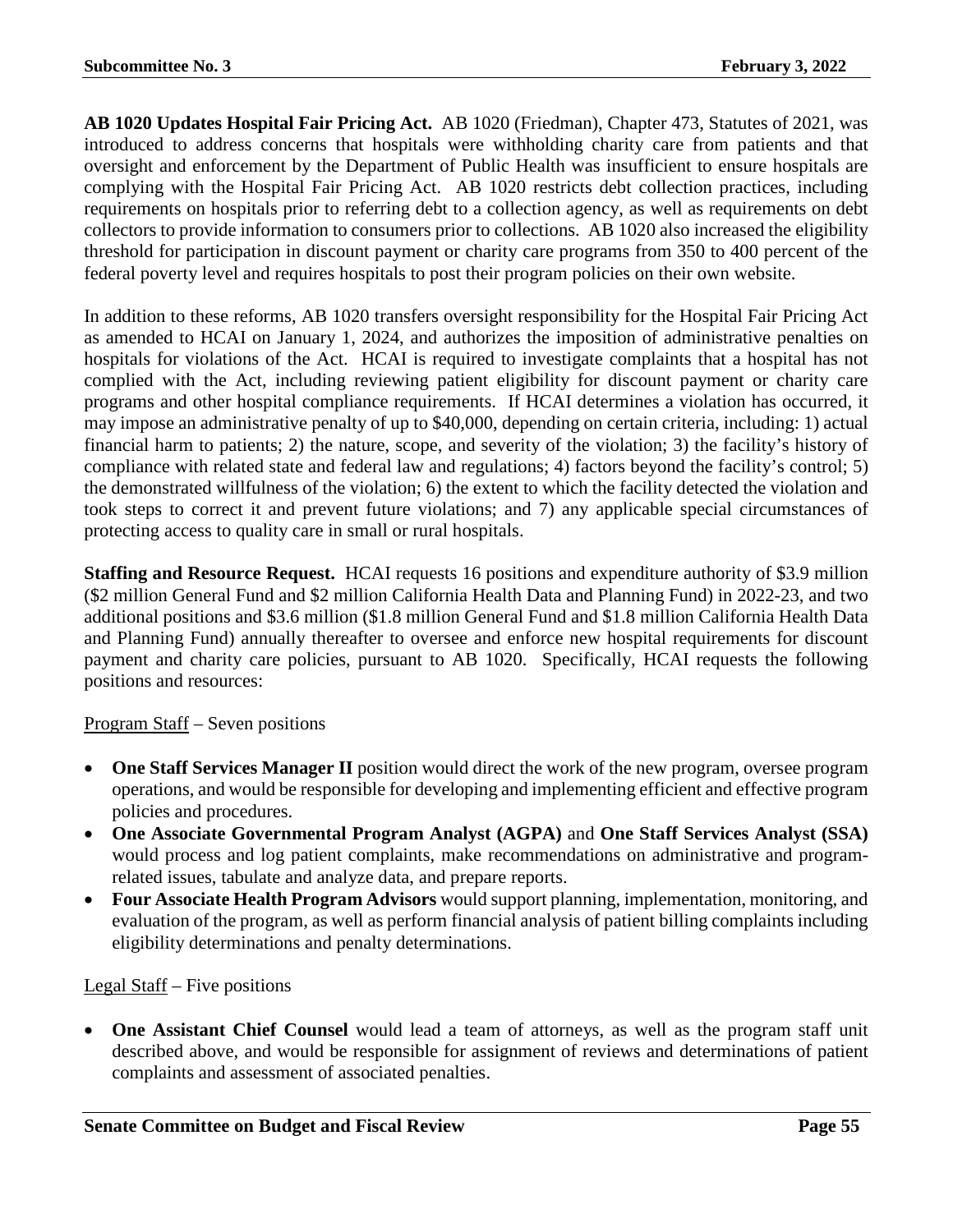• **Two Attorney II** positions and **two Attorney** positions would support and advise the program on legal matters, carry out the program's investigation and enforcement responsibilities, and make determinations if a violation has occurred and penalties assessed.

Information Technology Staff – Three positions

• **Two Information Technology (IT) Specialist I** positions and **one IT Associate** position would support business application design, engineering, and maintenance; develop, code, support, and enhance system applications; perform system integration, application maintenance and continuous operations, and database administration; and research and evaluate emerging technologies.

Human Resources Staff – One position

**One AGPA** would support program needs for human resources, pay and payroll, and benefits.

Accounting Staff – Two positions (Beginning 2023-24)

• **Two Accounting Officer Specialists** would perform fiscal and accounting workload for the program, including accounts payable and receivable functions, and management of records in the Financial Information System for California (FI\$Cal) and the State Controller's Office.

IT and Language Contract Resources

- HCAI is requesting expenditure authority of \$750,000 in 2022-23 and \$250,000 annually thereafter for business analysis, system software engineering, and continuous operation to engineer and maintain technology systems to support the program.
- HCAI is also requesting expenditure authority of \$25,000 annually for written translation and verbal interpretation services necessary to prepare forms and materials in multiple languages, support review of patient complaints, and provide meaningful access for limited English proficiency consumers.

**Subcommittee Staff Comment and Recommendation—Hold Open.** Subcommittee staff recommends holding this item open to allow continued discussions in advance of the May Revision.

**Questions.** The subcommittee has requested HCAI to respond to the following: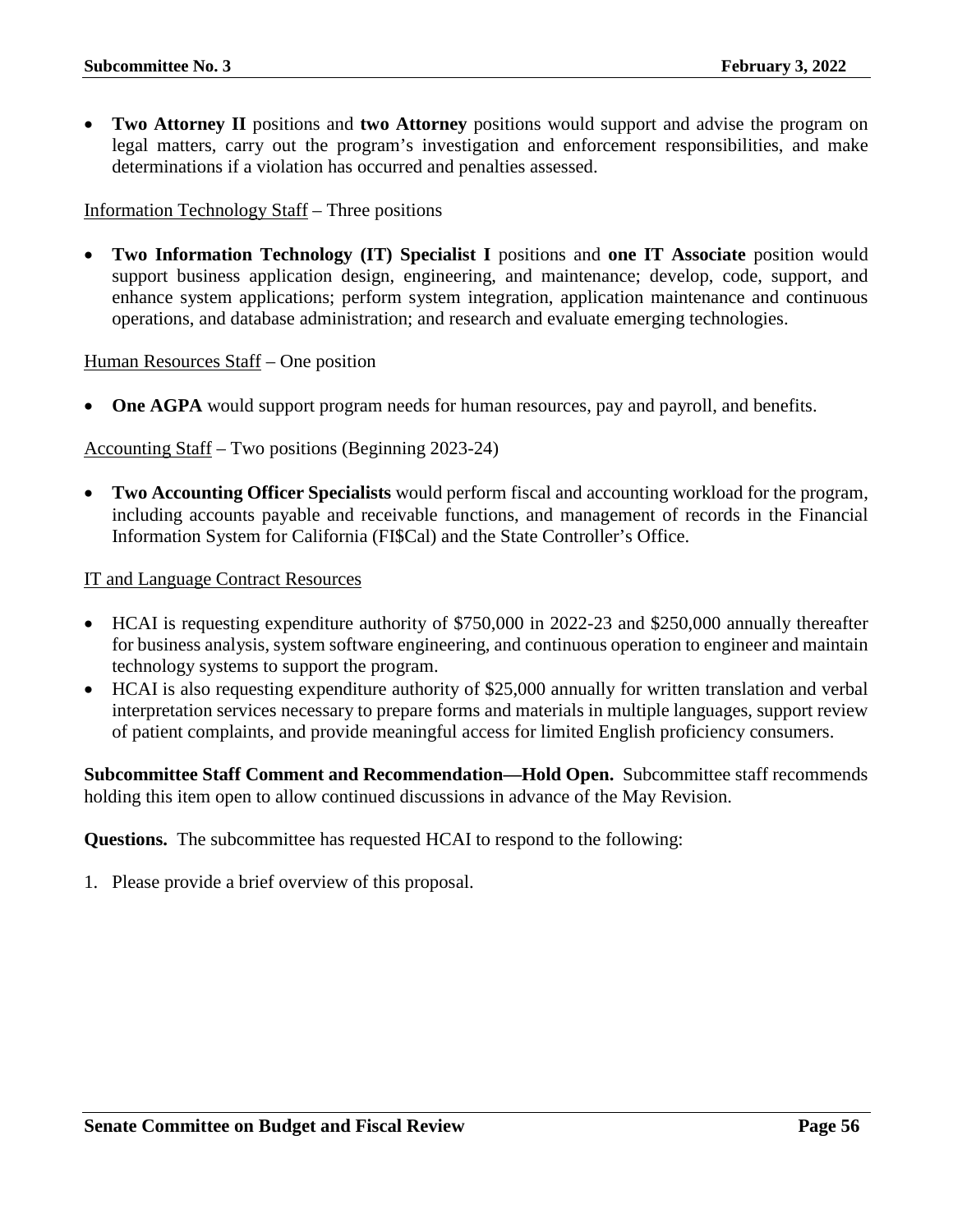## **Issue 7: Workforce for a Healthy California for All**

**Budget Change Proposal – Governor's Budget.** HCAI requests expenditure authority of \$296.5 million (\$270.5 million General Fund and \$26 million Opioid Settlement Fund) in 2022-23, and General Fund expenditure authority of \$370.5 million in 2023-24 and 2024-25. If approved, these resources would allow HCAI to support additional loan repayment, scholarship, stipend, and organizational grant awards for health workforce initiatives in its Workforce for a Healthy California for All Program. Of these requested resources, \$14.8 million in 2022-23 and \$18.5 million in 2023-24 and 2024-25 would support state operations costs to administer the program.

| <b>Program Funding Request Summary</b>                    |               |               |  |  |  |
|-----------------------------------------------------------|---------------|---------------|--|--|--|
| $2023 - 24$ <sup>*</sup><br><b>Fund Source</b><br>2022-23 |               |               |  |  |  |
| <b>State Operations:</b>                                  |               |               |  |  |  |
| 0001 – General Fund                                       | \$13,525,000  | \$18,525,000  |  |  |  |
| 3397 – Opioid Settlement Fund                             | \$1,300,000   | \$-           |  |  |  |
| <b>Local Assistance:</b>                                  |               |               |  |  |  |
| $0001$ – General Fund                                     | \$256,975,000 | \$351,975,000 |  |  |  |
| 3397 – Opioid Settlement Fund                             | \$24,700,000  | \$-           |  |  |  |
| <b>Total Funding Request:</b>                             | \$296,500,000 | \$370,500,000 |  |  |  |
| <b>Total Requested Positions:</b>                         | 0.0           | 0.0           |  |  |  |

\* Additional fiscal year resources requested: 2024-25: \$370,500,000.

**Background.** As California continues to make progress providing affordable health coverage to all its residents, current and projected shortages of providers of health care services make it difficult for many Californians, particularly those enrolled in Medi-Cal or with complex health care needs, to easily access necessary medical care. According to the California Future Health Workforce Commission, a diverse body of public, private, and non-profit stakeholders convened to study the state's health workforce needs, California is facing statewide and regional shortages of many essential providers of primary care, behavioral health, public health interventions, and care for older adults. In addition, California lacks an adequate supply of frontline health care workers, such as community health workers (CHWs), home care workers, medical assistants (MAs), and peer support specialists, as well as an adequate supply of all providers with the necessary cultural and linguistic competency to effectively serve the health care needs of an increasingly diverse state.<sup>[4](#page-56-0)</sup>

**Primary Care Workforce Shortages.** According to the Healthforce Center at the University of California, San Francisco (UCSF), California will likely face a statewide shortfall of clinicians by 2030, with some regions facing greater shortages than others as providers are not evenly distributed across regions of the state. Based on their forecast of provider supply, the Healthforce Center estimates the supply of primary care physicians (MDs) will decrease between 8 and 25 percent because an insufficient number of new primary care MDs are completing residency programs to replace physicians who are projected to retire. The Healthforce Center also estimates that, by 2030, the supply of primary care nurse

<span id="page-56-0"></span> <sup>4</sup> California Future Health Workforce Commission. *Meeting the Demand for Health: Final Report of the California Future Health Workforce Commission.* February 2019.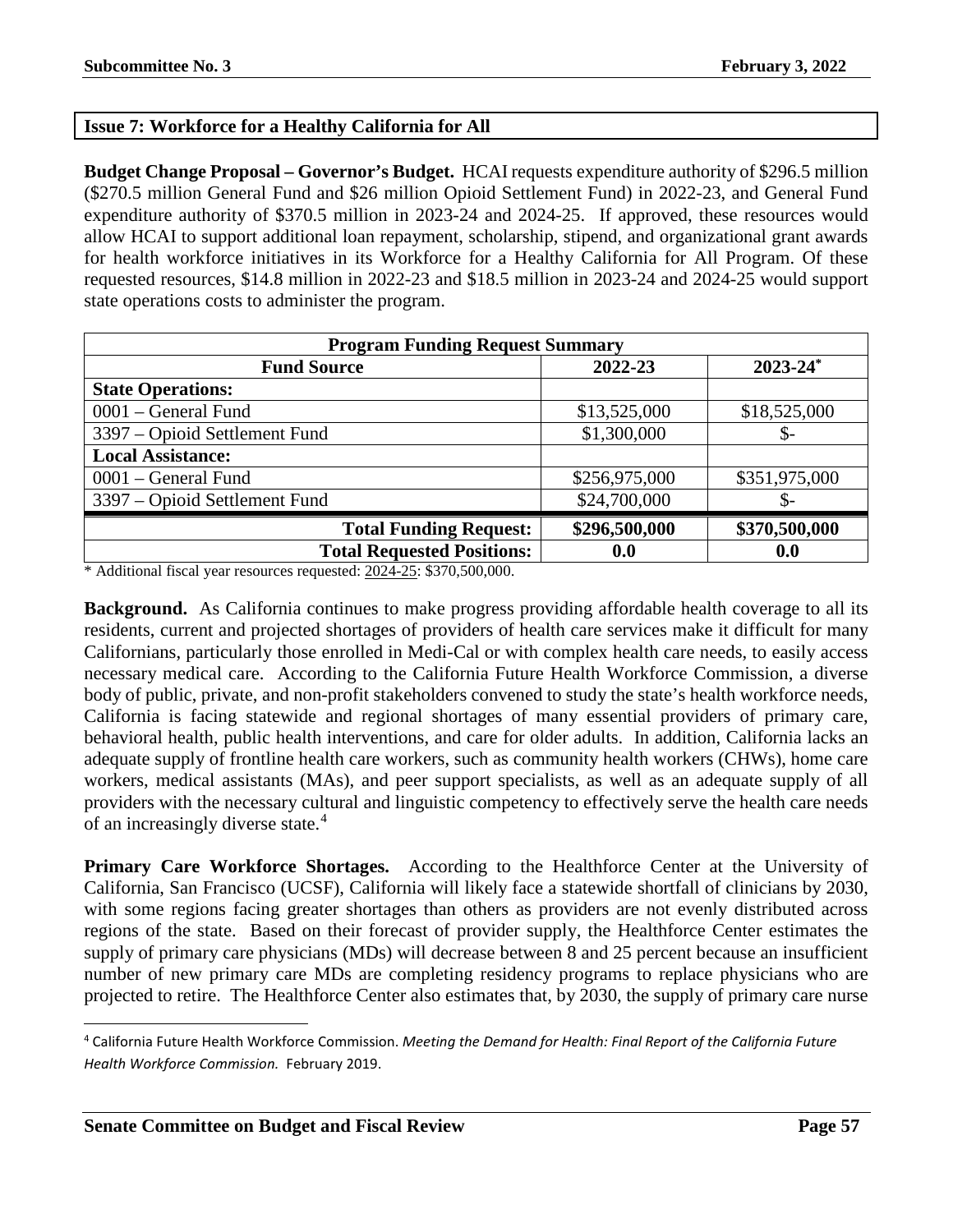practitioners (NPs) is projected to increase between 82 and 157 percent and the supply of primary care physician assistants (PAs) is projected to increase between 64 and 127 percent. By 2030, nearly half of California's primary care workforce will consist of NPs and PAs, delivering up to 75 percent of all primary care services.[5](#page-57-0)

**Behavioral Health Workforce Shortages.** Similar to primary care, providers of behavioral health services suffer from geographic maldistribution. For example, the San Joaquin Valley and Inland Empire regions have the lowest provider-to-population ratios in the state for almost every category of behavioral health provider, compared to the Bay Area which has more than three times as many psychiatrists by population as those two regions. In addition, most behavioral health occupations do not reflect the racial, ethnic, or gender diversity of the state. African Americans and Latinos are underrepresented among psychiatrists and psychologists, while Latinos are also underrepresented among counselors and clinical social workers. Men constitute the majority of psychiatrists, while women constitute the majority of psychologists, counselors, and social workers.

Training opportunities are similarly maldistributed. For example, there are no residency programs for psychiatrists and no educational programs for mental health nurse practitioners or psychologists north of Sacramento. There are also no doctoral programs in psychology in the Central Coast or San Joaquin Valley regions. While Latino representation among graduates of social work and psychiatric technician programs has improved, Latinos remain underrepresented among graduates of psychiatric residency programs and clinical or counseling psychology programs.

According to Healthforce researchers, based on current supply of providers and demand for service utilization, by 2028 California will have 50 percent fewer psychiatrists than needed to meet the state's mental health needs, and 28 percent fewer psychologists, licensed marriage and family therapists (LMFTs), licensed professional clinical counselors (LPCCs), and licensed clinical social workers  $(LCSWs)$  than needed.<sup>[6](#page-57-1)</sup>

**Resource Request.** HCAI requests expenditure authority of \$296.5 million (\$270.5 million General Fund and \$26 million Opioid Settlement Fund) in 2022-23, and General Fund expenditure authority of \$370.5 million in 2023-24 and 2024-25 to support loan repayment, scholarship, stipend, and organizational grant awards for health workforce initiatives in the Workforce for a Healthy California for All Program. Specifically, these resources would support the following workforce initiatives:

• *Community Health Workers.* HCAI is requesting resources to support a new program to recruit, train, and certify 25,000 new community health workers by 2025, with specialized training to work with certain populations including the justice-involved, the unhoused, older adults, or persons with disabilities. According to HCAI, the training requirements would align with Medi-Cal requirements for reimbursement for providing its new community health worker services benefit.

<span id="page-57-0"></span> <sup>5</sup> Joanne Spetz, Janet Coffman, and Igor Geyn (Healthforce Center at UCSF). *California's Primary Care Workforce: Forecasted Supply, Demand, and Pipeline of Trainees, 2016-2030*. August 2017.

<span id="page-57-1"></span><sup>6</sup> Janet Coffman, Timothy Bates, Igor Geyn, and Joanna Spetz (Healthforce Center at UCSF). *California's Current and Future Behavioral Health Workforce.* February 2018. [https://healthforce.ucsf.edu/publications/california-s-current-and-future](https://healthforce.ucsf.edu/publications/california-s-current-and-future-behavioral-health-workforce)[behavioral-health-workforce](https://healthforce.ucsf.edu/publications/california-s-current-and-future-behavioral-health-workforce)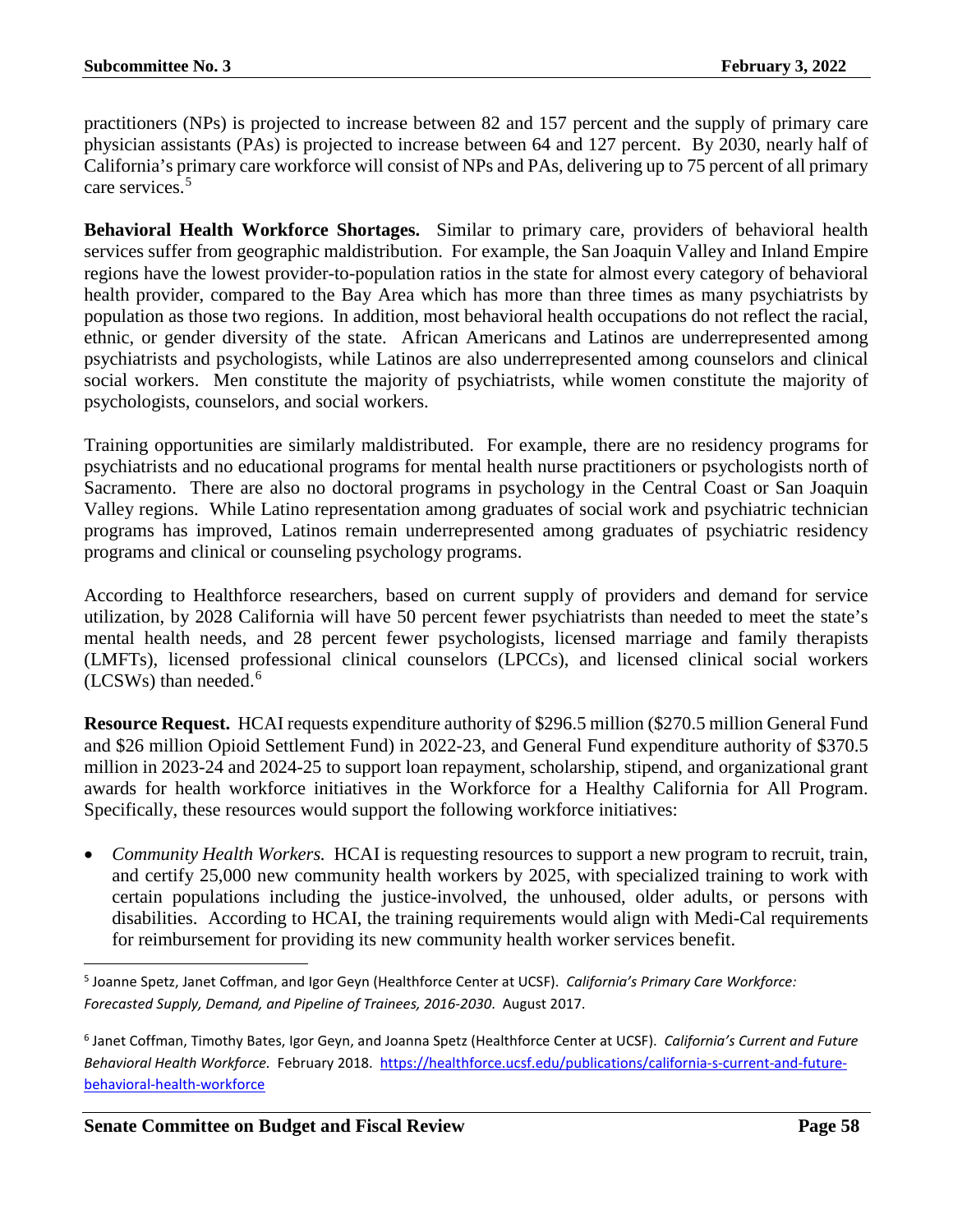- *Comprehensive Nursing Initiative.* HCAI requests resources to increase the numbers of registered nurses, licensed vocational nurses, certified nursing assistants, certified nurse midwives, certified medical assistants, family nurse practitioners, and other health professions. These resources would expand existing workforce programs at HCAI for these professionals. According to HCAI, these resources would annually support 4,509 loan repayments, 1,666 scholarships, and 20 training program grants for nurses and other professionals covered by this program expansion.
- *Social Workers.* HCAI requests resources to increase the number of social workers trained in California by supporting social work training programs and providing stipends and scholarships for working people to create a new pipeline for diverse social workers. According to HCAI, these resources would annually support 250 loan repayments, 620 stipends, and 5 training program grants for social workers' training.
- *Psychiatric Residents.* HCAI requests resources to increase the number of behavioral health providers such as psychiatrists, psychiatric nurse practitioners, and psychologists. Utilizing its existing workforce programs, HCAI expects these resources to result in eight additional residency slots in 2022-23, 10 in 2023-24, and 12 in 2024-25.
- *Multilingual Health Initiatives.* HCAI requests resources to increase the linguistic and cultural competencies in the health workforce by expanding scholarship and loan repayment opportunities for multilingual applicants. According to HCAI, additional slots will be created and set aside in existing health workforce programs for multilingual applicants, including annual support for 389 loan repayments and 459 scholarships.
- *Opioid Response Initiatives.* HCAI requests expenditure authority from the Opioid Settlement Fund of \$26 million for two workforce development, training, and supportive employment efforts focused on opioid abuse:
	- o Opioid Provider Training \$22 million in 2022-23 would support a three-year grant program, in partnership with the Department of Health Care Services, for community-based substance use disorder (SUD) providers to increase the number of licensed clinicians and non-licensed providers focused on opioid treatment, particularly fentanyl and fentanyl analogs. These grants would support recruitment, retention, and engagement; apprenticeship programs for high school youth; and recruitment of individuals transitioning from incarceration, transition age youth, low socioeconomic status individuals, or multilingual applicants.
	- o Vocational Rehabilitation \$4 million in 2022-23 would support the Department of Rehabilitation, with support from HCAI, to establish a pilot project to provide vocational rehabilitation services for consumers with SUD related to opioid use. The pilot will train the provider workforce on how to include employment services as part of participation in treatment.

In addition to support for workforce programs, HCAI requests resources to support the existing Health Workforce Education and Training Council to research healthcare shortages and best practices and strategies to build a diverse, culturally competent health workforce.

**State Operations for Administration of Workforce Programs.** In addition to direct support for workforce initiatives, HCAI requests expenditure authority of \$14.8 million (\$13.5 million General Fund and \$1.3 million Opioid Settlement Fund) in 2022-23 and General Fund expenditure authority of \$18.5 million in 2023-24 and 2024-25 to support state operations costs to administer the program.

**Subcommittee Staff Comment and Recommendation—Hold Open.** Subcommittee staff recommends holding this item open to allow continued discussions in advance of the May Revision.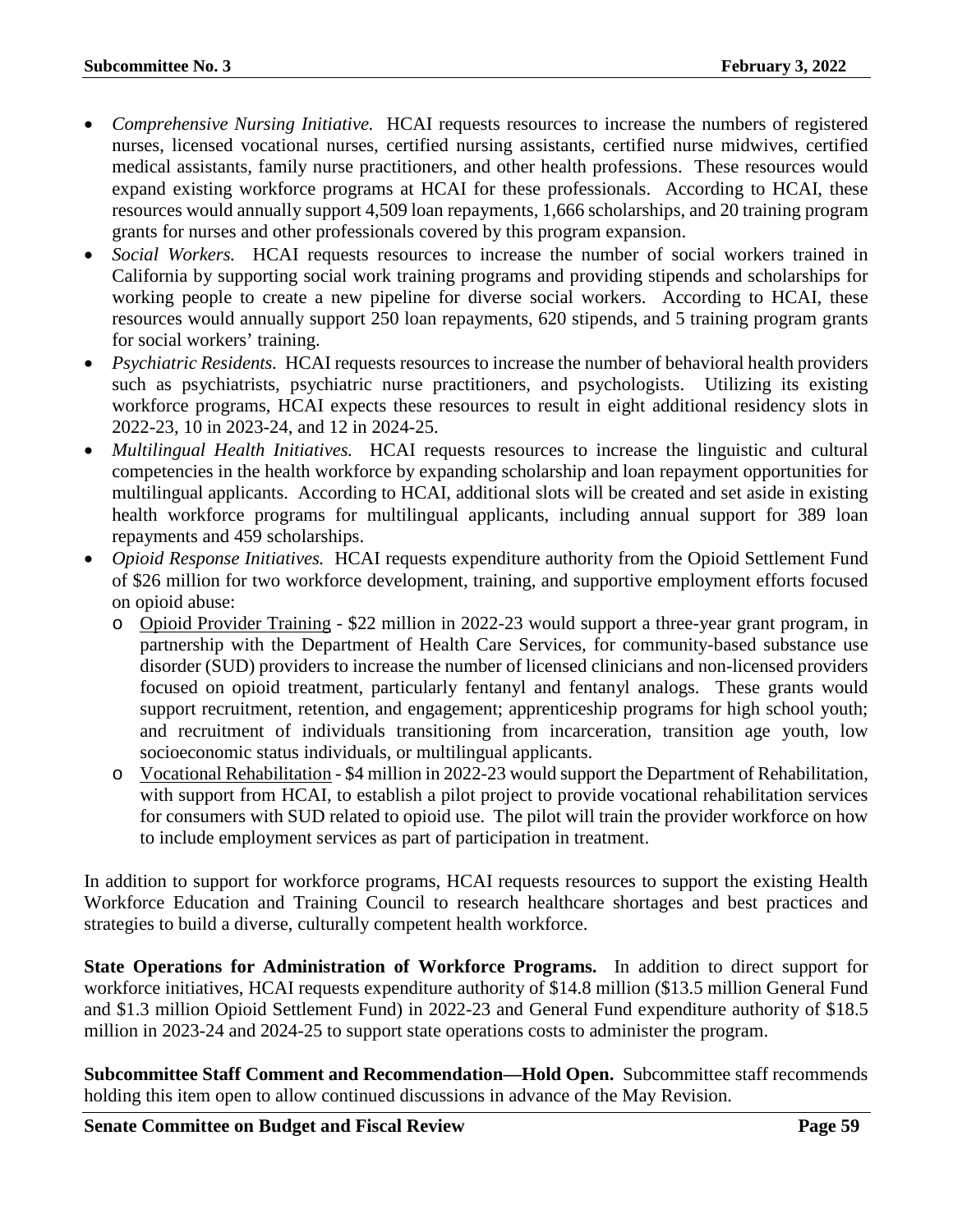**Questions.** The subcommittee has requested HCAI to respond to the following: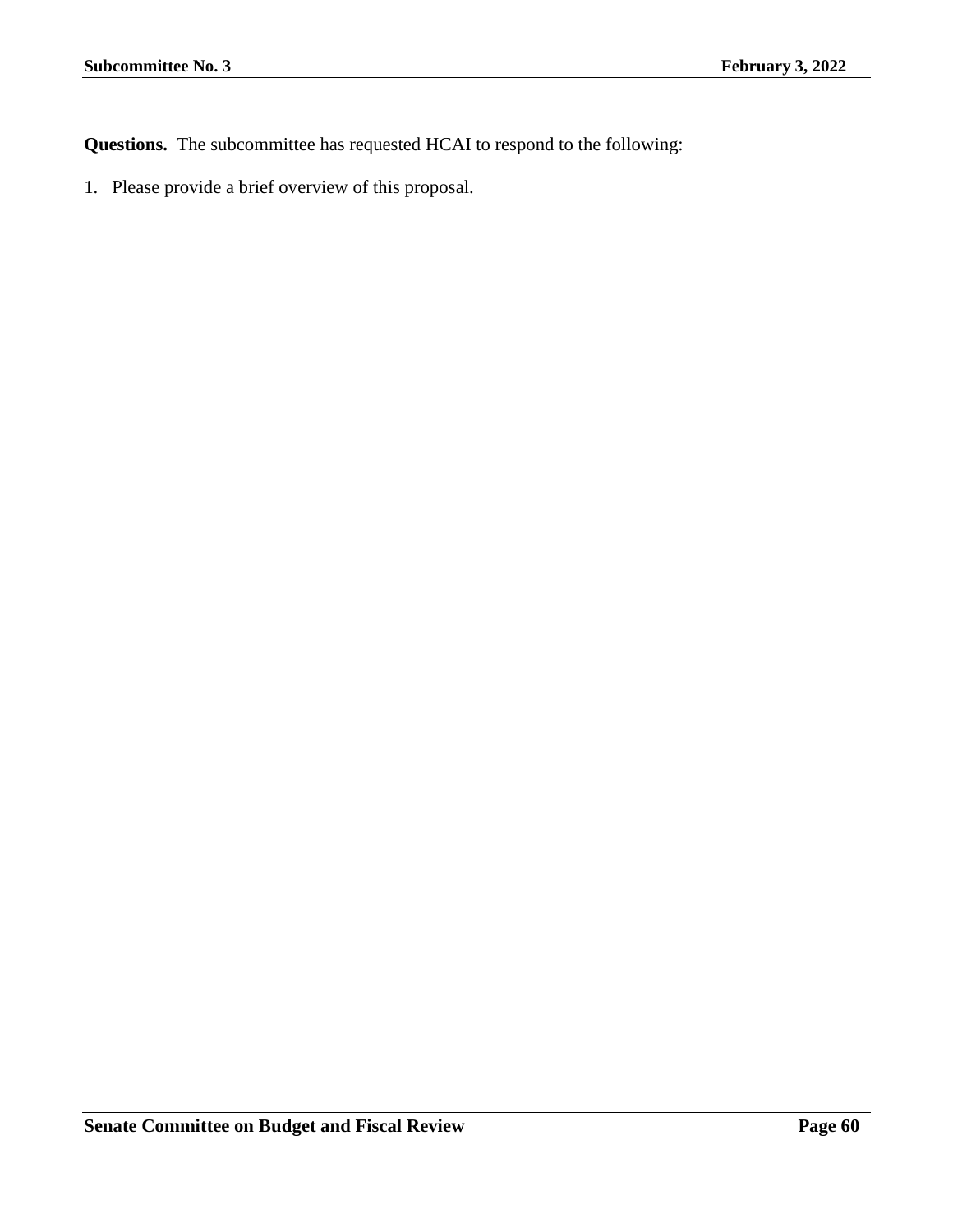## **Issue 8: Clinical and Capital Infrastructure for Reproductive Health Care**

**Budget Change Proposal – Governor's Budget.** HCAI requests General Fund expenditure authority of \$40 million in 2022-23, available for encumbrance and expenditure through June 30, 2028. If approved, these resources would support workforce development and capital infrastructure for providers of reproductive health services. Of these resources, \$2 million would support state operations to administer these programs.

| <b>Program Funding Request Summary</b> |                          |         |  |
|----------------------------------------|--------------------------|---------|--|
| <b>Fund Source</b>                     | $2022 - 23$ <sup>*</sup> | 2023-24 |  |
| <b>State Operations:</b>               |                          |         |  |
| 0001 – General Fund                    | \$2,000,000              |         |  |
| <b>Local Assistance:</b>               |                          |         |  |
| $0001$ – General Fund                  | \$38,000,000             | J) –    |  |
| <b>Total Funding Request:</b>          | \$40,000,000             | \$-     |  |
| <b>Total Requested Positions:</b>      | 0.0                      | 0.0     |  |

\* Resources available for encumbrance or expenditure through June 30, 2028.

**Background.** The constitutional guarantee of access to reproductive health care is currently under assault by conservative state governments and the recently installed conservative majority in the United States Supreme Court. Protections provided by previous Supreme Court precedents in *Roe v. Wade* (1973) and *Planned Parenthood v. Casey* (1992) may be overturned in the Court's review of a challenge to a restrictive abortion law in Mississippi that bans most abortions after 15 weeks in *Dobbs v. Jackson Women's Health Organization.* In addition, the Court allowed a Texas law (SB 8) to be implemented that permits anyone to sue an individual who performs or knowingly aids and abets an abortion after a heartbeat is detected. Judgments against these individuals would include an injunction, a minimum of \$10,000 in damages, and attorney's fees. The final disposition of the challenge to the constitutionality of SB 8 is pending before the Court in *United States v. Texas.*

In response to the Court's decision allowing SB 8 to be implemented in Texas, more than 40 organizations established the California Future of Abortion Council, including participation and support from reproductive health care providers, reproductive rights and justice advocacy organizations, legal and policy experts, researchers, advocates, the Governor, the Speaker of the Assembly, and the President Pro tempore of the Senate. The Council was convened to identify barriers to abortion services and recommend policy proposals supporting equitable and affordable access to abortion care for Californians and all others who seek care in California. In December 2021, the Council released a report with the following recommendations:

• *Increased Investment in Abortion Funds, Direct Practical Support and Infrastructure.* These investments ensure sufficient financial support for abortions and practical services, including; 1) funds to support the work of abortion organizations, providers, and other community-based organizations; 2) development of an abortion access landing page to provide information for those seeking abortion care in California; 3) funding for practical support infrastructure, capacity building, coordination, and safety measures for providers, clinics, patients, and funds; and 4) improve access to and capacity of Medi-Cal transportation services and encourage use of this benefit by abortion patients.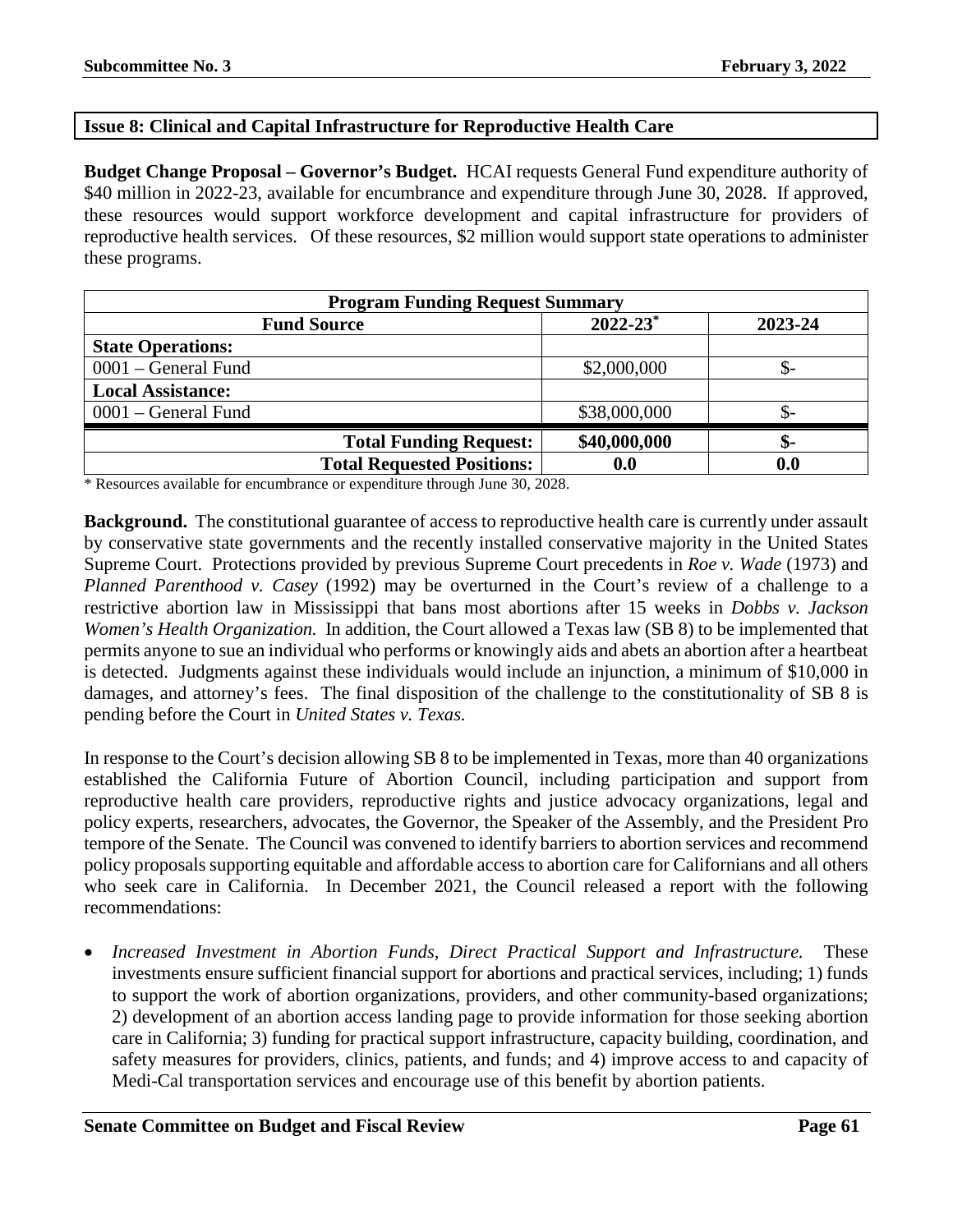- *Adequate and Timely Reimbursement for Abortion and Abortion-Related Services.* These investments would ensure cost is not a barrier to care and reimbursement rates and payment policies for abortion and abortion-related care are adequate and streamlined. Specifically, these investments would: 1) create and fund an uncompensated care program for abortion and abortion-related services provided to individuals without other means of paying for care; 2) establish a gap coverage program to provide coverage for Californians lacking coverage for abortion and abortion-related care; 3) Eliminate costsharing for abortion and abortion-related services regardless of a patient's insurance type; 4) improve Medi-Cal reimbursement rates to reflect the cost to provide care; 5) establish a supplemental payment program for providers that serve a high volume of Medi-Cal beneficiaries with abortion and abortionrelated care; 6) standardize telehealth policies across Medi-Cal and commercial payers and ensure reimbursement on the same basis and at the same rate as in-person care; and 7) more robust oversight by state health plan and insurance regulators to ensure uniform utilization and reimbursement for abortion, abortion-related care, and comprehensive sexual and reproductive health care.
- *Investments in a Diverse California Abortion Provider Workforce.* These investments would focus on expanding the capacity of California's health care workforce to provide high-quality and clientcentered abortion care, including: 1) improve the education pipeline by creating a California Reproductive Scholarship Corps to train physicians, nurse practitioners, certified nurse-midwives, physician assistants, and other health care professions; 2) optimize loan repayment to increase retention and recruitment of clinicians who provide abortion; 3) provide financial support for abortion service providers to access affordable insurance coverage; 4) require primary care and family medicine education programs to provide training in miscarriage management, medication abortion, and aspiration abortion; 5) create and fund a grant program for abortion training and for providers serving medically underserved populations; 6) expand the Song-Brown Healthcare Workforce Training Program to include certified nurse-midwives and additional support for abortion training; 7) support California-based organizations providing and enabling clinical abortion training; 8) review competency requirements for abortion training for nurse practitioners, certified nurse-midwives, and physician assistants; and 9) provide grants to implement or re-introduce medication abortion in clinics.
- *Reduce Administrative and Institutional Barriers to Abortion Care.* These investments would focus on eliminating key barriers to abortion and abortion-related care, including: 1) update Medi-Cal billing policies for medication abortion to facilitate equitable access using telehealth consistent with current clinical guidelines; 2) explore mechanisms for California providers to offer medication abortion services to patients residing in other states using telehealth; 3) update Medi-Cal policies that limit access to abortion care including restrictions on coverage later in a pregnancy and ensure coverage to the extent allowed by state law; 4) address existing barriers to abortion care later in pregnancy in licensing boards, and other health care institutions, to address disparities in the interpretation of state law regarding abortion care; 5) assess and address gaps in abortion access in areas of the state primarily served by religiously-affiliated hospitals and health systems; 6) modernize the presumptive eligibility for pregnant women program in Medi-Cal; and 7) provide funding for security infrastructure, training and enforcement of existing security and privacy laws to protect reproductive health care providers patients, and clinics.
- *Strengthen Legal Protections for Abortion Patients, Providers, Supporting Organizations and Individuals.* These investments seek to ensure the privacy and security of abortion patients, providers, and supporters to protect them from criminal, civil, or administrative liability for providing, obtaining, or assisting in abortion care or in the event of pregnancy loss. These investments include: 1) legal protections from civil and criminal liability and disciplinary actions for clinicians that provide abortions to patients in California or other states; 2) protect people from prosecutions and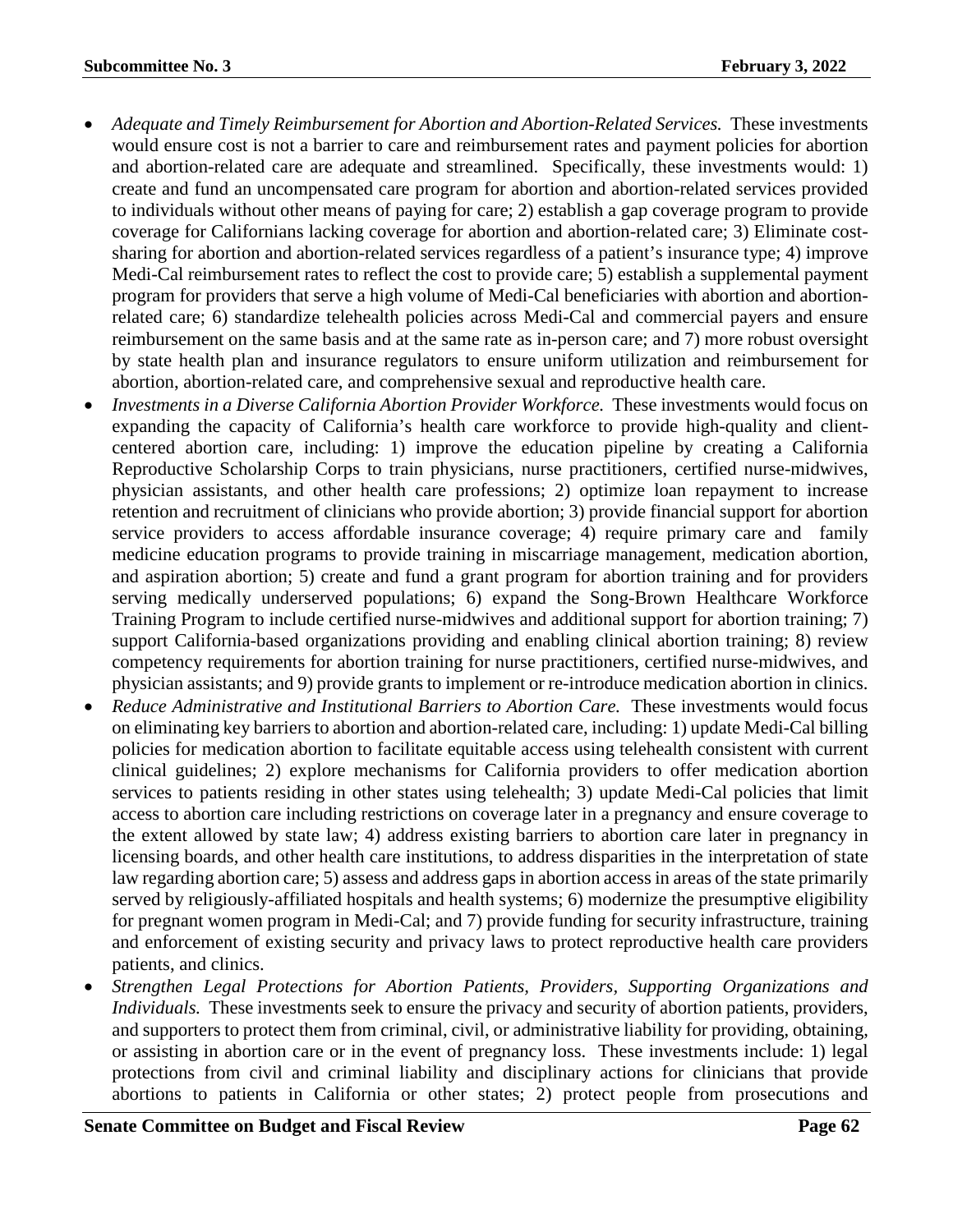criminalization of abortion or pregnancy loss; 3) protect patients that self-manage their abortion; 4) protect Californians from third-party enforcement of abortion restrictions; 5) repeal invalidated law requiring parental consent for abortion services; and 6) enhance implementation and compliance with laws protecting patient confidentiality when they seek sensitive services.

- *Address Misinformation and Disinformation and Provide Access to Medically Accurate, Culturally Relevant and Inclusive Education about Abortion and Access to Care.* These investments would expand, strengthen, and ensure the provision of medically accurate and inclusive comprehensive education around sexual and reproductive health, including: 1) adequately fund implementation and monitoring of California's existing comprehensive sexual health education mandate; 2) fund culturally relevant, community-based organizations that serve and provide medically accurate, comprehensive sexual and reproductive health education, including information about abortion, to communities that experience extreme barriers to care; 3) ensure eligible beneficiaries accessing services through the Medi-Cal Minor Consent program or Early and Periodic Screening, Diagnostic, and Treatment (EPSDT) benefit have coverage for and access to medically accurate, age appropriate comprehensive sexual health education inclusive of abortion education; and 4) require school districts to participate in the California Healthy Kids Survey and include a module on sexual and reproductive health care in the survey.
- *Support Data Collection, Research, and Reporting to Assess and Inform Abortion Care and Education Needs.* These investments would support research designed to inform policies and improve access to abortion care and education, including: 1) the California Future of Abortion Council progress and impact report; 2) comprehensive community survey and research to identify unmet educational and health needs; 3) data on the effectiveness of sexual health education in public schools; 4) data on the effectiveness and impact of the provision of medication abortion; and 5) data on the effectiveness of current reproductive and sexual health education interventions.

**Resource Request.** To support implementation of some of the recommendations of the California Future of Abortion Council, HCAI requests General Fund expenditure authority of \$40 million in 2022-23, available for encumbrance and expenditure through June 30, 2028, to support workforce development and capital infrastructure for providers of reproductive health services. Specifically, HCAI requests resources for the following:

- *Reproductive Clinical Health Care Workforce.* HCAI requests General Fund expenditure authority of \$19 million to support expansion of slots within existing scholarship and loan repayment programs for reproductive health care providers (e.g. physicians, nurse-midwives, physician assistants, and nurse practitioners) who commit to practice in reproductive health clinics for several years. According to HCAI, slots would be expanded in the National Health Corps State Loan Repayment Program, the Steven M. Thompson Physician Corp Loan Repayment Program, and the Advanced Practice Health Scholarship Program.
- *Capital Infrastructure for Reproductive Healthcare Facilities.* HCAI requests General Fund expenditure authority of \$19 million to assist reproductive healthcare facilities with capital costs to improve security and privacy protections for abortion providers, patients, volunteers, and staff. Capital costs could include facility security, cybersecurity, security personnel, and staff training.

Of the requested resources, \$2 million would support state operations to administer these programs.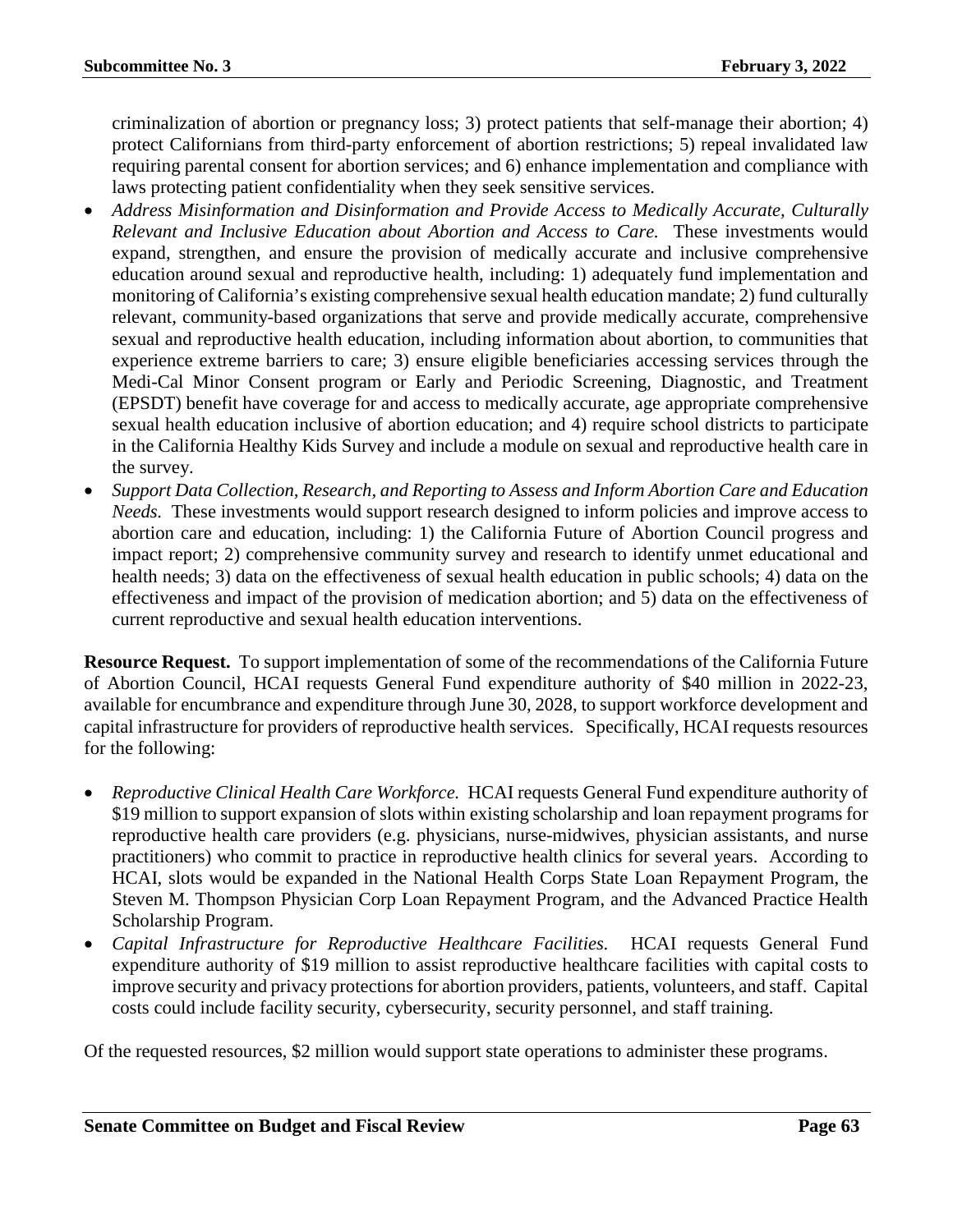**Subcommittee Staff Comment and Recommendation—Hold Open.** Subcommittee staff recommends holding this item open to allow continued discussions in advance of the May Revision.

**Questions.** The subcommittee has requested HCAI to respond to the following: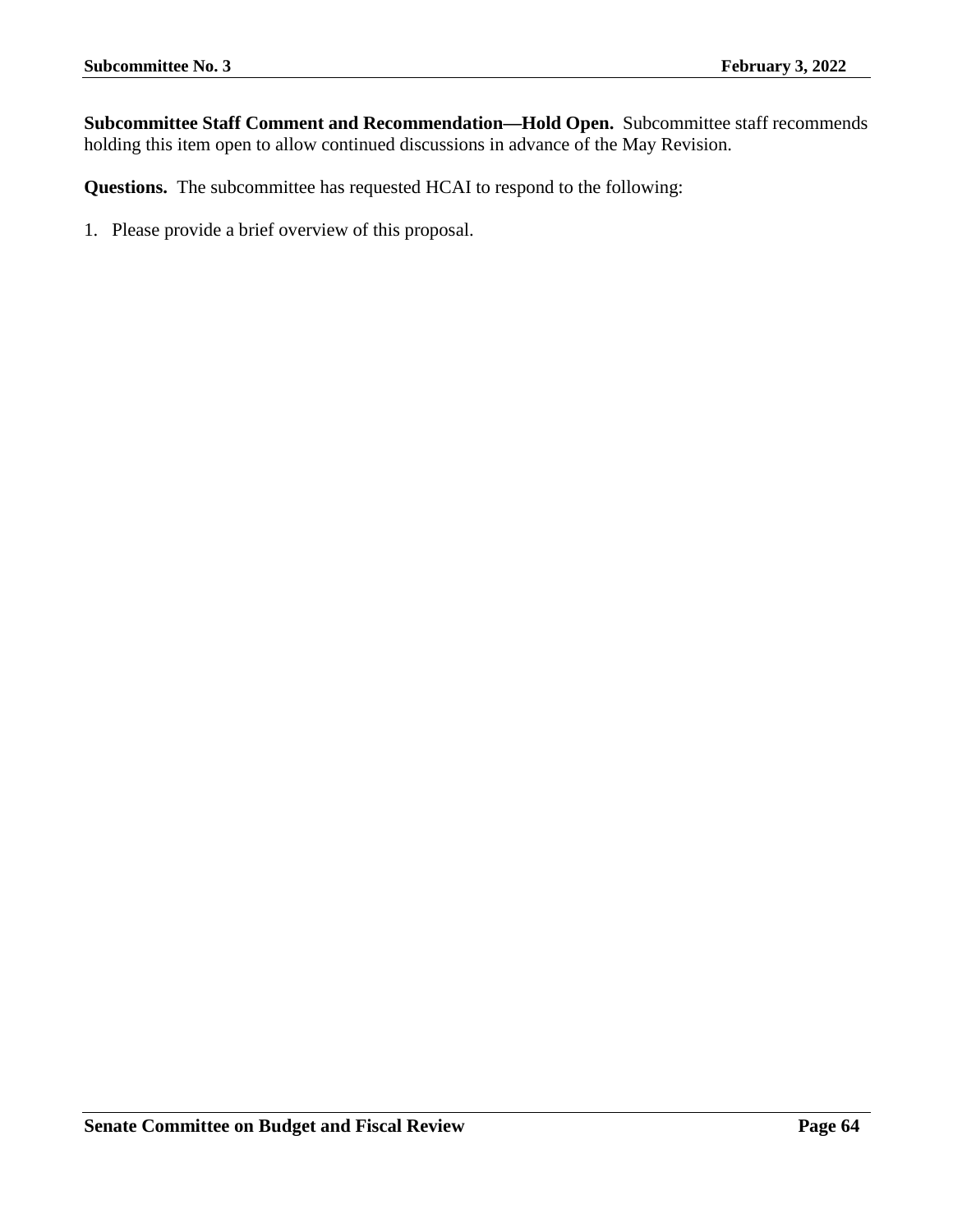## **Issue 9: Office of Health Care Affordability**

**Trailer Bill Language and Reappropriation – Governor's Budget.** HCAI proposes trailer bill language and requests reappropriation of General Fund authority of \$30 million approved in the 2021 Budget Act. If approved these statutory changes and reappropriation of resources would allow HCAI to establish the Office of Health Care Affordability to increase price and quality transparency, develop specific strategies and cost targets for different sectors of the health care industry, and financial consequences for entities that fail to meet these targets.

| <b>Program Funding Request Summary</b>                    |                    |     |  |  |
|-----------------------------------------------------------|--------------------|-----|--|--|
| $2022 - 23$ <sup>*</sup><br>2023-24<br><b>Fund Source</b> |                    |     |  |  |
| $0001$ – General Fund                                     | \$30,000,000       |     |  |  |
| <b>Total Funding Request:</b>                             | \$30,000,000       | -פ  |  |  |
| <b>Total Requested Positions:</b>                         | $\boldsymbol{0.0}$ | 0.0 |  |  |

\* Reappropriation of \$30 million approved in the 2021 Budget Act.

**Background.** California has made significant gains in reducing the number of uninsured individuals in the state through expansion of the Medi-Cal program and the establishment of Covered California, the state's health benefit exchange, which provides state and federal premium affordability subsidies to improve access to health care coverage. Despite these gains in coverage, Californians remain concerned about the cost of paying for health care. A 2018 statewide survey by the Kaiser Foundation and the California Health Care Foundation found approximately one in five Californians reported problems paying medical bills, nearly half of Californians experienced some type of cost-related health care access problem, and more than two in five reported delaying or forgoing care in the previous year due to cost. Californians with lower incomes, those who lack health insurance, and black and Latino residents were more likely than their white or Asian American counterparts to forgo care due to cost.

According to the Centers for Medicare and Medicaid Services, Californians spent \$292 billion on health care in 2014. Per-capita health spending in the state has grown steadily over time, with those covered by private health insurance experiencing the highest growth rates of approximately four percent per year. Prescription drug costs have grown at a particularly high rate, averaging seven percent per year.

**Other State Efforts to Control Health Care Costs.** Four other states have established regulatory bodies or independent entities aimed at controlling the growth of health expenditures. Each of these states (Maryland, Massachusetts, Oregon, and Rhode Island) approach the problem of controlling health expenditures differently.

1) Massachusetts Health Policy Commission – In 2012, Massachusetts established the Health Policy Commission (HPC) to set statewide targets for reducing health care spending growth. The growth targets are comprehensive and cover both public and private payers, as well as all medical expenses, non-claims-related payments, patient out-of-pocket expenses, and the net cost of private insurance. The HPC imposes mandatory reporting requirements on health care organizations to improve transparency and encourage containment of spending growth. If a provider organization exceeds certain growth targets, the HPC may require a performance improvement plan. Health care organizations must also testify at an annual two day hearing regarding efforts to contain costs. During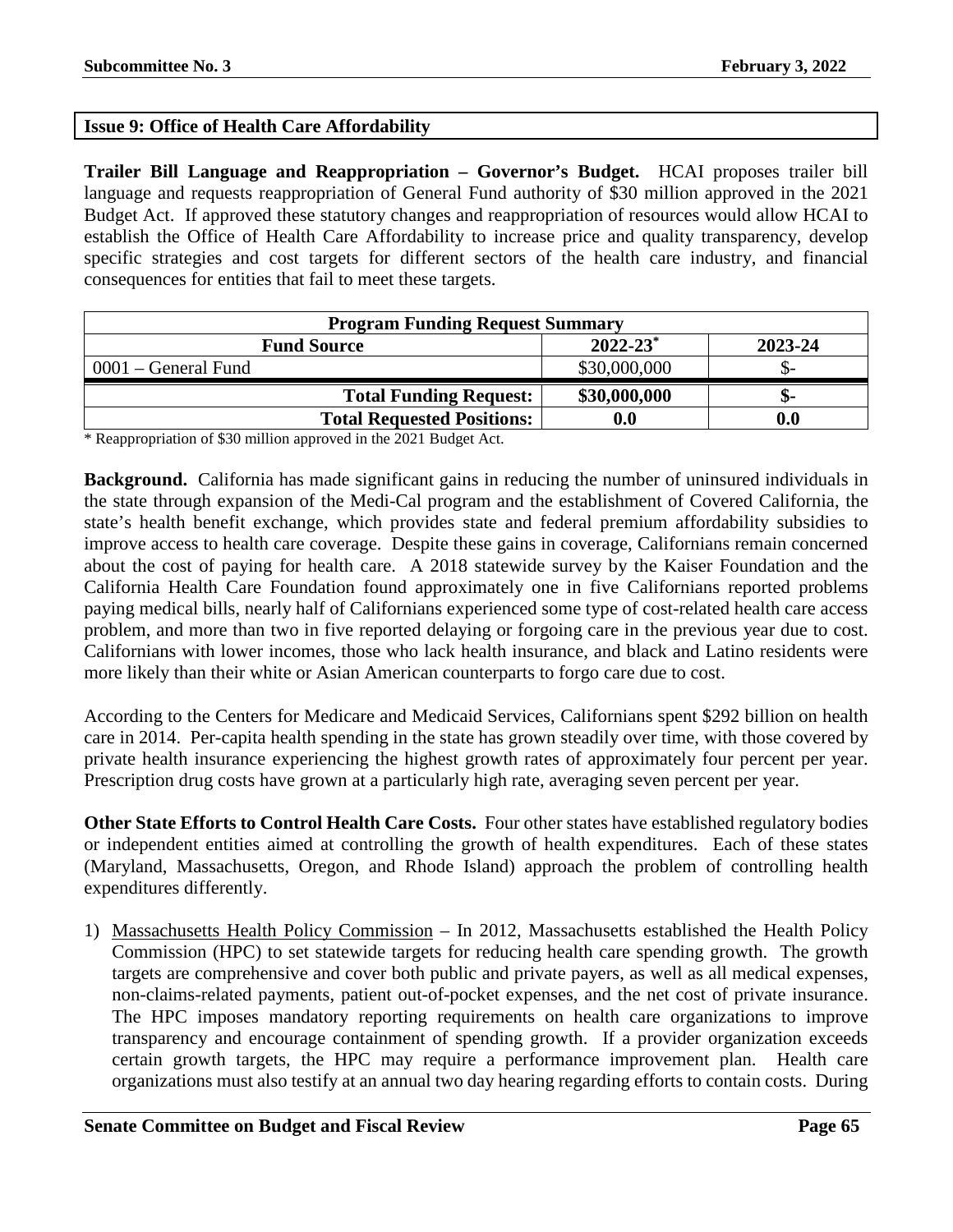the commission's first five years, Massachusetts' annual cost growth averaged 3.4 percent, which was lower than the target rate of 3.6 percent.

- 2) Maryland Health Services Cost Review Commission In 1972, Maryland established the Health Services Cost Review Commission (HSCRC), focused on setting payment rates for hospital services. In 2019, Maryland expanded the model of the HSCRC to include all care for Maryland's Medicare enrollees, adopting a total cost of care model that encourages value-based health care redesign and provides tools and resources for primary care providers to better meet the needs of patients with complex health care needs and achieve better health for all Maryland residents. The HSCRC sets a hospital per capita cost growth limit of 3.6 percent per year, sets and enforces quality of care and population health goals, and provides incentive programs to reward population health and encourage value-based care.
- 3) Rhode Island Office of the Health Insurance Commissioner In 2004, Rhode Island established the Office of the Health Insurance Commissioner (OHIC) to conduct rate reviews for health insurance plans. In 2009, the state expanded the focus of OHIC to mandate insurers spend one percent more in total spending on primary care for five years, expand a statewide multi-payer medical home program to better manage patients with chronic conditions, expand the use of electronic medical records, and reform payment systems to incentivize quality. Beginning in 2018, the state established a Working Group on Healthcare Innovation to develop recommendations for establishing a global health spending cap, linking payments to quality, developing standardized health information technology systems, and establishing performance frameworks to achieve population health and wellness goals.
- 4) Oregon Health Policy Board In 2009, Oregon created the Oregon Health Policy Board (OHPB) which works to establish a baseline for sustainable health expenditures. In 2019, Oregon established the Sustainable Health Care Cost Target program and mandated development of a statewide spending growth target and recommendations for instituting a benchmark to contain the growth of health spending.

**Office of Health Care Affordability and Health Care Payments Data Program.** The Governor, in his 2020 January budget, proposed the establishment of an Office of Health Care Affordability to increase price and quality transparency, develop specific strategies and cost targets for different sectors of the health care industry, and financial consequences for entities that fail to meet these targets. The proposal included expansion and recasting of existing health care cost data efforts as the Health Care Payments Data Program at HCAI, and expected this program to become an integrated part of the data collection efforts to support the efforts of the new Office of Health Care Affordability. Due to the pandemic, the Administration withdrew its proposal to implement the Office of Health Care Affordability, but continued with its proposal to move forward to the next stage of development of the Health Care Payments Data Program.

The 2021 January budget reintroduced the proposal for the Office of Health Care Affordability, with updated statutory language. According to the Administration, the proposed Office of Health Care Affordability would do the following: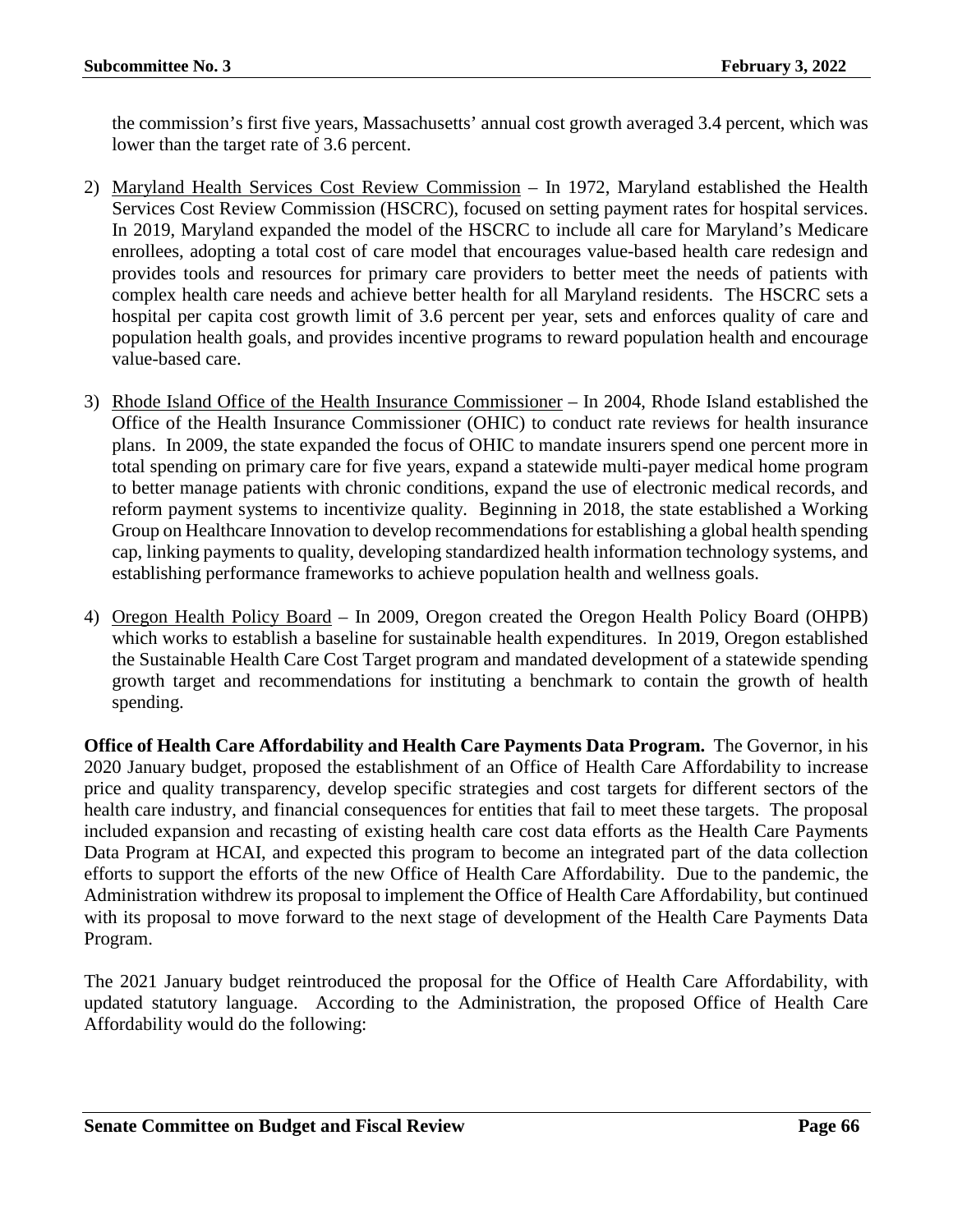- **Set Health Care Cost Targets by Sector.** The Office would establish a statewide health care cost target with the authority to set specific targets by sector, including by payer, provider, insurance market or line of business.
- **Increase Cost Transparency.** The Office would collect and analyze data from existing and emerging public and private data sources to publicly report total health care spending and factors contributing to health care cost growth. The Office would publish an Annual Report and conduct public hearings about performance against the health care cost targets, trends in health care costs, and recommendations for mitigating cost growth.
- **Enforce Compliance with Cost Targets.** The Office would oversee the state's progress towards meeting health care cost targets by providing technical assistance, requiring public testimony, requiring submission of corrective action plans, monitoring progress of corrective action plans, and assessing escalating civil penalties for noncompliance.
- **Promote and Measure Quality and Health Equity.** The Office would utilize HCAI and other departmental data to standardize quality measures for evaluating spending of health care service plans, insurers, hospitals, and physician organizations, with consideration for minimizing administrative burden and duplication.
- **Advance and Monitor Adoption of Alternative Payment Models.** The Office would promote a shift from payments based on fee-for-service to payments that reward high quality and cost-efficient care. The Office would measure progress towards the goal and adopt standards for alternative payment models that may be used by providers and payers during contracting.
- **Advance Standards for Health Care Workforce Stability and Training Needs.** The Office would monitor the effects of health care cost targets on workforce stability, high-quality jobs, and training needs of health care workers. The Office would develop standards to assist health care entities in implementing cost-reduction strategies that advance the stability of the health care workforce and avoid exacerbating existing health care workforce shortages.
- **Address Consolidation and Market Power.** The Office would monitor cost trends in the health care market including the impact of consolidation and market power on competition, prices, access, and quality. The Office would partner with the Attorney General, Department of Managed Health Care, and Department of Insurance to examine mergers, acquisitions, or corporate affiliations in the health care sector to promote competitive health care markets.

The Administration also proposed to establish a Health Care Affordability Advisory Board within the Office, composed of 11 members. Seven members would be appointed by the Governor, two would be appointed by the Senate Committee on Rules, and two would be appointed by the Speaker of the Assembly. Each board member would be required to have demonstrated and acknowledged expertise in one of several health care delivery, management, consumer, or workforce areas. The board would advise the Director and the Office on the following:

- 1) Establishment of health care cost targets
- 2) Collection, analysis, and public reporting of data
- 3) Factors that contribute to cost growth in the state's health care system
- 4) Strategies to improve affordability for individual consumers and purchasers of health care
- 5) Recommendations for administrative simplification in the health care delivery system
- 6) Approaches for measuring access, quality, and equity of care
- 7) Setting statewide goals and measuring progress for adoption of alternative payment models and developing standards for payers and providers to use during contracting

**Senate Committee on Budget and Fiscal Review <b>Page 67 Page 67**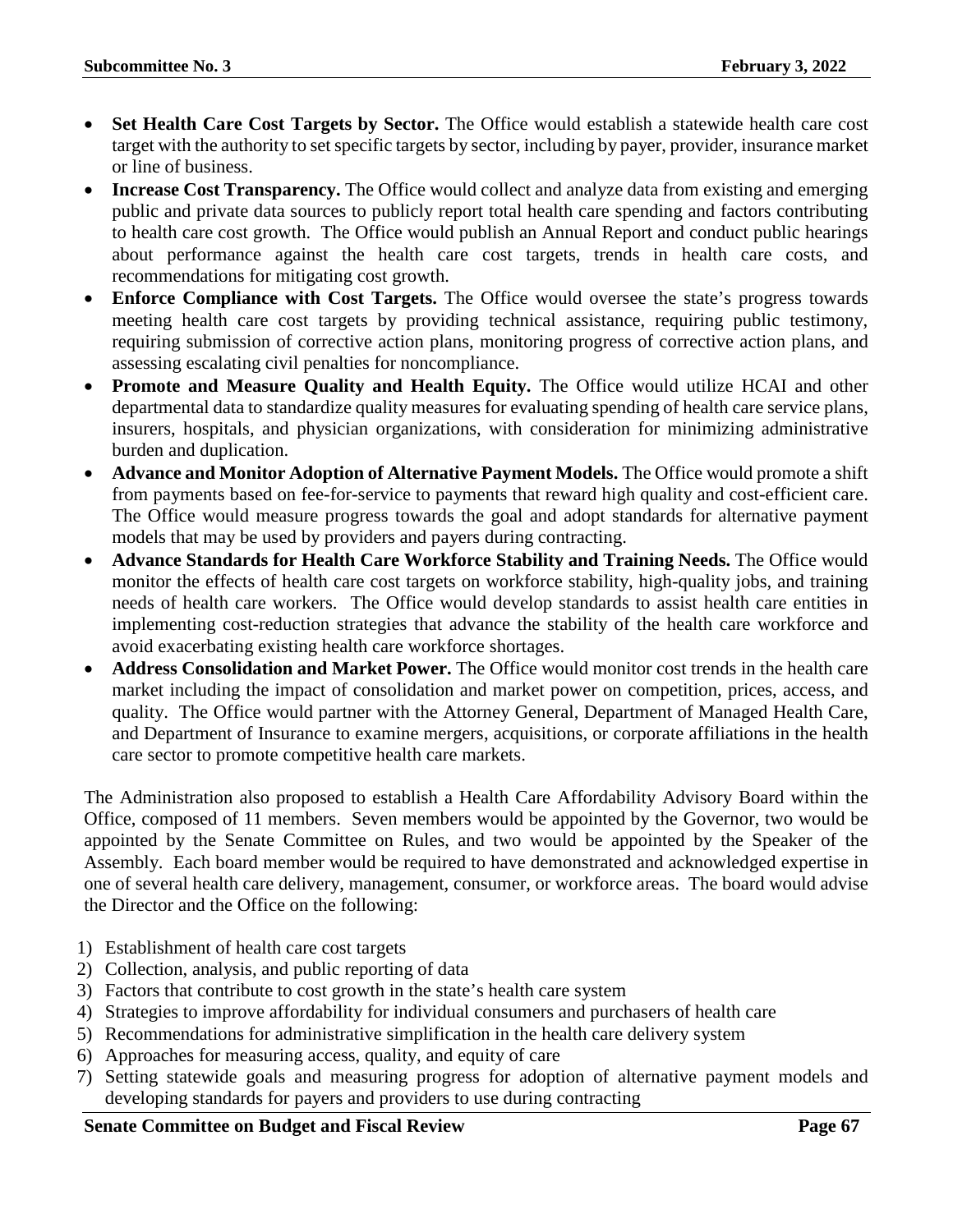- 8) Recommendations for updates to statute necessary to promote innovation and enable increased adoption of alternative payment models
- 9) Healthcare workforce stability and training related to health care costs
- 10) Addressing market failures, including consolidation and market power

**Proposed Funding for the Office of Health Care Affordability.** In its 2021 January budget proposal, HCAI proposed to support the Office of Health Care Affordability with expenditure authority from the California Health Data and Planning Fund. This fund is supported by annual assessments on licensed health facilities in the state. Section 127280 of the Health and Safety Code authorizes HCAI to establish a fee structure sufficient to pay for required functions of health-related programs it administers, which would include the Office of Health Care Affordability. The 2021 proposal also assumed the General Fund would support initial implementation of the Office and be reimbursed by revenue received for annual assessments. The 2021 Budget Act included General Fund expenditure authority of \$30 million for this purpose.

**2021 Budget Act Staffing and Resources.** The 2021 Budget Act included 58 positions and expenditure authority from the California Health Data and Planning Fund of \$11.2 million in 2021-22, 106 positions and \$24.5 million in 2022-23, 123 positions and \$27.3 million in 2023-24, and 123 positions and \$27.3 million annually thereafter to establish the Office of Health Care Affordability. HCAI expected to phase in staff over three years, as shown in the table below:

| <b>Office of Health Care Affordability</b>     | 2021-22        | 2022-23        | 2023-24<br>(Ongoing) |
|------------------------------------------------|----------------|----------------|----------------------|
| <b>Health Care Affordability Division</b>      |                |                |                      |
| Deputy Director (CEA B)                        |                |                |                      |
| <b>Chief Medical Officer</b>                   |                |                |                      |
| <b>Pharmaceutical Consultant II Specialist</b> |                |                |                      |
| Health Program Specialist II (HPS II)          |                |                |                      |
| <b>Staff Services Manager I Specialist</b>     |                |                |                      |
| Assoc Governmental Program Analyst (AGPA)      |                |                |                      |
| <b>Subtotal</b>                                | 6              | 6              | 6                    |
| <b>Health Care Cost Trends Branch</b>          |                |                |                      |
| Branch Chief (CEA A)                           |                |                |                      |
| Senior Health Policy Researcher                | 0              |                |                      |
| Office Technician (Typing)                     |                |                |                      |
| <b>Subtotal</b>                                | $\overline{2}$ | 3              | 3                    |
| <b>Data Management Unit</b>                    |                |                |                      |
| Data Integrity Manager                         |                |                |                      |
| Senior Data Integrity Specialist               |                | $\overline{2}$ | 3                    |
| Data Integrity Specialist                      |                | $\overline{c}$ | 4                    |
| <b>Subtotal</b>                                | 3              | 5              | 8                    |
| <b>Research and Analytics Unit</b>             |                |                |                      |
| <b>Health Policy Research Manager</b>          |                |                |                      |
| Senior Health Policy Specialist                |                | $\overline{c}$ | 3                    |
| <b>Health Policy Specialist</b>                |                | $\overline{2}$ | 4                    |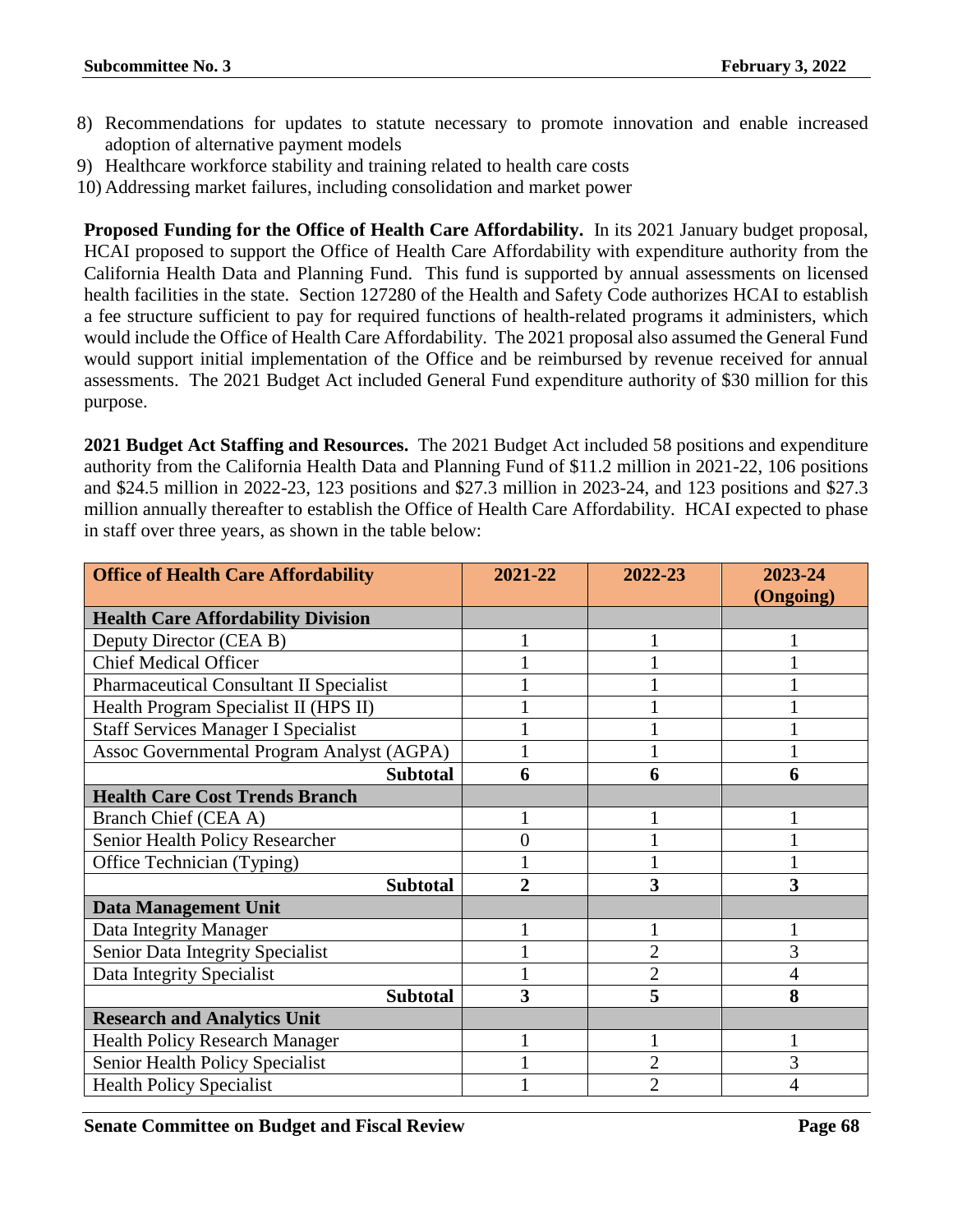| <b>Subtotal</b>                                     | $\overline{\mathbf{3}}$ | 5              | 8              |
|-----------------------------------------------------|-------------------------|----------------|----------------|
| <b>Quality Performance Branch</b>                   |                         |                |                |
| Branch Chief (CEA A)                                | 1                       | 1              | 1              |
| Healthcare Workforce Specialist                     | $\overline{0}$          | 1              | 1              |
| Office Technician (Typing)                          | 1                       | $\mathbf{1}$   |                |
| <b>Subtotal</b>                                     | $\overline{2}$          | 3              | 3              |
| <b>Quality Analysis Unit</b>                        |                         |                |                |
| Unit Manager (Health Program Manager II)            | 1                       | 1              | 1              |
| Senior Quality Specialist (HPS II)                  | $\overline{2}$          | 4              | 5              |
| <b>Subtotal</b>                                     | $\overline{\mathbf{3}}$ | 5              | 6              |
| <b>Payment Reform Unit</b>                          |                         |                |                |
| Unit Manager (Health Program Manager II)            | 1                       | 1              |                |
| Senior Quality Specialist (HPS II)                  | $\overline{c}$          | 3              | 4              |
| <b>Subtotal</b>                                     | $\overline{\mathbf{3}}$ | 4              | 5              |
| <b>Investigations and Enforcement Branch</b>        |                         |                |                |
| Deputy Director (CEA B)                             | 1                       | 1              | 1              |
| <b>Assistant Chief Counsel</b>                      | 1                       | $\overline{2}$ | 3              |
| Attorney IV                                         | 6                       | 8              | 8              |
| <b>Attorney III</b>                                 | 5                       | 9              | 16             |
| Office Technician (Typing)                          | $\mathbf{1}$            | $\mathbf{1}$   |                |
| <b>Supervising Corporation Examiner</b>             | $\overline{0}$          | $\mathbf{1}$   | 1              |
| Corporation Examiner IV (Supervisor)                | $\boldsymbol{0}$        | 3              | 3              |
| <b>Corporation Examiner</b>                         | $\boldsymbol{0}$        | 9              | 9              |
| <b>Auditor I</b>                                    | $\boldsymbol{0}$        | 6              | 6              |
| <b>Staff Services Manager I</b>                     | $\overline{0}$          |                |                |
| <b>AGPA</b>                                         | $\overline{0}$          | $\overline{c}$ | $\overline{2}$ |
| <b>Staff Services Analyst</b>                       | $\overline{0}$          |                |                |
| <b>Subtotal</b>                                     | 14                      | 44             | 52             |
| <b>Information Technology Services Division</b>     |                         |                |                |
| Data Architect                                      |                         | 1              | 1              |
| Prescription Drug Policy Lead (HPS II)              | 1                       |                |                |
| Sr Enterprise Data Warehouse Database Admin         | 1                       | T              | 1              |
| Assoc Enterprise Data Warehouse Admin               | 1                       |                |                |
| Senior Program and Policy Liaison (HPS II)          | 1                       | $\mathbf{1}$   |                |
| Assoc Program and Policy Liaison (HPS I)            |                         |                |                |
| Prescription Drug Data Lead                         | 1                       | 1              | 1              |
| <b>Application Developer</b>                        | $\boldsymbol{0}$        | 1              | $\overline{2}$ |
| <b>Business Analyst</b>                             | $\mathbf{1}$            |                |                |
| Project Director                                    | 1                       | 1              |                |
| Project Manager                                     |                         |                |                |
| <b>Subtotal</b>                                     | 10                      | 11             | 12             |
| <b>Office of Health Care Affordability Subtotal</b> | 45                      | 86             | 103            |
| <b>Shared Resources</b>                             |                         |                |                |
| <b>Office of Legislative and Public Affairs</b>     |                         |                |                |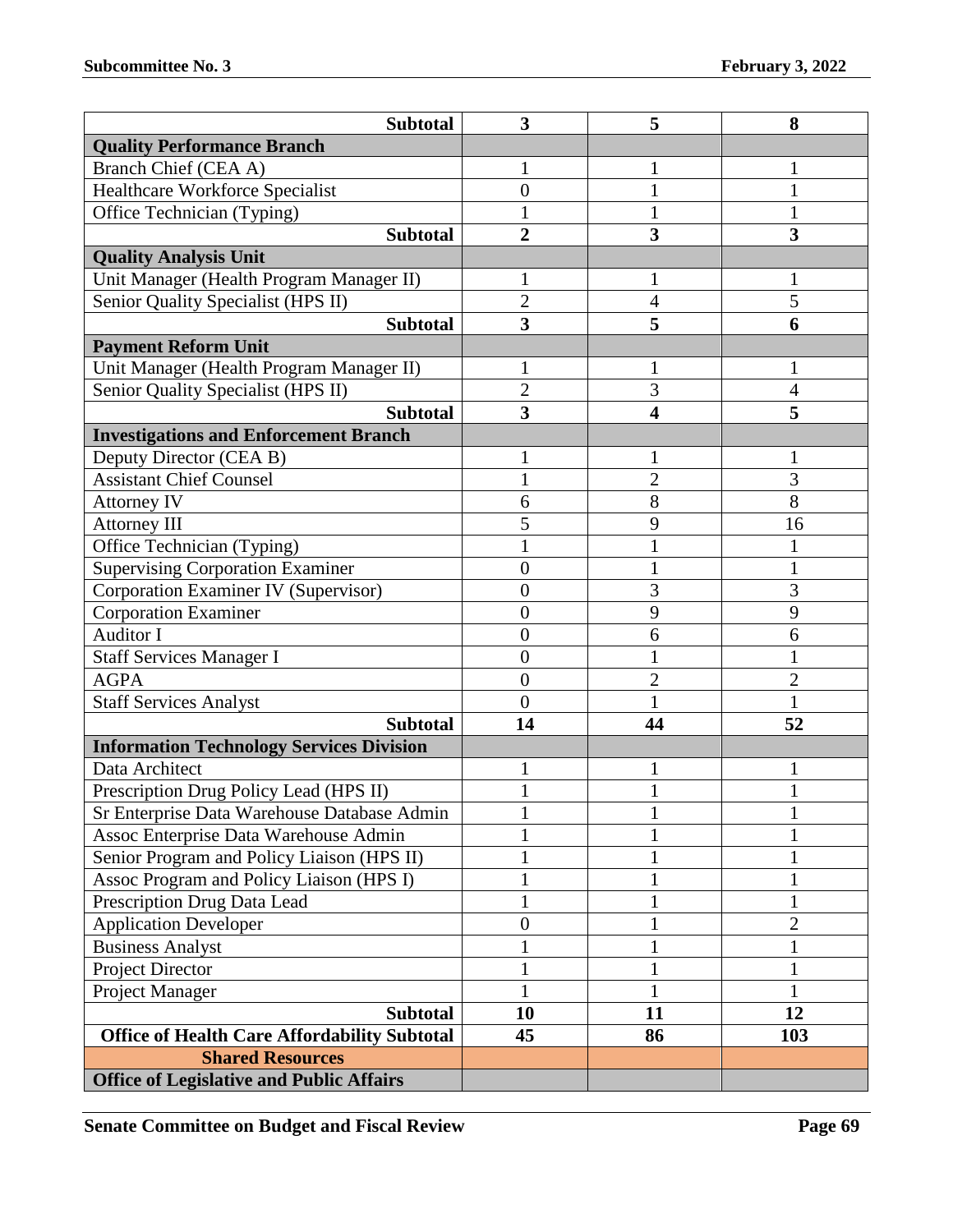| <b>AGPA</b>                              | 0              |                |                             |  |
|------------------------------------------|----------------|----------------|-----------------------------|--|
| <b>Subtotal</b>                          | 0              |                |                             |  |
| <b>Administrative Services Division</b>  |                |                |                             |  |
| <b>Associate Administrative Analyst</b>  |                |                |                             |  |
| <b>Contract Analyst (AGPA)</b>           | 0              |                |                             |  |
| <b>Associate Budget Analyst</b>          |                |                |                             |  |
| <b>Facility Services Analyst (AGPA)</b>  | 0              |                |                             |  |
| <b>Classification and Pay Analyst</b>    | $\overline{2}$ | $\overline{2}$ |                             |  |
| Exams Analyst (AGPA)                     |                |                |                             |  |
| <b>Personnel Specialist</b>              |                |                |                             |  |
| <b>Accounting Officer Specialist</b>     |                | $\overline{2}$ |                             |  |
| Office Technician (Typing)               |                |                |                             |  |
| <b>Subtotal</b>                          | 8              | 11             | 11                          |  |
| <b>Information Services Division</b>     |                |                |                             |  |
| <b>Security Specialist</b>               | 0              |                |                             |  |
| <b>Infrastructure Engineer</b>           |                | $\mathfrak{D}$ | $\mathcal{D}_{\mathcal{A}}$ |  |
| <b>IT Service Desk Technician</b>        |                |                |                             |  |
| Senior Website Developer                 |                |                |                             |  |
| <b>Associate Website Developer</b>       |                |                |                             |  |
| <b>IT Acquisitions Specialist</b>        |                |                |                             |  |
| IT Budget and Training Specialist (AGPA) |                |                |                             |  |
| <b>Subtotal</b>                          | 5              | 8              | 8                           |  |
| <b>Shared Resources Subtotal</b>         | 13             | 20             | 20                          |  |
| <b>GRAND TOTAL</b>                       | 58             | 106            | 123                         |  |

**Contract Resources.** The 2021 Budget Act also included expenditure authority from the California Health Data and Planning Fund for the following contract resources:

- \$1.3 million in 2021-22, \$750,000 in 2022-23, and \$500,000 annually thereafter for information technology (IT) consulting for systems development and continuous operation.
- \$400,000 annually for IT software, services, and infrastructure.
- \$1.3 million in 2021-22, \$550,000 in 2022-23, and \$50,000 annually thereafter for program planning and management consulting.
- \$2.8 million annually, beginning in 2022-23, for enforcement consulting contracts.

**No Resources Expended or Positions Filled Pending Approval of Trailer Bill Language.** According to HCAI, despite the approval of state operations resources in the 2021 Budget Act, it has not moved forward with hiring, contracting or other implementation activities for the Office of Health Care Affordability. HCAI indicates it will wait for approval of the trailer bill language authorizing implementation of the office before moving forward with hiring staff or other implementation activities. As a result, HCAI is requesting reappropriation of General Fund expenditure authority approved in the 2021 Budget Act for initial implementation of the Office.

**Subcommittee Staff Comment and Recommendation—Hold Open.** Subcommittee staff recommends holding this item open to allow continued discussions in advance of the May Revision.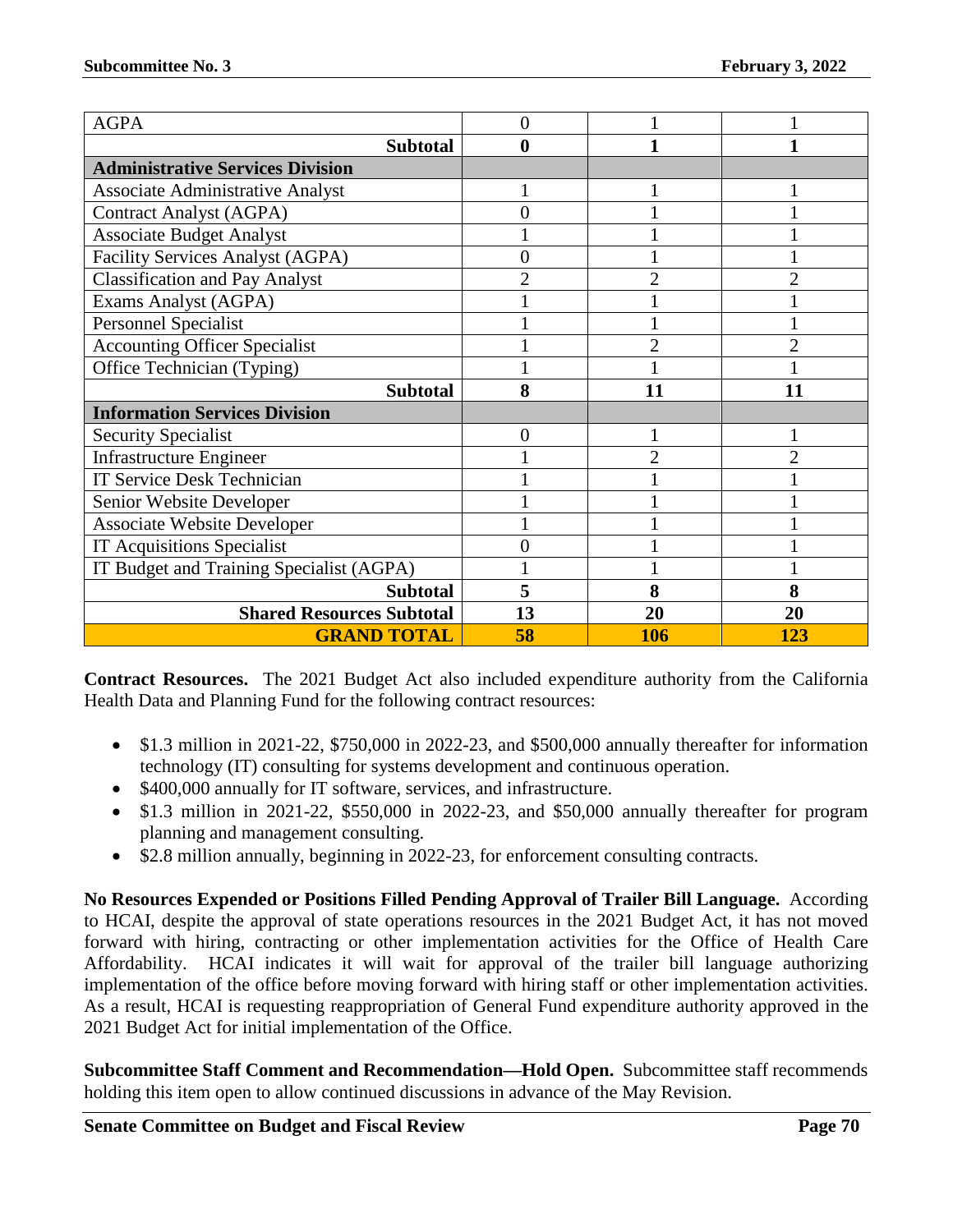**Questions.** The subcommittee has requested HCAI to respond to the following: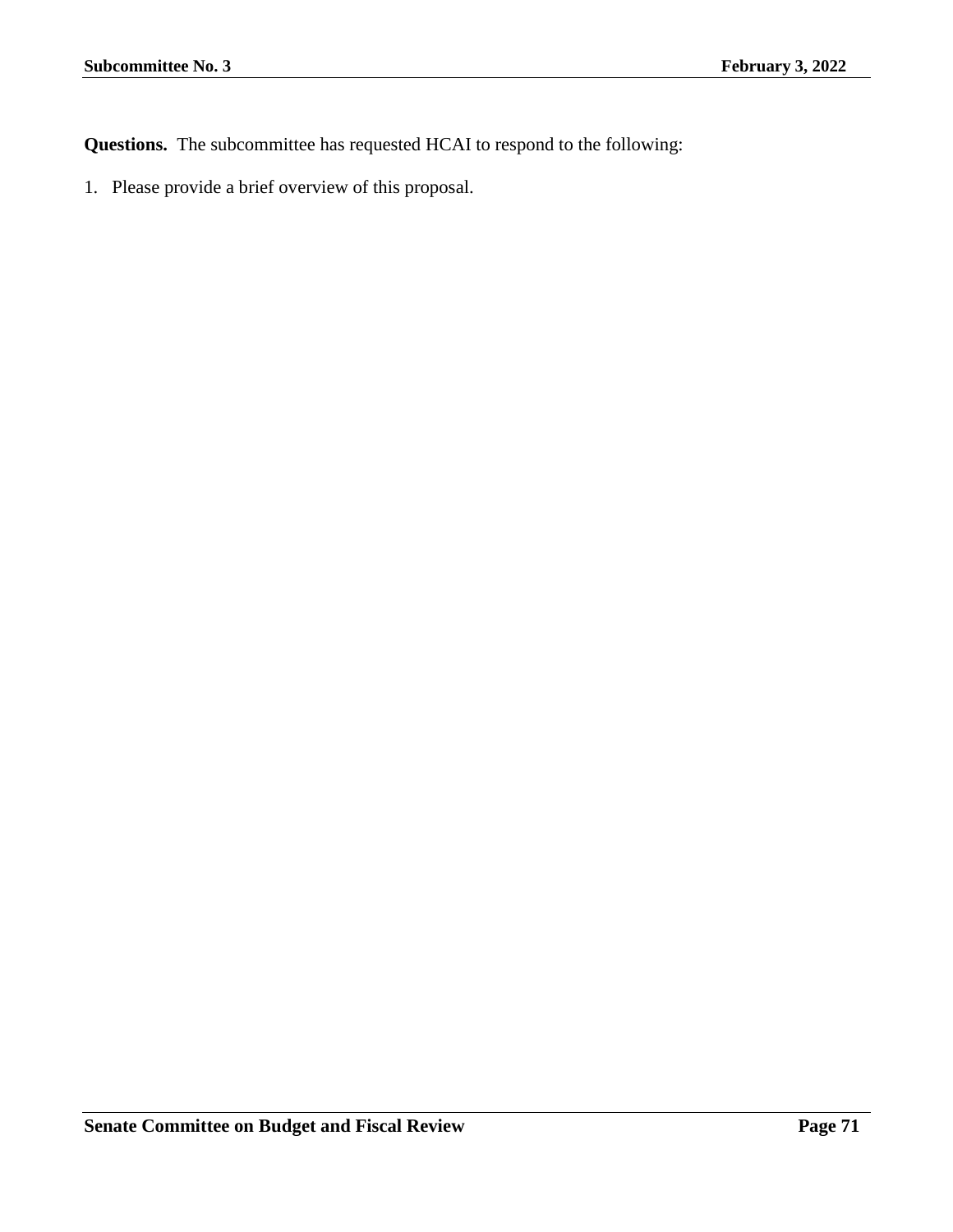# **4150 DEPARTMENT OF MANAGED HEALTH CARE**

### **Issue 1: Overview**



| Department of Managed Health Care - Department Funding Summary<br>(dollars in thousands) |                   |                              |                           |                            |  |  |
|------------------------------------------------------------------------------------------|-------------------|------------------------------|---------------------------|----------------------------|--|--|
| <b>Fund Source</b>                                                                       | 2020-21<br>Actual | 2021-22<br><b>Budget Act</b> | 2021-22<br><b>Revised</b> | 2022-23<br><b>Proposed</b> |  |  |
| <b>General Fund</b>                                                                      | \$0               | \$0                          | \$0                       | \$0                        |  |  |
| <b>Federal Funds</b>                                                                     | \$0               | \$0                          | \$0                       | \$0                        |  |  |
| <b>Other Funds</b>                                                                       | \$83,758          | \$102,444                    | \$104,919                 | \$123,679                  |  |  |
| <b>Total Department Funding:</b>                                                         | \$83,758          | \$102,444                    | \$104,919                 | \$123,679                  |  |  |
| <b>Total Authorized Positions:</b>                                                       | 456.6             | 449.3                        | 528.5                     | 602                        |  |  |
| <b>Other Funds Detail:</b>                                                               |                   |                              |                           |                            |  |  |
| <b>Managed Care Fund (0933)</b>                                                          | \$83,758          | \$102,444                    | \$104,919                 | \$123,679                  |  |  |

**Background.** The Department of Managed Health Care (DMHC) is the primary regulator of the state's 132 health care service plans, which provide health, mental health, dental, vision, and pharmacy services to more than 27.7 million Californians. Established in 2000, DMHC enforces the Knox-Keene Health Care Service Plan Act of 1975, which implemented California's robust oversight regime of the managed

**Senate Committee on Budget and Fiscal Review <b>Page 72 Page 72**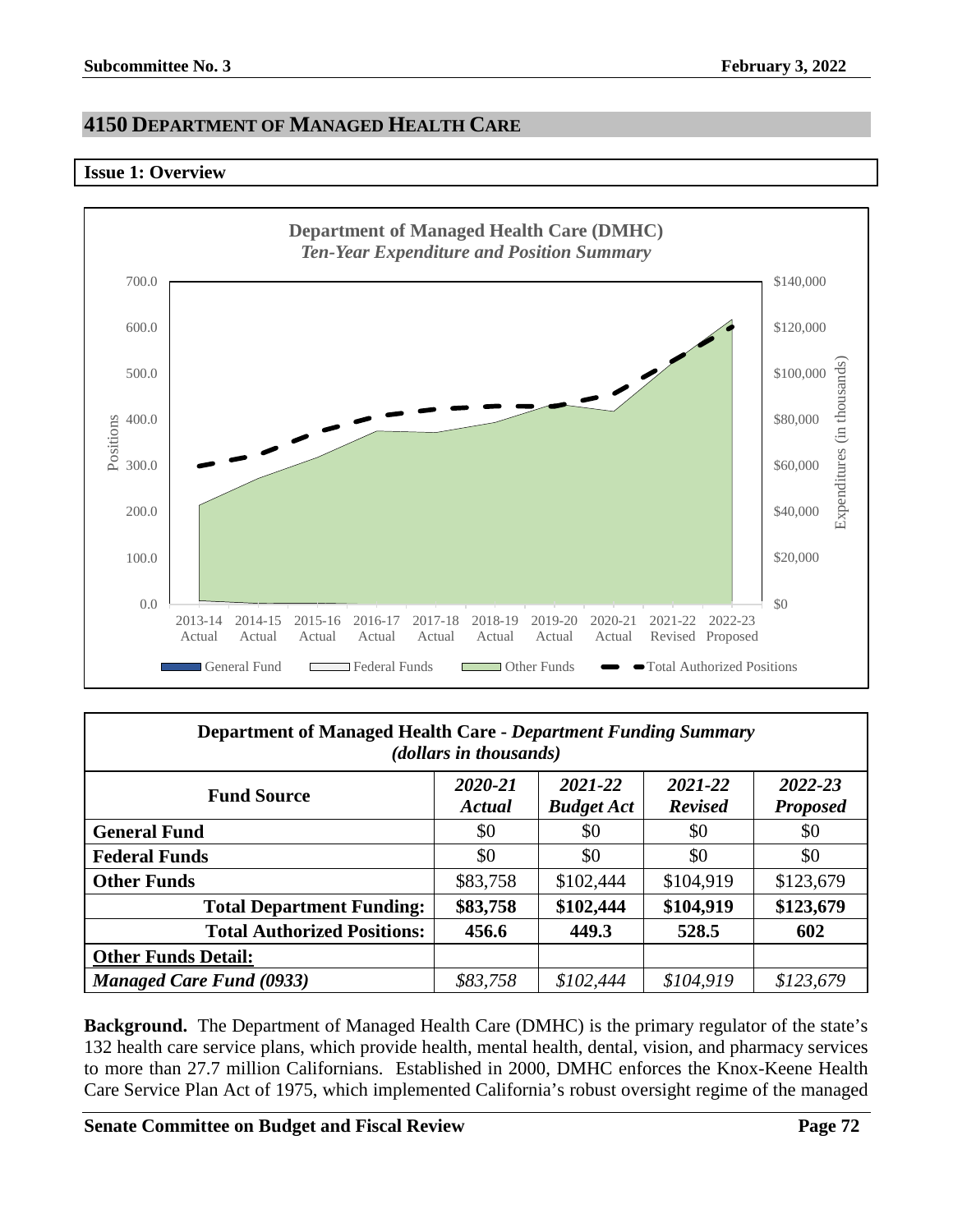care system. In fulfilling its regulatory responsibilities under the Act, DMHC conducts medical surveys and financial examinations to ensure health plan compliance and financial stability, provides a 24-hour call center to help consumers resolve health plan complaints, and administers Independent Medical Reviews of services denied by health plans.

**Knox-Keene Health Care Service Plan Act of 1975.** The Knox-Keene Health Care Service Plan Act of 1975, and subsequent amendments, is one of the most robust regulatory regimes for managed care organizations in any state in the nation. In addition to regulatory requirements related to consumer protections and plans' financial stability, the Knox-Keene Act imposes various network adequacy requirements on health care service plans designed to provide timely access to necessary medical care for those plans' beneficiaries. These requirements generally include the following standards for appointment availability: 1) Urgent care without prior authorization: within 48 hours; 2) Urgent care with prior authorization: within 96 hours; 3) Non-urgent primary care appointments: within 10 business days; 4) Non-urgent specialist appointments: within 15 business days; 5) Non-urgent appointment for ancillary services for the diagnosis or treatment of injury, illness or other health condition: within 15 business days. The Knox-Keene Act also requires plans to ensure primary care physicians are located within 15 miles or 30 minutes of a beneficiary and there is at least one primary care provider for every 2,000 beneficiaries in a plan's network.

DMHC is composed of the following offices and other units:

**Help Center.** The Help Center educates consumers about their health care rights, resolves consumer complaints against health plans, helps consumers navigate and understand their coverage, and assists consumers in getting timely access to appropriate health care services. The Help Center provides direct assistance in all languages to health care consumers through the department's website [\(www.HealthHelp.ca.gov\)](http://www.healthhelp.ca.gov/) and a toll free number (1-888-466-2219). DMHC collects data on calls received by the Help Center to identify common challenges experienced by consumers to inform potential changes to health plan oversight, regulation, or statutory authority. Common complaints include cancellation of coverage, billing issues, quality of services, coverage disputes, and access complaints. The Help Center often addresses consumer issues through a three-way call between its staff, the consumer, and the health plan. Complaints involving serious or urgent medical issues are routed to nurses who provide immediate assistance 24 hours a day, seven days a week.

The Help Center also oversees the independent medical review (IMR) program. IMR is available to consumers if a health plan denies, modifies, or delays a request for a service as not medically necessary or as experimental or investigational. Independent physicians review these issues and make a determination about whether the service should be provided. If an IMR determines the consumer should receive the service, health plans must provide it promptly.

The Help Center also provides assistance to health care providers to ensure they receive timely and accurate payments from health plans. This assistance includes managing individual provider complaints, complaints with multiple claims, emergency service complaints, and non-emergency service complaints.

The Help Center also manages the Independent Dispute Resolution Process (IDRP) for emergency and non-emergency billing disputes, in which an external reviewer adjudicates between payers and providers to determine the appropriate payment rate.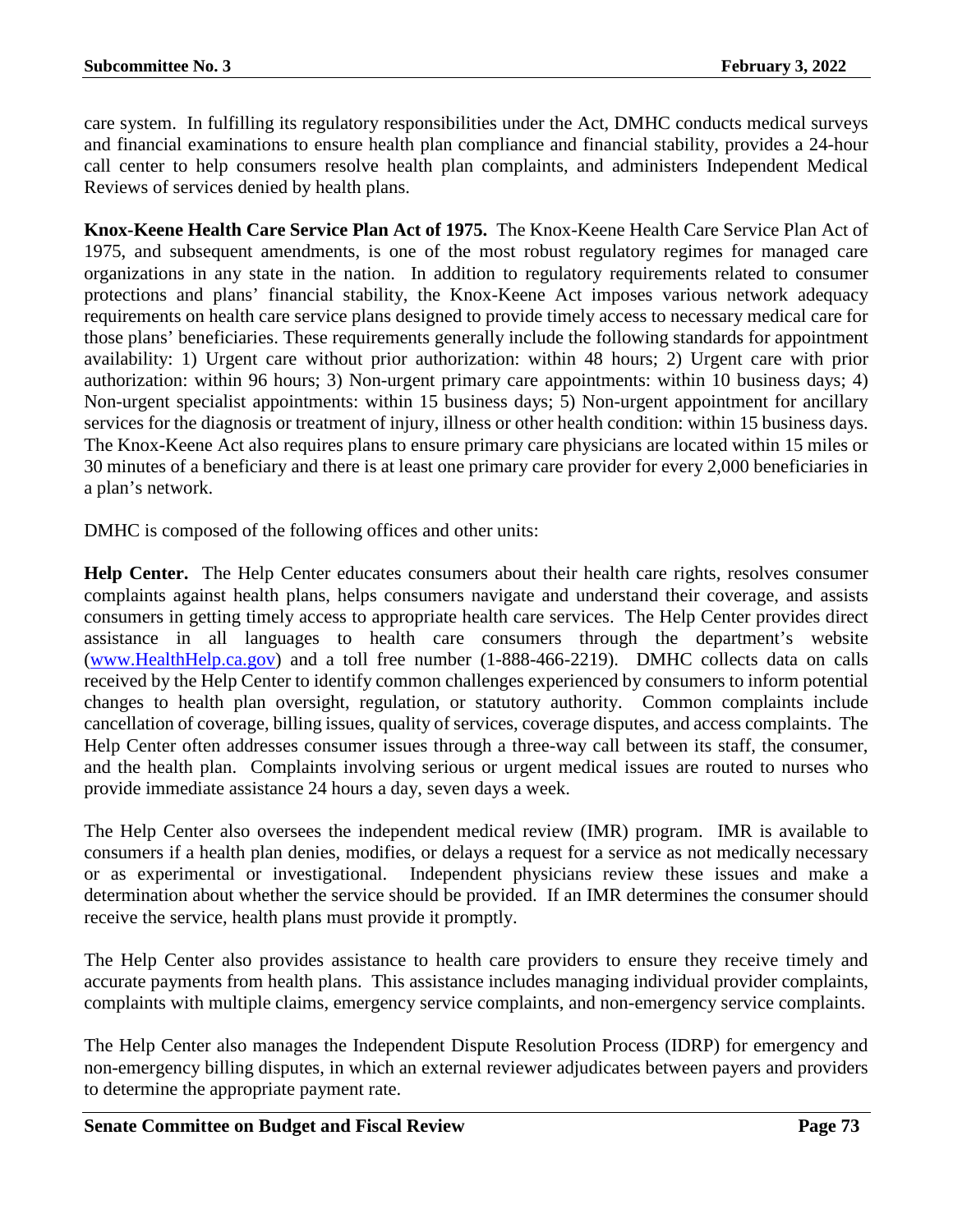**Office of Plan Licensing.** The Office of Plan Licensing (OPL) reviews all aspects of a health plan's operations, including benefits and coverage, template contracts with doctors and hospitals, provider networks, mental health parity and complaint and grievance systems. After a health plan is licensed, OPL monitors the plan and any changes made to plan operations, including changes in service areas, contracts, benefits, or systems. OPL also periodically identifies specific licensing issues for non-routine focused examination or investigation.

**Office of Plan Monitoring.** The Office of Plan Monitoring (OPM) monitors health plan networks and delivery systems. OPM conducts routine surveys every three years, and conducts non-routine surveys when a specific issue or problem requires a focused review of a health plan's operations. OPM also monitors health plan provider networks and the accessibility of services to enrollees by reviewing the geographic standards, provider-to-patient ratios, and timely access to care. Additionally, OPM reviews health plan block transfer filings when a contract terminates between a health plan and a hospital or provider group.

**Office of Financial Review.** The Office of Financial Review monitors health plan financial statements and filings, and analyzes health plan reserves, financial management systems and administrative arrangements. The Office conducts routine financial examinations of each health plan every three to five years and initiates non-routine financial examinations as needed. The Office also administers the department's premium rate review program, which holds health plans accountable through transparency and ensures consumers get value for their premium dollar. When the Office finds a proposed rate change to be unreasonable, the health plan must notify impacted members of the unreasonable finding.

**Office of Enforcement.** The Office of Enforcement represents the department in actions to enforce managed health care laws. The primary purpose of an enforcement action is to change plan behavior to comply with the law, and may include issuing cease and desist orders, imposing administrative penalties, freezing enrollment, and requiring corrective actions. When necessary, the Office pursues legal action to ensure health plans follow the law.

**Office of Legal Services.** The Office of Legal Services provides legal, legislative, and policy analysis and advice to the department, and develops necessary and appropriate regulations to administer the Knox-Keene Health Care Service Plan Act of 1975.

**Office of Administrative Services.** The Office of Administrative Services provides a variety of administrative support services to the department, including accounting, budgets, business management services, and human resources.

**Office of Technology and Innovation.** The Office of Technology and Innovation provides technology support to the department including hardware, software, and information security services.

# **2021 BUDGET ACT INVESTMENTS – IMPLEMENTATION UPDATES**

The 2021 Budget Act included important investments and other proposals in the DMHC budget. The subcommittee is monitoring implementation of the following: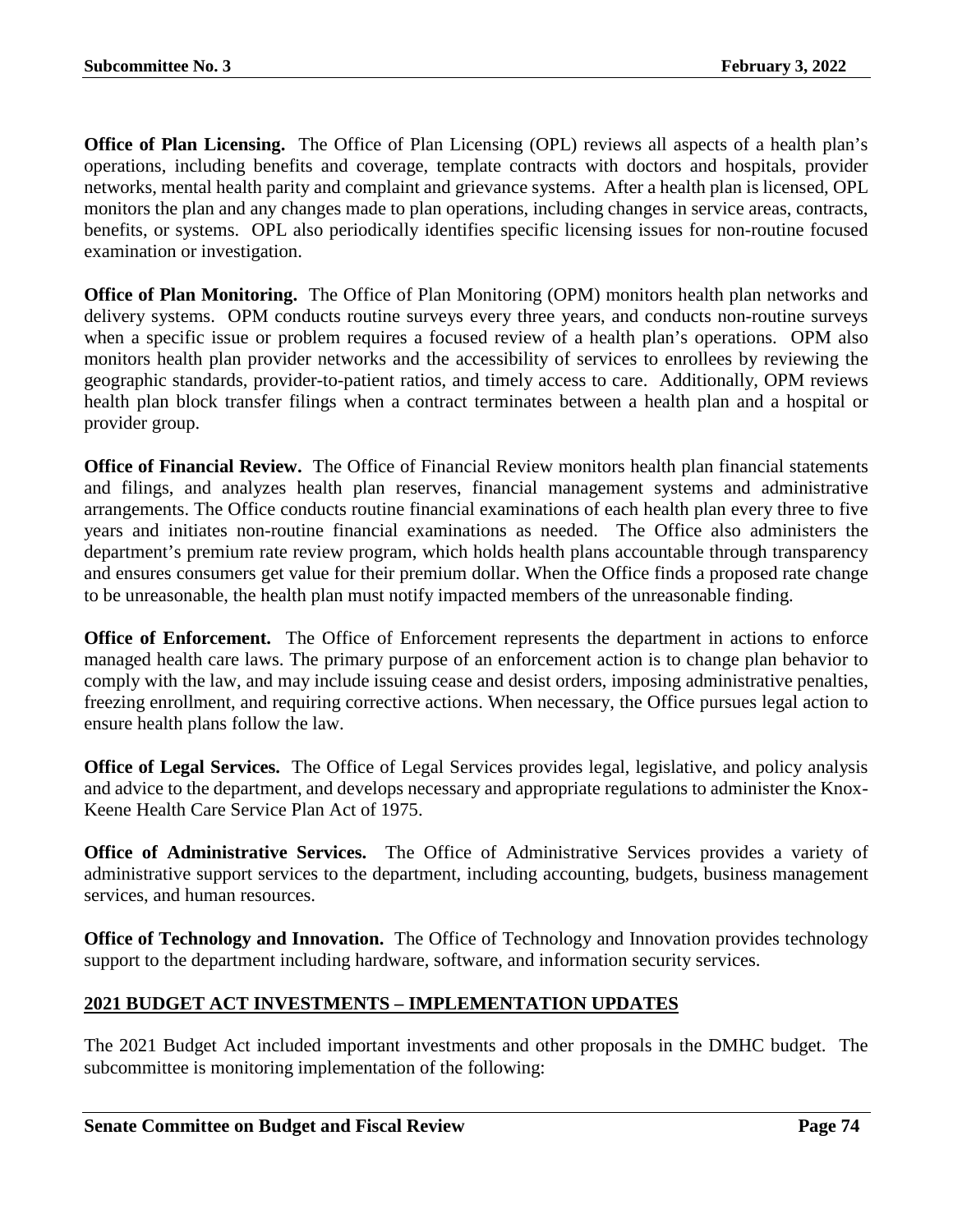**Annual Health Care Service Plan Health Equity and Quality Reviews.** The 2021 Budget Act included two positions and expenditure authority from the Managed Care Fund of \$952,000 in 2021-22, \$351,000 in 2022-23, 13 additional positions and \$3.6 million in 2023-24, 4.5 additional positions and \$4.4 million in 2024-25 and 2025-26, five additional positions and \$6.3 million in 2026-27, and \$5.4 million annually thereafter for DMHC to establish and enforce health equity and quality standards for all DMHC licensed full-service and behavioral health plans. The Legislature also approved trailer bill language to implement and enforce these new standards.

### Implementation Update

o *Annual Health Care Service Plan Health Equity and Quality Reviews.* DMHC reports it is establishing a health equity and quality committee to make recommendations for standard health equity and quality measures to be used to assess health plan performance. The committee will convene on or before March 1, 2022, and will provide initial recommendations by September 30, 2022. The recommendations will consider the following: 1) quality measures including Healthcare Effectiveness Data and Information Set (HEDIS) measures and federal Centers for Medicare and Medicaid Services Child and Adult Core Set measures, 2) surveys or other measures to assess consumer experience and satisfaction, and 3) other child and adult quality or outcome measures including establishing new measures.

DMHC announced the members of the health equity and quality committee on February 1, 2022. The committee's first meeting will occur on February 24, 2022. The committee includes representatives from the following organizations:

- o Integrated Healthcare Association
- o America's Physician Groups
- o California LGBTQ Health and Human Services Network
- o HealthNet
- o RAND Corporation
- o Health Access California
- o Children Now
- o Justice in Aging
- o Inland Empire Health Plan
- o Latino Coalition for a Healthy California
- o Cedars-Sinai Health System
- o AltaMed
- o California Pan-Ethnic Health Network
- o California Black Health Network
- o National Committee for Quality Assurance
- o Asian Resources, Inc.
- o Disability Rights Education and Defense Fund
- o Department of Health Care Services (ex-officio, non-voting)
- o Covered California (ex-officio, non-voting)
- o California Department of Insurance (ex-officio, non-voting)
- o California Public Employees Retirement System (ex-officio, non-voting)
- o Department of Health Care Access and Information (ex-officio, non-voting)

#### **Senate Committee on Budget and Fiscal Review <b>Page 75 Page 75**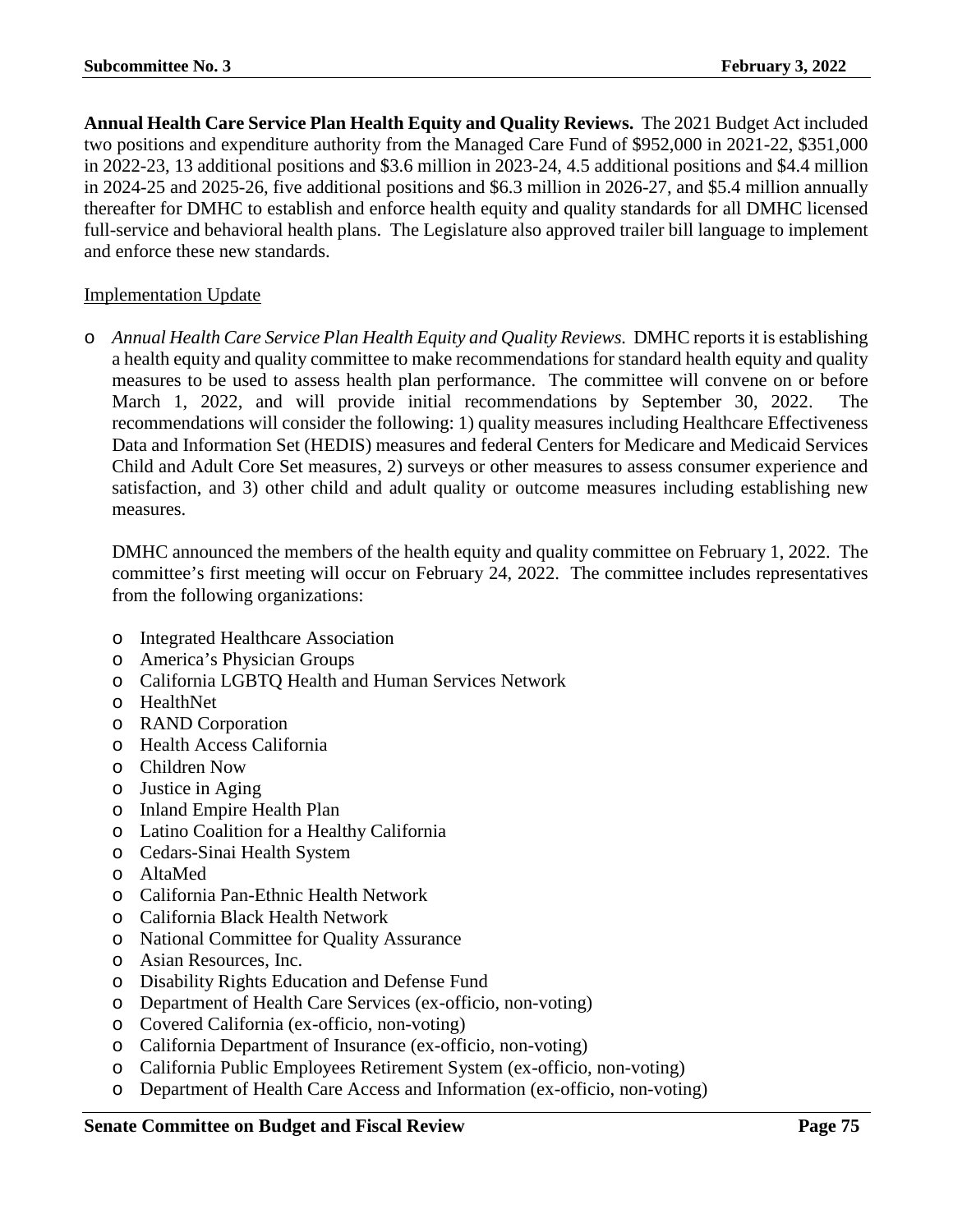**Subcommittee Staff Comment.** This is an informational item.

**Questions.** The subcommittee has requested DMHC to respond to the following:

- 1. Please provide a brief overview of DMHC's mission and programs.
- 2. Please provide an update on implementation of the following 2021 Budget Act investments:
	- a. Annual Health Care Service Plan Health Equity and Quality Reviews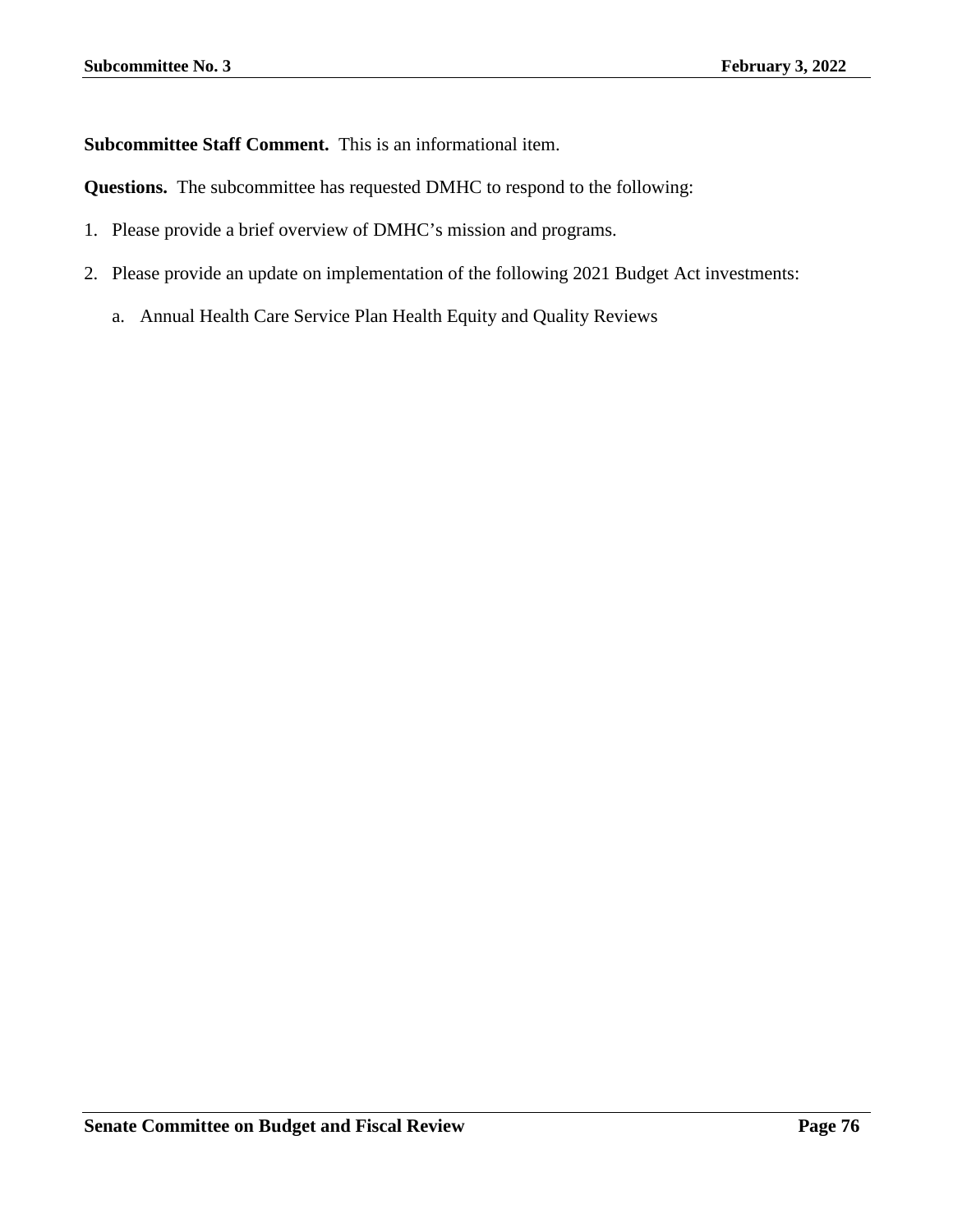## **Issue 2: Office of Plan Licensing Workload**

**Budget Change Proposal – Governor's Budget.** DMHC requests three positions and expenditure authority from the Managed Care Fund of \$628,000 in 2022-23, \$604,000 in 2023-24, one additional position and \$842,000 in 2024-25, and \$834,000 annually thereafter. If approved, these positions and resources would allow DMHC to address additional workload in its Office of Plan Licensing related to major transaction reviews of health plans.

| <b>Program Funding Request Summary</b>        |                                              |           |  |  |  |
|-----------------------------------------------|----------------------------------------------|-----------|--|--|--|
| $2023 - 24*$<br>2022-23<br><b>Fund Source</b> |                                              |           |  |  |  |
| 0933 – Managed Care Fund                      | \$628,000                                    | \$604,000 |  |  |  |
| <b>Total Funding Request:</b>                 | \$628,000                                    | \$604,000 |  |  |  |
| <b>Total Requested Positions:</b>             | 3.0                                          | 3.0       |  |  |  |
| $\sim$                                        | $\wedge$ $\wedge$ $\wedge$ $\wedge$ $\wedge$ |           |  |  |  |

\* Additional fiscal year resources requested: 2024-25: 842,000; 2025-26 and ongoing: \$834,000.

**Background.** DMHC's Office of Plan Licensing reviews all aspects of a health plan's operations, including benefits and coverage, template contracts with doctors and hospitals, provider networks, mental health parity, and complaint and grievance systems. After a health plan is licensed the Office monitors the plan and any changes made to plan operations, including changes in service areas, contracts, benefits, or systems. The Office also periodically identifies specific licensing issues for non-routine focused examination or investigation.

AB 595 (Wood), Chapter 292, Statutes of 2018, requires a health plan that intends to merge or consolidate with another entity to provide notice and secure prior approval from the DMHC director. DMHC refers to these mergers and consolidations as "change of control transactions". Prior to passage of AB 595, a health plan regulated under the Knox-Keene Act was required to obtain DMHC approval prior to a change of control transaction. However, DMHC's review previously focused on organizational and administrative changes, health delivery system changes, changes to products and subscriber contracts, the effect on the health plan's financial viability, the financing for the transaction, and the merger's impact on consumers. DMHC's approval of a change of control transaction is also frequently contingent on the health plan fulfilling certain commitments, called undertakings, to benefit California enrollees. DMHC's previous merger review did not include review for the impact on competition, as those considerations were outside of DMHC's authority.

AB 595 authorizes DMHC to disapprove a health plan merger or acquisition upon finding the merger either violates the Knox-Keene Act, substantially lessens competition in health care service plan products, or creates a monopoly in the state. AB 595 also clarifies DMHC's existing authority to review mergers and secure health plan undertakings to benefit consumers, and adds requirements to ensure transparency and public participation for major mergers. Specifically, AB 595 requires the following of plans and DMHC:

• Requires a health plan that intends to merge or consolidate with, or enter into an agreement resulting in its purchase, acquisition or control by, any entity, including another health plan or health insurer, to give notice to, and secure prior approval from, DMHC.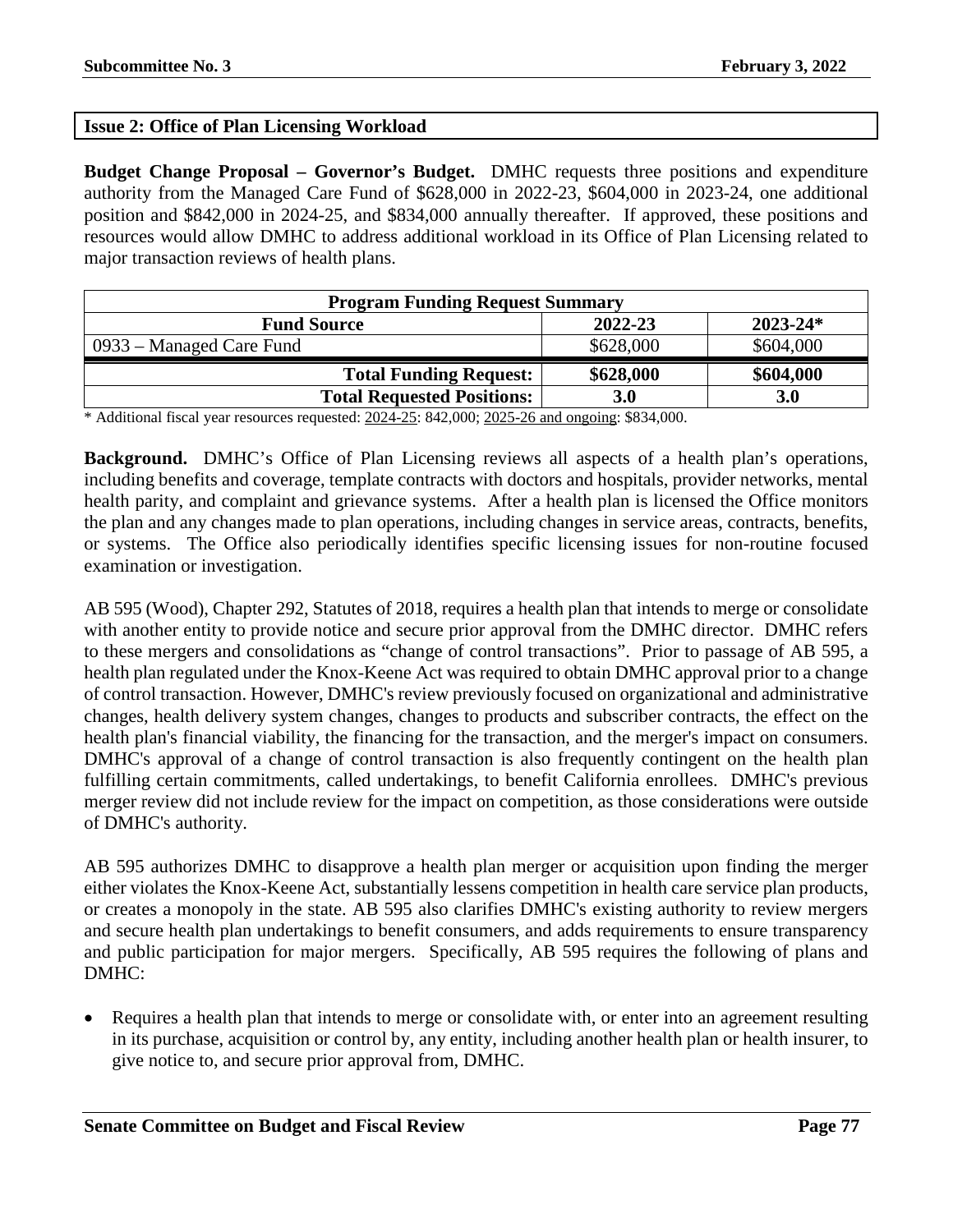- Requires the health plan to provide all information necessary for DMHC to approve, conditionally approve, or disapprove the transaction or agreement.
- Allows DMHC to conditionally approve the transaction or agreement, contingent on the health plan's agreement to fulfill required undertakings to benefit enrollees or provide for a stable health care delivery system. DMHC must engage stakeholders in determining the measures for improvement included in the required undertakings.
- Requires DMHC to obtain an independent analysis of the impact of the transaction or agreement on subscribers and enrollees, the stability of the health care delivery system, and other relevant provisions of the Knox-Keene Act, for major transactions or agreements.
- Allows DMHC to disapprove a transaction or agreement if it fails to satisfy the Knox-Keene Act, substantially lessens competition in health care service plan products, or creates a monopoly in the state. DMHC may obtain an opinion from an expert consultant to assess the competitive impact of a transaction.
- Requires DMHC, prior to approving, conditionally approving, or denying a major transaction or agreement, to hold a public meeting on the proposal in accordance with the Bagley-Keene Open Meetings Act. DMHC must consider public comments and testimony from the meeting in making its decision regarding the proposed transaction or agreement.
- Requires DMHC to prepare a statement describing the transaction or agreement if the department determines a material amount of health plan assets is subject to purchase, acquisition, or control, and to make the statement available to the public before any public meeting.
- Requires DMHC to specify fees and obtain reimbursement of reasonable costs payable by the health plans involved in the proposed transaction or agreement.

**Staffing and Resource Request.** The 2019 Budget Act included expenditure authority from the Managed Care Fund of \$1 million annually to allow DMHC to analyze and assess the impact of change of control transactions on subscribers, enrollees, provider networks, the overall stability of the health care delivery system, and anti-competitive impacts, pursuant to the requirements of AB 595. The funding was intended to support a contract with an external consultant to perform independent analyses of these transactions. In its request for these resources, DMHC assumed it would review 10 transactions per year at a cost of \$100,000 per analysis.

In the Governor's January budget, DMHC requests three positions and expenditure authority from the Managed Care Fund of \$628,000 in 2022-23, \$604,000 in 2023-24, one additional position and \$842,000 in 2024-25, and \$834,000 annually thereafter. According to DMHC, the number of change of control transactions has exceeded the estimate in the 2019 Budget Act request for resources. As a result, DMHC requests positions for the following workload:

- **One Associate Governmental Program Analyst (AGPA)** would track and monitor submissions and responses to health plan undertakings, as well as provide administrative support for public meetings and posting and maintaining the public website.
- **Three Attorney III** positions would review plan documents for legal compliance, including preparing summaries of the filing or briefing memorandum, preparing memos regarding market impact analysis and participating in interdepartmental meetings to gather additional information necessary for AB 595 compliance. Two of the Attorney III positions would begin in 2022-23 and one would begin in 2024- 25.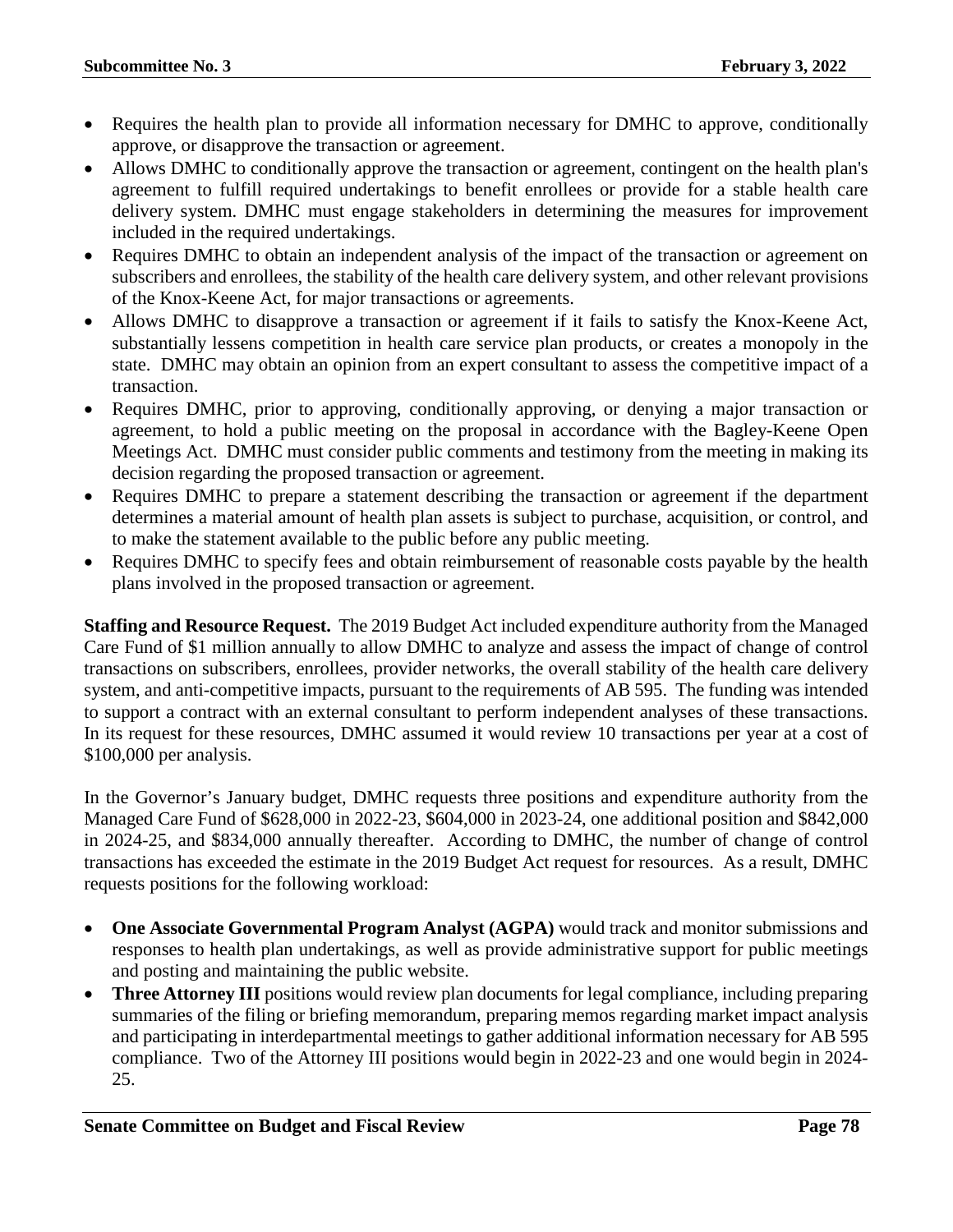**Subcommittee Staff Comment and Recommendation—Hold Open.** Subcommittee staff recommends holding this item open to allow continued discussions in advance of the May Revision.

**Questions.** The subcommittee has requested DMHC to respond to the following: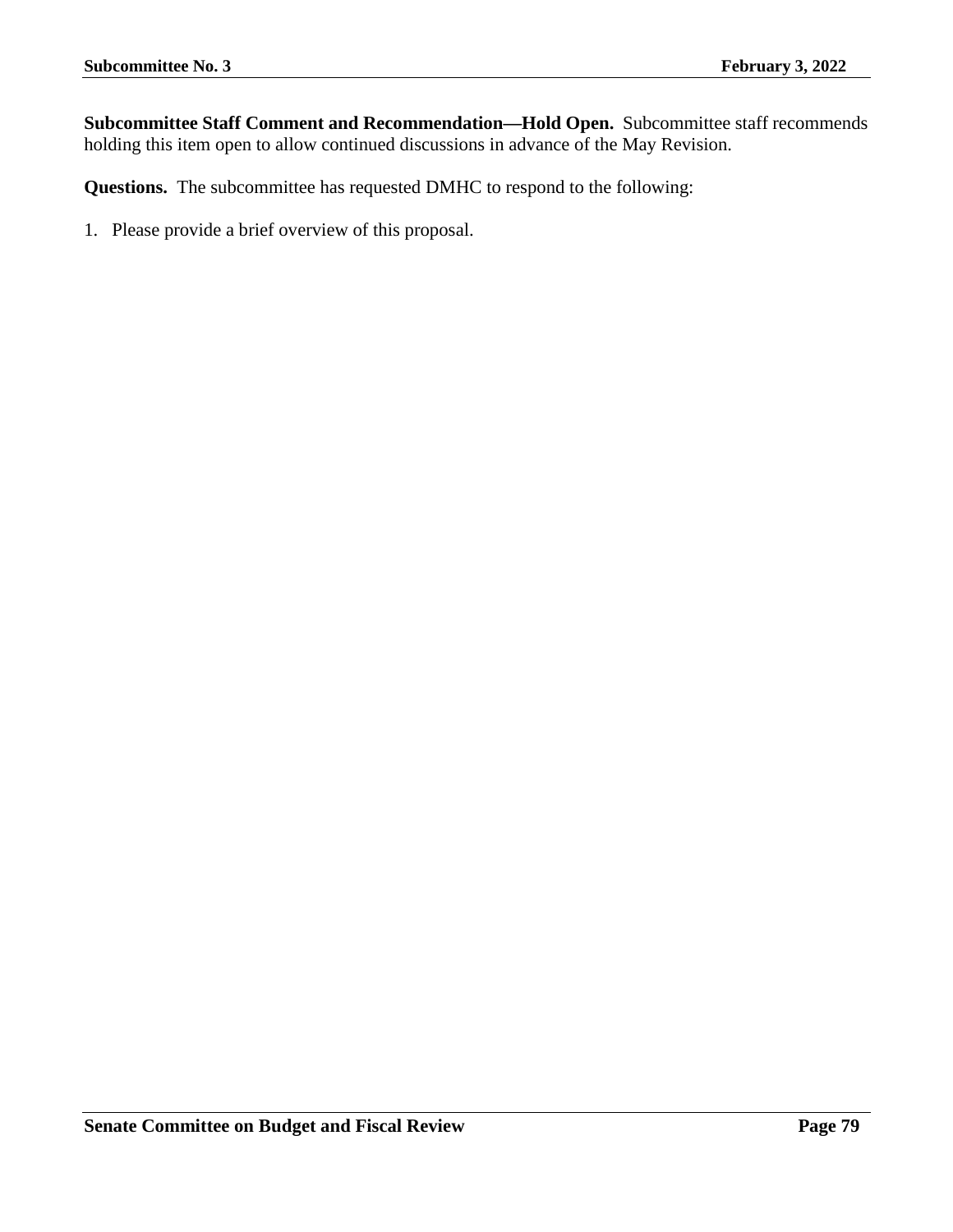## **Issue 3: Office of Plan Monitoring Workload**

**Budget Change Proposal – Governor's Budget.** DMHC requests 11 positions and expenditure authority from the Managed Care Fund of \$3.3 million in 2022-23, and \$3.2 million annually thereafter. If approved, these positions and resources would allow DMHC to address routine and follow-up medical surveys on an increasing number of licensed health plans, support increased rates charged by clinical consultants, and manage additional workload from an increase in network review volume, complexity, and technological expertise requirements.

| <b>Program Funding Request Summary</b>        |             |             |  |  |  |
|-----------------------------------------------|-------------|-------------|--|--|--|
| 2022-23<br>$2023 - 24*$<br><b>Fund Source</b> |             |             |  |  |  |
| 0933 – Managed Care Fund                      | \$3,253,000 | \$3,165,000 |  |  |  |
| <b>Total Funding Request:</b>                 | \$3,253,000 | \$3,165,000 |  |  |  |
| <b>Total Requested Positions:</b>             | 11.0        | <b>11.0</b> |  |  |  |

\* Positions and resources ongoing after 2023-24.

**Background.** DMHC's Office of Plan Monitoring monitors health plan networks and delivery systems. The office conducts routine surveys every three years, and conducts non-routine surveys when a specific issue or problem requires a focused review of a health plan's operations. The office also monitors health plan provider networks and the accessibility of services to enrollees by reviewing geographic standards, provider-to-patient ratios, and timely access to care. Additionally, the office reviews health plan block transfer filings when a contract terminates between a health plan and a hospital or provider group.

According to DMHC, the number of licensed health plans and covered lives under the department's jurisdiction has steadily increased from 121 licensed health plans and 25 million covered lives in 2015 to 132 licensed health plans and 27.7 million covered lives in 2020. This increase in plans and covered lives has driven additional survey workload in the Office of Plan Monitoring, including additional triennial routine medical surveys, follow-up surveys, non-routine surveys when necessary, final evaluations of corrective action plans, and review of quality assurance, utilization management, and language assistance policies and procedures. In addition, the increase in plans and covered lives has driven additional provider network oversight workload, including network reviews, oversight of restricted health plans and review of tiered networks.

**Staffing and Resource Request.** DMHC requests 11 positions and expenditure authority from the Managed Care Fund of \$3.3 million in 2022-23, and \$3.2 million annually thereafter to address routine and follow-up medical surveys on an increasing number of licensed health plans, support increased rates charged by clinical consultants, and manage additional workload from an increase in network review volume, complexity, and technological expertise requirements. Specifically, DMHC requests positions and resources in the following divisions:

## Division of Plan Surveys – Five positions

• One Assistant Chief Counsel position would manage one of two attorney units to develop legal memoranda to executive management, develop implementation tools, and provide legal guidance.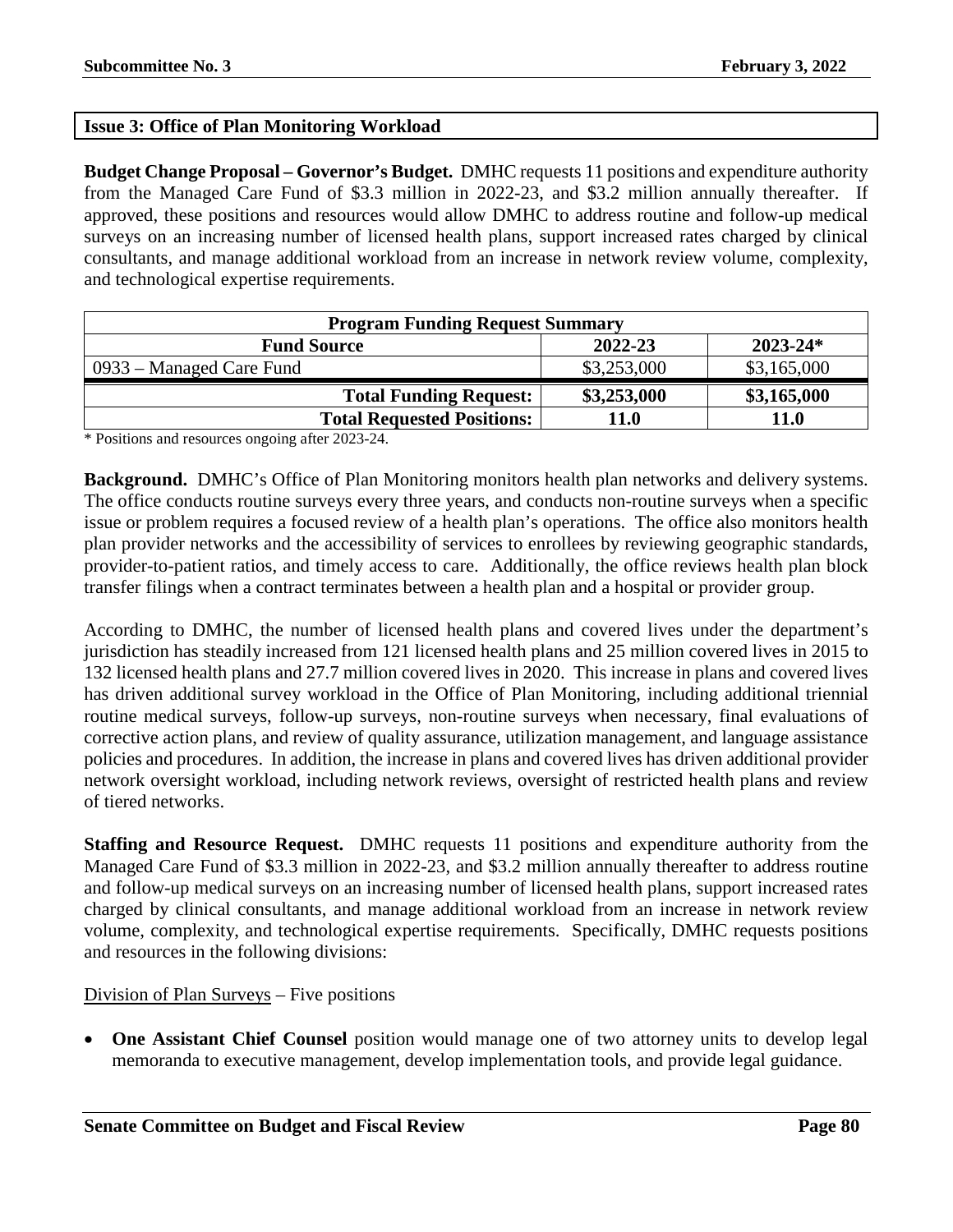- **One Attorney IV** position would coordinate with the Assistant Chief Counsel and other attorneys to complete routine surveys and enforcement referrals, as well as provide legal guidance and consultation to legal and analytical staff in the review of amendments, material modifications, new license applications, and other health plan filings.
- **One Staff Services Manager III** position would provide senior management to one of two analyst units to provide support and management of routine surveys, follow-up surveys, enforcement referrals and management of analytical and contracted clinical staff.
- **One Health Program Specialist (HPS) II** position would manage and oversee routine surveys, follow-up surveys, provide analytical and project management support for enforcement referrals, and review amendments resulting from survey findings and implementation of new legislation.
- **One Associate Governmental Program Analyst (AGPA)** would manage and oversee routine and follow-up surveys, provide technical assistance and guidance to associate analysts for medical surveys, and ensure proper organization and documentation of survey working papers and supporting documents.

## Clinical Consultant - \$816,000

• DMHC requests expenditure authority from the Managed Care Fund of \$816,000 annually to support clinical consultant contracts to assist with conducting routine and follow-up surveys. DMHC contracts with clinical consultants to perform clinical and medical compliance reviews of health plan programs, policies, procedures, reports, and other documents to evaluate the delivery of health care. DMHC has current expenditure authority of \$4.4 million to support these consultants, but estimates costs based on expected number of routine, follow-up, and non-routine surveys of \$5.2 million.

### Division of Provider Networks – Six positions

- **One Assistant Chief Counsel** position would oversee annual network review and timely access reports, handle inter-office coordination, and process changes, including implementation of new laws and regulations.
- One Attorney IV position would conduct legal review of the most complex network-related plan filings, review of all submitted health plan documents and reports, identify applicable law, identify areas of potential variations in interpretation, and assist with briefing memos.
- **One Attorney III** position would evaluate plan network reports for legal compliance with network and data submission requirements, develop reports to inform plans of DMHC's determination regarding compliance, and oversee the data collection process including data integrity review, outreach to clarify or validate data errors and ensuring processes are consistent with applicable laws and regulations.
- One HPS II position would review health plan filings and reports, prepare comment letters to health plans, and review health plan responses to comment letters.
- One HPS I position would perform data integrity reviews, perform outreach to clarify or validate data errors, and collapse network database during network reviews and timely access reports.
- **One Research Data Specialist II** position would serve as the subject matter expert for Tableau data analytics and the geographic information system, assist in development, maintenance, testing, and documenting of stored procedures.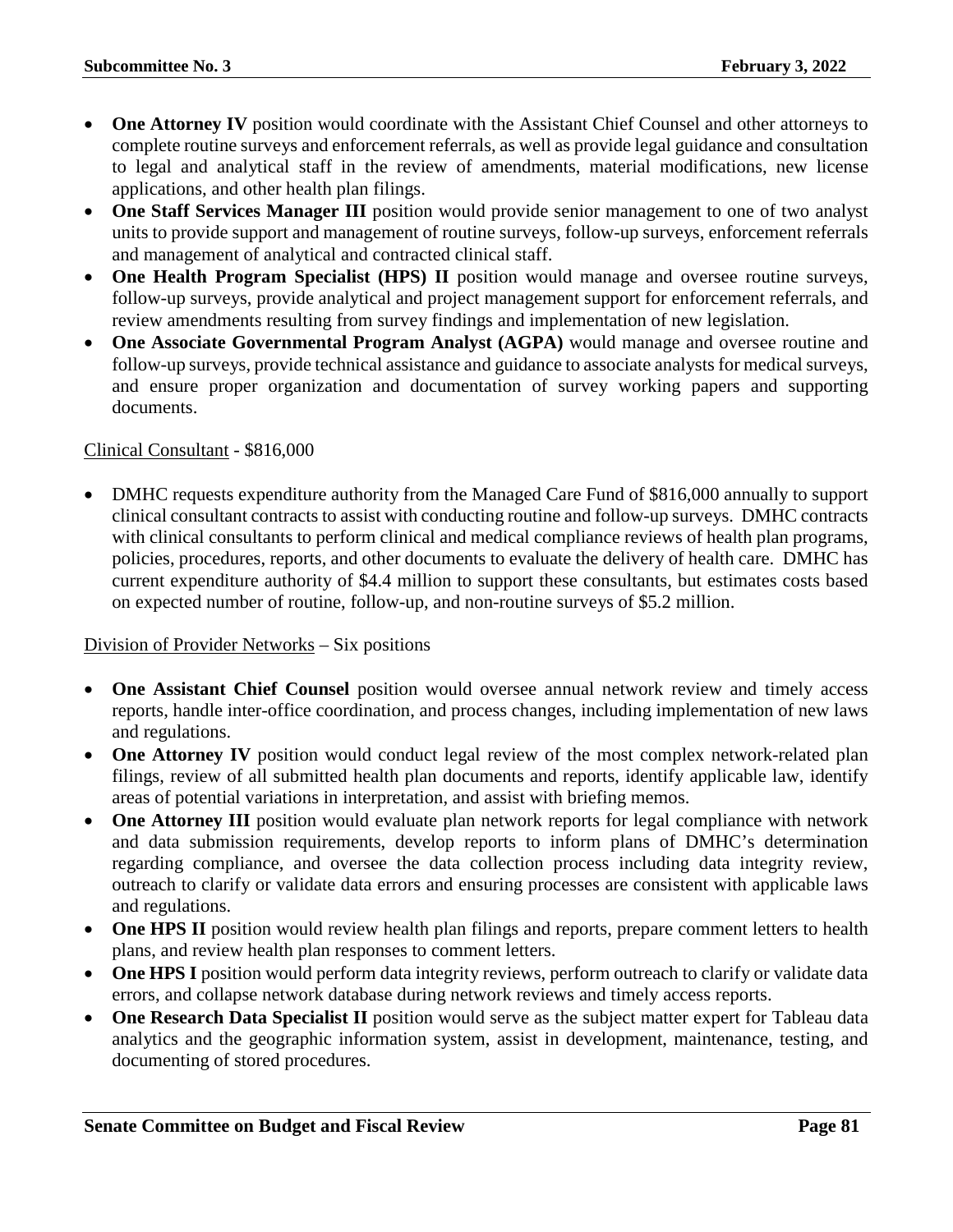**Subcommittee Staff Comment and Recommendation—Hold Open.** Subcommittee staff recommends holding this item open to allow continued discussions in advance of the May Revision.

**Questions.** The subcommittee has requested DMHC to respond to the following: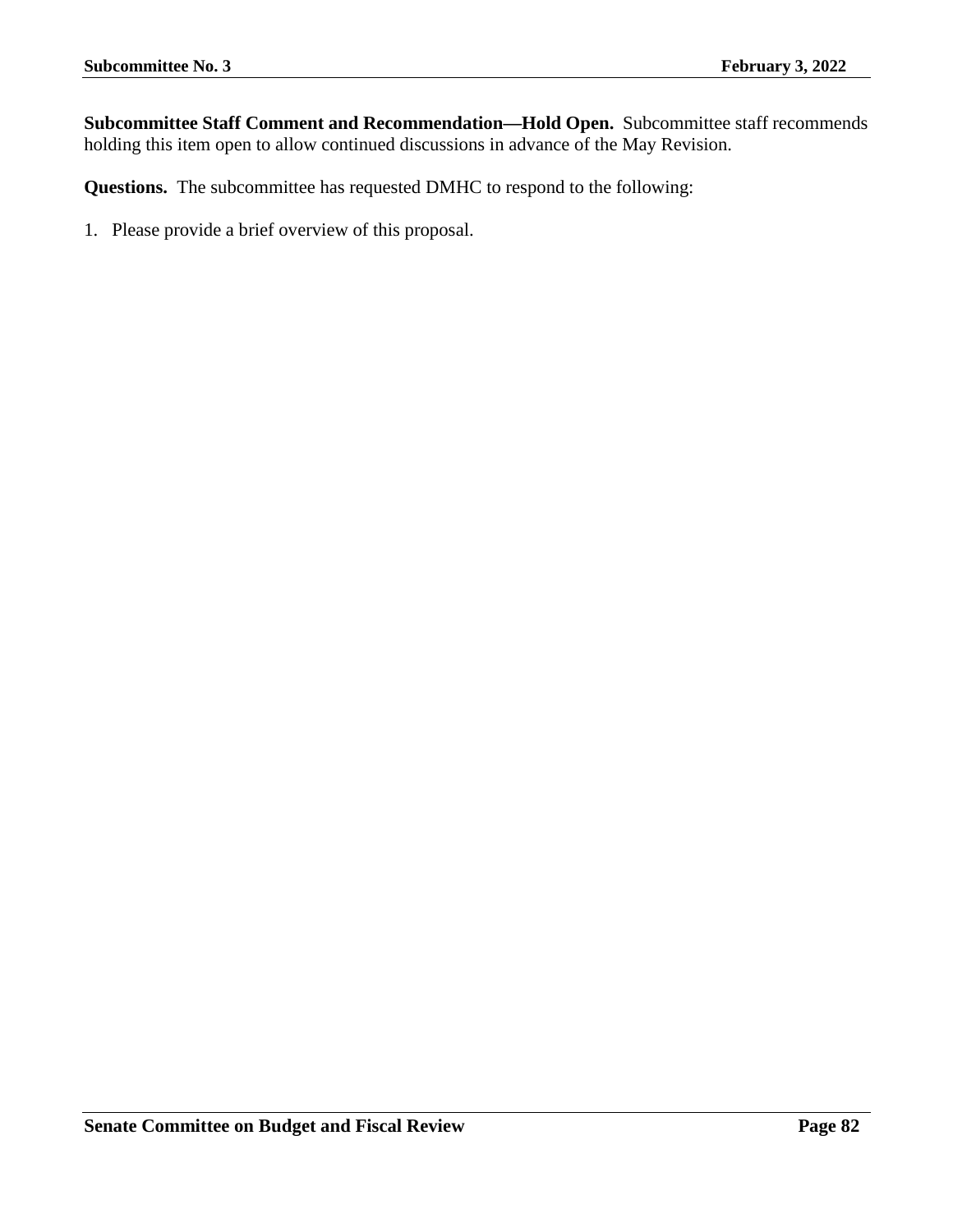## **Issue 4: Help Center Workload**

**Budget Change Proposal – Governor's Budget.** DMHC requests 21 positions and expenditure authority from the Managed Care Fund of \$3.6 million in 2022-23 and \$3.4 million annually thereafter. If approved, these positions and resources would allow DMHC to address the increased volume of workload in its Help Center's Consumer and Provider complaint sections including meeting mandated timeframes for complaint review, facilitating a more robust case-auditing process, and aligning supervisory staffing with department growth.

| <b>Program Funding Request Summary</b>        |             |             |  |  |  |
|-----------------------------------------------|-------------|-------------|--|--|--|
| 2022-23<br>$2023 - 24*$<br><b>Fund Source</b> |             |             |  |  |  |
| 0933 – Managed Care Fund                      | \$3,580,000 | \$3,412,000 |  |  |  |
| <b>Total Funding Request:</b>                 | \$3,580,000 | \$3,412,000 |  |  |  |
| <b>Total Requested Positions:</b>             | 21.0        | 21.0        |  |  |  |

\* Positions and resources ongoing after 2023-24.

**Background.** DMHC's Help Center educates consumers about their health care rights, resolves consumer complaints against health plans, helps consumers navigate and understand their coverage and assists consumers in getting timely access to appropriate health care services. The Help Center provides direct assistance in all languages to health care consumers through the department's website [\(www.HealthHelp.ca.gov\)](http://www.healthhelp.ca.gov/) and a toll free number (1-888-466-2219). DMHC collects data on calls received by the Help Center to identify common challenges experienced by consumers to inform potential changes to health plan oversight, regulation, or statutory authority. Common complaints include cancellation of coverage, billing issues, quality of services, coverage disputes, and access complaints. The Help Center often addresses consumer issues through a three-way call between its staff, the consumer, and the health plan. Complaints involving serious or urgent medical issues are routed to nurses who provide immediate assistance 24 hours a day, seven days a week.

The Help Center also oversees the independent medical review (IMR) program. IMR is available to consumers if a health plan denies, modifies, or delays a request for a services as not medically necessary or as experimental or investigational. Independent physicians review these issues and make a determination about whether the service should be provided. If an IMR determines the consumer should receive the service, health plans must provide it promptly.

The Help Center also provides assistance to health care providers to ensure they receive timely and accurate payments from health plans. This assistance includes managing individual provider complaints, complaints with multiple claims, emergency service complaints, and non-emergency service complaints. The Help Center manages the Independent Dispute Resolution Process (IDRP) for emergency and nonemergency billing disputes, in which an external reviewer adjudicates between payers and providers to determine the appropriate payment rate.

According to DMHC, since the implementation of the Affordable Care Act, the Help Center's workload has continued to increase. Help Center staff are experiencing challenges answering incoming phone calls and addressing complaints and IMRs in a timely manner. Despite several initiatives in recent years to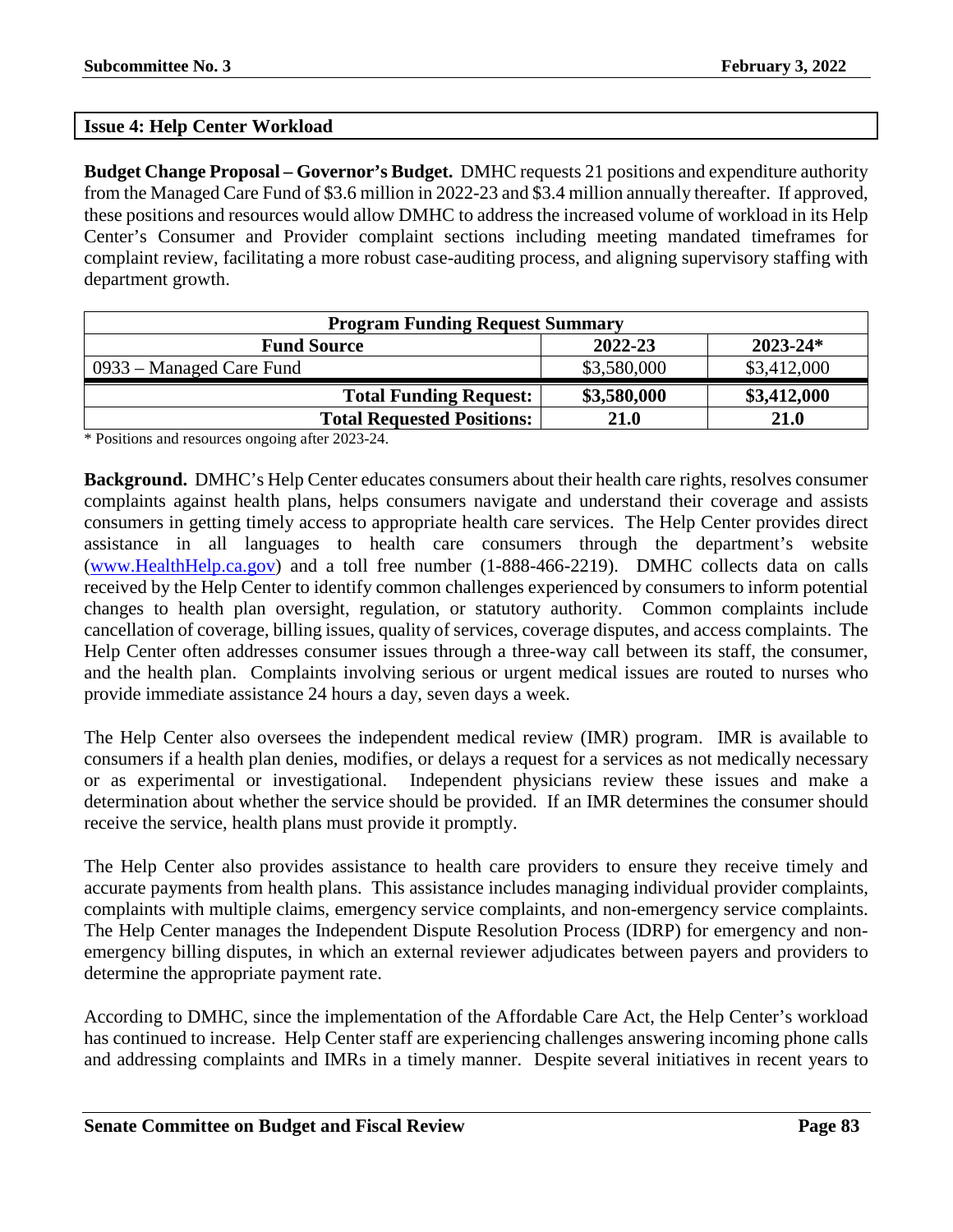mitigate the workload, maximize efficiency, and leverage technological improvements, DMHC requires additional staff and resources to manage its increasing Help Center workload.

**Staffing and Resource Request.** DMHC requests 21 positions and expenditure authority from the Managed Care Fund of \$3.6 million in 2022-23 and \$3.4 million annually thereafter to address the increased volume of workload in its Help Center's Consumer and Provider complaint sections including meeting mandated timeframes for complaint review, facilitating a more robust case-auditing process, and aligning supervisory staffing with department growth. Specifically, DMHC requests the following staff and resources in the following Help Center units:

Contact Center – Two positions

- **One Staff Services Manager (SSM) II** position would oversee organizing, managing and direct processing of Contact Center administrative workload.
- **One Staff Services Analyst (SSA)** would address incoming calls, helpline inquiries, and provide timely customer service to consumers.

### Standard Complaint Section – Four positions

- **One SSM II** position would oversee planning, organizing, managing, and direct processing of Standard Complaint Section administrative workload.
- **Three Associate Governmental Program Analysts (AGPA)** would review and resolve consumer standard complaints.

### Independent Medical Review Section – Four positions

- **One SSM III** position would oversee the planning, organizing, and direct processing of complaints and IMR requests.
- **One SSM II** position would oversee daily activities of the IMR Section and manage and evaluate workload and staff development.
- **One SSM I** position would monitor daily staff performance, address staff training and development, assist analytical staff with sensitive and complex cases, and review data reports.
- **One AGPA** would review IMR requests and health plan responses.

### Provider Complaint Section – Three positions

- **One SSM I** position would provide daily support and oversight to the analytical professional staff in the Provider Complaint Section.
- **Two AGPAs** would review and resolve provider complaints and IDRP submissions.

#### Legal Affairs Branch – Six positions

• **One SSM II** position would oversee the planning, organizing, managing, and direct processing of the Legal Affairs Branch administrative workload.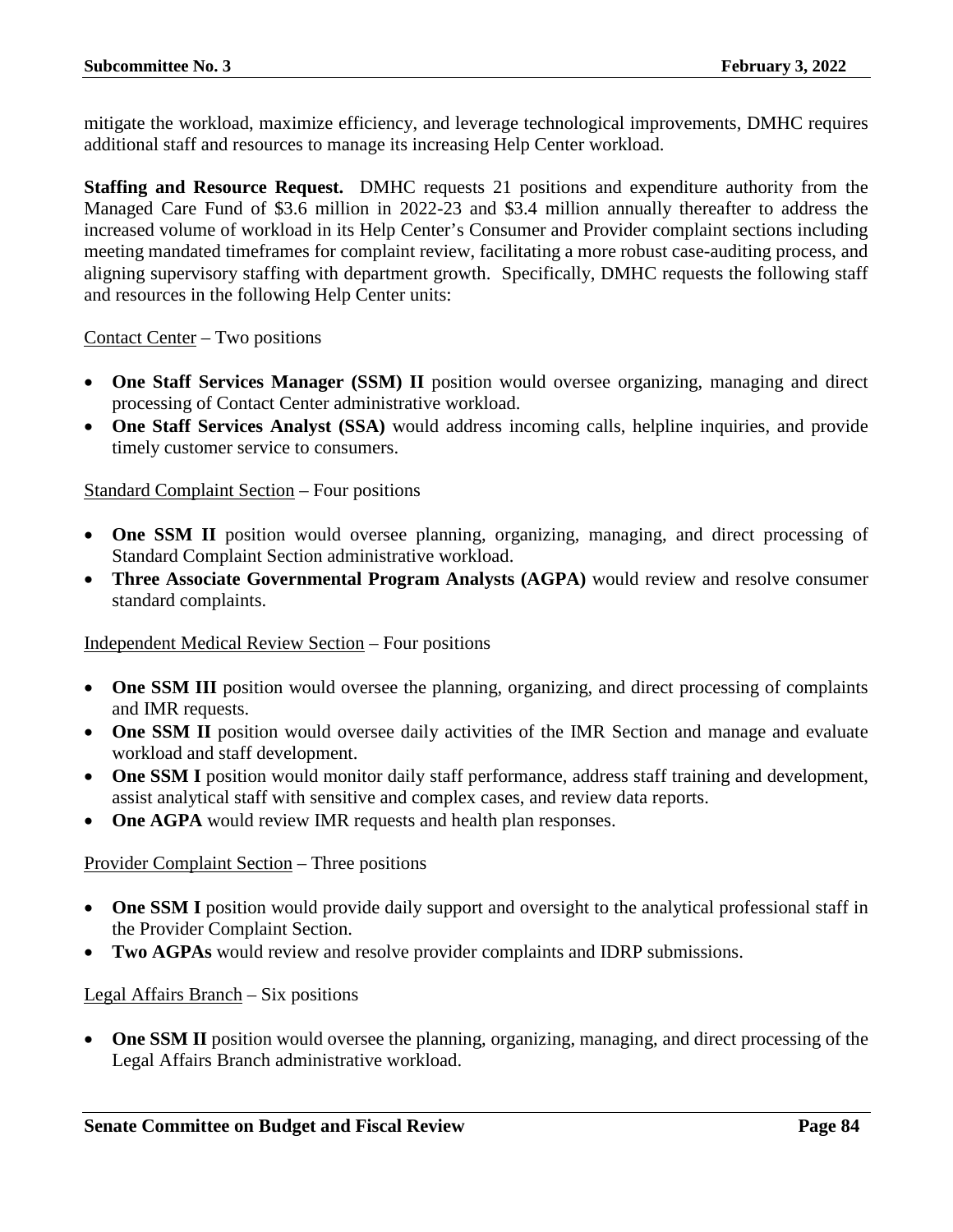- One SSM I position would monitor daily staff performance, address staff, training and development, and assist analytical and legal support staff with sensitive and complex cases.
- **Two Attorney IV** positions would address the most complex complaints, and compose medical expert analysis requests and correspondence.
- **Two AGPAs** would provide analytical support to address incoming correspondence and complaint workload.

Data Analytics Unit – One position

• **One Research Data Specialist I** position would address data requests and assist in ensuring data integrity.

Spotlight Support Unit – One position

• **One AGPA** would address additional workload resulting from the increased volume of quality assurance audits for consumer complaints and IMRs and would support the Provider and Consumer Customer Relationship Management (CRM) modules.

**Subcommittee Staff Comment and Recommendation—Hold Open.** Subcommittee staff recommends holding this item open to allow continued discussions in advance of the May Revision.

**Questions.** The subcommittee has requested DMHC to respond to the following: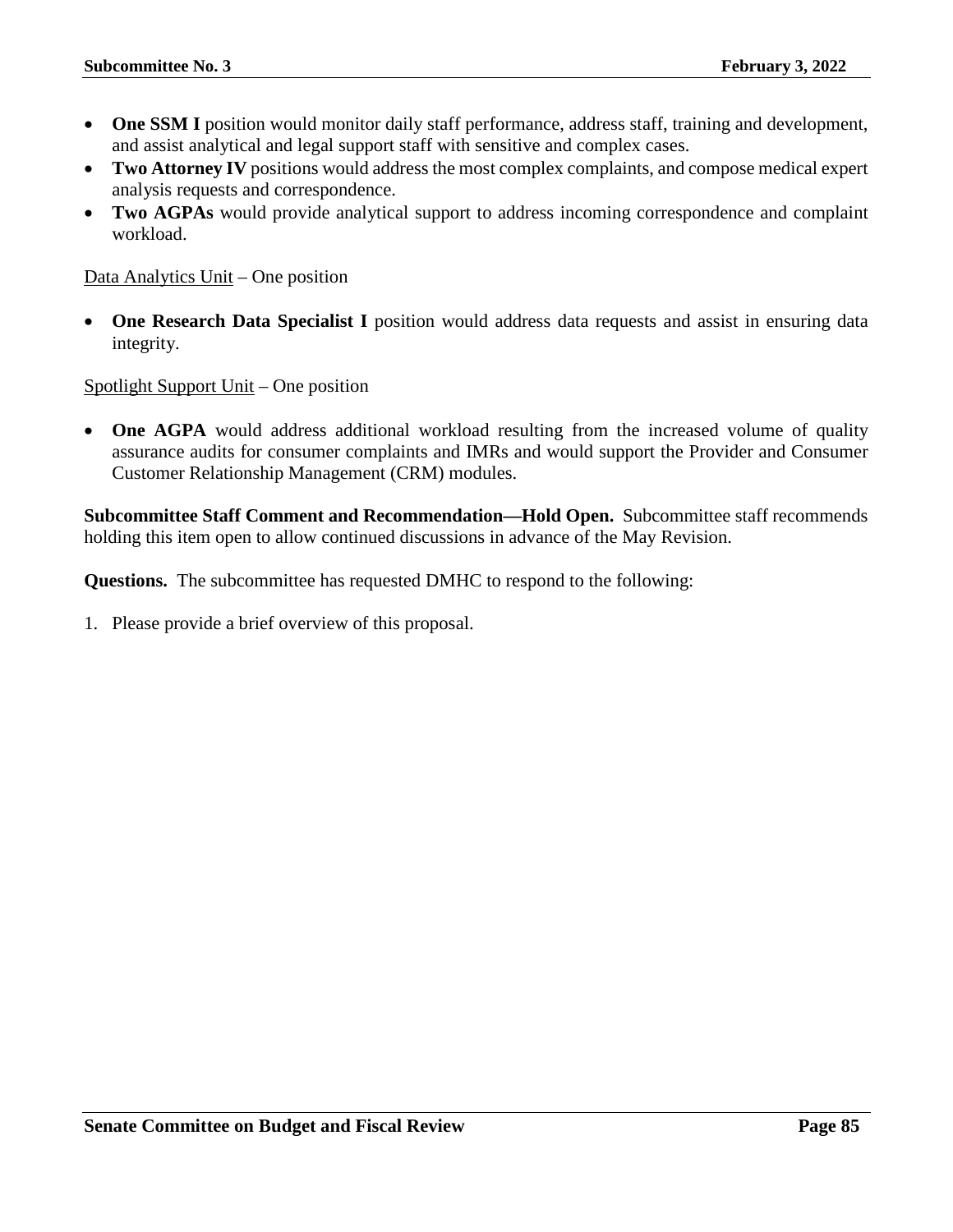## **Issue 5: Administrative Workload**

**Budget Change Proposal – Governor's Budget.** DMHC requests 12 positions and expenditure authority from the Managed Care Fund of \$3.5 million in 2022-23, \$3.4 million annually between 2023-24 and 2028-29, and \$2.2 million annually thereafter. If approved, these positions and resources would allow DMHC to support administrative workload including human resources, business services, legal services, information technology, support for addressing systemic racism in the workplace, and to align supervisory, analytical and professional staffing with department growth.

| <b>Program Funding Request Summary</b>        |             |             |  |  |  |
|-----------------------------------------------|-------------|-------------|--|--|--|
| $2023 - 24*$<br>2022-23<br><b>Fund Source</b> |             |             |  |  |  |
| 0933 – Managed Care Fund                      | \$3,520,000 | \$3,424,000 |  |  |  |
| <b>Total Funding Request:</b>                 | \$3,520,000 | \$3,424,000 |  |  |  |
| <b>Total Requested Positions:</b>             | 12.0        | 12.0        |  |  |  |

\* Positions and resources ongoing after 2023-24 until 2028-29. 2029-30 and ongoing: \$2,224,000.

**Background.** According to DMHC, the department's expenditure authority has grown more than 30 percent, from \$80 million to \$104 million, and its position authority more than 14 percent, from 451 employees to 516 employees, between 2017-18 and 2021-22. Much of this growth is due to the implementation of several different program responsibilities, pursuant to various federal and state laws and regulations. DMHC reports that as its staff and programs have grown, its administrative staff performing human resources and other administrative functions, information technology (IT) services, and legal services have not kept pace with this growth.

DMHC's Office of Administrative Services reports significant workload increases from procuring IT goods and services, processing payroll related transactions, implementing new personnel laws and regulations, and implementing policies to address systemic racism. The Office provides administrative support of budgets, business services, procurements and contracting, request for personnel actions (RPAs), recruitment, meeting preparation, legislative analysis, invoice processing, and administrative consultation.

DMHC's Office of Technology and Innovation reports significant increased workload to respond to new legislation and regulations. In particular, DMHC reports compliance with accessibility requirements pursuant to AB 434 (Baker), Chapter 780, Statutes of 2017, has driven increased workload. In addition, modernization projects driven by implementation of AB 315 (Wood), Chapter 905, Statutes of 2018, AB 2674 (Aguiar-Curry), Chapter 303, Statutes of 2018, and AB 290 (Wood), Chapter 862, Statutes of 2019, have resulted in increased workload to modernize the department's Provider Complaint System, implement a new Delegated Entity Registration System and a new Delegated Entity Electronic Filing System for Pharmacy Benefit Management organizations, and modernize the Risk Bearing Organization Electronic Filing System.

DMHC's Office of Legal Services conducts legal research, drafts legal analyses, and makes policy and operational recommendations consistent with those analyses. The Office also leads rulemaking activities including pre-notice stakeholder engagement, drafting regulation language, creating the regulation packages, conducting public hearings, and responding to public comments. The Office also handles requests for information under the Public Records Act (PRA), Information Practices Act (IPA), and court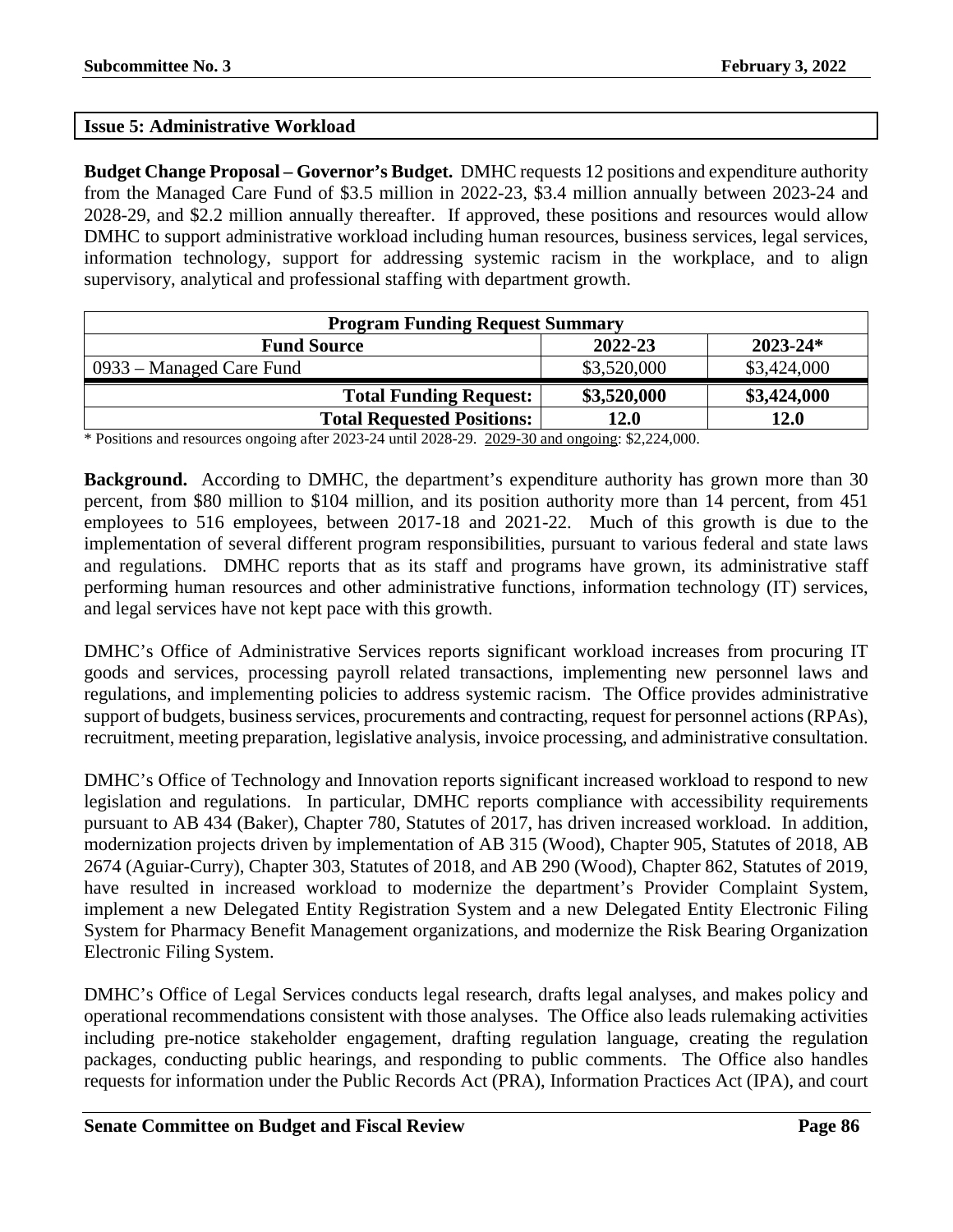subpoenas. These requests often cover records related to health plan filings, block transfers, timely access data and statistics, and rulemaking files. Since 2014, DMHC reports the Office has seen a constant increase in PRA and IPA requests, increasing by 52 percent since 2011.

**Staffing and Resource Request.** DMHC requests 12 positions and expenditure authority from the Managed Care Fund of \$3.5 million in 2022-23, \$3.4 million annually between 2023-24 and 2028-29, and \$2.2 million annually thereafter to support administrative workload including human resources, business services, legal services, information technology, support for addressing systemic racism in the workplace, and to align supervisory, analytical and professional staffing with department growth. Specifically, DMHC requests positions and resources in the following Offices:

Office of Administrative Services – Five positions

- **One Staff Services Manager I** position would serve as a dedicated Equal Employment Opportunity (EEO) officer in the Office, participate in implementing DMHC's diversity, equity, and inclusion goals, assist in implementing processes, policies, and procedures to make DMHC a more transparent and equitable department and seek to reduce disparities and inequities.
- **One Senior Personnel Specialist** would be responsible for processing various, more complex personnel transactions.
- **One Personnel Specialist** would be responsible for processing routine personnel transactions.
- **One Associate Governmental Program Analyst (AGPA)** would prepare and maintain budget, procurement, and contract tracking documents, as well as assist in legislative fiscal analysis and developing and managing contract and RPA documents.
- **One Office Technician** would process confidential human resources mail, confidential document filing, track probationary reports and annual performance appraisals for DMHC staff, manage the human resources email in-box, respond to general human resources inquiries and perform other support duties.

Office of Technology and Innovation – Five positions

- Two Information Technology (IT) Manager I positions would provide managerial support and align ratios between employees and manager in the Office. One of the positions would also serve as the Office's Configuration and Quality Manager.
- **One IT Supervisor II** position would consolidate and supervise all server and desktop support activities.
- **One IT Specialist III** position would be responsible for modernizing and maintaining the department's enterprise architecture across the enterprise software, infrastructure, and business intelligence domains.
- **One IT Specialist II** position would serve as the Senior Configuration Specialist and act as lead for all ongoing low-code cloud solutions development.

Office of Legal Services – Two positions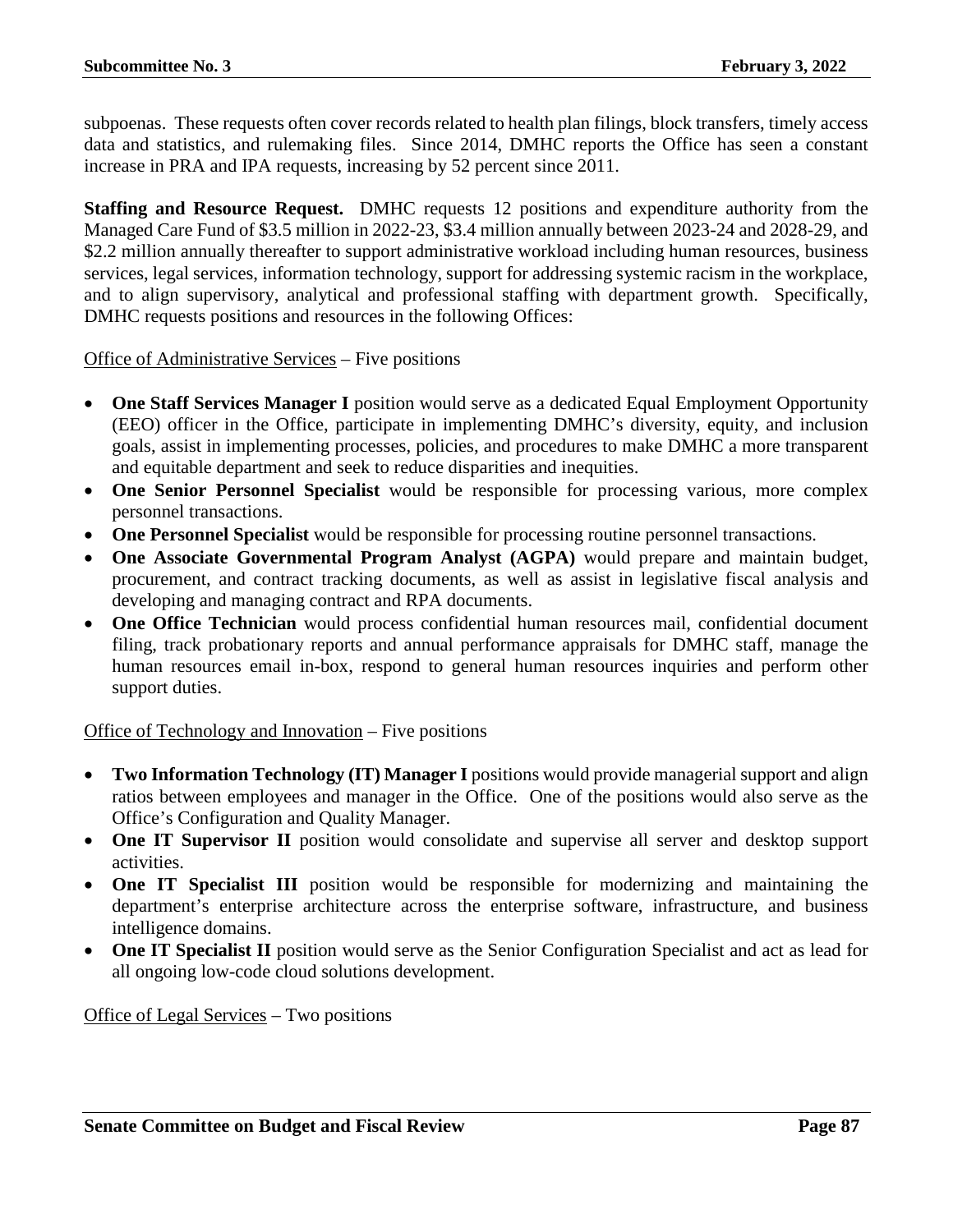• **One AGPA** and **one Staff Services Analyst** would provide administrative and analytical support, review documents for confidential information, process regulations through the formal rulemaking process, and assist with processing of PRA and IPA requests.

Consultant Funding - \$1.2 million (2022-23 through 2028-29)

• DMHC requests expenditure authority from the Managed Care Fund of \$1.2 million from 2022-23 until 2028-29 for technical service augmentation for legacy solution maintenance and operations. Contracted staff would include a Senior Software Developer (\$246,648), a Senior Project Manager (\$325,040), and a Senior Configuration Specialist (\$630,960).

Cloud Subscription Costs - \$325,000

• DMHC requests expenditure authority from the Managed Care Fund of \$325,000 annually for cloud subscription costs to acquire modern, low-code business intelligence technology to support an internally-facing modern data and analytics platform.

**Subcommittee Staff Comment and Recommendation—Hold Open.** Subcommittee staff recommends holding this item open to allow continued discussions in advance of the May Revision.

**Questions.** The subcommittee has requested DMHC to respond to the following: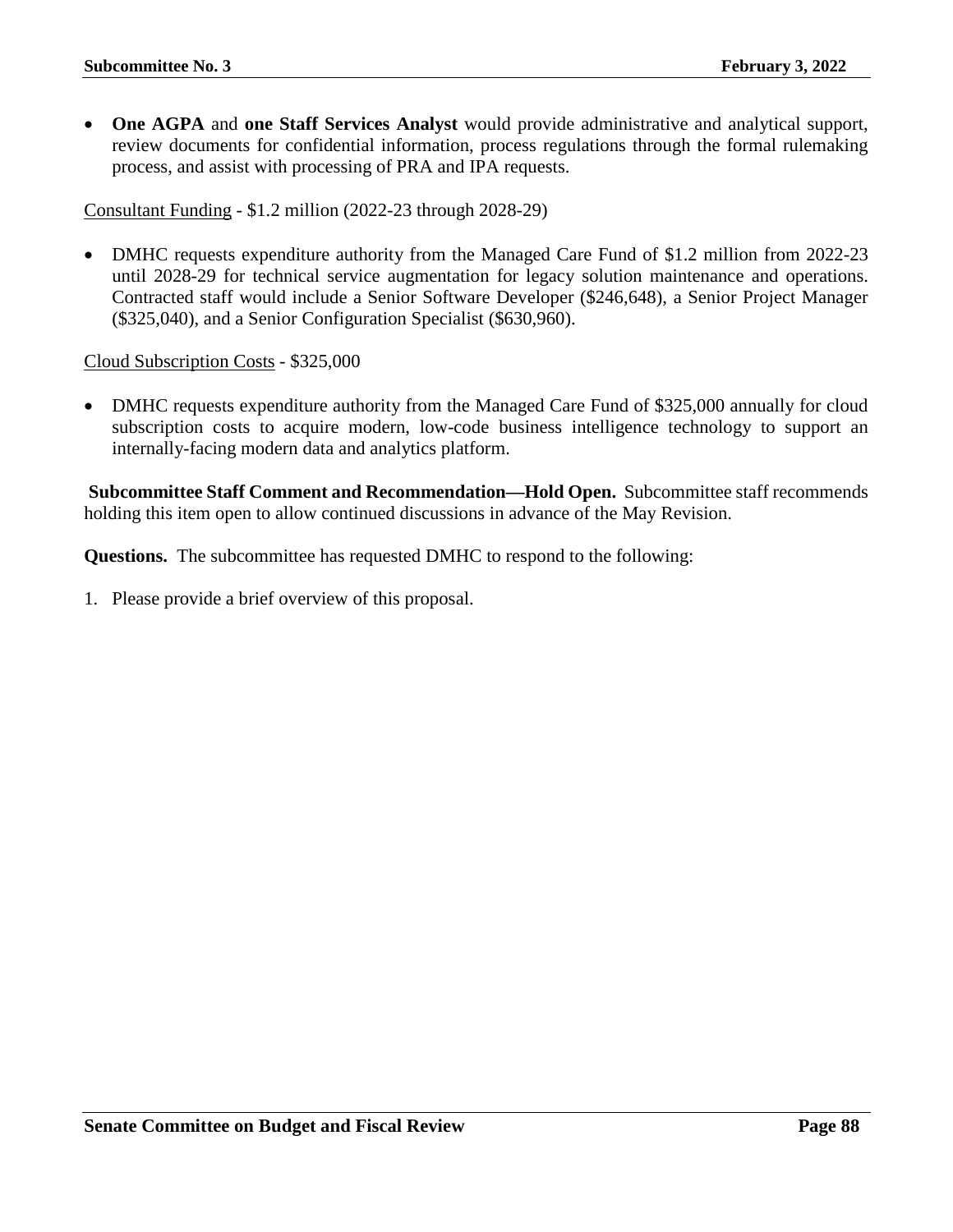## **Issue 6: Protection of Patient Choice in Telehealth Provider Act (AB 457)**

**Budget Change Proposal – Governor's Budget.** DMHC requests three positions and expenditure authority from the Managed Care Fund of \$1.1 million in 2022-23, \$957,000 in 2023-24, and \$614,000 annually thereafter. If approved, these positions and resources would allow DMHC to oversee health plan compliance with new telehealth rules, pursuant to the provisions of AB 457 (Santiago), Chapter 439, Statutes of 2021.

| <b>Program Funding Request Summary</b>        |             |            |  |  |  |
|-----------------------------------------------|-------------|------------|--|--|--|
| $2023 - 24*$<br>2022-23<br><b>Fund Source</b> |             |            |  |  |  |
| 0933 – Managed Care Fund                      | \$1,130,000 | \$957,000  |  |  |  |
| <b>Total Funding Request:</b>                 | \$1,130,000 | \$957,000  |  |  |  |
| <b>Total Requested Positions:</b>             | <b>3.0</b>  | <b>3.0</b> |  |  |  |

\* Additional fiscal year resources requested – 2024-25 and ongoing: \$614,000.

**Background.** AB 457 (Santiago), Chapter 439, Statutes of 2021, establishes the Protection of Patient Choice in Telehealth Provider Act, which implements consumer protections for services received through third-party corporate telehealth providers. Health plans, prior to offering a service to an enrollee through a third-party corporate telehealth provider, must disclose to the enrollee the availability of receiving the service on an in-person basis or via telehealth from the enrollee's own provider and a reminder of the availability of receiving the service through an out-of-network provider, including all cost-sharing obligations and balance billing protections. If an enrollee chooses and consents to receive the service through a third-party corporate telehealth provider, the plan must: 1) notify the enrollee of their right to access their medical records, 2) notify the enrollee and ensure that records are shared with their primary care provider unless the enrollee objects, 3) notify the enrollee the service is available at in-network costsharing and 4) advise the enrollee of any cost-sharing obligations.

In addition to notifications to enrollees, a health plan must include the following information in its annual network filing report to DMHC:

- Total number of services delivered via third-party corporate telehealth providers, by specialty.
- Names of each third-party corporate telehealth provider contracted with the plan and, for each, the number of services provided by specialty.
- The percentage of each third-party corporate telehealth provider's contracted providers available to the plan's enrollees that are also contracting individual health professionals.
- The types of telehealth services utilized by enrollees for each third-party corporate telehealth provider, including frequency of use, gender, age, and any other information determined by DMHC.
- For each enrollee that has accessed services from a third-party corporate telehealth provider, enrollee demographic data, including gender and age, and any other information determined by DMHC.

AB 457 also authorizes DMHC to investigate and take enforcement action against health plans that fail to comply with its requirements and requires DMHC to periodically evaluate health plan contracts to determine if any audit, evaluation, or enforcement actions are necessary. According to DMHC, these requirements will result in the need to develop four new reports as part of health plan annual network data submissions. These reports focus on the services delivered by third-party corporate telehealth providers,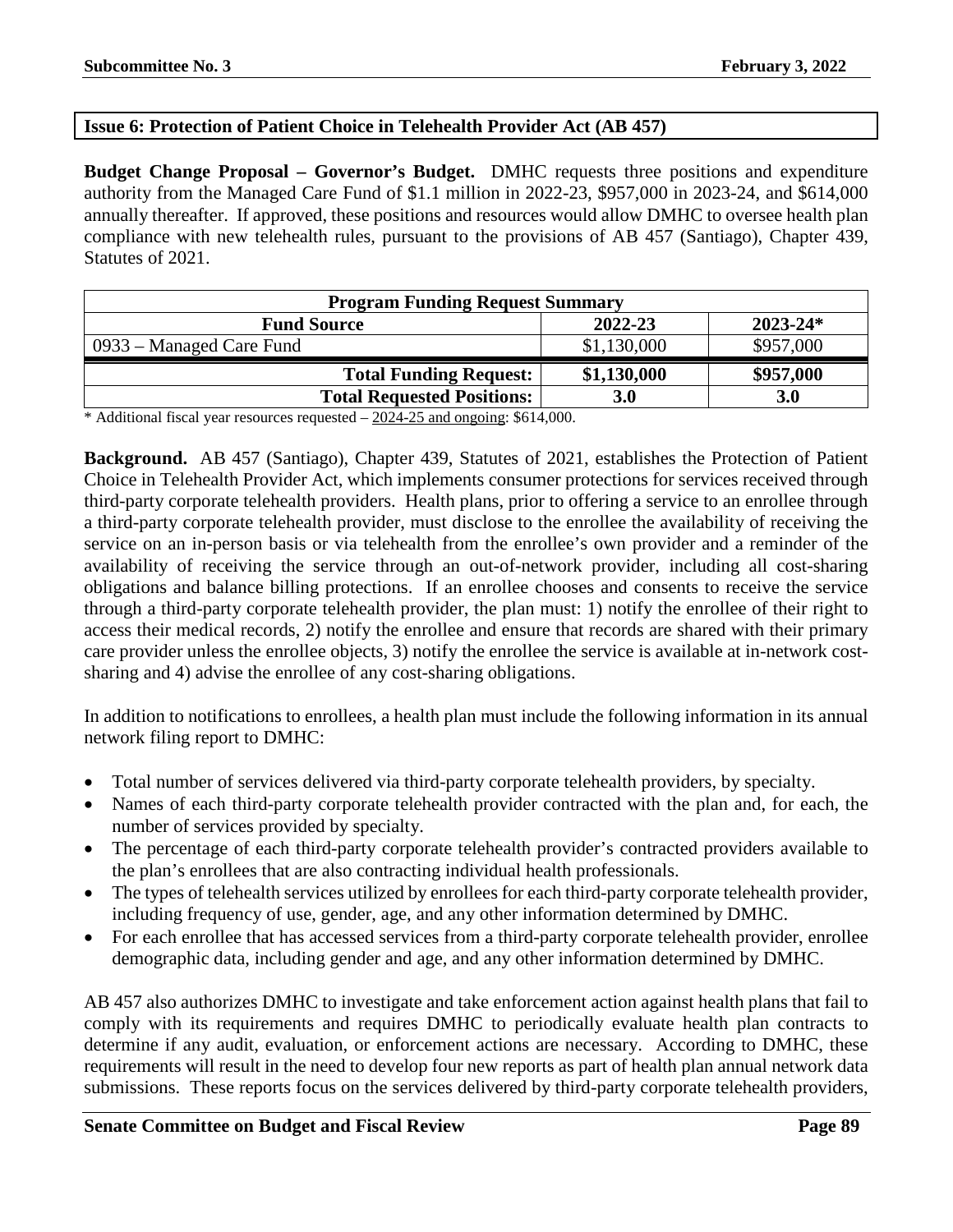identifying the individual providers, the potential overlap with in-person providers, and information regarding the enrollees who access third-party corporate telehealth providers.

**Staffing and Resource Request.** DMHC requests three positions and expenditure authority from the Managed Care Fund of \$1.1 million in 2022-23, \$957,000 in 2023-24, and \$614,000 annually thereafter to oversee health plan compliance with new telehealth rules, pursuant to the provisions of AB 457. Specifically, DMHC requests the following positions and resources:

Office of Legal Services –Resources equivalent to 0.5 position

• Resources equivalent to **0.5 Attorney III** position would conduct complex policy research and legal analysis, issue legal memoranda, and promulgate a regulation to clarify the annual report format, conduct stakeholder meetings, and develop the process for collecting overpayments.

#### Office of Plan Licensing – One position

• **One Attorney III** position would annually review evidence of coverage documents, provider contracts, plan-to-plan contracts, policies and procedures, consent forms, and other health plan documents for compliance with AB 457.

Office of Plan Monitoring – Two positions and resources equivalent to 0.5 position

- **One Attorney III** position would develop and review the four new third-party corporate telehealth provider report forms and promulgate regulations to clarify the requirements of AB 457.
- **One Health Program Specialist (HPS) I** position would assist in the development and annual review of the four new third-party corporate telehealth provider report forms as part of the annual health plan network filings.
- Resources equivalent to **0.5 HPS I** position would assist in revising templates and instructions for health plan reporting and develop tools for conducting annual network reviews.

Consultant Funding - \$343,000

• DMHC requests expenditure authority from the Managed Care Fund of \$343,000 in 2023-24 to enhance its network adequacy analysis system, ArcGIS, to incorporate the data sets required by AB 457. According to DMHC, these resources would support a developer consultant (\$185,000), a project manager (\$79,000), and a business analyst consultant (\$79,000). These estimates are based on DMHC's previous experience with similar network adequacy analysis.

**Subcommittee Staff Comment and Recommendation—Hold Open.** Subcommittee staff recommends holding this item open to allow continued discussions in advance of the May Revision.

**Questions.** The subcommittee has requested DMHC to respond to the following: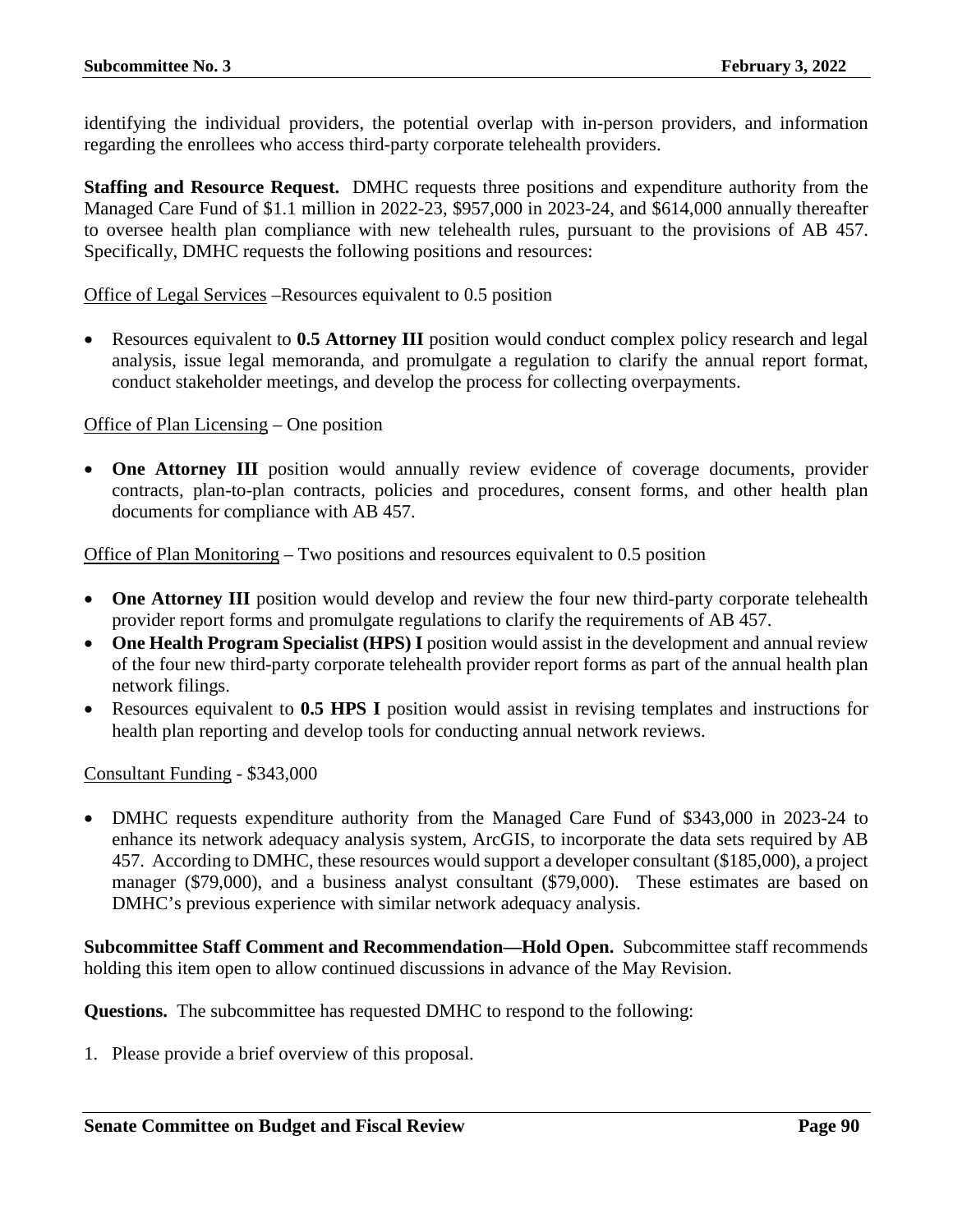## **Issue 7: Health Care Coverage – Deductibles and Out-of-Pocket Expenses (SB 368)**

**Budget Change Proposal – Governor's Budget.** DMHC requests two positions and expenditure authority from the Managed Care Fund of \$591,000, \$571,000 in 2023-24, and \$456,000 annually thereafter. If approved, these positions and resources would support review of health plan documents to determine compliance with requirements that plans provide enrollees with accrual balances toward their deductible and out-of-pocket maximum, pursuant to SB 368 (Limón), Chapter 602, Statutes of 2021.

| <b>Program Funding Request Summary</b>        |                 |  |  |  |  |
|-----------------------------------------------|-----------------|--|--|--|--|
| 2022-23<br>$2023 - 24*$<br><b>Fund Source</b> |                 |  |  |  |  |
| \$591,000                                     | \$571,000       |  |  |  |  |
| \$591,000                                     | \$571,000       |  |  |  |  |
| <b>2.0</b>                                    | 2.0             |  |  |  |  |
|                                               | $A + B + A + A$ |  |  |  |  |

\*Additional fiscal year resources requested – 2024-25 and ongoing: \$456,000.

**Background.** SB 368 (Limón), Chapter 602, Statutes of 2021, requires health plans and insurers to monitor and provide to an enrollee the accrual toward their annual deductible or out-of-pocket maximum. Plans and insurers must provide this information to enrollees every month in which benefits are used until the accrual balance equals the full deductible amount or full maximum out-of-pocket amount. Plans and insurers must also establish and maintain a system to allow an enrollee to request their most updated accrual balances.

According to DMHC, the department currently ensures health plans comply with existing provisions of the Knox-Keene Health Care Service Plan Act of 1975 that require plans to inform enrollees of the amount of their cost-sharing, including deductibles and out-of-pocket maximums, in an evidence of coverage or disclosure form. The additional health plan requirements imposed by SB 368 require DMHC to do the following:

- Promulgate a regulation to clarify the scope and parameters of the system health plans must implement to allow an enrollee to request their updated accrual balances, the standards for how a plan informs enrollees of their accruals, and the requirements for how plans must monitor this accrual.
- Establish through regulation what constitutes a violation of SB 368 and potential penalties.
- Annually review health plan documents, including evidence of coverages, disclosure forms, summary of benefits, and subscriber contracts to ensure compliance with SB 368.
- Annually review provider contracts and plan-to-plan contracts to ensure compliance with SB 368.
- Annually review policies and procedures, including the health plan's system that allows an enrollee to request their updated accrual balances.

**Staffing and Resource Request.** DMHC requests two positions and expenditure authority from the Managed Care Fund of \$591,000, \$571,000 in 2023-24, and \$456,000 annually thereafter to support review of health plan documents to determine compliance with requirements that plans provide enrollees with accrual balances toward their deductible and out-of-pocket maximum, pursuant to SB 368. Specifically, DMHC requests the following positions and resources:

Office of Plan Licensing – Two positions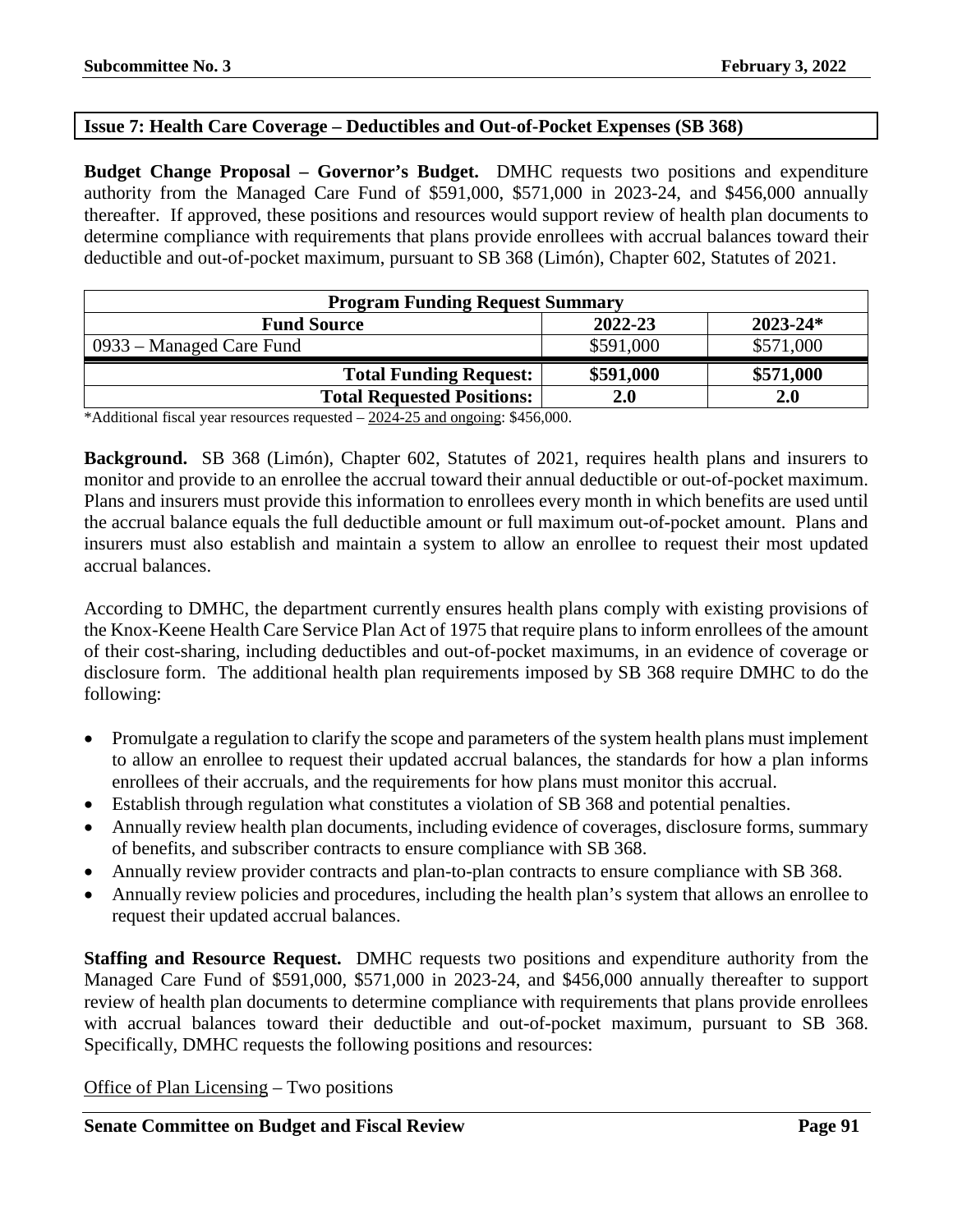• **Two Attorney III** positions would annually review evidence of coverages, provider contracts, planto-plan contracts, and other health plan documents for compliance with SB 368.

Office of Legal Services – Resources equivalent to 0.5 position (2022-23 and 2023-24)

• Resources equivalent to **0.5 Attorney III** position would conduct legal research, issue legal memoranda, and promulgate a regulation package for SB 368 requirements.

**Subcommittee Staff Comment and Recommendation—Hold Open.** Subcommittee staff recommends holding this item open to allow continued discussions in advance of the May Revision.

**Questions.** The subcommittee has requested DMHC to respond to the following: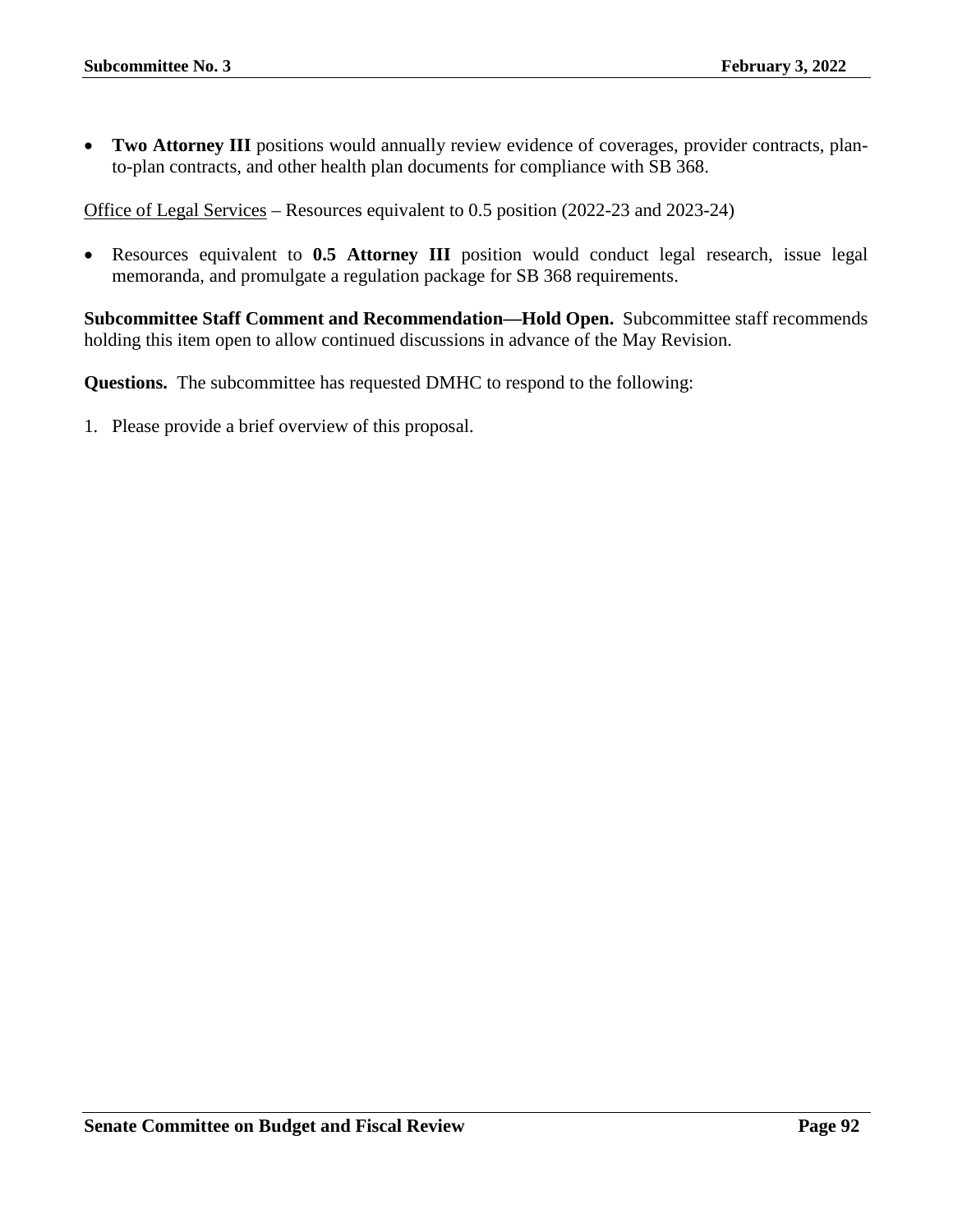## **Issue 8: Follow-Up Appointments for MH/SUDS Timely Access Standards (SB 221)**

**Budget Change Proposal – Governor's Budget.** DMHC requests 16 positions and expenditure authority from the Managed Care Fund of \$3.9 million in 2022-23, an additional three positions and \$4.5 million in 2023-24, \$4.3 million in 2024-25, \$4.4 million in 2025-26, and \$4.2 million annually thereafter. If approved, these positions and resources would allow DMHC to address timeliness standards for followup appointments for certain mental health and substance use disorders, pursuant to the requirements of SB 221 (Wiener), Chapter 724, Statutes of 2021.

| <b>Program Funding Request Summary</b>        |             |             |  |  |  |
|-----------------------------------------------|-------------|-------------|--|--|--|
| 2022-23<br>$2023 - 24*$<br><b>Fund Source</b> |             |             |  |  |  |
| 0933 – Managed Care Fund                      | \$3,882,000 | \$4,479,000 |  |  |  |
| <b>Total Funding Request:</b>                 | \$3,882,000 | \$4,479,000 |  |  |  |
| <b>Total Requested Positions:</b>             | 16.0        | <b>19.0</b> |  |  |  |

\* Additional fiscal year resources requested – 2024-25: \$4,267,000; 2025-26: \$4,357,000; 2026-27: \$4,151,000; 2027-28 and ongoing: \$4,241,000.

**Background.** SB 221 (Wiener), Chapter 724, Statutes of 2021, codifies existing timely access to care standards for health plans and insurers, applies those requirements to Medi-Cal managed care plans, prohibits contracting providers and employees from being disciplined for informing patients about timely access standards, and adds a new standard for non-urgent follow up appointments for non-physician mental health care or substance use disorder providers that is within 10 business days of the prior appointment.

AB 2179 (Cohn), Chapter 797, Statutes of 2002, required DMHC to adopt regulations by January 1, 2004, to ensure access to needed health care services in a timely manner. DMHC's timely access regulation requires health plan networks be sufficient to meet a set of standards, which include specific timeframes under which enrollees must be able to obtain an initial appointment with a health care provider, as well as wait times to access urgent and non-urgent care appointments, and the availability of telephone triage or screening services during and after regular business hours. The timely access standards for appointment availability are as follows:

- Urgent care without prior authorization: within 48 hours
- Urgent care with prior authorization: within 96 hours
- Non-urgent primary care appointments: within 10 business days
- Non-urgent specialist appointments: within 15 business days
- Non-urgent appointment for ancillary services for the diagnosis or treatment of injury, illness or other health condition: within 15 business days.

SB 964 (Hernandez), Chapter 573, Statutes of 2014, required DMHC to develop standardized methodologies for measuring compliance with timely access standards, collect data from health plans annually regarding compliance, and publish findings on health plan compliance in an annual timely access report.

According to DMHC, SB 221 makes several changes to the Knox-Keene Act, including: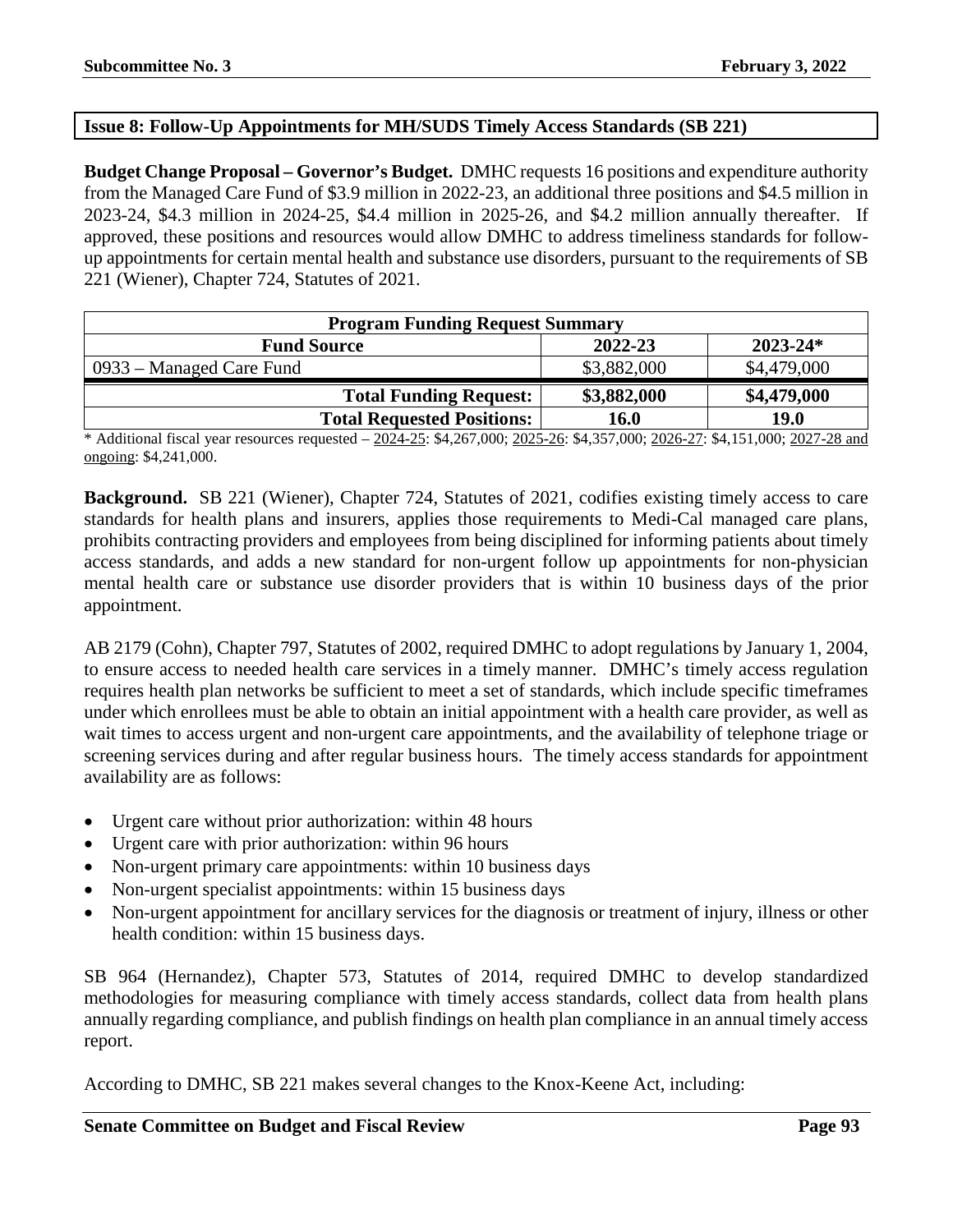- Deletes sections directing DMHC to develop timely access regulations and instead codifies many of the standards contained within those regulations.
- Requires a health plan, as of July 1, 2022, to ensure that its contracted provider network can offer nonurgent follow-up appointments with a nonphysician mental health care or substance use disorder provider within 10 days of the prior appointment, or longer if such a wait does not have a detrimental impact on the health of the enrollee.
- Requires interpreter services with scheduled appointments for health care services, without delaying the scheduling of the appointment.
- Requires a health plan that uses a tiered network to demonstrate compliance with timely access standards at the lowest cost-sharing tier.
- Requires a health plan to arrange out-of-network coverage if medically necessary treatment of mental health or substance use disorder is not available in-network.
- Includes mental health and substance use disorder providers in provisions related to advanced scheduling, telephone triage requirements, and requirements for plans to arrange out-of-network coverage if the treatment is not available in-network.
- Requires DMHC's methodology for health plan timely access reporting to include demonstration of the average waiting time for each class of appointment.

DMHC expects implementation of SB 221 to result in the following workload for the department:

- Promulgate timely access regulation to clarify SB 221 requirements and the new standards for followup appointments for nonphysician mental health and substance use disorder providers.
- Promulgate regulation to develop standards to make specific network requirements for health plans to comply with timely access standards.
- Establish parameters and standards for adequate capacity, availability and sufficiency of provider types subject to timely access standards.
- Revise the methodology for health plan reporting to include demonstration of the average waiting time for each class of appointment.
- Develop standardized reporting methodologies for health plans to demonstrate compliance with SB 221.
- Issue guidance on follow-up appointments by July 1, 2022, and promulgate regulations by January 1, 2025.
- Annually review health plan documents for compliance with timely access standards.
- Investigate and take enforcement action or assess administrative penalties against health plans for noncompliance with SB 221.

**Staffing and Resource Request.** DMHC requests 16 positions and expenditure authority from the Managed Care Fund of \$3.9 million in 2022-23, an additional three positions and \$4.5 million in 2023- 24, \$4.3 million in 2024-25, \$4.4 million in 2025-26, and \$4.2 million annually thereafter to address timeliness standards for follow-up appointments for certain mental health and substance use disorders, pursuant to the requirements of SB 221. Specifically, DMHC requests positions and resources as follows:

Office of Legal Services – Resources equivalent to 0.5 position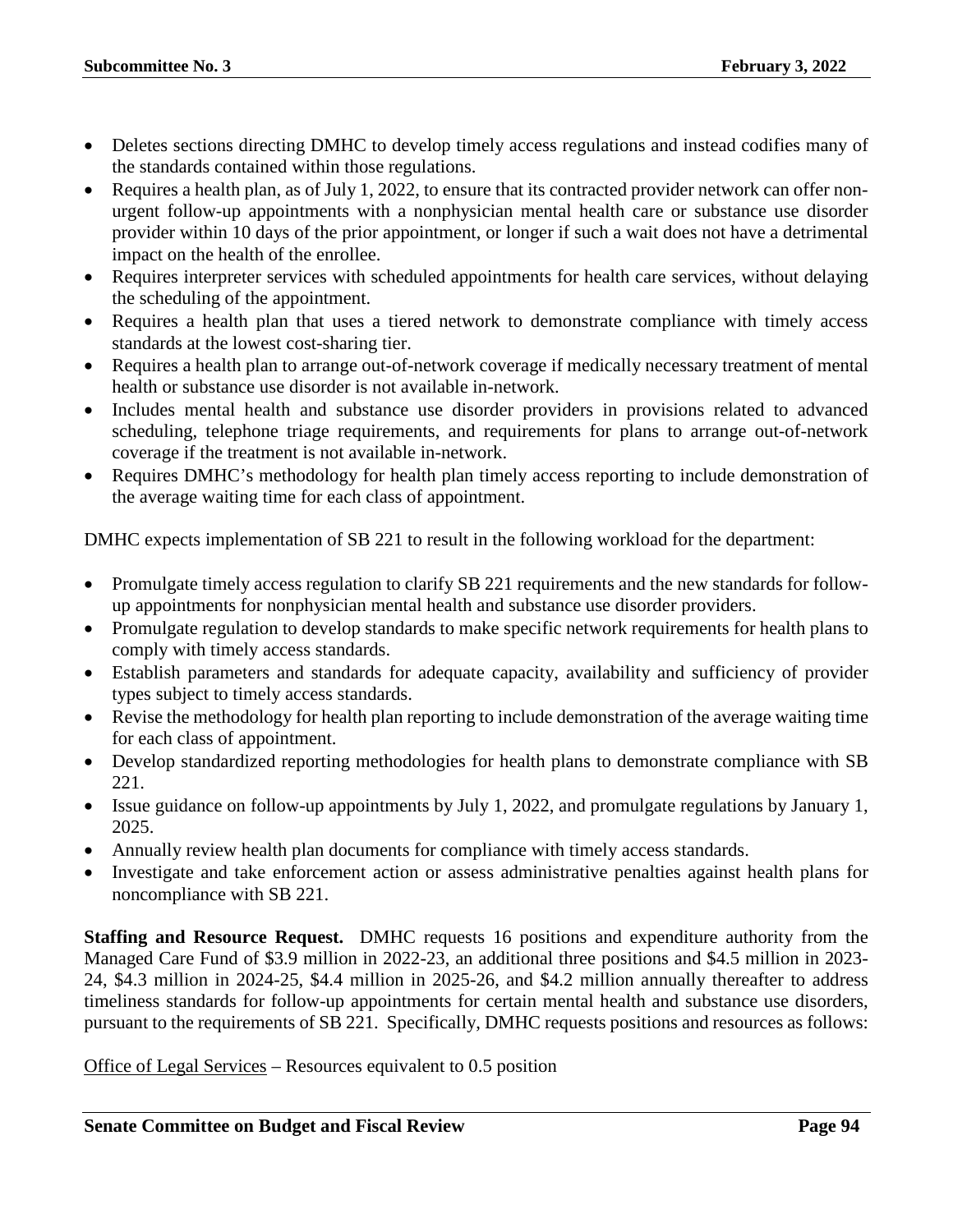• Resources equivalent to **0.5 Attorney III** position would conduct complex policy research and legal analysis, issue legal memoranda, and develop standardized methodologies for reporting to promulgate timely access regulations pursuant to SB 221.

Office of Enforcement – Eight positions

- **0.5 Assistant Chief Counsel** position would oversee complex referrals from the Office of Plan Monitoring, including initial review of referral documents and team requirements for staffing, as well as attend trials, oversee complex review of settlement negotiations or judgements, conduct meetings with primary attorneys, review details of referrals, and consult with experts for purposes of evaluating and reviewing trial and hearing preparation.
- **Three Attorney III** positions would coordinate with the Office of Plan Monitoring to evaluate case and document production, perform complex legal review and analysis of the findings reports, conduct legal research of statutes, respond to complex legal questions during investigations, and develop strategies to respond to difficult and sensitive matters.
- **Two Attorneys** would coordinate with the Office of Plan Monitoring to address annual network review referrals, including review of procedural or moderately complex compliance violations to evaluate cases, investigate, negotiate settlements, recommend corrective action, and prepare appropriate course of resolution.
- **1.5 Legal Assistant** positions would finalize any documents prepared by attorneys, manage documents and information in the case management database, review and coordinate discovery specific documents and filings.
- **0.5 Associate Governmental Program Analyst (AGPA)** would prepare and maintain an attorney log and all other supporting administrative functions, manage all enforcement action settlement documents, input settlement related data into the case management database, and prepare a monthly Resolution Summary Report.
- **0.5 Legal Analyst** would assist attorneys with planning investigations and conducting legal research.

Office of Plan Monitoring – Five positions (eight positions beginning 2023-24)

- **Three Attorney III** positions would provide legal guidance and review health plan documents, aid with enforcement actions and referrals, draft and amend regulations to resolve conflicts with SB 221 and add new network adequacy requirements, review filings related to SB 221 implementation, prepare and review new data in health plan submissions, create and implement a filing checklist for the new follow-up appointment standards, and review amended timely access policies and procedures.
- **Three Health Plan Specialist II** positions, two beginning in 2022-23 and one beginning in 2023-24, would assist in the development of the methodology and assessment tools, prepare reports and supporting documents, oversee corrective action plan submittals, manage and coordinate documents and data, assist in reviews related to regulatory amendments, provide technical advice on impact to programs, finalize the implementation checklist, draft report form instructions for regulation and for web portal validations, review implementation policies and procedures, provide web portal updates, analyze plan data, develop network finding and timely access reports, provide support in development of regulations and standards, assist in implementing the developed regulatory standards into existing network reviews, and evaluate data for capacity, availability, and sufficiency standards.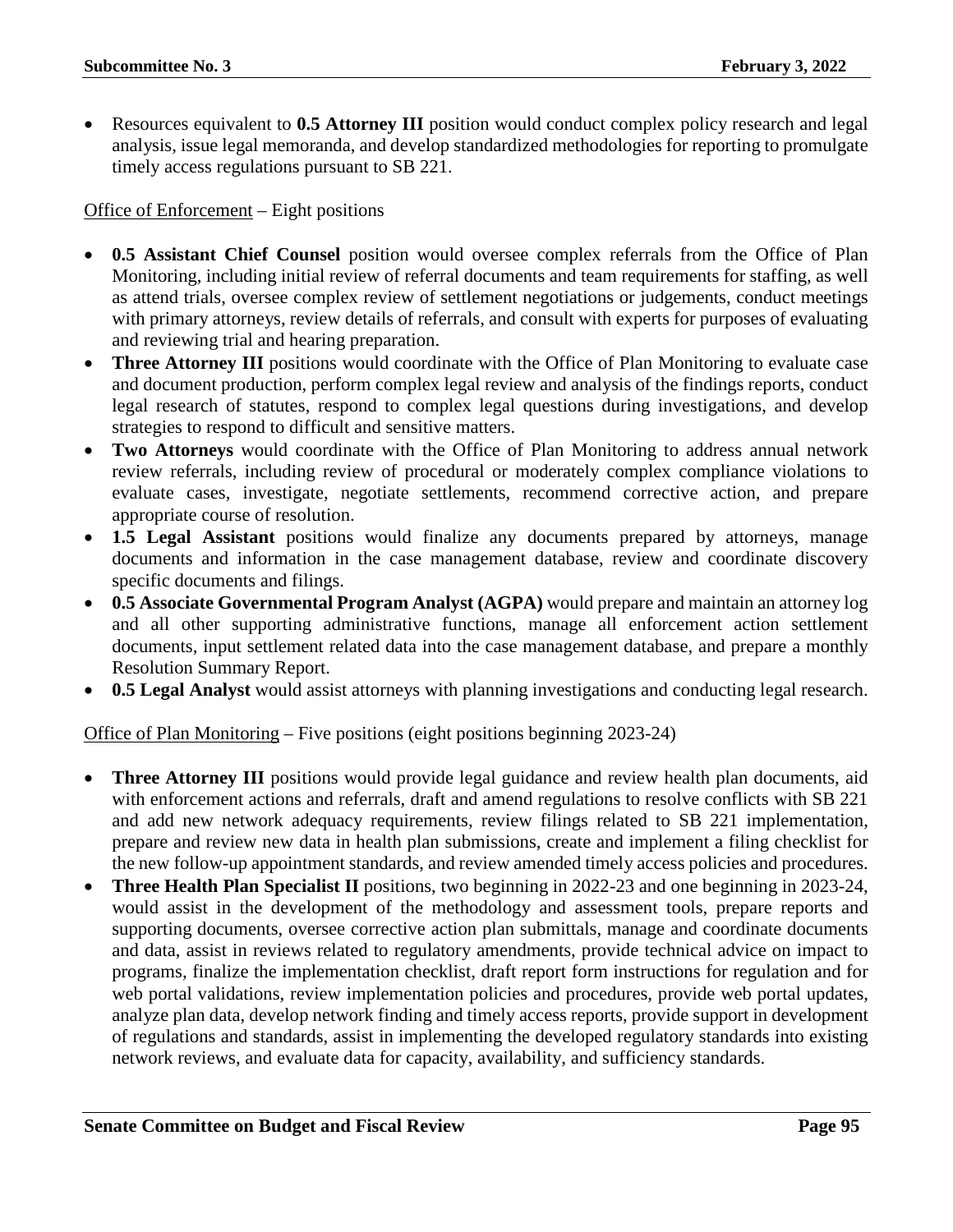• **Two Health Plan Specialist I** positions, beginning in 2023-24, would assist in review of implementation policies and procedures and annual plan data submissions, implement developed regulatory standards into existing network reviews, evaluate data for capacity availability and sufficiency standards under existing network review, assist in preparation of a provider data repository, review plan submissions, assist in development of network finding timely access reports development, and review and track enforcement referrals.

#### Office of Administrative Services – One position

• **One AGPA** would provide administrative support for these new positions, including accounting, budgeting, human resources, training, organizational effectiveness, and business management.

Office of Technology and Innovation – Two positions

- **One Information Technology Specialist II** position would support backlog creation for the timely access application enhancements; implement changes to support data collection, data validation, and data processing; collaborate with business stakeholders and the Quality Assurance team to verify SB 221 related functionality; implement changes based on testing feedback; and collaborate with business stakeholders and the Business Intelligence Division to enhance and develop reports to support SB 221 requirements.
- One Information Technology Specialist I position would support information technology needs for new staff including new employee setup, service requests, change requests, collection of data analytics, security log analysis, and ongoing maintenance of each new staff members' devices.

Consultant Funding – \$611,000 in 2022-23, \$855,000 in 2023-24, \$667,000 in 2024-25, \$757,000 in 2025- 26, \$667,000 in 2026-27, \$757,000 annually thereafter

• DMHC requests expenditure authority from the Managed Care Fund of \$611,000 in 2022-23, \$855,000 in 2023-24, \$667,000 in 2024-25, \$757,000 in 2025-26, \$667,000 in 2026-27, and \$757,000 annually thereafter to support the following consultant contracts: 1) a statistical consultant to assist in developing the regulations; 2) a clinical consultant to assist with ongoing review of health plans policies and procedures, and analyze utilization management processes; and 3) an expert witness consultant to assist with trials .

**Subcommittee Staff Comment and Recommendation—Hold Open.** Subcommittee staff recommends holding this item open to allow continued discussions in advance of the May Revision.

**Questions.** The subcommittee has requested DMHC to respond to the following: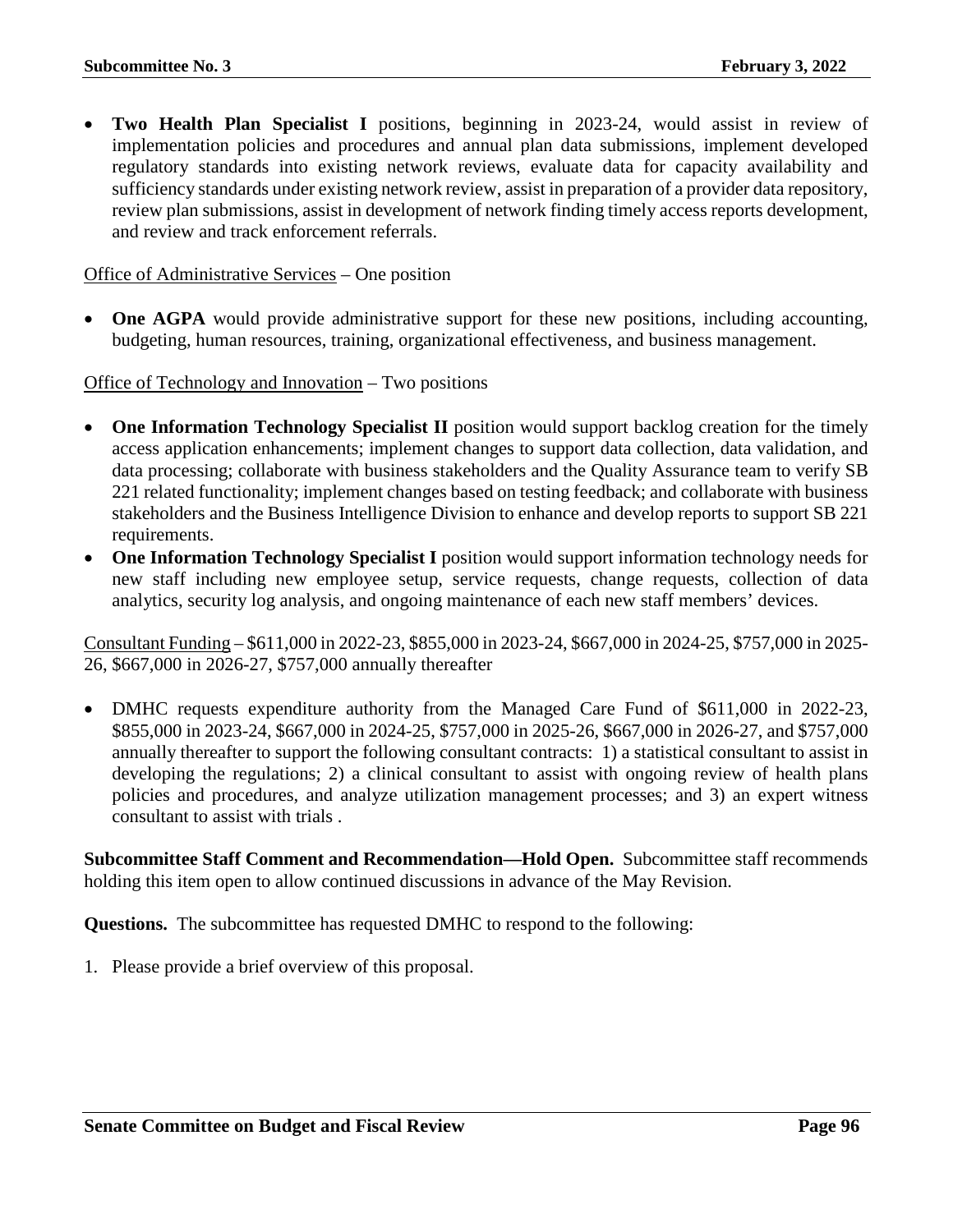## **Issue 9: Health Care Coverage – Step Therapy (AB 347)**

**Budget Change Proposal – Governor's Budget.** DMHC requests 12 positions and expenditure authority from the Managed Care Fund of \$3.1 million in 2022-23, and \$3 million annually thereafter. If approved, these positions and resources would allow DMHC to address step therapy requirements implemented pursuant to AB 347 (Arambula), Chapter 742, Statutes of 2021.

| <b>Program Funding Request Summary</b>        |             |  |  |  |  |
|-----------------------------------------------|-------------|--|--|--|--|
| $2023 - 24*$<br>2022-23<br><b>Fund Source</b> |             |  |  |  |  |
| \$3,116,000                                   | \$2,975,000 |  |  |  |  |
| \$3,116,000                                   | \$2,975,000 |  |  |  |  |
| 12.0                                          | 12.0        |  |  |  |  |
|                                               |             |  |  |  |  |

\* Additional fiscal year resources requested – 2024-25 and ongoing: \$3,020,000.

**Background.** Step therapy is a type of prior authorization for prescription drugs that begins medication for a medical condition with the most preferred drug therapy and progresses to other therapies only if necessary. The Knox-Keene Act authorizes a health plan to require step therapy if there is more than one drug that is appropriate for the treatment of a medical condition. The Act also requires health plans to issue a decision on a prior authorization request within 72 hours of receipt of the request, or within 24 hours in expedited cases.

AB 347 (Arambula), Chapter 742, Statutes of 2021, establishes a timeline for approval or denial of step therapy exception requests for prescription drugs based on the existing timeline for prior authorization requests for prescription drugs. Beginning January 1, 2022, a health plan or insurer must grant a request for exception from step therapy if a provider determines the use of the drug required under step therapy is inconsistent with good professional practice for the provision of medically necessary covered services, while taking into consideration the enrollee's needs, medical history, and professional judgment. If a health plan requires additional information to make a determination, AB 347 requires notification to the prescribing provider. Once the health plan receives the requested information, the time period to approve or deny a prior authorization or step therapy request would begin. Enrollees may appeal to the health plan under existing grievance processes and providers may appeal under the health plan's utilization management procedures.

According to DMHC, AB 347 would require the department to do the following:

- Promulgate a regulation to clarify the requirements of AB 347.
- Develop new medical survey questions and procedures related to AB 347.
- Review the new internal appeals process and review any related revised grievance policies and procedures.
- Review revised prescription drug policies and procedures.
- Review provider contracts, administrative service agreements, and plan-to-plan agreements with utilization review organizations that perform utilization review or utilization management functions on a health plan's behalf.
- Review product formularies and prescription drug benefits charts for compliance with the step therapy and appeal requirements.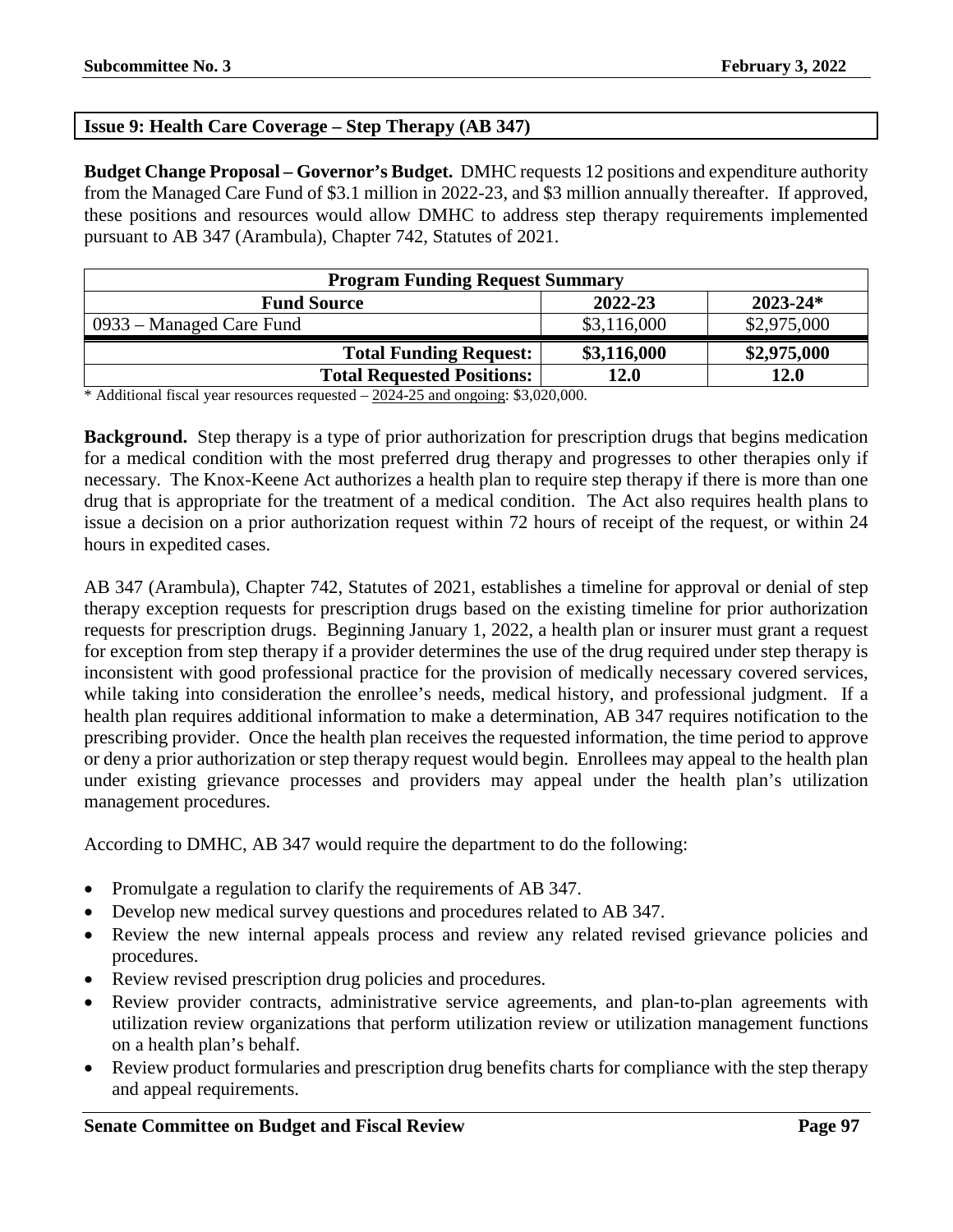- Review health plan documents, including evidence of coverage and disclosure forms, utilization management data and health plan survey data to ensure compliance with AB 347.
- Investigate and take enforcement action or assess administrative penalties against health plans not in compliance with AB 347.

**Staffing and Resource Request.** DMHC requests 12 positions and expenditure authority from the Managed Care Fund of \$3.1 million in 2022-23, and \$3 million annually thereafter to address step therapy requirements implemented pursuant to AB 347. Specifically, DMHC requests positions and resources as follows:

### Office of Plan Licensing – Three positions

- **Two Attorney III** positions would design filing review guidelines for internal review, summarize and review plan documents for legal compliance, prepare deficiency comment letters, conduct teleconferences with plans to resolve issues, submit periodic written and oral reports, coordinate weekly review, and provide annual compliance training.
- **One Associate Governmental Program Analyst (AGPA)** would assist with developing the structure of the compliance project, identifying specific compliance requirements within plan disclosure documents, creating and maintaining weekly tracking reports, conducting initial administrative file review of plan submissions, participating in compliance training, and assisting with the annual review of plan documents.

#### Office of Plan Monitoring – Four positions

- **Two Attorney III** positions would develop regulations, provide ongoing legal review and consultation, revise survey tools, provide legal guidance for medical surveys, and draft enforcement referrals for uncorrected AB 347 deficiencies.
- **One Health Program Specialist II** position would review health plan amendment filings and survey findings, develop survey scope of work, conduct analysis of health plan information related to AB 347 requirements, review and validate deficiency findings in medical surveys, and assist with drafting enforcement referrals for uncorrected AB 347 deficiencies.
- **One AGPA** would develop, implement, and maintain administrative and analytical program activities to monitor compliance with AB 347.

### Office of Enforcement – Three positions

- **0.5 Assistant Chief Counsel** position would oversee complex enforcement referrals, attend trials, oversee review of settlement negotiations or judgments, meet with primary attorneys, review details of referrals, consult with experts to evaluate the referral and prepare for trial and hearings, and address staffing and training due to the nature of the investigations and subsequent prosecutions.
- **Two Attorney III** positions would provide legal support to evaluate enforcement referrals, including drafting and sending investigative discovery, recommending course of action, negotiating settlement and corrective action, preparing appropriate course of resolution, and conducting pre-trial preparations, court order status conference briefs, settlement conference statements, attendance and preparation for trial and hearings, post-trial briefings, and enforcement of verdicts.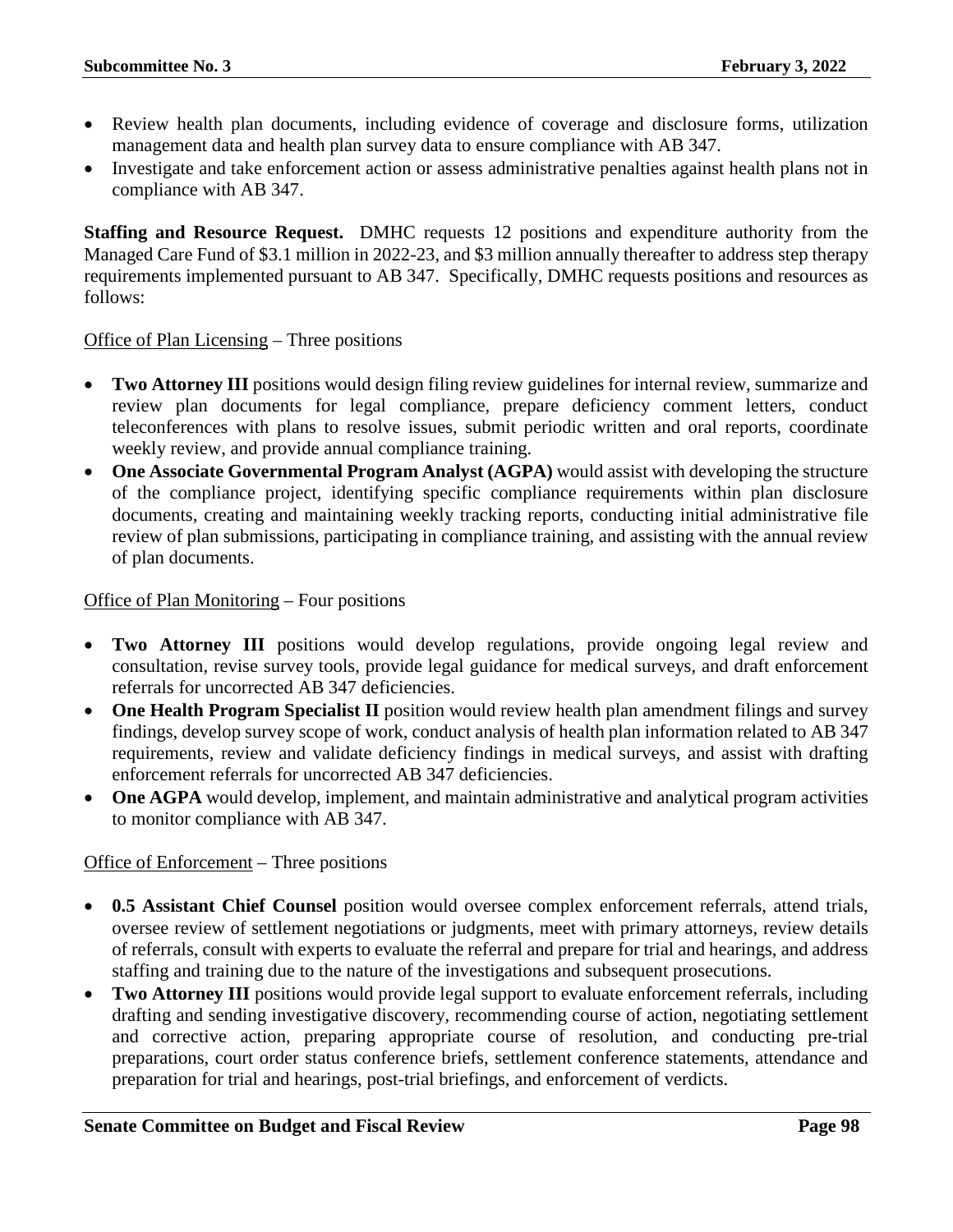**0.5 AGPA** would prepare an attorney log and a monthly report, manage all enforcement action settlement documents, manage the administrative side of the Office's contract and procurement needs, prepare resolution summary reports, and conduct administrative tasks.

## Office of Administrative Services – One position

• **One AGPA** would provide administrative support for these new positions, including accounting, budgeting, human resources, training, organizational effectiveness, and business management.

Office of Technology and Innovation – One position

• One Information Technology (IT) Specialist I position would provide IT support including application and system development and support, procurement and management of IT assets, and data security and support for staff members' IT needs.

Consultant Funding – \$681,000

- DMHC requests expenditure authority from the Managed Care Fund of \$583,000 annually for a clinical consultant to assist the Office of Plan Monitoring with review of amendments to health plan utilization management policies and conduct clinical assessments during medical surveys.
- DMHC requests expenditure authority from the Managed Care Fund of \$45,000 biannually to support a medical expert consultant for the Office of Enforcement.
- DMHC requests expenditure authority from the Managed Care Fund of \$53,000 annually to support trial-related costs for the Office of Enforcement.

**Subcommittee Staff Comment and Recommendation—Hold Open.** Subcommittee staff recommends holding this item open to allow continued discussions in advance of the May Revision.

**Questions.** The subcommittee has requested DMHC to respond to the following: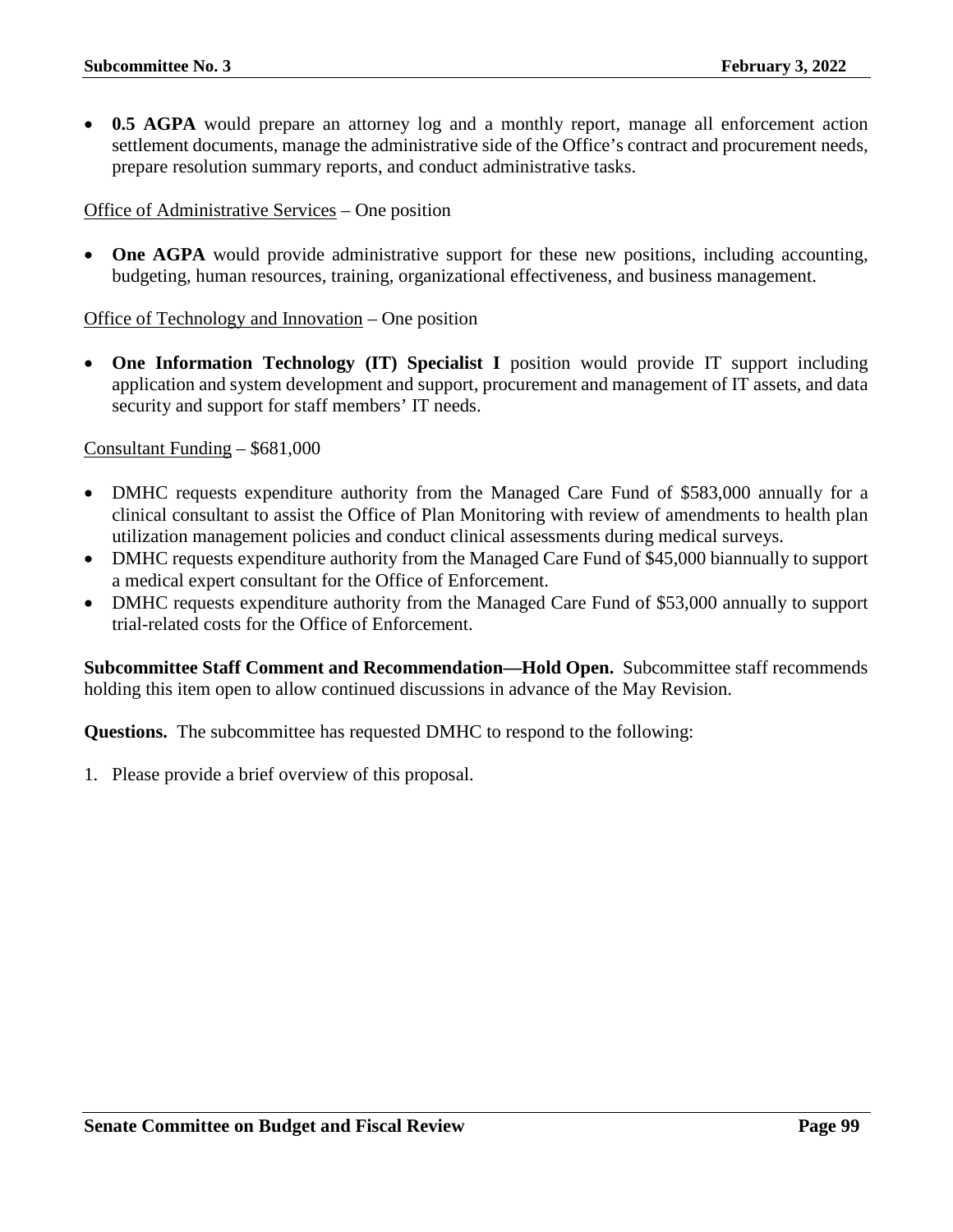## **Issue 10: Health Care Coverage – Employer Associations (SB 255)**

**Budget Change Proposal – Governor's Budget.** DMHC requests one position and expenditure authority from the Managed Care Fund of \$237,000 in 2022-23 and \$229,000 annually thereafter. If approved, this position and resources would allow DMHC to conduct annual reviews of Multiple Employer Welfare Arrangement (MEWA) documents, pursuant to SB 255 (Portantino), Chapter 725, Statutes of 2021.

| <b>Program Funding Request Summary</b>        |           |           |  |  |  |
|-----------------------------------------------|-----------|-----------|--|--|--|
| 2022-23<br>$2023 - 24*$<br><b>Fund Source</b> |           |           |  |  |  |
| 0933 – Managed Care Fund                      | \$237,000 | \$237,000 |  |  |  |
| <b>Total Funding Request:</b>                 | \$237,000 | \$237,000 |  |  |  |
| <b>Total Requested Positions:</b>             | L.O       | 1.0       |  |  |  |

\* Positions and resources ongoing after 2023-24.

**Background.** SB 255 allows a multiple employer welfare arrangement (MEWA), an association of employers, to offer a large group health plan contract or health insurance policy if the following conditions are met:

- The association was established prior to March 23, 2010.
- The association provides an equivalent to or greater level of coverage than the platinum level offered through the Covered California health benefit exchange.
- The association provides the essential health benefits.
- The association includes coverage for job categories on a project-by-project basis for one or more participating employers, for at least 101 employees.

SB 255 also requires the association to file an application for registration with DMHC or the Department of Insurance on or before June 1, 2022, and annually file evidence of ongoing compliance.

According to DMHC, SB 255 would require the following workload:

- Develop a MEWA registration process by June 1, 2022.
- Create processes for MEWA registration including research, checklist for requirements for documentation, registration application form, annual compliance requirement process or form, and any necessary outreach to stakeholders.
- Issue guidance to MEWAs regarding registration requirements and ongoing compliance with state laws and regulations, as well as advise health plans of MEWA eligibility criteria.
- Review initial applications for the exemption to determine whether required documentation was submitted and if the documentation supports approval of the registration.
- Annually review each MEWA for ongoing compliance with SB 255.

**Staffing and Resource Request.** DMHC requests one position and expenditure authority from the Managed Care Fund of \$237,000 in 2022-23 and \$229,000 annually thereafter to conduct annual reviews of Multiple Employer Welfare Arrangement (MEWA) documents, pursuant to SB 255. Specifically, DMHC requests the following position and resources: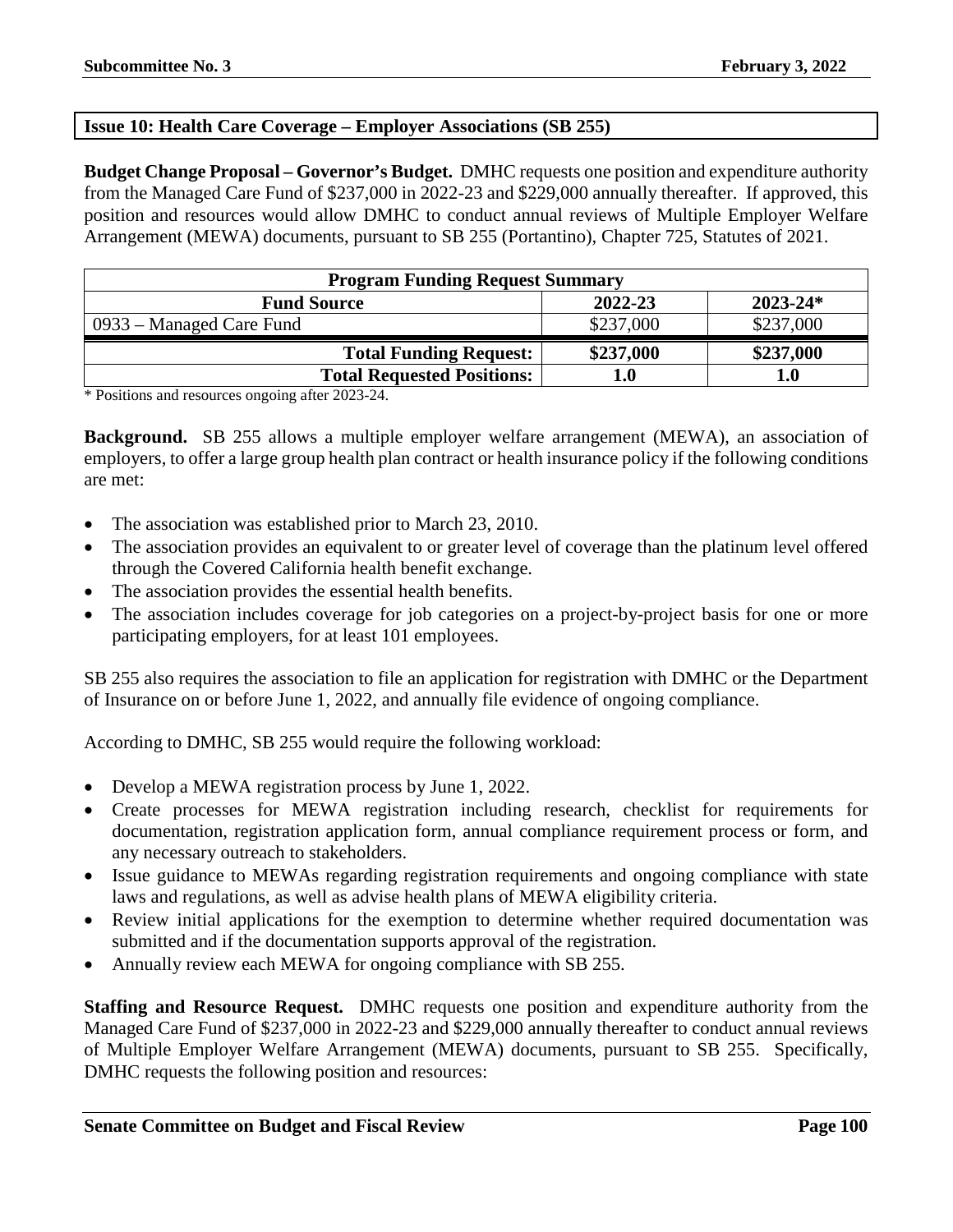Office of Plan Licensing – One position

• One Attorney III position would conduct legal research and review annual MEWA and large group health care plan submissions for compliance with SB 255.

Software Licensing Costs - \$2,000

• DMHC requests expenditure authority from the Managed Care Fund of \$2,000 annually to support software licensing costs for the development and implementation of a new solution in the department's Necessary Infrastructure Modernization for Business Unified Services (NIMBUS) platform for MEWAs to register and submit annual compliance findings.

**Subcommittee Staff Comment and Recommendation—Hold Open.** Subcommittee staff recommends holding this item open to allow continued discussions in advance of the May Revision.

**Questions.** The subcommittee has requested DMHC to respond to the following: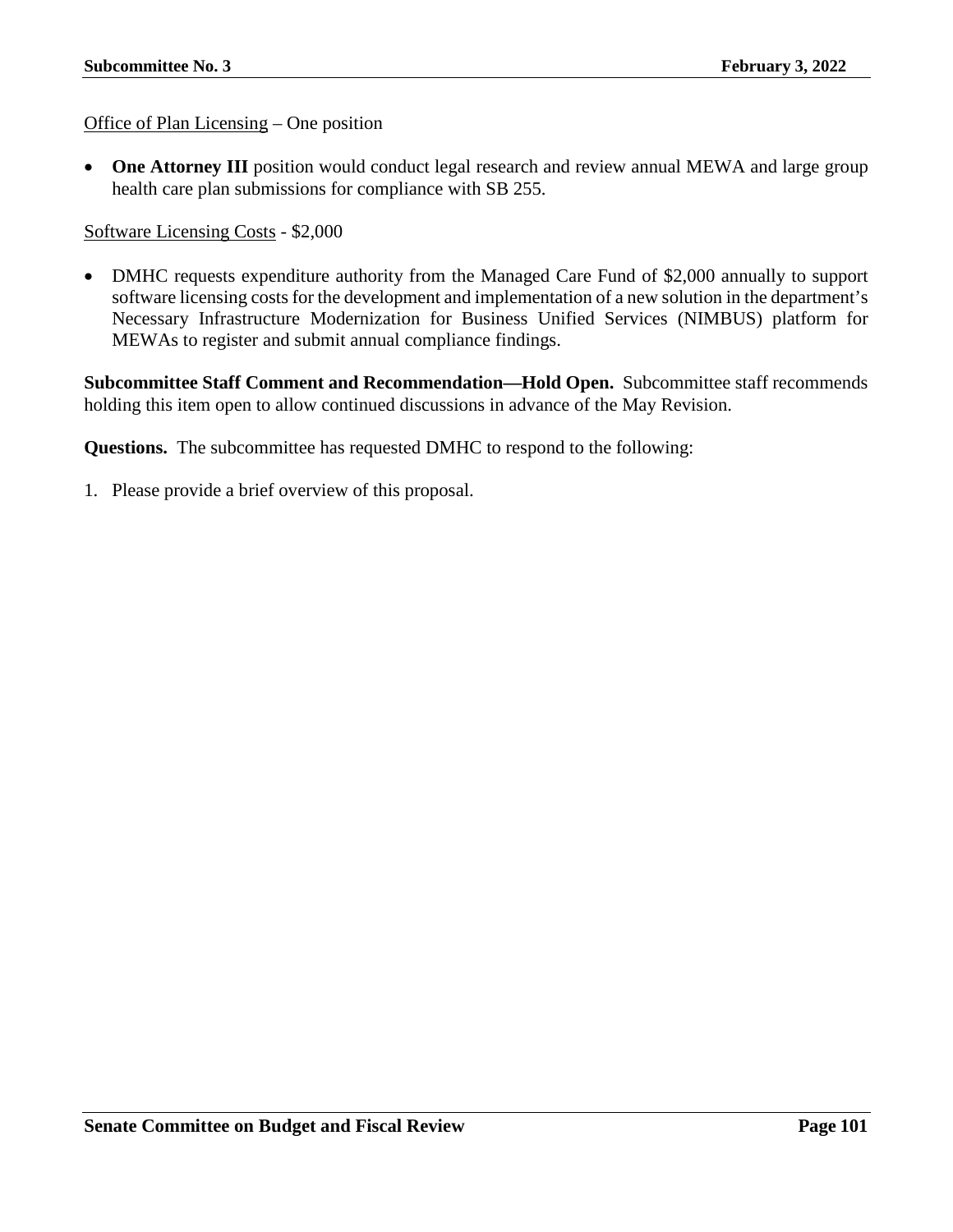## **Issue 11: Health Care Coverage – Small Employer Groups (SB 718)**

**Budget Change Proposal – Governor's Budget.** DMHC requests expenditure authority from the Managed Care Fund of \$313,000 in 2022-23 and \$301,000 in 2023-24 through 2026-27. If approved, these resources would allow DMHC to receive and review Multiple Employer Welfare Arrangement (MEWA) documents for compliance with SB 718 (Bates), Chapter 736, Statutes of 2021.

| <b>Program Funding Request Summary</b>        |                    |           |  |  |  |
|-----------------------------------------------|--------------------|-----------|--|--|--|
| 2022-23<br>$2023 - 24*$<br><b>Fund Source</b> |                    |           |  |  |  |
| 0933 – Managed Care Fund                      | \$313,000          | \$301,000 |  |  |  |
| <b>Total Funding Request:</b>                 | \$313,000          | \$301,000 |  |  |  |
| <b>Total Requested Positions:</b>             | $\boldsymbol{0.0}$ | 0.0       |  |  |  |

\* Positions and resources ongoing after 2023-24 until 2026-27.

**Background.** SB 718 (Bates), Chapter 736, Statutes of 2021, creates an exception from Knox-Keene Act requirements that a small employer cannot purchase large croup health care coverage through an association health plan (AHP) or multiple employer welfare arrangement (MEWA). SB 718 requires a MEWA that intends to offer large group coverage to its members to meet the following requirements:

- The association is headquartered in California, was established prior to March 23, 2010, has been in continued existence since, and is a bona fide association or group of employers that may act as an employer under ERISA.
- The association is the sponsor of a multiple employer welfare arrangement (MEWA), and the MEWA is fully insured, headquartered in California, and is in full compliance with all applicable state and federal laws.
- The MEWA has offered a large group health plan contract or health insurance policy since January 1, 2012, in connection with an employee welfare benefit plan.
- The large group health plan contract or health insurance policy offers to employees a level of coverage having an actuarial value greater than or equivalent to the platinum level of coverage available through Covered California and covers essential health benefits, as specified.
- The large group health plan contract or health insurance includes coverage of common law employees, and their dependents, who are employed by an association member in the biomedical industry and whose employer has operations in California.
- The large group health plan contract or health insurance policy offers only fully insured benefits through an insurance contract with an insurance carrier licensed by CDI or with a health maintenance organization licensed by DMHC.
- Association members purchasing health coverage have a minimum of four full-time common law employees and are current employer members of the association sponsoring the plan. Employer members subsidize employee premiums by at least 51 percent.
- The association is an organization with business and organizational purposes unrelated to the provision of health care benefits and existed prior to the establishment of the MEWA offering the employee welfare benefit plan.
- The participating employers have a commonality of interests from being in the same industry, unrelated to the provision of health care benefits.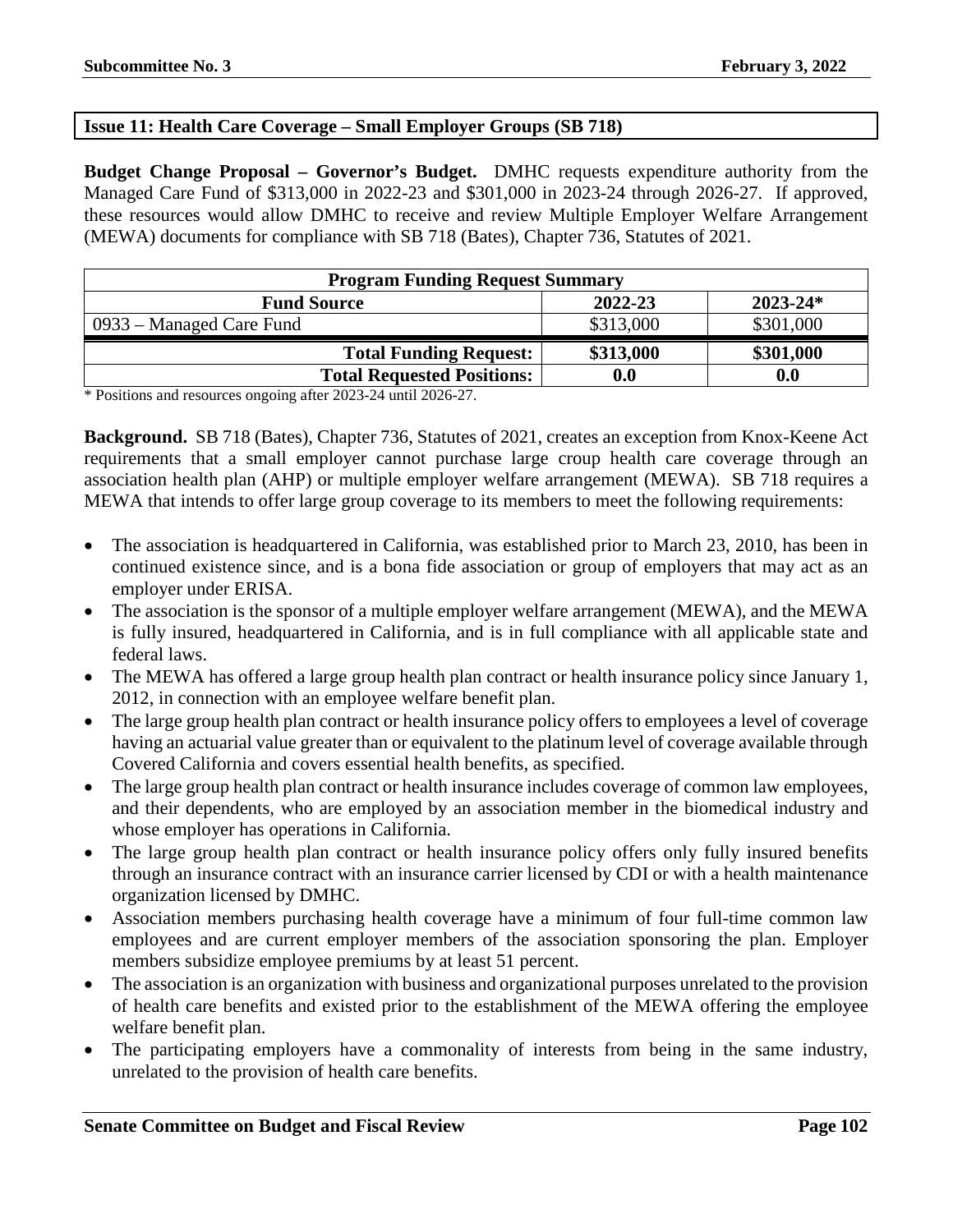- Membership in the association is open solely to employers, and the participating employers, either directly or indirectly, exercise control over the employee welfare benefit plan, the large group health plan contract or health insurance policy, both in form and substance.
- The large group health plan contract or health insurance policy is treated as a single-risk-rated contract that is guaranteed issued and renewable for member employers, as well as their employees and dependents. An employee or dependent is not charged premium rates based on health status and is not excluded from coverage based upon any preexisting condition. Employee and dependent eligibility are not directly or indirectly based on health status or claims of any person.
- An employer otherwise eligible is not excluded from participating in a MEWA, or offering or renewing the large group health care service plan contract based on health status or claims of any employee or dependent.
- The MEWA at all times covers at least 101 employees.

In addition to meeting these requirements, the MEWA must file an application for registration with DMHC or the Department of Insurance on or before June 1, 022, and submit annual filings of ongoing compliance with SB 718. SB 718 sunsets on January 1, 2026.

According to DMHC, SB 718 would require the department to do the following:

- Develop a MEWA registration process by June 1, 2022.
- Create processes for MEWA registration including research, checklist for requirements for documentation, registration application form, annual compliance requirement process or form, and any necessary outreach to stakeholders.
- Issue guidance to MEWAs regarding registration requirements and ongoing compliance with state laws and regulations, as well as advise health plans of MEWA eligibility criteria.
- Review initial applications for the exemption to determine whether required documentation was submitted and if the documentation supports approval of the registration.
- Annually review each MEWA for ongoing compliance with SB 255.
- Review end of exemption filings to wind down changes adopted under SB 718 prior to the sunset date of January 1, 2026.

**Staffing and Resource Request.** DMHC requests expenditure authority from the Managed Care Fund of \$313,000 in 2022-23 and \$301,000 in 2023-24 through 2026-27 to receive and review Multiple Employer Welfare Arrangement (MEWA) documents for compliance with SB 718. Specifically, DMHC requests the following resources:

### Office of Plan Licensing

- Resources equivalent to **one Attorney III** position would
- Resources equivalent to **0.5 Associate Governmental Program Analyst** would

**Subcommittee Staff Comment and Recommendation—Hold Open.** Subcommittee staff recommends holding this item open to allow continued discussions in advance of the May Revision.

**Questions.** The subcommittee has requested DMHC to respond to the following: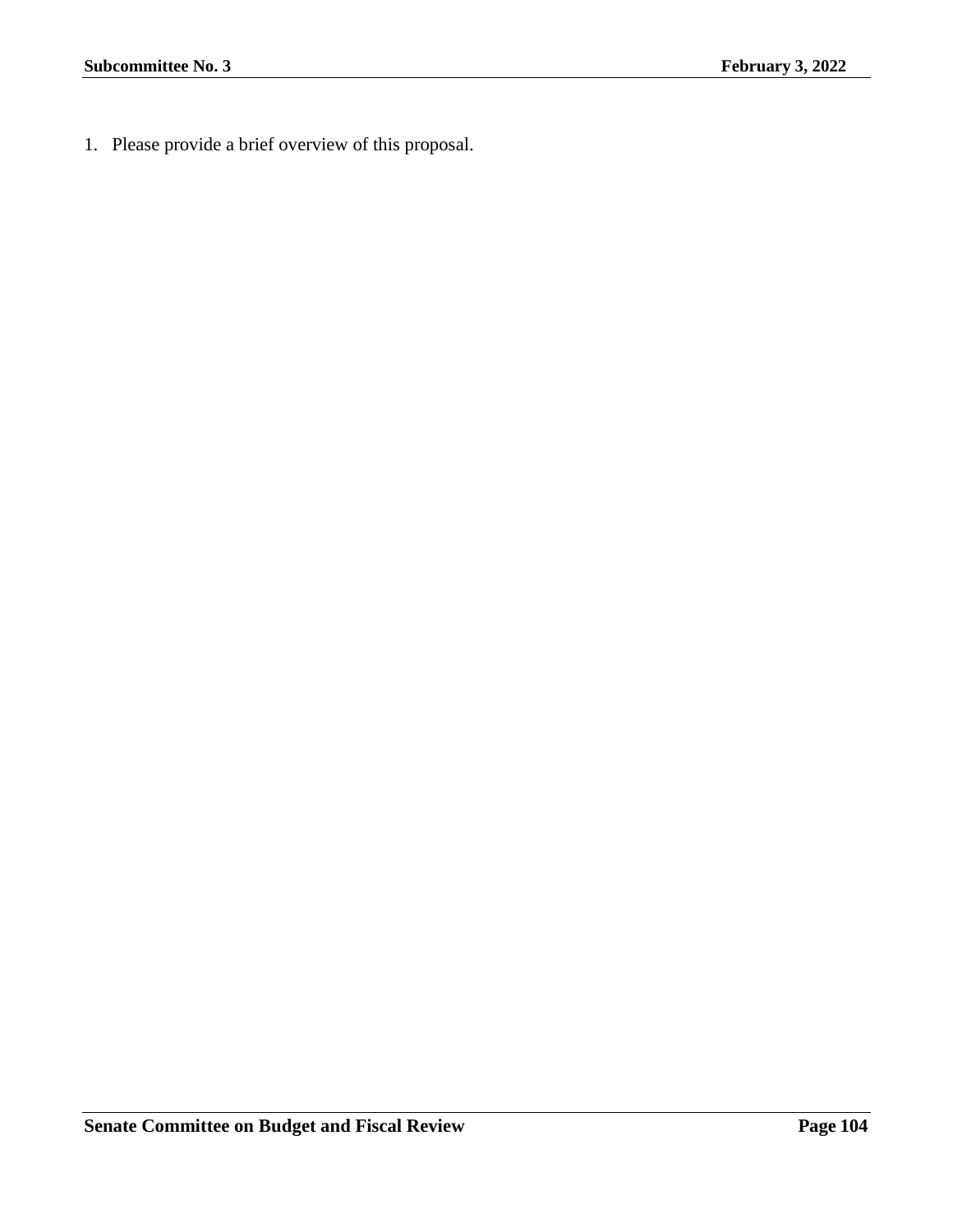# **4560 MENTAL HEALTH SERVICES OVERSIGHT AND ACCOUNTABILITY COMMISSION**

#### **Issue 1: Overview**



| Mental Health Svcs. Oversight and Accountability Commission - Department Funding Summary<br>( <i>dollars in thousands</i> ) |                          |                              |                           |                            |  |
|-----------------------------------------------------------------------------------------------------------------------------|--------------------------|------------------------------|---------------------------|----------------------------|--|
| <b>Fund Source</b>                                                                                                          | 2020-21<br><b>Actual</b> | 2021-22<br><b>Budget Act</b> | 2021-22<br><b>Revised</b> | 2022-23<br><b>Proposed</b> |  |
| <b>General Fund</b>                                                                                                         | \$0                      | \$0                          | \$0                       | \$0                        |  |
| <b>Federal Funds</b>                                                                                                        | \$0                      | \$0                          | \$0                       | \$0                        |  |
| <b>Other Funds</b>                                                                                                          | \$97,800                 | \$70,097                     | \$280,682                 | \$104,888                  |  |
| <b>Total Department Funding:</b>                                                                                            | \$97,800                 | \$70,097                     | \$280,682                 | \$104,888                  |  |
| <b>Total Authorized Positions:</b>                                                                                          | 41.6                     | 449.3                        | 45.3                      | 53                         |  |
| <b>Other Funds Detail:</b>                                                                                                  |                          |                              |                           |                            |  |
| <b>Reimbursements (0995)</b>                                                                                                | \$0                      | \$69,858                     | \$0                       | \$42,900                   |  |
| <b>Mental Health Services Fund (3085)</b>                                                                                   | \$97,800                 | \$0                          | \$180,682                 | \$61,988                   |  |
| <b>Suicide Prev Vol Contribution Fund (8124)</b>                                                                            | $\$0$                    | \$239                        | \$0                       | \$0                        |  |
| <b>Coronavirus Fiscal Recovery Fund (8506)</b>                                                                              | \$0                      | \$0                          | \$100,000                 | \$0                        |  |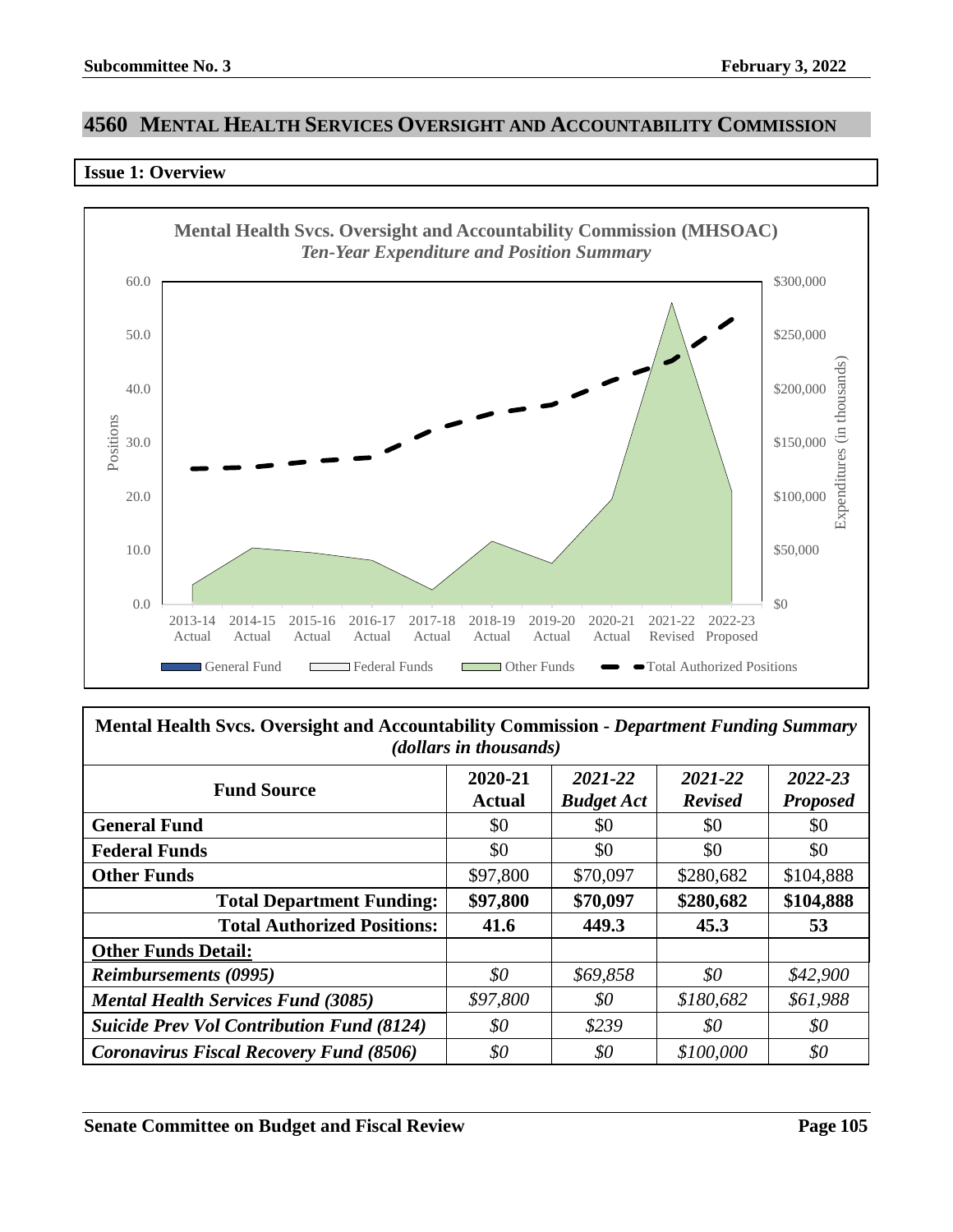**Mental Health Services Act (Proposition 63; 2004).** The Mental Health Services Act (MHSA) imposes a one percent income tax on personal income in excess of \$1 million. The purpose of the MHSA is to expand mental health services to children, youth, adults, and older adults who have severe mental illnesses or severe mental health disorders and whose service needs are not being met through other funding sources (i.e., funds are to supplement and not supplant existing resources).

**Mental Health Services Oversight and Accountability Commission.** The Mental Health Services Oversight and Accountability Commission (MHSOAC) was established in 2005 and is composed of 16 voting members. These members include:

### Elected Officials:

- Attorney General
- Superintendent of Public Instruction
- Senator selected by the President pro Tempore of the Senate
- Assemblymember selected by the Speaker of the Assembly

### 12 members appointed by the Governor:

- Two persons with a severe mental illness
- A family member of an adult or senior with a severe mental illness
- A family member of a child who has or has had a severe mental illness
- A physician specializing in alcohol and drug treatment
- A mental health professional
- A county sheriff
- A superintendent of a school district
- A representative of a labor organization
- A representative of an employer with less than 500 employees
- A representative of an employer with more than 500 employees
- A representative of a health care services plan or insurer

In making appointments, the Governor shall seek individuals who have had personal or family experience with mental illness.

MHSOAC's responsibilities are as follows:

- **Review of MHSA Programs -** The MHSOAC oversees the MHSA funded programs and services through the counties' annual updates. Counties submit updates every year to reflect the status of programs and services in their counties.
- **Evaluations -** The MHSOAC has a statutory mandate to evaluate how MHSA funding has been used, what outcomes have resulted, and how to improve services and programs.
- **Research -** The MHSOAC supports collaborative research efforts to develop and implement improved tools and methods for program improvement and evaluation statewide.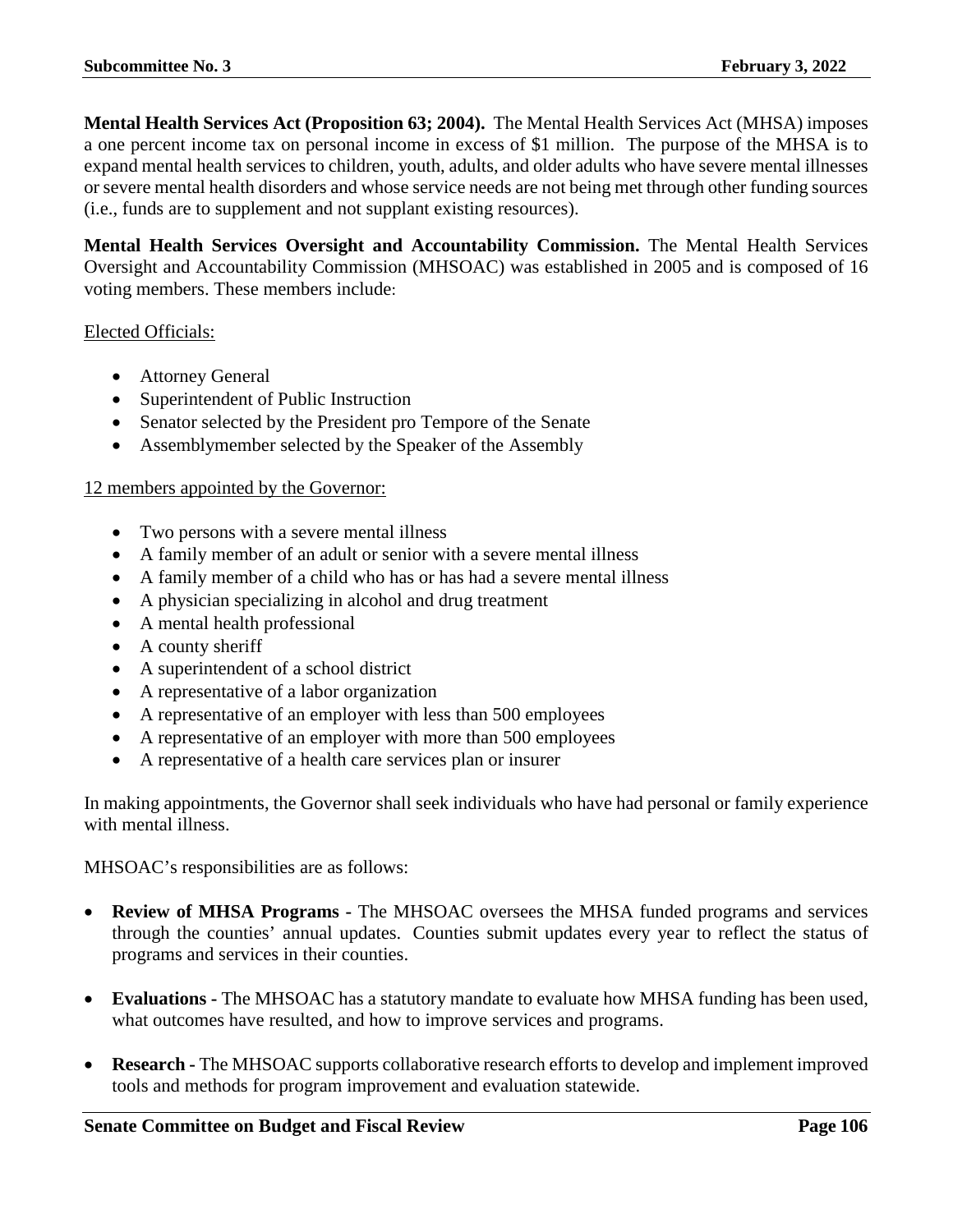- **Triage -** County triage personnel provide linkages and services to what may be the first mental health contact for someone in crisis. Crisis services are provided at shelters, jails, clinics and hospital emergency rooms to help link a person to appropriate services.
- **Stakeholder Contracts -** Statewide stakeholder advocacy contracts are focused on supporting the mental health needs of consumers, children and transition aged youth, veterans, racial and ethnic minority communities and their families through education, advocacy, and outreach efforts.
- **Commission Projects -** The MHSOAC selects special project topics and under the direction of a subcommittee of commissioners, conducts research through discussion, review of academic literature, and interviews with those closely affected by the topic to formulate recommendations for administrative or legislative changes.
- **Technical Assistance & Training -** The MHSOAC offers technical assistance and training to counties, providers, clients and family members, and other stakeholders to support the goals of the MHSA and specific responsibilities of the commission, such as review of counties' MHSA-funded Innovative Program plans.

# **2021 BUDGET ACT INVESTMENTS – IMPLEMENTATION UPDATES**

The 2021 Budget Act included several important investments in the MHSOAC budget. The subcommittee is monitoring implementation of the following:

**Mental Health Student Services Act Augmentation.** The 2021 Budget Act included \$205 million (\$100 million CFRF and \$105 million Mental Health Services Fund) in 2021-22 for MHSOAC for the Mental Health Student Services Act program, which provides grants to school and county mental health partnerships that support the mental health and emotional needs of children and youth as they return to schools and everyday life.

### Implementation Update

• *Mental Health Student Services Act Augmentation.* The 2019 Budget Act included expenditure authority from the Mental Health Services Fund of \$50 million in 2019-20 and \$10 million annually thereafter for the Mental Health Student Services Act (MHSSA), a competitive grant program to establish mental health partnerships between county mental health or behavioral health departments and school districts, charter schools, and county offices of education. These partnerships support: (1) services provided on school campuses; (2) suicide prevention; (3) drop-out prevention; (4) outreach to high-risk youth and young adults, including, but not limited to, foster youth, youth who identify as lesbian, gay, bisexual, transgender, or queer (LGBTQ), and youth who have been expelled or suspended from school; (5) placement assistance and development of a service plan that can be sustained over time for students in need of ongoing services; and (6) other prevention, early intervention, and direct services, including, but not limited to, hiring qualified mental health personnel, professional development for school staff on trauma-informed and evidence-based mental health practices, and other strategies that respond to the mental health needs of children and youth. The initial allocation of funding allowed MHSOAC to support 18 grant awards totaling \$75 million in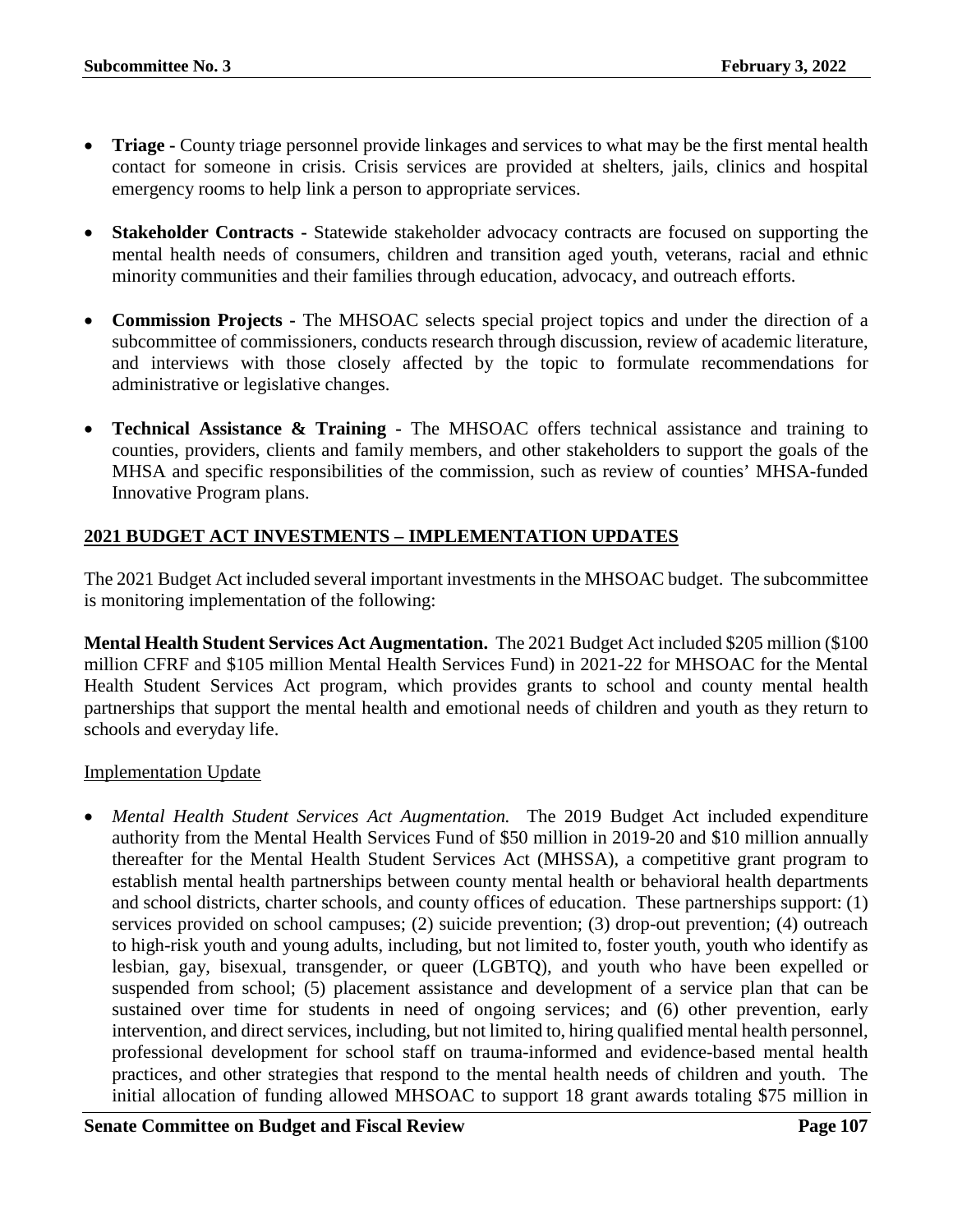2020, 10 counties with existing partnerships and eight establishing new partnerships. However, 20 counties that submitted applications did not receive funding.

The 2021 Budget Act augmentation of the MHSSA was intended to rapidly provide funding to the 20 counties that applied, but did not receive partnership grant awards. The potential impacts of the COVID-19 pandemic on the behavioral health needs of students made rapid deployment of resources to school campuses a high priority for the Legislature. According to MHSOAC, the initial 2019 Budget Act funding, as well as the 2021 Budget Act augmentation of MHSSA funding supported the following phases of grant awards:

- $\circ$  Phase I (2020) 18 grants awarded totaling \$75 million
- $\circ$  Phase II (Early 2021) 6 grants awarded totaling \$25 million
- $\circ$  Phase III (Mid 2021) 6 grants awarded totaling \$25 million
- $\circ$  Phase IV (Late 2021) 8 grants to be awarded totaling \$30 million
- $\circ$  Phase V (2022) 20 grants to be awarded totaling \$95 million

**Subcommittee Staff Comment.** This is an informational item.

**Questions.** The subcommittee has requested MHSOAC to respond to the following:

- 1. Please provide a brief overview of the Commission's mission and programs.
- 2. Please provide an update on implementation of the following 2021 Budget Act investment:
	- a. Mental Health Student Services Act Augmentation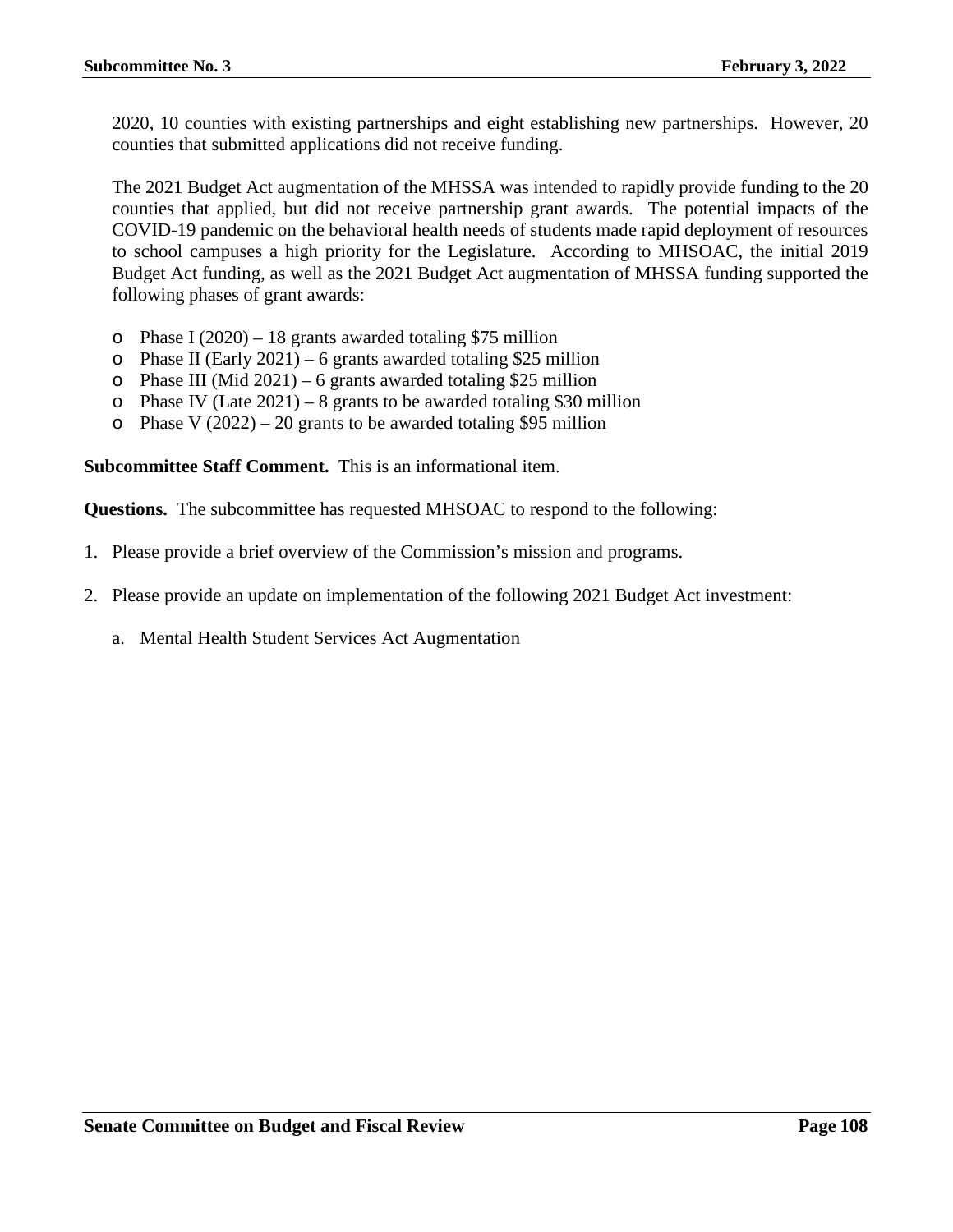## **Issue 2: Children and Youth Behavioral Health Initiative – Evidence Based BH Programs**

**Budget Change Proposal – Governor's Budget.** MHSOAC requests reimbursement authority of \$42.9 million in 2022-23 to reflect an interagency agreement with the Department of Health Care Services (DHCS) to support statewide expansion of evidence-based behavioral health programs as part of the Children and Youth Behavioral Health Initiative.

| <b>Program Funding Request Summary</b> |              |         |
|----------------------------------------|--------------|---------|
| <b>Fund Source</b>                     | 2022-23      | 2023-24 |
| 0995 - Reimbursements                  | \$42,900,000 |         |
| <b>Total Funding Request:</b>          | \$42,900,000 | ת-      |
| <b>Total Requested Positions:</b>      | 0.0          | 0.0     |

**Background.** The 2021 Budget Act included expenditure authority of \$1.4 billion (\$1 billion General Fund, \$100 million Coronavirus Fiscal Recovery Fund or CFRF, \$222 million federal funds, and \$105 million Mental Health Services Fund) in 2021-22, \$1.3 billion (\$769.2 million General Fund, \$429 million CFRF, and \$124 million federal funds) in 2022-23, \$275.2 million (\$175.2 million General Fund and \$100 million federal funds) in 2023-24, \$262.1 million (\$156.1 million General Fund and \$106 million federal funds) in 2024-25, and \$227.1 million (\$121.1 million General Fund and \$106 million federal funds) in 2025-26, to support the Children and Youth Behavioral Health Initiative and other interventions to support behavioral health services for students. The total investment over five years is \$3.5 billion.

Of the resources approved in the 2021 Budget Act, \$429 million CFRF in 2022-23 was allocated for DHCS to develop and expand evidence-based behavioral health programs addressing early psychosis, disproportionately impacted communities and communities of color, youth drop-in wellness centers, intensive outpatient programs for youth, and prevention and early intervention services for youth. DHCS will coordinate with MHSOAC to implement these programs and allocate 10 percent of the funding for administration by the commission.

**Early Psychosis Intervention Plus Program.** According to the National Institute of Mental Health, psychosis describes a condition that affects the mind, where there has been some loss of contact with reality, or a psychotic episode. During a period of psychosis, a person's thoughts and perceptions are disturbed and the individual may have difficulty understanding what is real and what is not. Symptoms of psychosis may include delusions (false beliefs) and hallucinations (seeing or hearing things that others do not see or hear). Other symptoms include incoherent or nonsense speech, and behavior that is inappropriate for the situation. A person in a psychotic episode may also experience depression, anxiety, sleep problems, social withdrawal, lack of motivation, and difficulty functioning overall. Psychosis often begins when a person is in their late teens to mid-twenties. Three out of 100 people will experience psychosis at some time in their lives and about 100,000 adolescents and young adults nationwide experience their first episode of psychosis each year. According to the National Association of Mental Illness, several factors may contribute to psychosis, including genetics, trauma, substance use, physical illness or injury, or mental health conditions such as schizophrenia, schizoaffective disorder, bipolar disorder, or depression.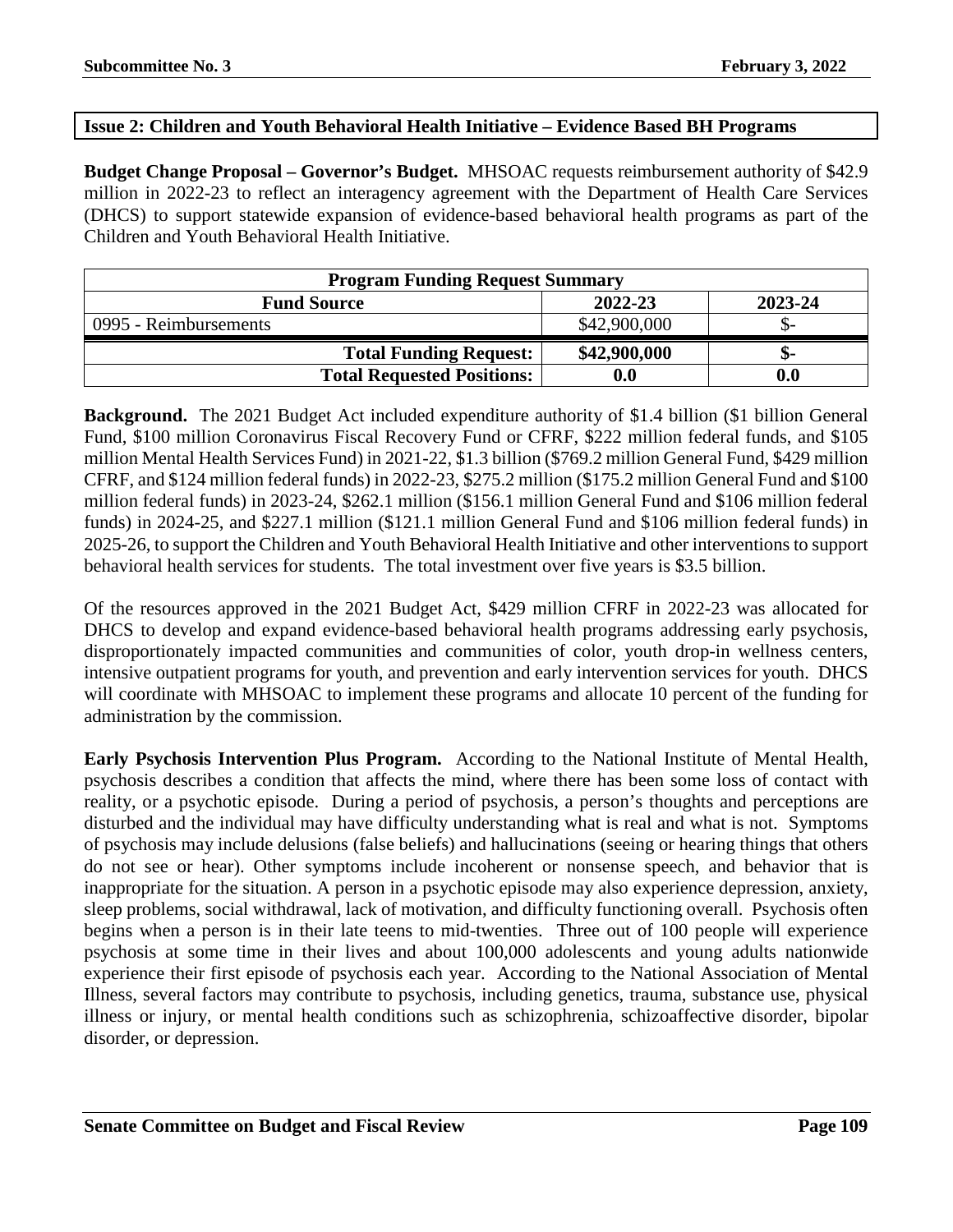The average delay between the onset of symptoms and diagnosis and treatment of psychosis is 18.5 months. Clinical research suggests that early intervention at the first signs of psychosis results in better treatment outcomes. There are emerging evidence-based strategies to identify, diagnose, and treat individuals with early signs of serious mental illness, including psychotic symptoms and behaviors. Some of these interventions include cognitive and behavioral psychotherapy, low doses of antipsychotic medications, family education and support, educational and vocational rehabilitation and coordinated case management.

AB 1315 (Mullin), Chapter 414, Statutes of 2017, established the Early Psychosis Intervention Plus (EPI Plus) Program at MHSOAC. The bill established an advisory committee to the commission to: 1) provide advice and guidance on approaches to early psychosis and mood disorder detection and intervention programs from an evidence-based perspective, 2) review and make recommendations on funding awards for early psychosis and mood disorder detection and intervention programs, 3) assist and advise on evaluation of the programs, 4) recommend a core set of standardized clinical and outcome measures programs would be required to collect, and 5) inform funded programs about opportunities to participate in clinical research studies. The bill established the Early Psychosis and Mood Disorder Detection and Intervention Fund to collect private or federal funding, but prohibited allocation of General Fund for this purpose. Once \$500,000 is deposited in the fund, MHSOAC is authorized to develop a competitive grant program for counties to accomplish the following goals:

- Expanding the provision of high-quality, evidence based early psychosis and mood disorder detection and intervention services in the state.
- Improving access to effective services for transition-aged youth and young adults at high risk for, or experiencing, psychotic symptoms.
- Measuring more comprehensively and effectively, programmatic effectiveness and enrolled client outcomes of programs receiving awards.
- Improving client experience in accessing services and in working toward recovery and wellness.
- Increasing participation in school attendance, social interactions, personal bonding relationships, and active rehabilitation.
- Reducing unnecessary hospitalizations and inpatient days by using community-based services and improving access to timely assistance to early psychosis and mood disorder detection and intervention services.
- Expanding the use of innovative technologies for mental health information feedback, including technologies for treatment and symptom monitoring.
- Providing local communities with increased financial resources to leverage additional public and private funding sources.

The 2019 Budget Act included expenditure authority from the Mental Health Services Fund of \$20 million in 2019-20 to support the Early Psychosis Intervention Plus program established by AB 1315. The first funding round was awarded in August 2020 to the behavioral health departments of Kern, Lake, San Francisco, Santa Barbara, and Sonoma counties. The second round of funding was awarded in April 2021 to Santa Clara and Nevada counties.

**Youth Drop-In Centers.** The 2019 Budget Act included expenditure authority from the Mental Health Services Fund of \$15 million in 2019-20 for a grant program to establish youth drop-in centers that provide integrated mental health services for individuals between 12 and 25 years of age and their families, with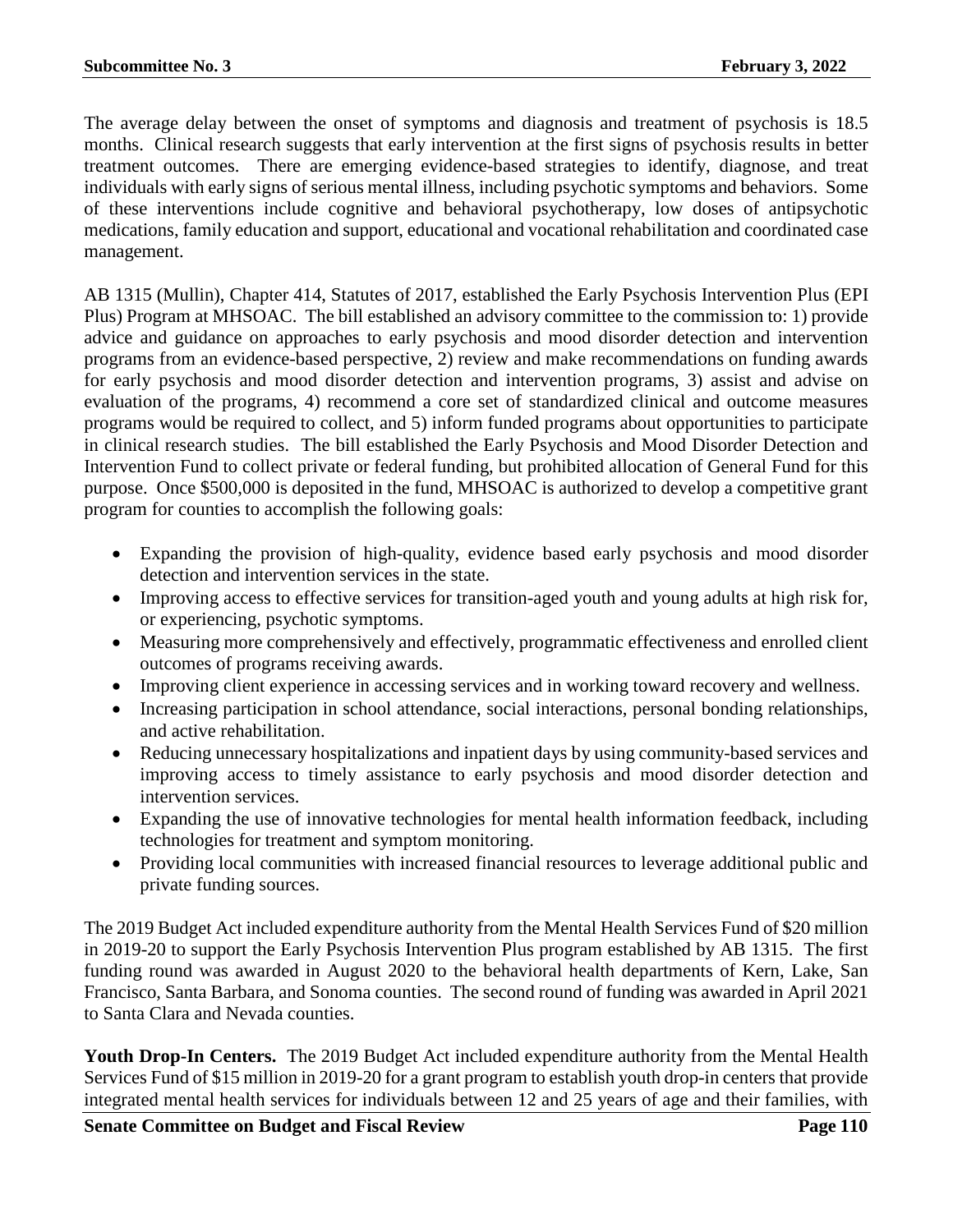a focus on vulnerable and marginalized youth and disparity populations including, but not limited to, LGBTQ, homeless, and indigenous youth. In May 2020, the commission awarded contracts to Wellnest (Los Angeles), Peninsula Health Care District (Burlingame), University of California Irvine (Orange County; hub and spoke model), Sacramento County Behavioral Health Services (Sacramento), and Beach Cities Health District (Los Angeles).

**Resource Request.** MHSOAC requests reimbursement authority of \$42.9 million in 2022-23 to reflect an interagency agreement with the Department of Health Care Services (DHCS) to support statewide expansion of evidence-based behavioral health programs as part of the Children and Youth Behavioral Health Initiative. The commission's previous experience with early psychosis interventions, youth dropin centers, and other evidence-based behavioral health interventions would support expansion of its existing efforts and inform the efforts of DHCS for the balance of the funding provided through the Children and Youth Behavioral Health Initiative. Specifically, the funds transferred to MHSOAC through the interagency agreement could support the following:

- Participation in a workgroup that will recommend evidence-based programs for DHCS to support for statewide expansion.
- Expansion of existing grant programs at MHSOAC.
- Support of reporting requirements to DHCS for grant awardees.

**Subcommittee Staff Comment and Recommendation—Hold Open.** Subcommittee staff recommends holding this item open to allow continued discussions in advance of the May Revision.

**Questions.** The subcommittee has requested MHSOAC to respond to the following:

1. Please provide a brief overview of this proposal.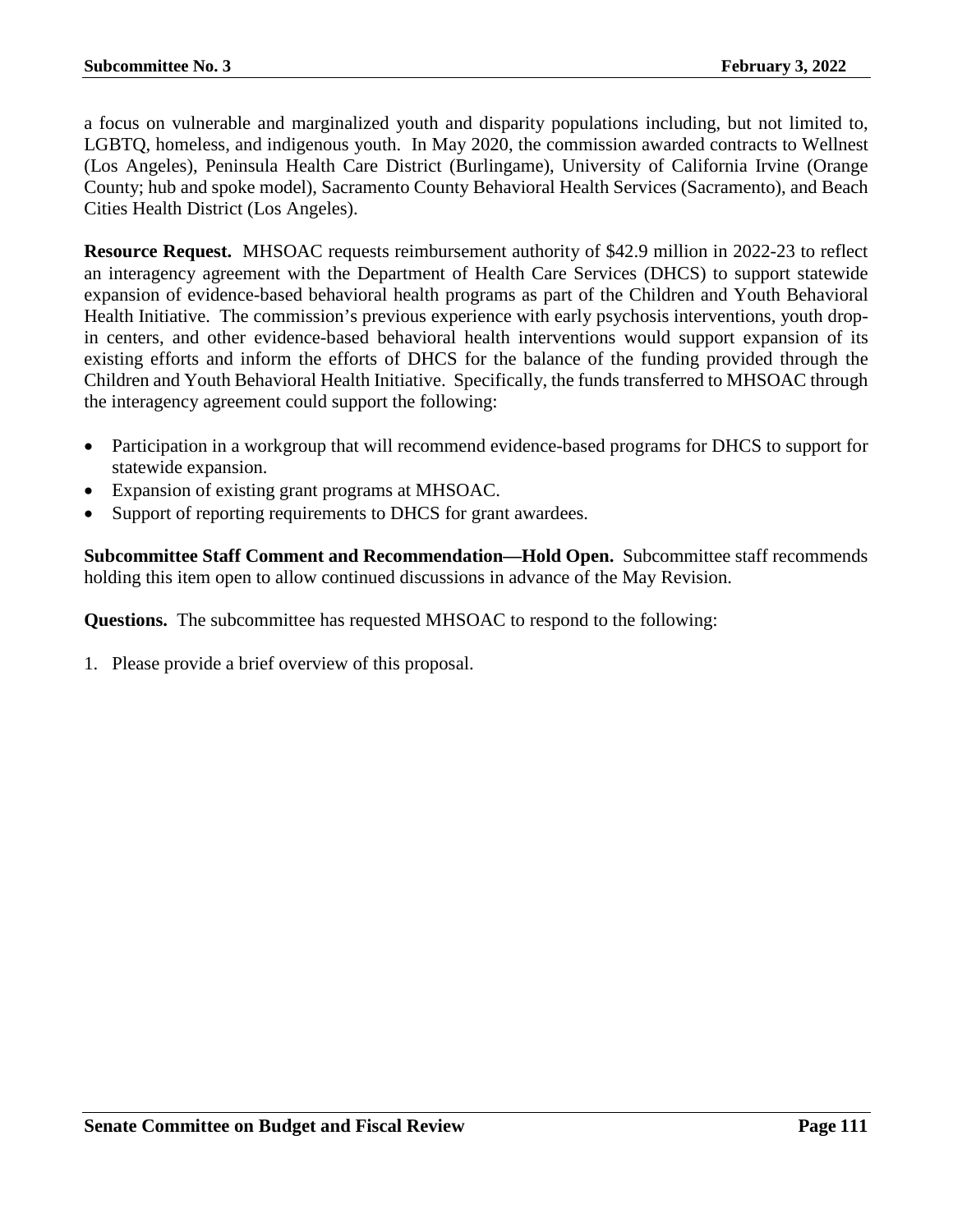## **Issue 3: Mental Health Student Services Act Partnership Grant Program Augmentation**

**Budget Change Proposal – Governor's Budget.** MHSOAC requests two positions and expenditure authority from the Mental Health Services Fund of \$16.6 million in 2022-23, available over five years. Included in this request is a net-zero shift of expenditure authority of \$1.2 million from local assistance to state operations in 2023-24 and annually thereafter. If approved, these positions and resources would allow MHSOAC to support the administration and evaluation of the Mental Health Student Services Act Partnership Grant Program.

| <b>Program Funding Request Summary</b>                |              |               |  |
|-------------------------------------------------------|--------------|---------------|--|
| <b>Fund Source</b>                                    | 2022-23      | $2023 - 24^*$ |  |
| 3085 – Mental Health Services Fund – State Operations | \$16,646,000 | \$1,224,000   |  |
| 3085 – Mental Health Services Fund – Local Assistance |              | (\$1,224,000) |  |
| <b>Total Funding Request:</b>                         | \$16,646,000 | \$-           |  |
| <b>Total Requested Positions:</b>                     | 2.0          | <b>2.0</b>    |  |

\* Positions ongoing after 2023-24.

**Background.** The 2019 Budget Act included expenditure authority from the Mental Health Services Fund of \$50 million in 2019-20 and \$10 million annually thereafter for the Mental Health Student Services Act (MHSSA), a competitive grant program to establish mental health partnerships between county mental health or behavioral health departments and school districts, charter schools, and county offices of education. These partnerships support: (1) services provided on school campuses; (2) suicide prevention; (3) drop-out prevention; (4) outreach to high-risk youth and young adults, including, but not limited to, foster youth, youth who identify as lesbian, gay, bisexual, transgender, or queer (LGBTQ), and youth who have been expelled or suspended from school; (5) placement assistance and development of a service plan that can be sustained over time for students in need of ongoing services; and (6) other prevention, early intervention, and direct services, including, but not limited to, hiring qualified mental health personnel, professional development for school staff on trauma-informed and evidence-based mental health practices, and other strategies that respond to the mental health needs of children and youth.

Prior to the MHSSA, SB 82 (Committee on Budget and Fiscal Review), Chapter 34, Statutes of 2013, known as the Investment in Mental Health Wellness Act, included expenditure authority from the Mental Health Services Fund of \$32 million annually for MHSOAC to support counties to increase capacity for client assistance and services in crisis intervention, crisis stabilization, crisis residential treatment, rehabilitative mental health services, and mobile crisis support teams. In 2018-19 the expenditure authority was reduced to \$20 million annually. According to MHSOAC, since 2017-18, 50 percent of the funding has been allocated to programs dedicated to children and youth aged 21 and under, and approximately \$20 million was allocated for four School-County Collaboration Triage grants to: 1) provide school-based crisis intervention services for children experiencing or at risk of experiencing a mental health crisis and their families or caregivers; and 2) supporting the development of partnerships between behavioral health departments and educational entities. Humboldt County, Placer County, Tulare County Office of Education, and a joint powers authority in San Bernardino County were awarded \$5.3 million annually over four years in this program. MHSOAC also awarded grants for school-based triage programs in Berkeley, Humboldt, Riverside, Sacramento, and San Luis Obispo.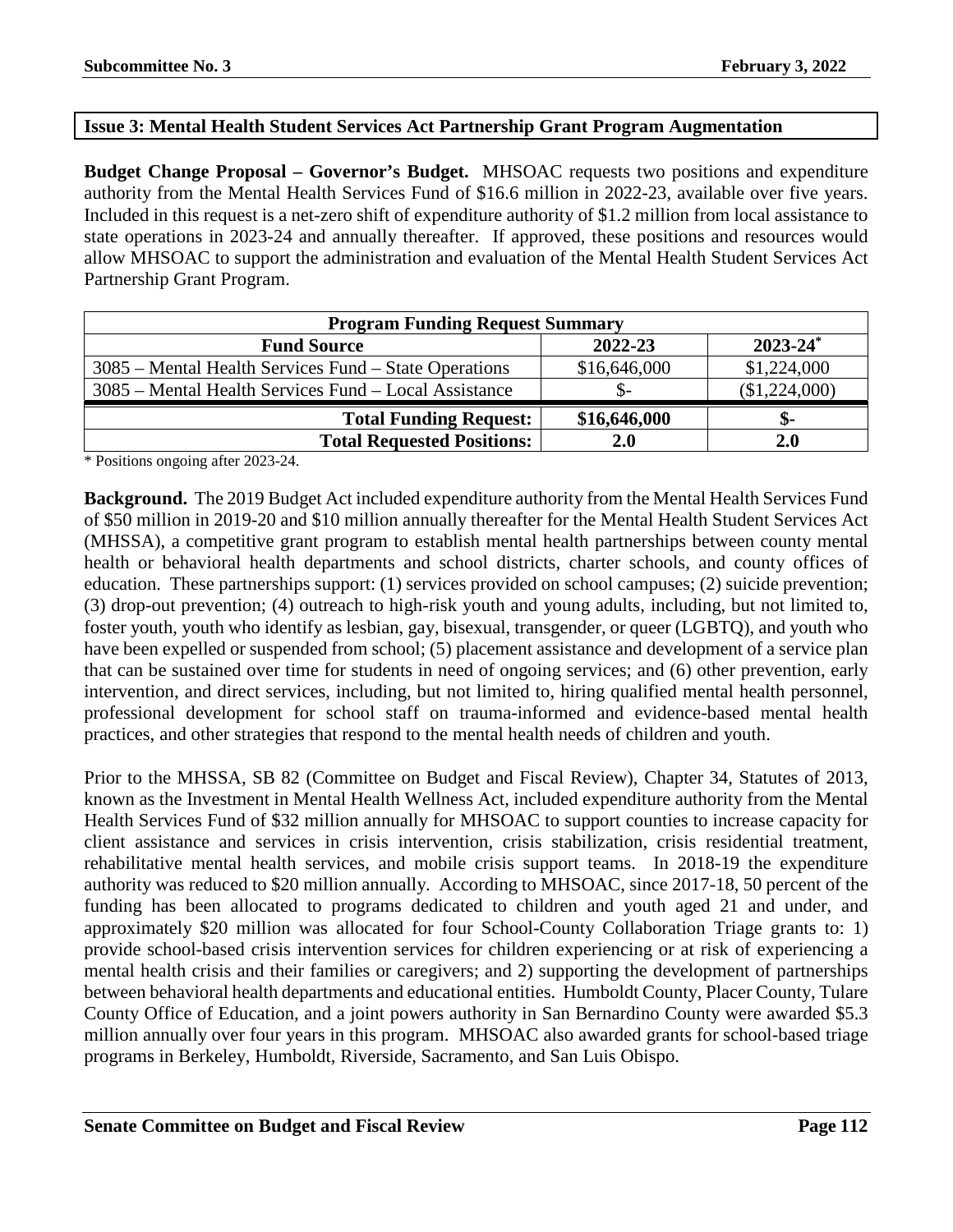Building on the partnership model in the triage grant program, MHSSA supports partnerships between county behavioral health programs and educational entities. Combining the \$50 million allocation in 2019-20 with the annual \$10 million allocations for the subsequent three fiscal years, MHSOAC allocated a total of \$75 million over four years for funding of the MHSSA Partnership Grant Program. The funding was made available in two categories: 1) \$45 million for counties with existing school mental health partnerships, and 2) \$30 million for counties developing new or emerging partnerships. Within each category, funding was made available based on the population size of a county with a total of six grants at \$2.5 million each made available to small counties (less than or equal to 200,000 population), six grants at \$4 million each made available to medium counties (between 200,000 and 750,000 population), and six grants at \$6 million each made available to large counties (greater than 750,000 population).

According to MHSOAC, 38 counties submitted applications for funding. 20 counties with existing partnerships submitted applications and 10 received awards. 18 counties developing new or emerging partnerships submitted applications and eight received awards. However, 20 counties that submitted applications did not receive funding.

The 2021 Budget Act included \$205 million (\$100 million CFRF and \$105 million Mental Health Services Fund) in 2021-22 for MHSOAC for the Mental Health Student Services Act program, which provides grants to school and county mental health partnerships that support the mental health and emotional needs of children and youth as they return to schools and everyday life. The 2021 Budget Act augmentation of the MHSSA was intended to rapidly provide funding to the 20 counties that applied, but did not receive partnership grant awards. The potential impacts of the COVID-19 pandemic on the behavioral health needs of students made rapid deployment of resources to school campuses a high priority for the Legislature. According to MHSOAC, the initial 2019 Budget Act funding, as well as the 2021 Budget Act augmentation of MHSSA funding supported the following phases of grant awards:

- Phase I  $(2020) 18$  grants awarded totaling \$75 million
- Phase II (Early 2021) 6 grants awarded totaling \$25 million
- Phase III (Mid 2021) 6 grants awarded totaling \$25 million
- Phase IV (Late  $2021$ ) 8 grants to be awarded totaling \$30 million
- Phase V  $(2022) 20$  grants to be awarded totaling \$95 million

**Resource Request.** MHSOAC requests two positions and expenditure authority from the Mental Health Services Fund of \$16.6 million in 2022-23, available over five years. Included in this request is a net-zero shift of expenditure authority of \$1.2 million from local assistance to state operations in 2023-24 and annually thereafter. If approved, these positions and resources would allow MHSOAC to support the administration and evaluation of the Mental Health Student Services Act Partnership Grant Program.

According to MHSOAC, the MHSSA statute requires the commission to develop metrics and a system to measure and publicly report on the performance outcomes of services provided under the partnership grant program. In addition, the commission will need to conduct engagement with the public to ensure perspectives and participation of diverse community members reflective of California populations suffering from severe mental illness and their family members. Specifically, MHSOAC is requesting the following positions and resources: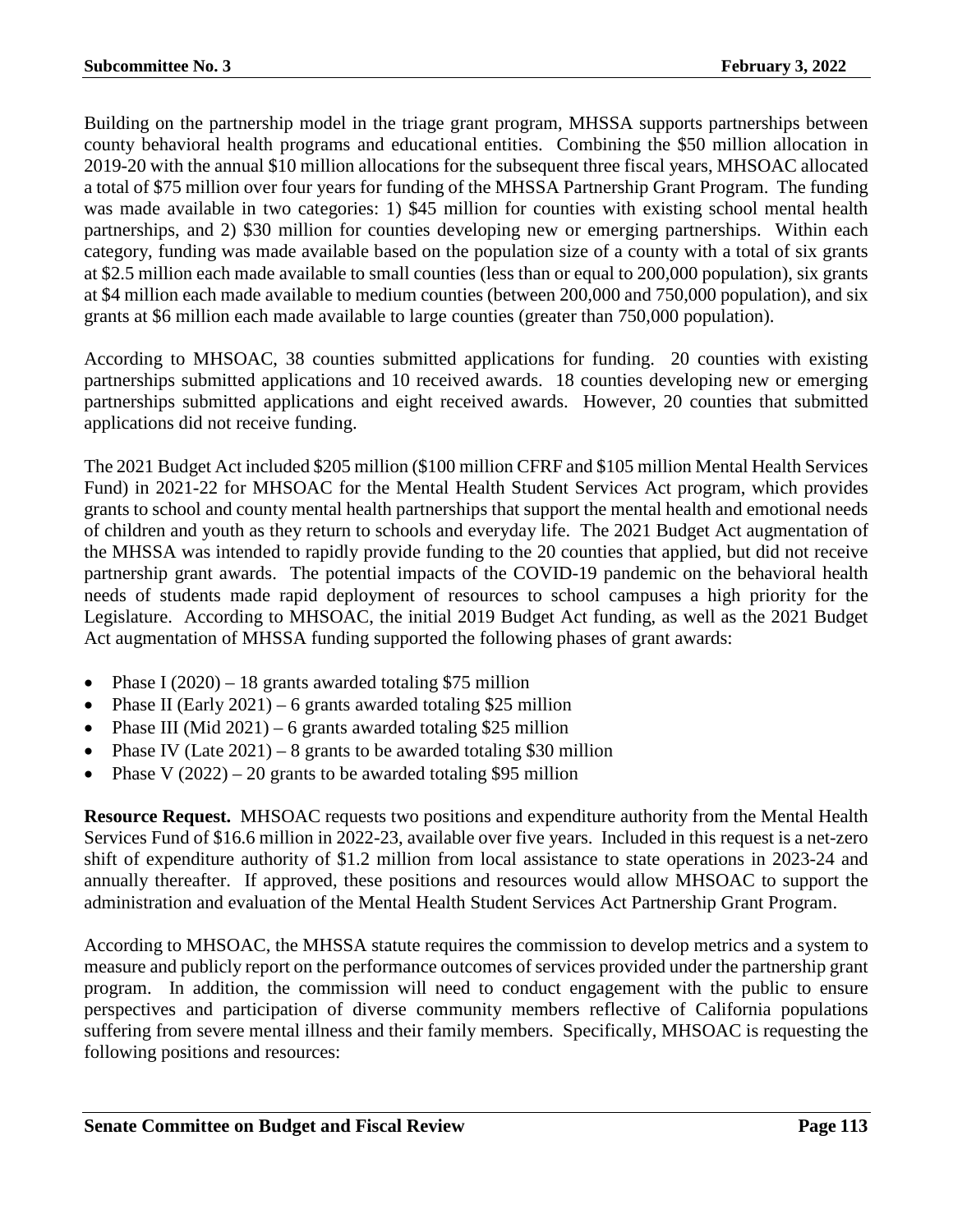- **One Research Scientist Supervisor I** position would support program research and data analytics; supervise staff in the collection, analysis, monitoring, evaluation, reporting, and dissemination of data and research findings; provide direction in program evaluation designs, statistical procedures, and policy research and analysis; support staff in management of external research and evaluation contracts; utilize subject matter expertise and research knowledge to critically review deliverables submitted by contractors; evaluate effectiveness of MHSSA funded services and potential for best practices and innovative approaches to improve outcomes; facilitate and respond to internal and external data requests; collect and analyze data and identify new strategies and sources for collecting data; and coordinate data migration efforts.
- **One Research Scientist III** position would perform higher level research and evaluation tasks; support design, development, and maintenance of an ongoing statewide school mental health performance outcome monitoring system; maintain and use large-scale processes for utilizing large statewide and local databases; perform, interpret, and present highly complex statistical analyses; become familiar with other data and monitoring systems to strengthen the commission's school mental health performance outcome system; coordinate with subject matter experts and integrate subject matter expertise into evaluations; identify limitations with current data collection and reporting systems; and act as policy and data subject matter expert for the commission's data collaboration work across other state entities.

In addition to these positions, MHSOAC requests expenditure authority from the Mental Health Services Fund of \$15.7 million in 2022-23 and \$758,000 annually thereafter for contract resources that would: 1) develop a performance outcome monitoring system; 2) provide consultation to grantees, commission staff, and others; and 3) conduct an evaluation of the MHSSA.

**Subcommittee Staff Comment and Recommendation—Hold Open.** Subcommittee staff recommends holding this item open to allow continued discussions in advance of the May Revision.

**Questions.** The subcommittee has requested MHSOAC to respond to the following:

1. Please provide a brief overview of this proposal.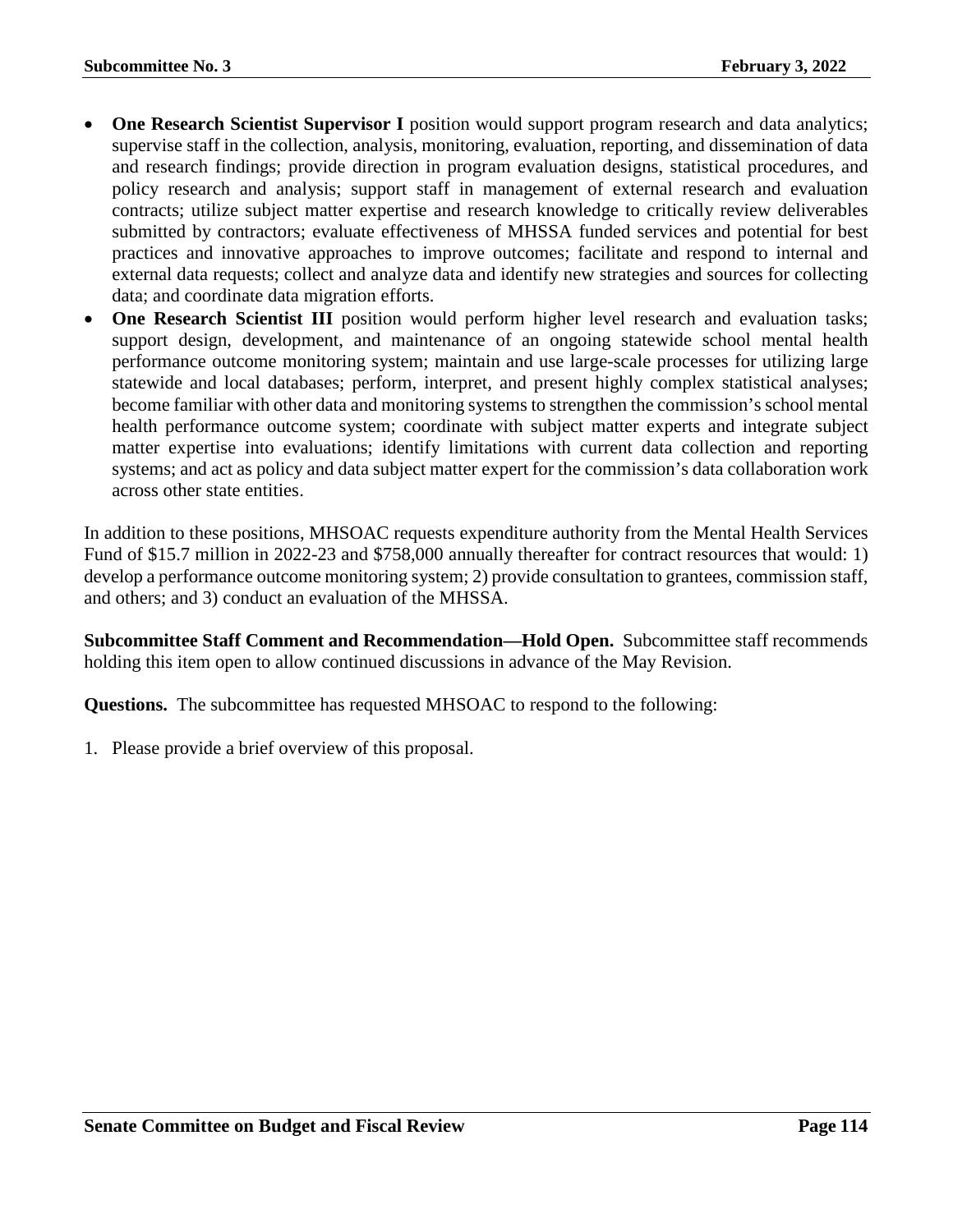# **Issue 4: Evaluation of Full-Service Partnership Model Outcomes (SB 465)**

**Budget Change Proposal – Governor's Budget.** MHSOAC requests one position and expenditure authority from the Mental Health Services Fund of \$400,000 annually. If approved, this position and resources would allow MHSOAC to annually evaluate outcomes for those receiving community mental health services under a full service partnership, pursuant to the requirements of SB 465 (Eggman), Chapter 544, Statutes of 2021.

| <b>Program Funding Request Summary</b> |           |               |  |
|----------------------------------------|-----------|---------------|--|
| <b>Fund Source</b>                     | 2022-23   | $2023 - 24^*$ |  |
| 3085 – Mental Health Services Fund     | \$400,000 | \$400,000     |  |
| <b>Total Funding Request:</b>          | \$400,000 | \$400,000     |  |
| <b>Total Requested Positions:</b>      | l.0       | 1.0           |  |

\* Position and resources ongoing after 2023-24.

**Background.** The Mental Health Services Act (MHSA) requires counties to direct at least half of Community Services and Supports (CSS) funds to support full service partnerships. In the full service partnership model, a required service category under the MHSA, counties and clients or their representatives negotiate an individual services and supports plan (ISSP) to provide clients with a full spectrum of community services necessary to achieve the clients goals, which may include a broad array of mental health services and supports, as well as non-mental health services and supports such as food, clothing, housing, employment support, respite care, medical care, or wrap-around services. The full service partnership model is often described as a "whatever it takes" delivery model, ensuring clients are provided with all the services and supports needed to successfully meet treatment goals.

AB 465 (Eggman), Chapter 544, Statutes of 2021, directs MHSOAC to report on the number of persons eligible for full service partnerships by whether they are enrolled or not, and the community mental health services received and outcomes obtained for each group. According to MHSOAC, these reporting requirements build on several prior initiatives pursued by the commission, including: 1) data use agreements with multiple state departments and agencies to build a data warehouse of client-level, linked "whole person" information about persons with serious mental illness served in the community mental health system; 2) a pilot project with three counties to demonstrate the feasibility of linking client data to program data and analyzing the effect of program characteristics and services on client outcomes; and 3) a multi-county collaborative project and learning community funded by the commission's Innovation Incubator to identify and share effective practices in full service partnerships.

**Staffing and Resource Request.** MHSOAC requests one position and expenditure authority from the Mental Health Services Fund of \$400,000 annually to annually evaluate outcomes for those receiving community mental health services under a full service partnership, pursuant to the requirements of SB 465. Specifically, MHSOAC requests the following position and resources:

• **One Research Scientist Supervisor I** position would direct research and data analytic work mandated by SB 465; supervise contracted and supervised staff in collection, analysis, monitoring, evaluation, reporting, and dissemination of full service partnership data and research findings; provide direction and staff development in program evaluation designs, statistical procedures, and policy research and analysis; manage external research and evaluation contracts; utilize subject matter expertise and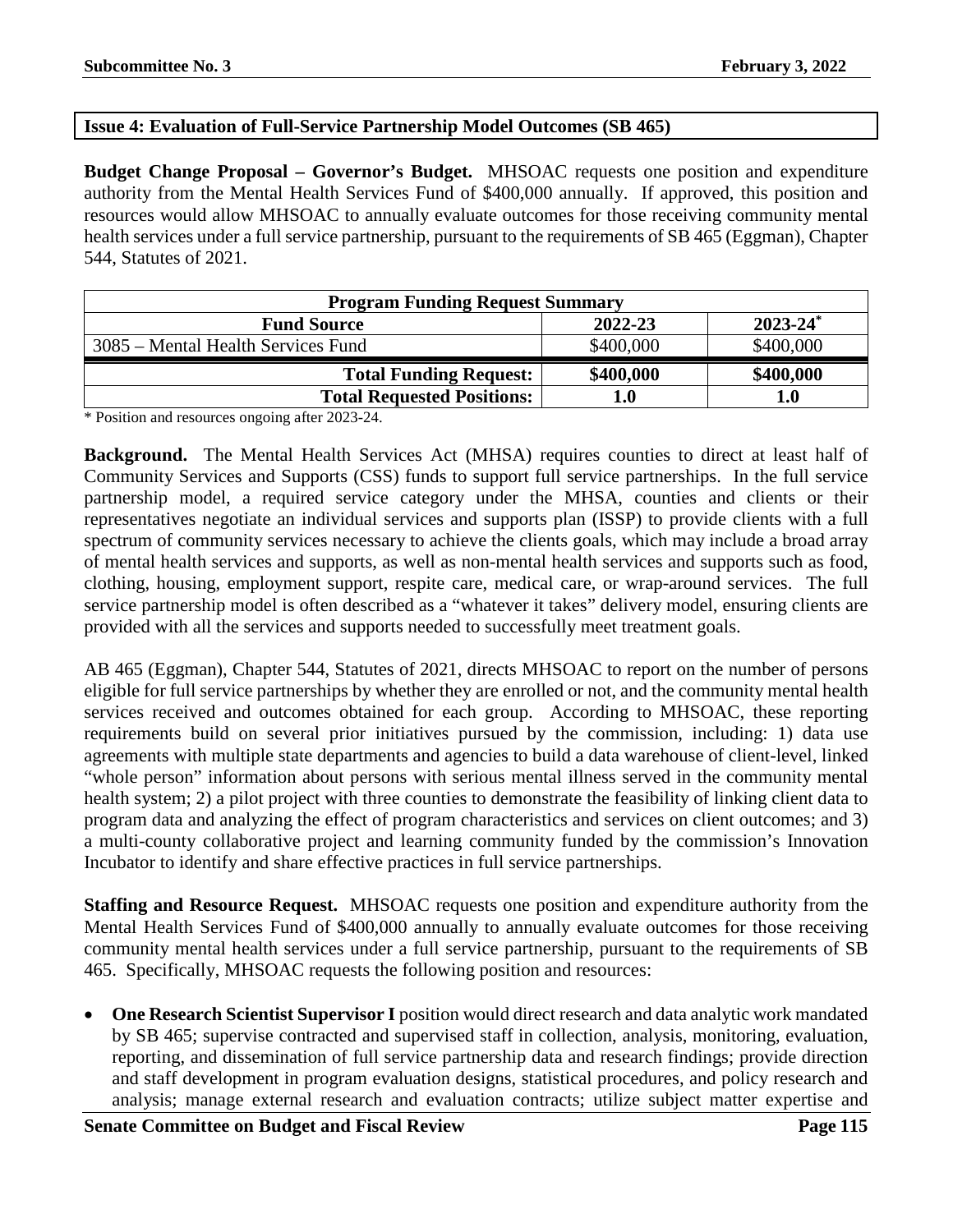research knowledge to critically review contractor deliverables; evaluate the effectiveness of full service partnership services and the potential for best practices and innovative approaches to improve outcomes; facilitate and respond to internal and external data requests; collect and analyze full service partnership data and identify new strategies and sources for collecting data and coordinating data migration; organize, manage, and lead public engagement activities related to full service partnership program evaluation and reporting.

MHSOAC also requests expenditure authority from the Mental Health Services Fund of \$161,000 annually to support a contract with a University of California campus to provide additional professional staffing resources.

**Subcommittee Staff Comment and Recommendation—Hold Open.** Subcommittee staff recommends holding this item open to allow continued discussions in advance of the May Revision.

**Questions.** The subcommittee has requested MHSOAC to respond to the following:

1. Please provide a brief overview of this proposal.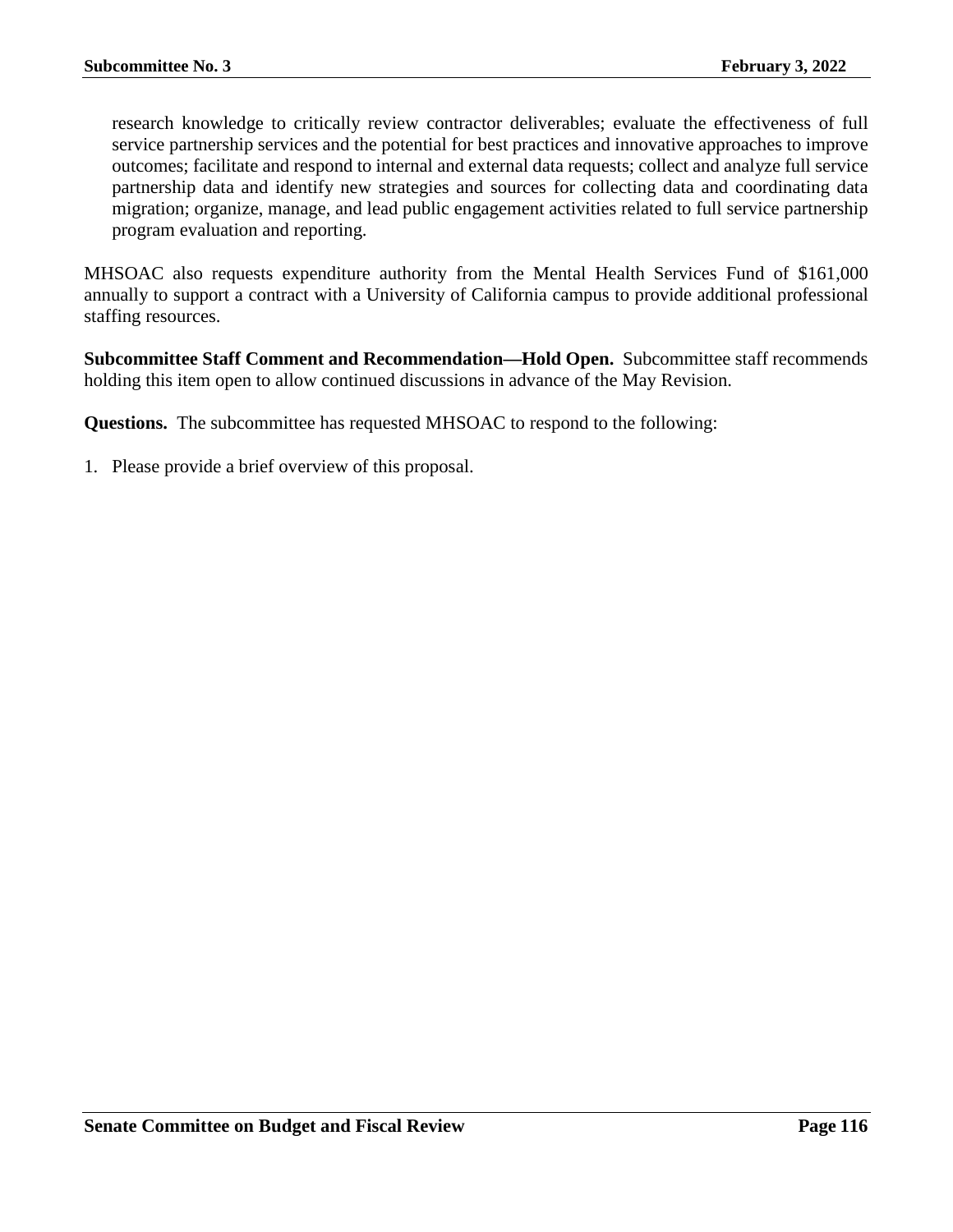## **4800 CALIFORNIA HEALTH BENEFIT EXCHANGE (COVERED CALIFORNIA)**

#### **Issue 1: Overview and Open Enrollment Update**

**Background.** The federal Patient Protection and Affordable Care Act (ACA) implemented significant improvements to health care coverage offered in the individual health insurance market. Beginning in September 2010, ACA individual market reforms:

- 1. Eliminated lifetime limits on coverage.
- 2. Prohibited post-claims underwriting and rescission of policies.
- 3. Required health plans to offer coverage to dependent children up to age 26.
- 4. Eliminated pre-existing condition exclusions for children.
- 5. Eliminated copays and other cost sharing provisions for 45 preventive services.
- 6. Required health plans to spend at least 85 percent of premium dollars on health expenditures or provide rebates to customers (effective January 2012).

According to federal data, by 2013, more than eight million Californians received access to no-cost preventive services and 1.4 million residents with private insurance coverage received \$65.7 million in insurance company rebates.

Beginning in January 2014, the ACA implemented additional market reforms and required establishment of health benefit exchanges, which provide federally subsidized health care coverage to individuals with incomes between 138 and 400 percent of the federal poverty level (FPL). California established its own health benefit exchange, Covered California, funded by assessments on health plan premiums. Covered California offers several options for individual health care coverage negotiated for cost and quality with health plans. Enrollment occurs during an annual open enrollment period that begins November 1 and ends January 31. The ACA requires all health insurance products, with some exceptions, to cover certain essential health benefits to be considered minimum essential coverage. These benefits include:

- Ambulatory patient services
- Prescription drugs
- Emergency services
- Rehabilitative and habilitative services and devices
- Hospitalization
- Laboratory services
- Maternity and newborn care
- Preventive and wellness services and chronic disease management
- Mental health and substance use disorder services, including behavioral health treatment
- Pediatric services, including oral and vision care

**Metal Tiers for Health Insurance Products in Covered California.** Consumers purchasing coverage in the Covered California health benefit exchange may choose from different "metal tiers" that determine the level of coverage and cost-sharing amounts provided by the product. According to Covered California, the metal tiers provide coverage as follows: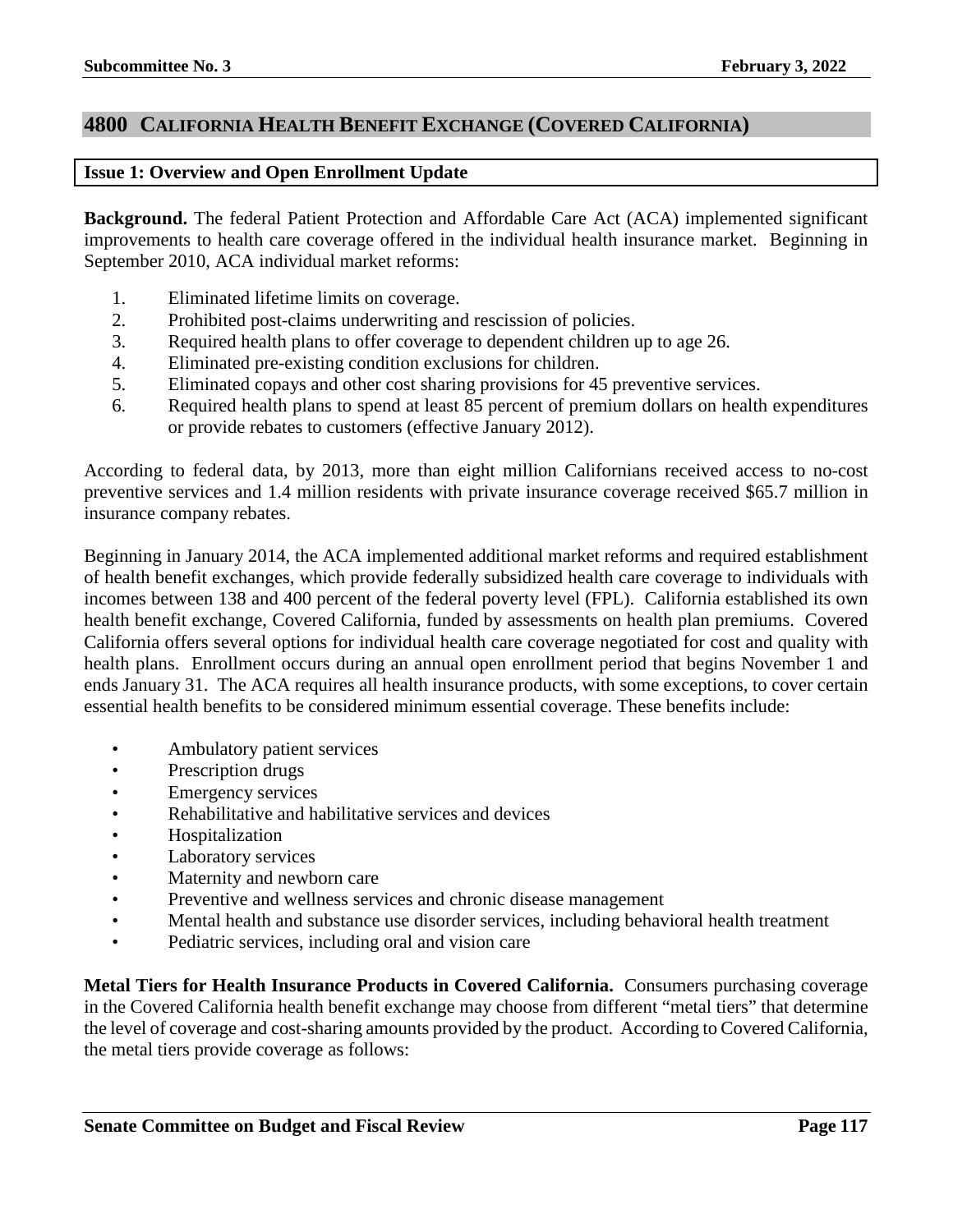- **Bronze:** On average, Bronze health plans pay 60 percent of medical expenses, and consumers pay 40 percent.
- **Silver:** On average, Silver health plans pay 70 percent of medical expenses, and consumers pay 30 percent. Certain income-eligible individuals may qualify for an Enhanced Silver plan, which provides coverage with lower cost-sharing. Individuals in these savings categories get the benefits of a Gold or Platinum plan for the price of a Silver plan. The three categories of Enhanced Silver plans pay 94, 87 or 73 percent of medical expenses.
- **Gold:** On average, Gold health plans pay 80 percent of medical expenses, and consumers pay 20 percent.
- **Platinum:** On average, Platinum health plans pay 90 percent of medical expenses, and consumers pay 10 percent.



**Figure 1. Metal Tiers of Coverage in Covered California Health Benefit Exchange Source:** *Covered California website: "Coverage Levels/Metal Tiers" https://www.coveredca.com/individuals-and-families/getting-covered/coverage-basics/coverage-levels/*

**Advance Premium Tax Credit Subsidies.** The ACA subsidizes health care coverage purchased in health benefit exchanges, such as Covered California, for individuals between 138 and 400 percent of the FPL. The subsidies are provided in the form of advance premium tax credits (APTC), which reduce the amount of premium paid by income-eligible consumers purchasing coverage on the exchange. The amount of the APTC is linked to the cost of the second-lowest cost Silver plan in a consumer's coverage region. The APTC is meant to ensure that consumers are required to spend no more than two percent to 9.6 percent of their income for Silver plan premiums. Consumers may use the APTC subsidy amount to purchase other metal tiers of coverage that may be less expensive (e.g. Bronze) or more expensive (e.g. Gold or Platinum).

**Individual Mandate Penalty and Cost-Sharing Reductions.** In addition to individual market reforms and new coverage options, the ACA eliminated pre-existing condition exclusions for adults beginning in 2014, and imposed a requirement that individuals enroll in health plans that offer minimum essential coverage or pay a penalty, known as the individual mandate penalty. The individual mandate penalty was designed to stabilize premiums by encouraging healthy individuals to enroll in health coverage and reduce the overall acuity of health insurance risk pools. Because health plans cannot deny coverage based on a pre-existing condition, in the absence of a mandate penalty, individuals may delay enrolling in coverage until they are diagnosed with a high-cost health condition, resulting in higher overall plan expenditures, which lead to higher premiums. The ACA also limited the amount of cost-sharing that could be required of plan beneficiaries with incomes under 250 percent of the FPL. These cost-sharing reductions result in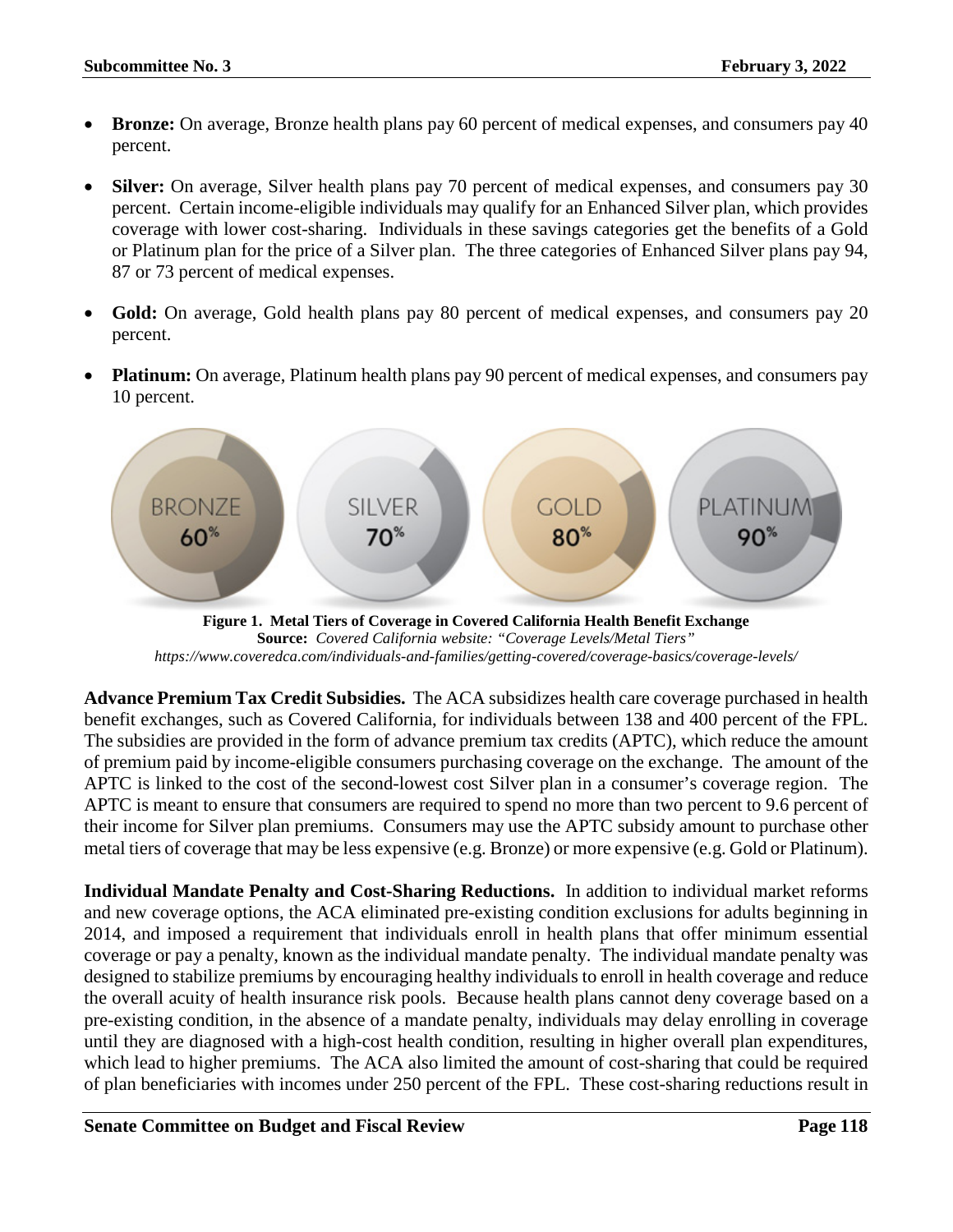savings to beneficiaries on deductibles, copayments, coinsurance, and maximum out-of-pocket costs. Until 2017, the federal government provided cost-sharing reduction subsidies to health plans to help mitigate the costs of limiting cost-sharing amounts for these beneficiaries. These subsidies were designed to maintain those cost-sharing limits while reducing higher premium costs that would otherwise be required.

**Elimination of Cost Sharing Reduction Subsidies and Repeal of Individual Mandate.** In October 2017, the federal Administration eliminated cost-sharing reduction subsidies that prevented premium growth due to ACA requirements that limited cost-sharing for health plan beneficiaries with incomes under 250 percent of the FPL. According to Covered California, the loss of these subsidies resulted in an annual reduction of approximately \$750 million of federal funds available to reduce premiums. According to the Kaiser Family Foundation, health plans imposed resulting cost-sharing reduction surcharges ranging from seven to 38 percent on premiums beginning in 2018. In addition, recently enacted federal tax legislation included a reduction to zero of the individual mandate penalty for failing to purchase health care coverage. The reduction took effect for coverage in the 2019 calendar year.

**State Subsidy Program and State Individual Mandate Penalty.** The 2019 Budget Act included General Fund expenditure authority of \$428.6 million in 2019-20, \$479.8 million in 2020-21, and \$547.2 million in 2021-22 to provide state premium subsidies for individuals up to 600 percent of the FPL purchasing health care coverage in Covered California. Approximately 17 percent of the funds supplement federal APTC subsidies for individuals with incomes between 200 and 400 percent of the FPL (between \$51,500 and \$103,000 for a family of four) and approximately 83 percent for individuals with incomes between 400 and 600 percent of the FPL (between \$103,000 and \$154,500 for a family of four). The funding also covers full premium costs for individuals below 138 percent of the FPL (\$35,500 for a family of four). In addition, the 2019 Budget Act included trailer bill language to implement a penalty on individuals that fail to maintain minimum essential coverage during a coverage year, to encourage enrollment in the absence of the federal individual mandate penalty. The minimum penalty is \$695 for adults in a household and \$347.50 for each child. The revenue from the penalty offsets General Fund expenditures for the state subsidy program. According to Covered California, as of June 2020, approximately 598,000 individuals received state subsidies, with 546,000 under 400 percent of the FPL receiving an average of \$14 per month and 42,000 between 400 and 500 percent of the FPL receiving an average of \$301 per month.

The state subsidy program design is based on the funding available through the budget appropriation and the provisional language governing the division of the funds: 17 percent for individuals 200 to 400 percent of the FPL and 83 percent for individuals 400 to 600 percent of the FPL. The current subsidy design for the 2021 Plan Year requires the following post-subsidy contributions to health plan premiums as a percentage of household income:

| 2021 Required Contribution Table                         | Initial Premium | <b>Final Premium</b> |
|----------------------------------------------------------|-----------------|----------------------|
| Household income (percent of FPL)                        | Percentage      | Percentage           |
| At or below 138 percent                                  |                 |                      |
| Greater than 200 percent up to and including 250 percent | 6.24            | 7.80                 |
| Greater than 250 percent up to and including 300 percent | 7.80            | 8.90                 |

**Senate Committee on Budget and Fiscal Review <b>Page 119 Page 119**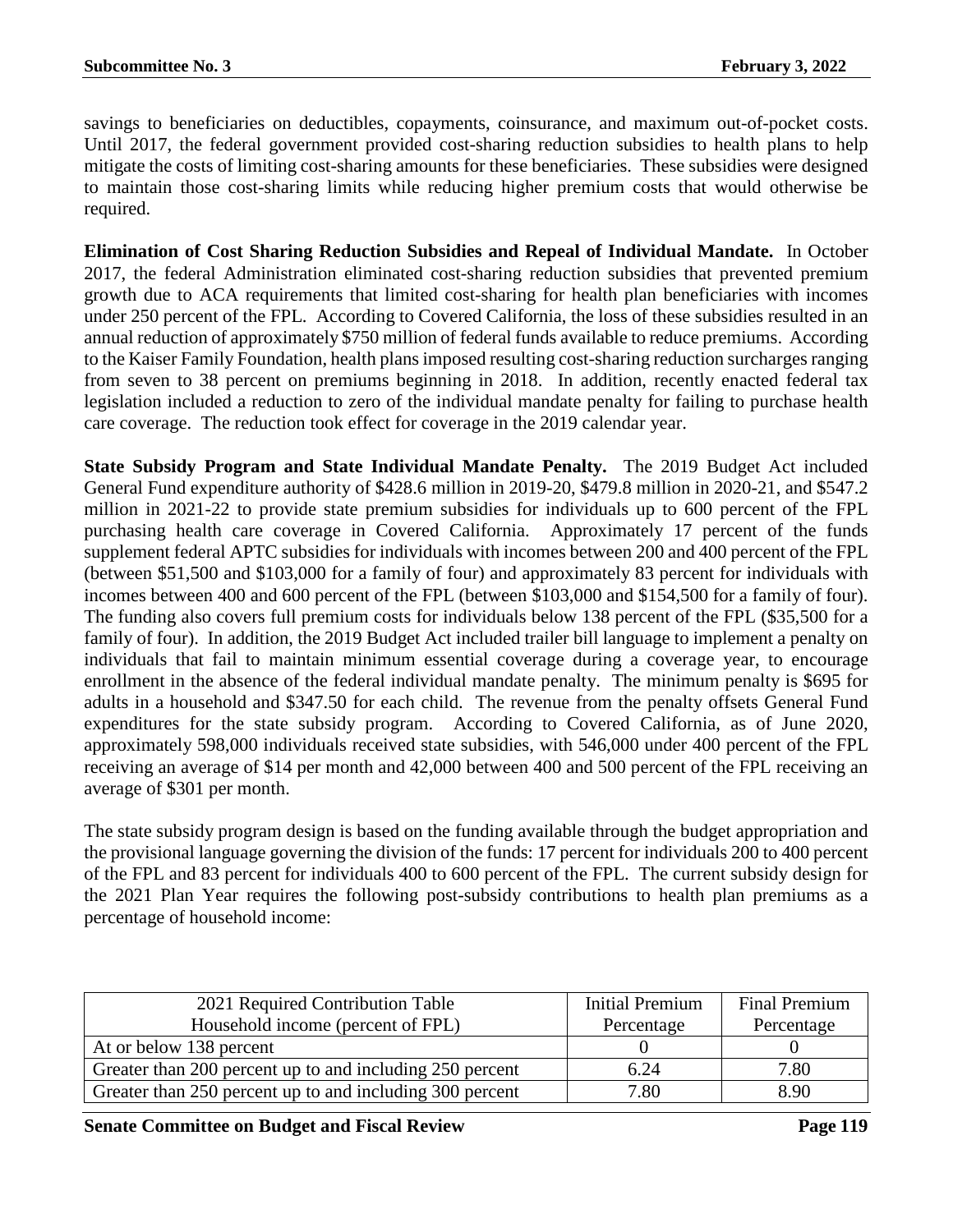| Greater than 300 percent up to and including 400 percent | 8.90  | 9.68  |
|----------------------------------------------------------|-------|-------|
| Greater than 400 percent up to and including 450 percent | 9.68  | 14.00 |
| Greater than 450 percent up to and including 500 percent | 14.00 | 16.00 |
| Greater than 500 percent up to and including 600 percent | 16.00 | 18.00 |

**The Federal American Rescue Plan Offers More Generous Subsidies.** In March 2021, President Biden signed the American Rescue Plan (ARP), which makes a significant investment in advance premium tax credits (APTC) to improve affordability for consumers seeking health care coverage in health benefit exchanges, including Covered California. For the 2021 and 2022 plan years, the ARP removes the income eligibility cap on APTC premium subsidies, which previously limited subsidies to individuals at or below 400 percent of the FPL. The ARP provides subsidies so that no individual at any income level will have to pay more than 8.5 percent of their income for a silver plan in an ACA marketplace, such as Covered California. In addition, no individual with income below 150 percent of the FPL, or any individual that receives unemployment insurance payments at any point in 2021, will pay any premiums at all for silver level coverage.

As a result of the more generous subsidies provided by the ARP, the three-year state premium subsidy program implemented by the 2019 Budget Act was subsumed by the new federal subsidies. The state subsidy program was designed to limit individuals between 400 and 600 percent of the FPL to spending between 9.68 percent and 18 percent of income on premiums. Because the ARP caps premiums at 8.5 percent for all income levels, no state premium subsidy is necessary to reach the required contribution levels included in the state premium subsidy design. As a result, the 2021 Budget Act reverted General Fund expenditure authority of \$405.6 million in 2021-22 to reflect savings in the state subsidy program resulting from the more generous federal premium subsidies.

**Health Care Affordability Reserve Fund and Marketplace Affordability Report.** The 2021 Budget Act also included trailer bill language to establish the Health Care Affordability Reserve Fund, as well as a transfer of General Fund resources of \$333.4 million, which is the revenue the Administration estimates the state will receive from the individual mandate penalty. The reserve fund was meant to provide available resources to support state subsidies if the more generous federal subsidies are not extended beyond the 2022 coverage year, or if the state implements future health care affordability measures.

In addition to establishing the fund, the trailer bill language required Covered California to prepare a report by January 1, 2022, with options for utilizing the Health Care Affordability Reserve Fund to further improve affordability or cost-sharing requirements, including timelines and system requirements for implementation. (*see also "Issue 2: Bringing Coverage Within Reach – Marketplace Affordability and Access Report"*)

2022 Open Enrollment Update. The 2022 Open Enrollment period began on November 1<sup>st</sup>, 2021, and closed on Monday, January 31<sup>st</sup>, 2022, for the 2022 coverage year. The 2022 Open Enrollment benefitted from full-year implementation of more generous federal subsidies from the American Rescue Plan, as well as implementation of a one-dollar state subsidy program to allow for zero-dollar premiums for incomeeligible individuals.

According to Covered California, as of January 25, 2022, with six days remaining of the open enrollment period, a record 1.8 million Californians enrolled in coverage through the Covered California health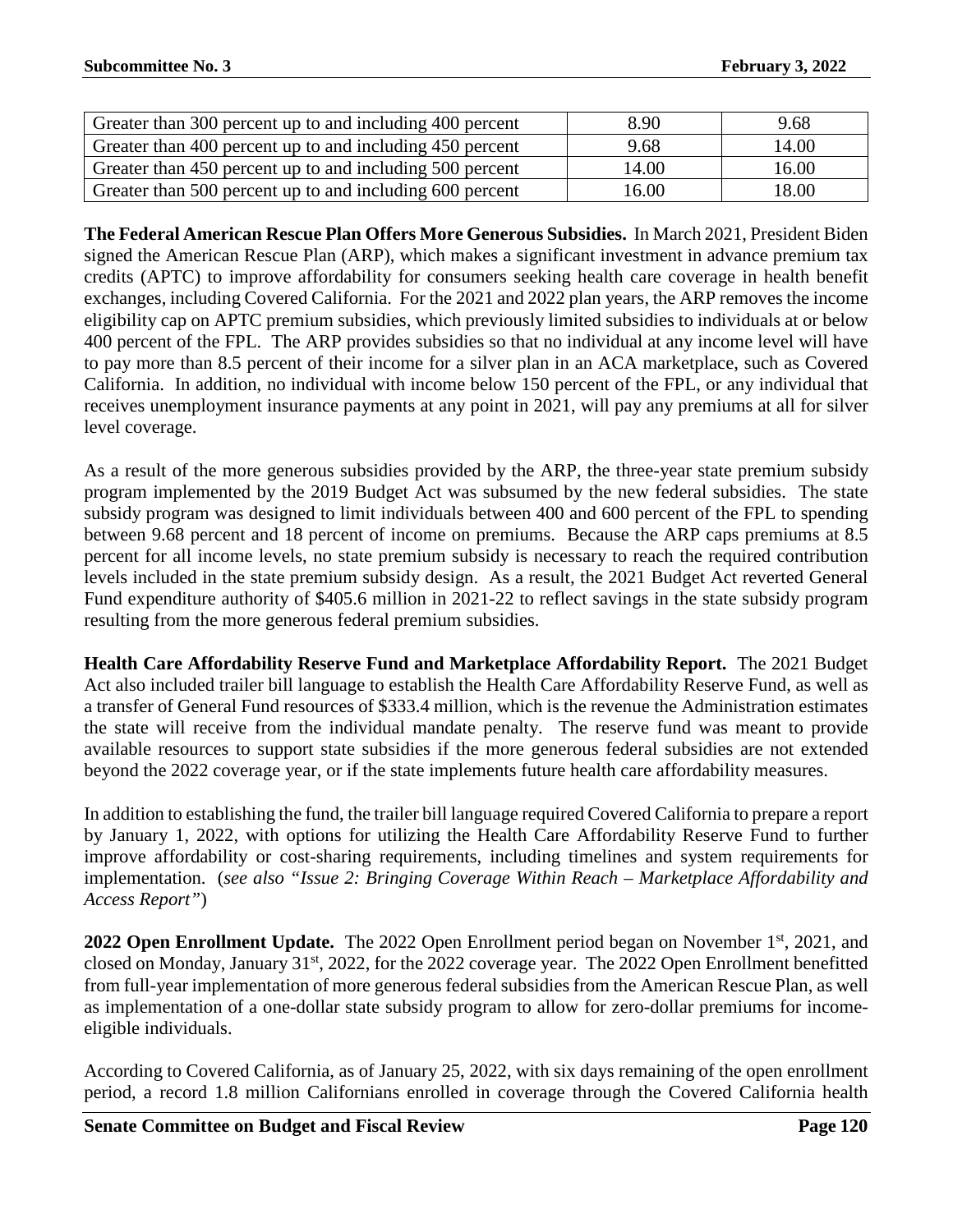benefits exchange. The record enrollment was driven by the American Rescue Plan subsidies, which has allowed two-thirds of Covered California enrollees to be eligible for coverage that costs \$10 or less per month.

**Subcommittee Staff Comment and Recommendation—Hold Open.** Subcommittee staff recommends holding this item open to allow continued discussions in advance of the May Revision.

**Questions.** The subcommittee has requested Covered California to respond to the following:

- 1. Please provide a brief overview of Covered California's mission and programs.
- 2. Please provide an update on enrollment in Covered California during the most recent open enrollment period.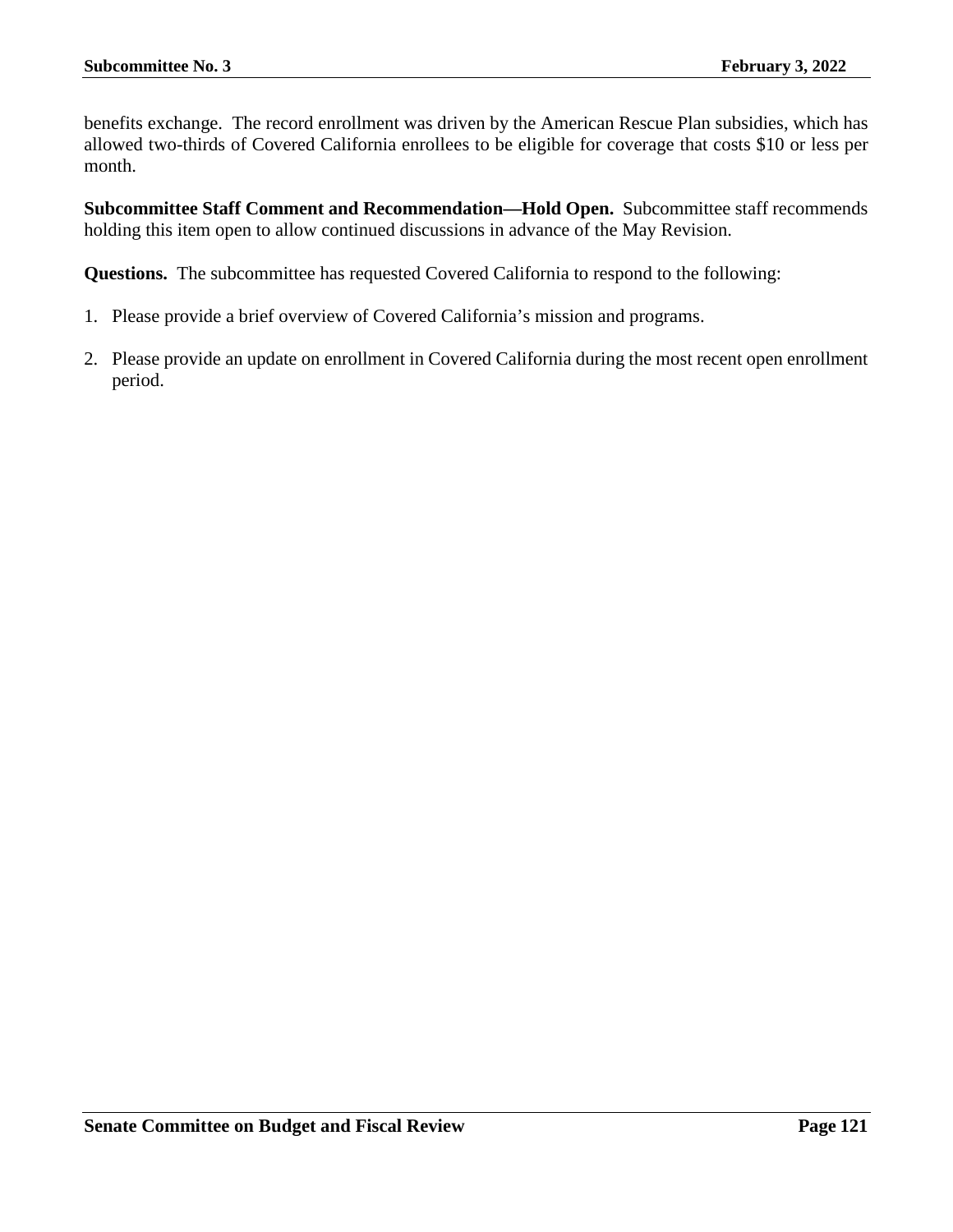## **Issue 2: Bringing Coverage Within Reach – Marketplace Affordability and Access Report**

**Background.** In March 2021, President Biden signed the American Rescue Plan (ARP), which makes a significant investment in advance premium tax credits (APTC) to improve affordability for consumers seeking health care coverage in health benefit exchanges, including Covered California. For the 2021 and 2022 plan years, the ARP removes the income eligibility cap on APTC premium subsidies, which previously limited subsidies to individuals at or below 400 percent of the FPL. The ARP provides subsidies so that no individual at any income level will have to pay more than 8.5 percent of their income for a silver plan in an ACA marketplace, such as Covered California. In addition, no individual with income below 150 percent of the FPL, or any individual that receives unemployment insurance payments at any point in 2021, will pay any premiums at all for silver level coverage.

As a result of the more generous subsidies provided by the ARP, the three-year state premium subsidy program implemented by the 2019 Budget Act was subsumed by the new federal subsidies. The state subsidy program was designed to limit individuals between 400 and 600 percent of the FPL to spending between 9.68 percent and 18 percent of income on premiums. Because the ARP caps premiums at 8.5 percent for all income levels, no state premium subsidy is necessary to reach the required contribution levels included in the state premium subsidy design. As a result, the 2021 Budget Act reverted General Fund expenditure authority of \$405.6 million in 2021-22 to reflect savings in the state subsidy program resulting from the more generous federal premium subsidies.

**Build Back Better Act Continues ARP Subsidies and Implements Other Programs.** Pending federal legislation, the Build Back Better Act, would permanently extend the generous federal premium subsidies implemented by the ARP and set to expire in the 2023 coverage year. Permanent extension of the federal ARP subsidies would continue to subsume the state's previously enacted state subsidy program, allowing those resources to be devoted to additional support to make coverage more affordable such as yet more generous premium subsidies, or subsidies to reduce or eliminate deductibles, co-pays, or other costsharing. If the ARP subsidies are not extended, the state would likely need to consider implementation of a replacement subsidy program to prevent a drastic increase in premiums year-over-year and a concomitant reduction in take-up of coverage in the exchange. Covered California estimates failure to extend the ARP subsidies would result in a loss of \$1.6 billion annually in premium support to California consumers.

In addition to the extension of premium subsidies, the Build Back Better Act also includes \$10 billion annually for three years for states to implement programs to reduce consumer cost-sharing. While these funds would only be available for three years, passage of Build Back Better would represent a substantial investment in reducing deductibles, co-pays, and other cost-sharing.

**Health Care Affordability Reserve Fund and Marketplace Affordability Report.** The 2021 Budget Act also included trailer bill language to establish the Health Care Affordability Reserve Fund, as well as a transfer of General Fund resources of \$333.4 million, which is the revenue the Administration estimates the state will receive from the individual mandate penalty. The reserve fund was meant to provide available resources to support state subsidies if the more generous federal subsidies are not extended beyond the 2022 coverage year, or if the state implements future health care affordability measures.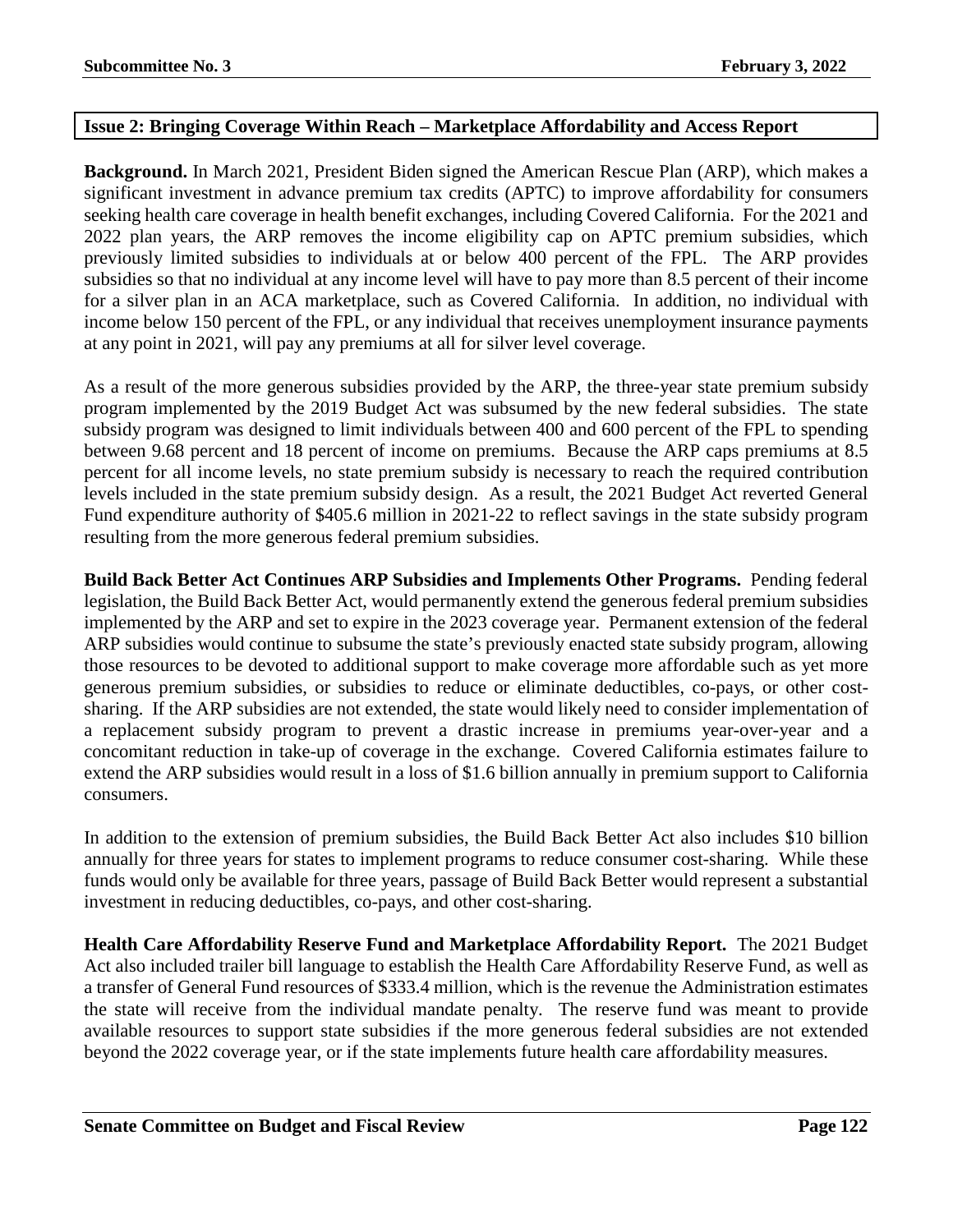In addition to establishing the fund, the trailer bill language required Covered California to prepare a report by January 1, 2022, with options for utilizing the Health Care Affordability Reserve Fund to further improve affordability or cost-sharing requirements, including timelines and system requirements for implementation.

**Bringing Care Within Reach.** In January 2022, Covered California released its report, titled "Bringing Care Within Reach – Promoting California Marketplace Affordability and Improving Access to Care in 2023 and Beyond". The report included options for use by policy makers under three potential scenarios:

- **1) American Rescue Plan premium subsidies expire after 2022** In this scenario, the state would need to evaluate options to backfill the loss in federal premium support to avoid drastic increases in consumer premium costs.
- **2) American Rescue Plan premium subsidies are extended with federal cost-sharing support** In this scenario, the state would continue to benefit from generous ARP subsidies and significant additional federal resources would be available to support cost-sharing reduction subsidies for three years.
- **3) American Rescue Plan premium subsidies are extended without federal cost-sharing support** In this scenario, the state would need to consider utilizing its own funds to implement a cost-sharing reduction subsidy program.

In addition to its evaluation of options for subsidies, the report also evaluates operational or other technical challenges to implementing any of the subsidy options. This evaluation includes information about the work that Covered California staff would have to perform to design and implement a new subsidy program.

**Focus on Cost-Sharing Reduction Subsidy Options.** In general, the report focuses on scenarios 2) and 3) in which the ARP premium subsidies are extended with or without federal cost-sharing support, respectively. The report acknowledges that, if ARP subsidies are not extended, the loss of \$1.6 billion in federal premium support would require the state to consider revisiting its investment in state premium subsidies to mitigate a drastic increase in consumer costs and a significant drop in affordability and uptake of coverage in the exchanges.

The report provides various options for cost-sharing reduction subsidies and estimates three levels of cost estimates for each option based on the level of plan switching that occurs due to changes in cost-sharing provisions. The report provides an illustration of seven options, four of which could be supported by the \$333.4 million in the Health Care Affordability Reserve Fund, and three of which could be supported with additional federally-funded cost-sharing reduction subsidies, such as those contained in the Build Back Better Act. However, despite the presentation of the options in the report in this format, it is important to note there is no legal or other barrier that would prevent the state from making a larger General Fund investment than the \$333.4 million in the fund, particularly considering that California was committed to investing \$547.2 million in 2021-22 for its state premium subsidy program prior to approval of the American Rescue Plan. The options presented in the report are as follows:

• **Option 1: Actuarial Value (AV) 95/90/85/80 with no deductibles (\$475 million to \$626 million).**  In this option, cost-sharing reduction support would be expanded to all enrollees up to 600 percent of the federal poverty level (FPL). Coverage generosity would be increased with new cost-sharing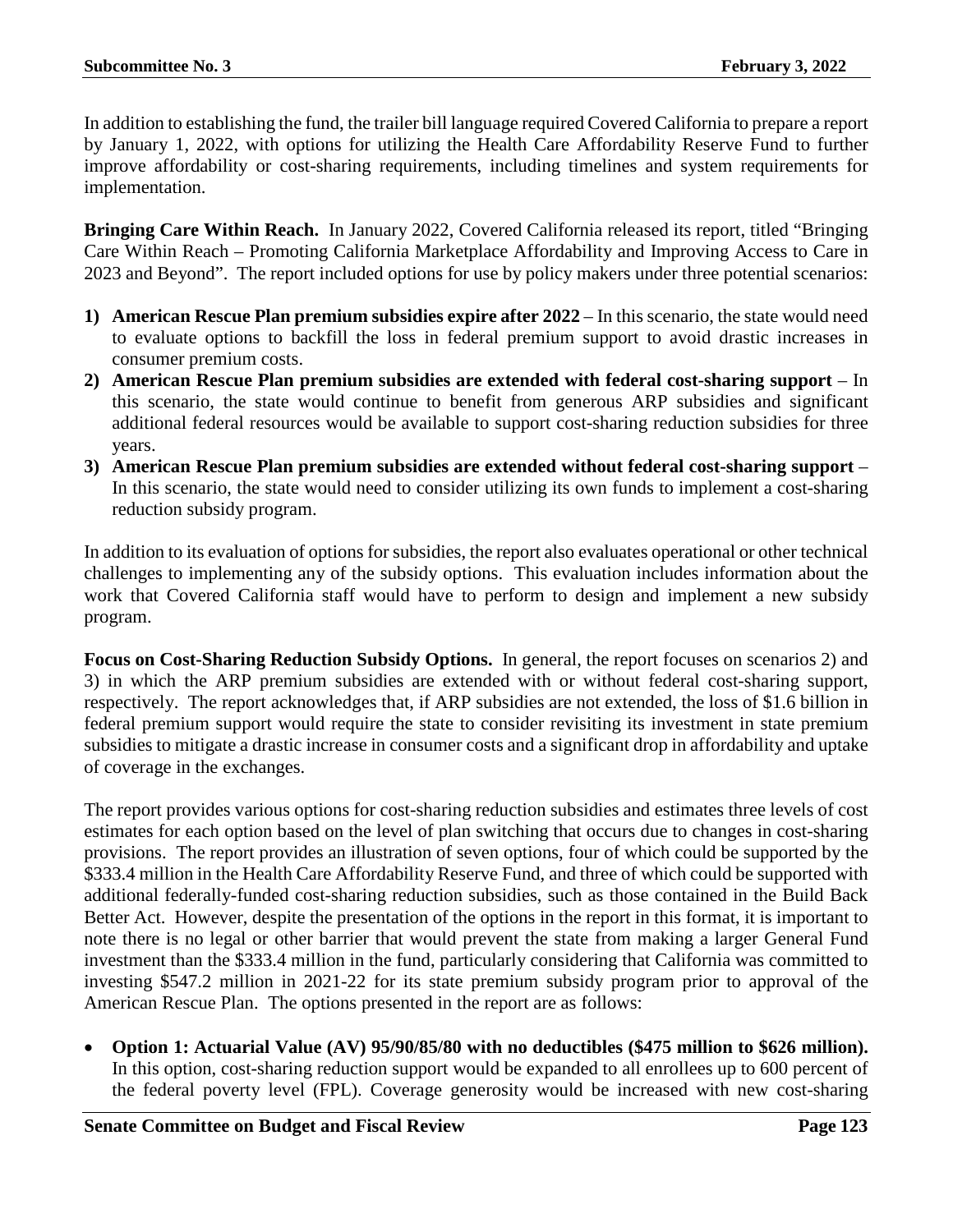reduction (CSR) plan actuarial values set to 95, 90, 85 and 80. All individuals above 150 percent of FPL would be upgraded from their existing plans. As modeled, all deductibles would be eliminated under this option. This is the only modeled option that incorporates CSR enhancements above 400 percent of FPL.

- **Option 2: AV 95/90/85 with no deductibles (\$463 million to \$604 million).** In this option, CSR support would be expanded to all enrollees up to 400 percent of the FPL. Coverage generosity would be increased with new CSR plan actuarial values set to 95, 90 and 85. All individuals above 150 percent of FPL would be upgraded from their existing plans. As modeled, all deductibles would be eliminated under this option.
- **Option 3: Affordable Care Act cost-sharing reduction plan upgrade with no deductibles and Gold AV for individuals between 300 and 400 percent of the FPL (\$386 million to \$489 million).** In this option, cost-sharing reduction support would be expanded to all enrollees up to 400 percent of the FPL. Individuals between 150 and 200 percent of the FPL would be upgraded from a Silver 87 to a Silver 94 plan with no deductibles, and individuals between 200 and 300 percent of the FPL would be upgraded from a Silver 73 to a Silver 87 plan with no deductibles. Individuals between 300 and 400 percent of the FPL would receive a new Silver 80 plan. As modeled, all deductibles would be eliminated under this option.
- **Option 4: Affordable Care Act cost-sharing reduction plan upgrade with no deductibles and Gold AV for individuals between 250 and 400 percent of the FPL (\$362 million to \$452 million).**  In this option, cost-sharing reduction support would be expanded to all enrollees up to 400 percent of the FPL. Individuals between 150 and 200 percent of the FPL would be upgraded from a Silver 87 to an existing Silver 94 plan, and individuals between 200 and 250 percent of the FPL would be upgraded from a Silver 73 to an existing Silver 87 plan. Individuals between 250 and 400 percent of the FPL would receive a new Silver 80 plan. As modeled, all deductibles would be eliminated under this option.
- **Option 5: Affordable Care Act cost-sharing reduction plan upgrade for individuals between 150 and 250 percent of the FPL (\$278 million to \$322 million).** In this option, eligibility for CSR plans would remain at 250 percent of the FPL, but individuals between 150 and 200 percent of the FPL would be upgraded from a Silver 87 to an existing Silver 94 plan, and individuals between 200 and 250 percent of the FPL would be upgraded from a Silver 73 to an existing Silver 87 plan. Deductibles would not be eliminated in this option, which would potentially prevent the need for benefit-design changes in 2023.
- **Option 6: Affordable Care Act cost-sharing reduction plans with no deductibles and Gold AV for individuals between 200 and 400 percent of the FPL (\$128 million to \$189 million).** In this option, CSR support would be expanded to all enrollees up to 400 percent of the FPL. Individuals between 200 and 400 percent of the FPL would receive a new Silver 80 plan. As modeled, all deductibles would be eliminated under this option.
- **Option 7: Affordable Care Act cost-sharing reduction plans with no deductibles (\$37 million to–** \$55 million). In this option, cost-sharing reduction support would be expanded to all enrollees up to 400 percent of the FPL. State funding would be used to eliminate all deductibles in existing CSR plans